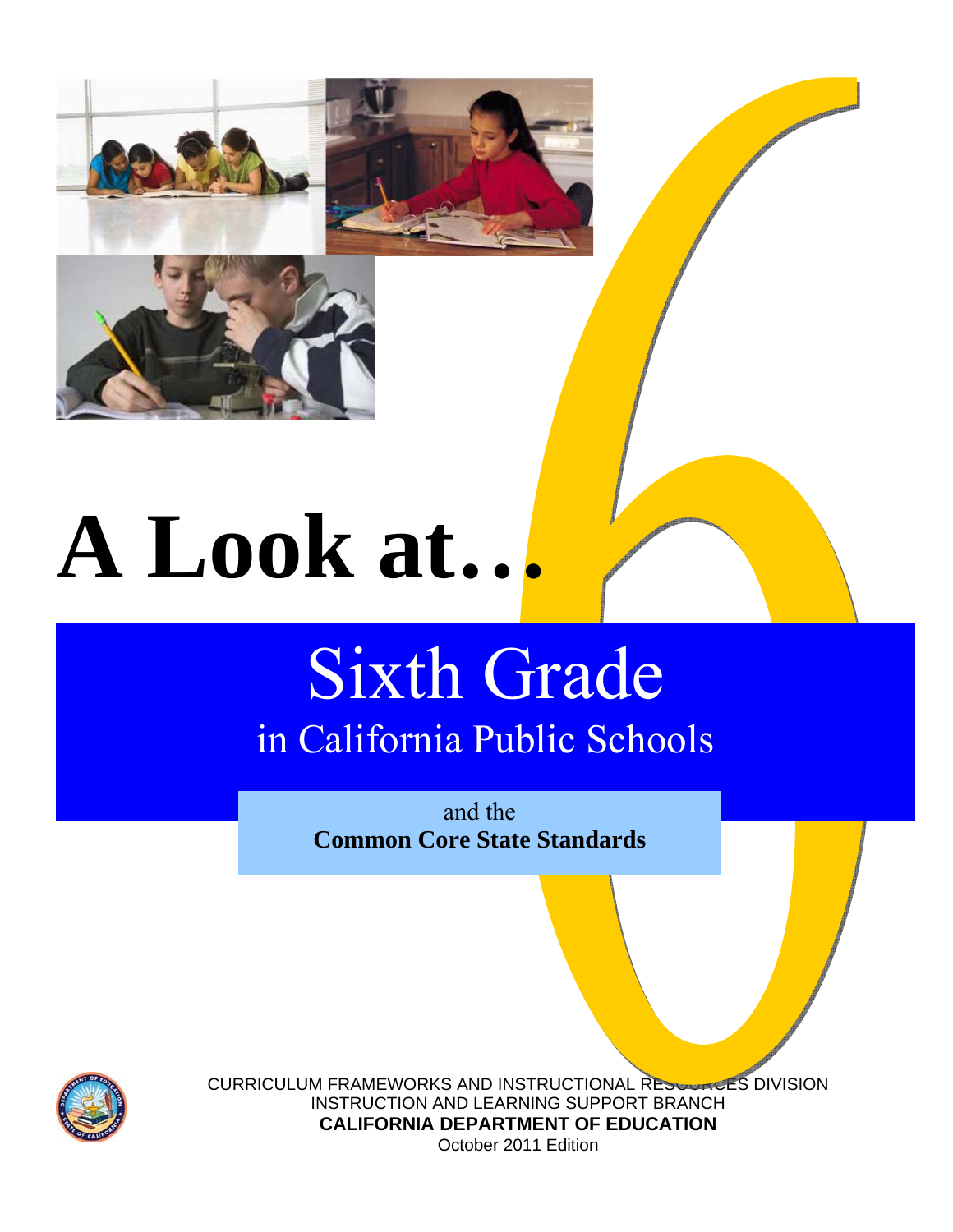# **Contents**

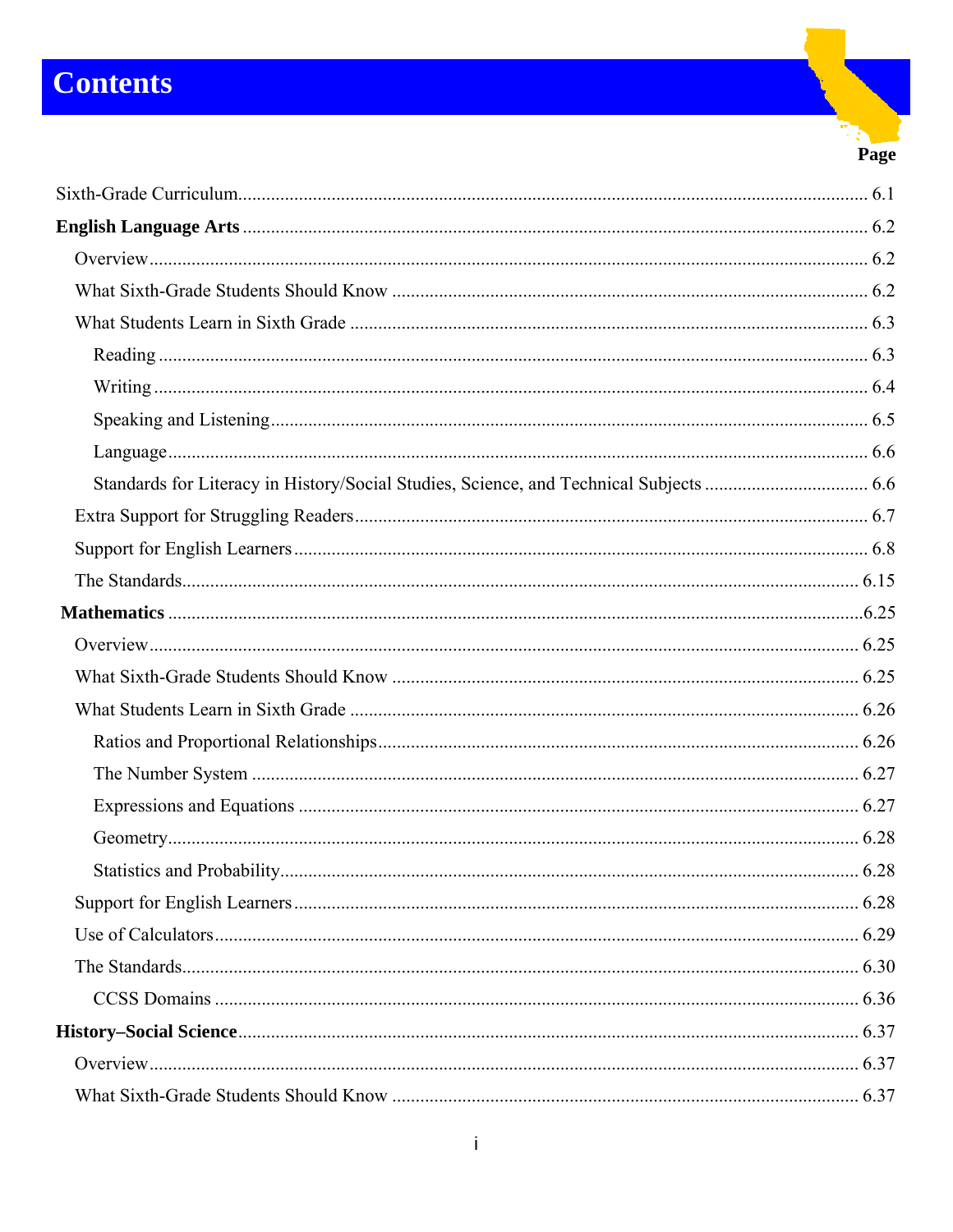| 6.55 |
|------|
|      |
|      |
|      |
|      |
|      |
|      |
|      |
|      |
|      |
|      |
|      |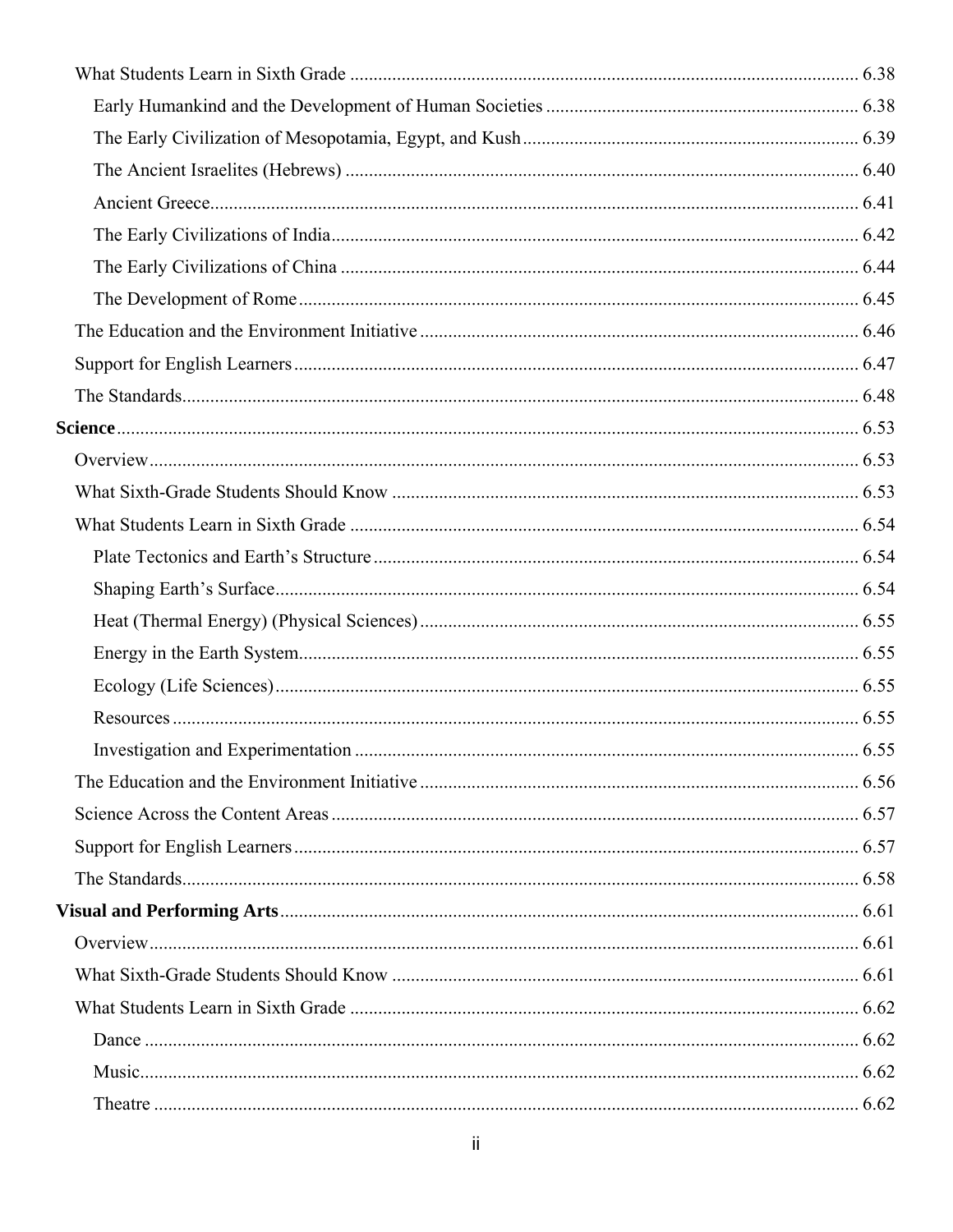| Overarching Standard 1: Students demonstrate the motor skills and movement patterns needed to                                                                                                       |  |
|-----------------------------------------------------------------------------------------------------------------------------------------------------------------------------------------------------|--|
| Overarching Standard 2: Students demonstrate knowledge of movement concepts, principles, and                                                                                                        |  |
| Overarching Standard 3: Students assess and maintain a level of physical fitness to improve health                                                                                                  |  |
| Overarching Standard 4: Students demonstrate knowledge of physical fitness concepts, principles,                                                                                                    |  |
| Overarching Standard 5: Students demonstrate and utilize knowledge of psychological and<br>sociological concepts, principles, and strategies that apply to the learning and performance of physical |  |
|                                                                                                                                                                                                     |  |
|                                                                                                                                                                                                     |  |
|                                                                                                                                                                                                     |  |
|                                                                                                                                                                                                     |  |
|                                                                                                                                                                                                     |  |
|                                                                                                                                                                                                     |  |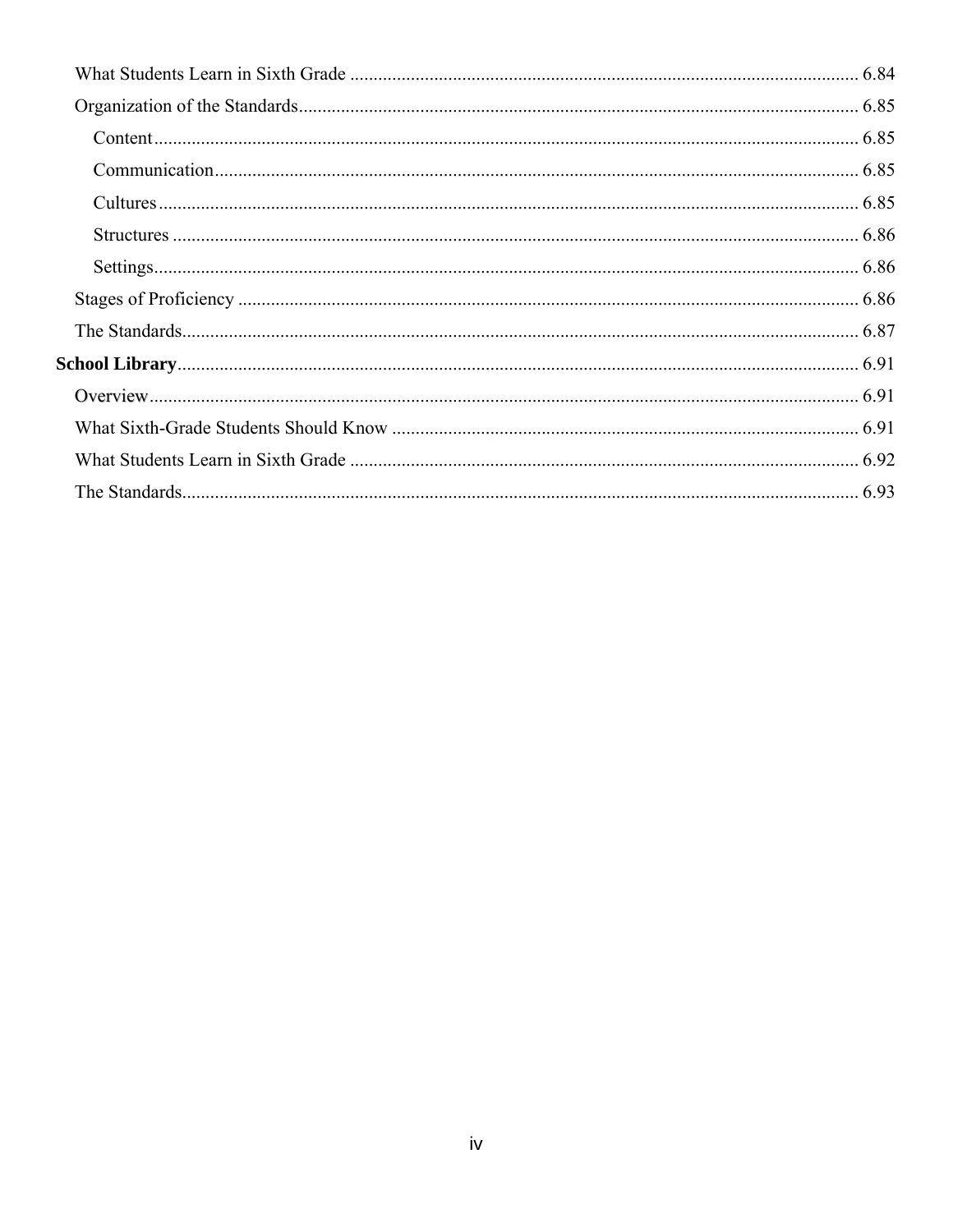# **Sixth-Grade Curriculum**



*What will my child learn in sixth grade?* 

*I've been teaching second grade, and this year I've been reassigned to sixth grade. What does the sixth grade curriculum look like?* 

*I'm the principal of a small private elementary school, and I want to be sure my students are meeting the state's standards. How can I find out what students are expected to learn at each grade?* 

*In August 2010, the state adopted the Common Core State Standards for English language arts and mathematics. How will the new standards enhance sixth-grade curriculum?* 

This chapter is organized by sections for each subject, describing what students should know and be able to do by the end of sixth grade. Each section includes a brief overview of what the student should have learned before entering sixth grade, followed by a description of the sixth-grade standards. Each subject concludes with a list of the sixth-grade standards for that content area. The English language arts and mathematics sections include the new Common Core State Standards (CCSS), with California additions.

For a more in-depth discussion of each subject, please consult the state-adopted curriculum frameworks for kindergarten through grade twelve. The frameworks are posted on the CDE Curriculum and Instruction Web page at http://www.cde.ca.gov/ci/cr/cf/allfwks.asp.

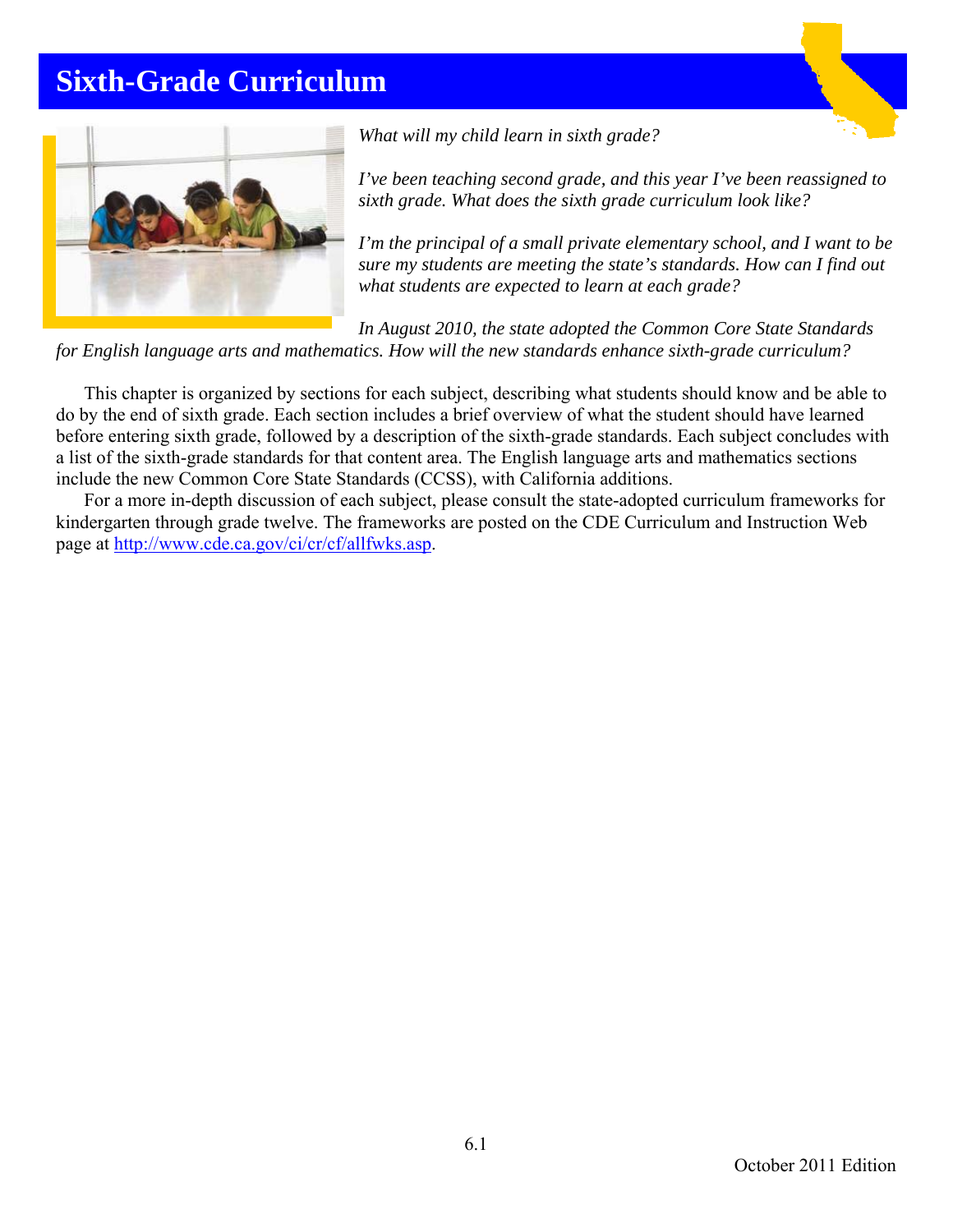### **English Language Arts**

#### **Overview**

Students in sixth grade focus on active engagement with text. They are required to analyze, identify, define, explain, integrate, evaluate, compare, contrast, and cite supportive evidence—developing and building upon those skills that were required in fifth grade. Deeper analysis of literature and informational text continues to be

the focus of sixth-grade instruction, although reading fluently and accurately remains a<br>goal for all students. Students' understanding of the precise meaning of words, English<br>language conventions, structural features of

to know and be able to do by the end of the school year. In 2010, California adopted new standards in English language arts: the Common Core State Standards (CCSS),

with California additions. The CCSS integrate the strands of English language arts: Reading, Writing, Speaking and Listening, and Language. The new standards will be implemented gradually over the next several years as curriculum frameworks, instructional materials, and assessments based on the CCSS are adopted.

There are many similarities between the CCSS and the 1997 California English language arts standards, but there are also some notable differences. For instance, in the CCSS, the standards in sixth grade are divided into strands: Reading, Writing, Speaking and Listening, and Language. In the 1997 California English language arts standards, the standards are organized around domains: Reading, Writing, Written and Oral English Language Conventions, and Listening and Speaking. An organizational change in the CCSS for grades six through twelve is the inclusion of another set of standards: Reading and Writing Standards for Literacy in History/Social Studies, Science, and Technical Subjects. These standards are not intended to replace existing standards in those content areas; instead, they supplement instruction and provide consistency in expectations across the curriculum.

This section provides an overview of the new CCSS for sixth-grade English language arts. It includes a review of the important English language arts skills and concepts from fifth grade (prerequisite skills) and guidance to ensure success for English learners. A complete list of the sixth-grade CCSS for English language arts, with California additions, can be found at the end of this section. A complete listing of sixth-grade 1997 California English language arts standards is located on the CDE Content Standards Web page at http://www.cde.ca.gov/be/st/ss/documents/elacontentstnds.pdf.

#### **What Sixth-Grade Students Should Know**

In grade five, students read and analyzed a variety of historical and culturally significant works of literature and focused more attention on comprehension of complex and narrative texts. Students read grade-level text fluently and accurately and mastered foundational reading skills in preparation for grades six and beyond. (Grade five is the last grade in which the CCSS include specific standards in foundational reading skills.) Students analyzed how structure, point of view, visual elements, and figurative language contribute to the meaning or tone of text. They expanded their comprehension and analysis skills to compare, contrast, and integrate information from two or more texts; determined the theme or thesis; and used details and supporting evidence from the text to draw conclusions.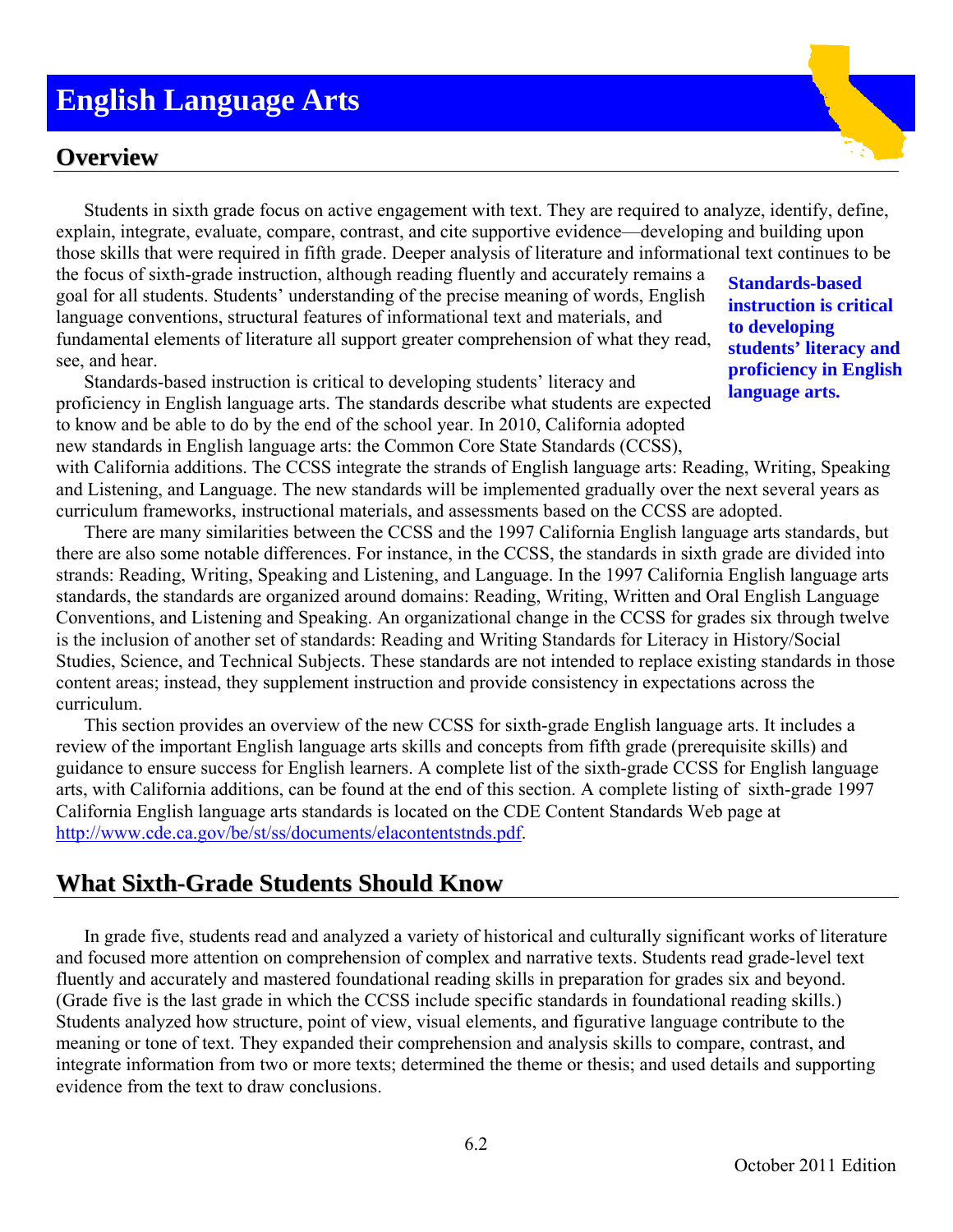Students learned academic language and domain-specific vocabulary through their reading and used it in their writing and speaking. In writing, students learned to group related information logically; used words, phrases, and clauses to link opinions to reasons and related ideas; and incorporated narrative techniques to develop a story line or characters. They wrote in both extended and short time frames for a range of contentspecific tasks, purposes, and audience. Technology played a larger role in students' production and publishing of writing. Students also used technology to gather information for research projects and interact or collaborate with others.

In fifth grade, students engaged effectively in collaborative discussions, identified and analyzed logical fallacies in speakers' presentations or from media sources, and learned to plan and deliver presentations. They incorporated the conventions of standard English grammar and usage, capitalization, punctuation, and spelling to support their speaking and writing.

#### **What Students Learn in Sixth Grade**

Students read and analyze a wide range of literature from different times and cultures, with an increasing emphasis on analyzing informational text on gradelevel topics in all sixth-grade subject areas. The emphasis in sixth grade is on students' comprehension of complex narrative and informational texts. Students read two or more texts on a topic and use a variety of comprehension strategies to compare, contrast, and integrate information from the texts. They analyze how structure, point of view, visual elements, and figurative language contribute to the meaning or tone of texts. As their analysis skills deepen, students can identify key individual events and details and use them as evidence to support their analysis and



to distinguish claims that are supported by an author from those that are not. Additional analysis skills call for students to compare and contrast one author's presentation of events with another interpretation. They learn academic language and domain-specific vocabulary through their reading and use it in their writing and speaking.

In their writing, students in sixth grade develop more sophisticated skills, such as using evidence from a variety of sources to support their purpose or conclusion. They revise, edit, and rewrite their compositions and learn to try new approaches and use technology to improve their writing product. Students conduct research projects that provide them with practice in gathering information, using print and digital sources, and paraphrasing or summarizing information. Integrating reading and writing across the different content areas is emphasized through the addition of the standards for literacy in history/social studies, science, and technical subjects.

Students engage effectively in collaborative discussions with diverse partners and in different groupings on sixth-grade topics and texts. They can identify and analyze logical fallacies in speakers' presentations or from media sources. They learn to present an argument and support it with a logical sequence of evidence. They also learn to use expression and nonverbal elements for effect and to engage the audience. To support their writing and speaking, they learn conventions of standard English grammar and usage, capitalization, spelling, and punctuation, such as using commas to set off parenthetical clauses. In sixth grade, the proper use of pronouns is emphasized. Developing academic as well as domain-specific vocabulary is highlighted. Students learn to distinguish between words with similar meanings and to use common affixes and roots as clues to the meaning of words. They also use the relationships between certain words (e.g., cause/effect or part/whole) to help understand each word.

#### **Reading**

The following section is organized according to two areas of the reading standards: reading standards for literature and for informational text.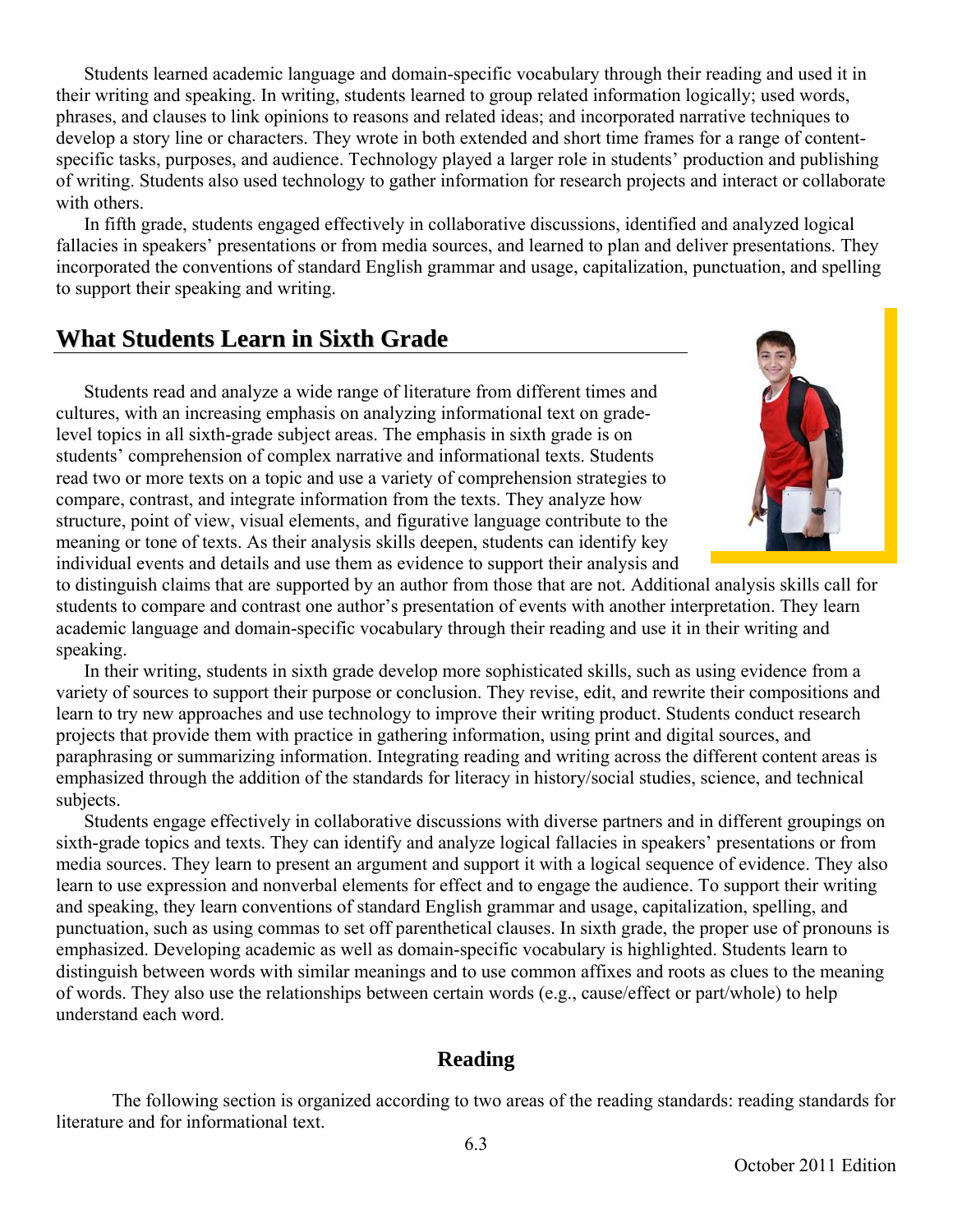#### **Reading Standards for Literature**

Students in sixth grade read and analyze a wide range of literature, selected from different periods and cultures, including stories, drama, and poetry. In both the 1997 California English language arts standards and the CCSS, students analyze the structures and elements of literary works in order to comprehend the texts. The CCSS extend comprehension by having students compare and contrast reading a piece of literature with listening to or watching an audio, video, or live version of the text. In addition, students compare and contrast texts in different forms or genres in relationship to different approaches to similar themes or topics. Both the 1997 standards and the CCSS ask students to identify a central idea or theme, using supporting evidence and details. Adding to those skills, the CCSS call for students to analyze how a certain sentence, chapter, scene, or stanza contributes to the development of the theme, setting, or plot. Students must also provide a summary of the text without including their personal opinions.

There are similar word-analysis standards in the 1997 California English language arts standards and the CCSS. For example, students understand figurative language and similar or related words as they are used in text. Although recognition of frequently used foreign words is unique to the 1997 standards, this practice may continue in the CCSS as students analyze the impact of a specific word on meaning and tone.

#### **Reading Standards for Informational Text**

By sixth grade, over 50 percent of reading time and activities should focus on informational text. As students face increased reading demands in all sixth-grade content areas, improved comprehension becomes

**By sixth grade,**<br> **By sixth grade**,<br> **In both the 1997 California English language arts standards and the CCSS, students<br>
<b>In both the 1997 California English language arts standards and the CCSS, students<br>
<b>In both the 1** key individual events and details as evidence to support analysis the text. Students learn **focus on**  $\frac{1}{2}$  to evaluate whether an author's conclusion is supported by evidence or not. **informational text.** We evaluate whether an author's conclusion is supported by evidence or not.<br>The CCSS emphasize additional analysis skills that call for students to compare and

contrast one author's presentation of events with another interpretation—such as a personal diary by and a biography of the same person. To aid in the comprehension of text, the 1997 California English language arts standards call for students to connect main ideas based on their relationship to other sources and topics. The CCSS extend this skill by asking students to integrate information presented in different media or formats, such as in charts or graphs, as well as in words, to clarify their understanding of a topic. To support their comprehension of texts on sixth-grade topics in all subject areas, students determine the meaning of words and phrases, including content-related vocabulary, or words with technical meanings.

#### **Writing**

Students in sixth grade demonstrate sophisticated writing skills from their use of specific vocabulary and syntax to a more cohesive organization of ideas that incorporate a range of content and a variety of sources. Their writing demonstrates a command of the conventions of the English language, familiarity with organizational features, and a clear style of writing appropriate for an identified purpose and audience, and experience with the stages of the writing process (e.g., prewriting, drafting, revising, editing). Students use technology to compose and publish documents and to find resources and gather information to support their main idea.

Both the 1997 California English language arts standards and the CCSS call for students in sixth grade to write multiparagraph texts with a central idea or theme, relevant supporting details, precise words and visual imagery, and a conclusion. The purposes of writing that students produce are similar under each set of standards. Students write responses to literature, persuasive compositions, research reports, expository compositions, and narratives under the 1997 California English language arts standards.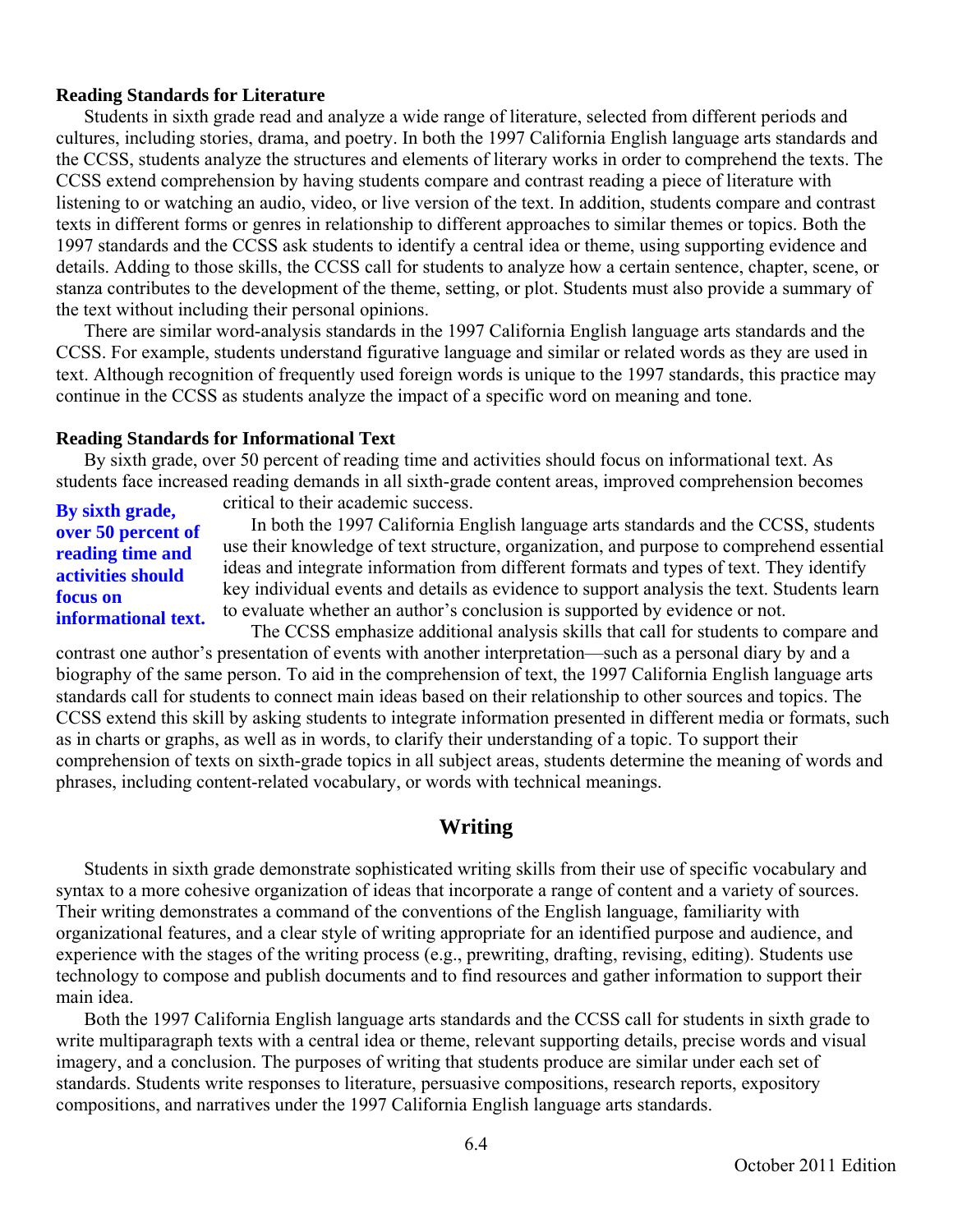Under the CCSS, students write routinely in both extended and short time frames for a range of disciplinespecific tasks, purposes, and audiences. The CCSS for writing arguments and informative/explanatory pieces delineate more detail to the expectations, setting more specified and challenging criteria. In their arguments, students clearly organize the reasons and relevant evidence, and support claims with credible sources. For informative or explanatory texts, they use an extended array of organizational strategies to aid comprehension: definition, classification, compare/contrast, cause/effect, graphics, and multimedia resources. In their narrative writing, students learn how to organize events so the sequence unfolds naturally and use transition words and phrases for sequencing and shifting from one time frame to another. Narrative techniques such as dialogue,



description, and pacing to develop characters and plot are incorporated.

Technology, including the Internet, plays a larger role in the CCSS. Students use technology in the production of writing, to interact and collaborate with others, and to conduct short research projects to answer a specific question. In sixth grade, students demonstrate a sufficient command of keyboarding skills to type at least three pages in a single sitting. Students also learn how to obtain information from both digital sources and print sources, summarize or paraphrase data or the conclusions of others (to avoid plagiarism), and provide bibliographic information on their sources.

#### **Speaking and Listening**

Students in sixth grade listen critically to speakers and media presentations, identify and interpret information from a variety of media and formats, deliver presentations, and ask questions to gain additional information. In their oral

presentations, they use the structures found in the literature and informational text they read and in their own writing (e.g., a central idea or theme supported by facts, descriptive details, or observations). Students apply the same conventions of standard English when speaking that they use in their writing.

Both the 1997 California English language arts standards and the CCSS focus on students' listening and comprehension skills and their formal oral presentation skills. Students identify and analyze logical fallacies in a speaker's presentation or from a media source. When they present claims for findings, they sequence ideas logically, use appropriate facts and relevant details to support the main idea or theme, and speak clearly. They learn to use nonverbal elements to accentuate main ideas and themes and to use appropriate eye contact.

There are notable differences between the 1997 California English language arts standards and the CCSS. The 1997 California English language arts standards focus on analyzing oral presentations and media communications. For example, the 1997 California English language arts standards ask students to relate a speaker's verbal communication with the nonverbal message, analyze the use of rhetorical devices, identify persuasive and propaganda techniques, and follow or restate multiple-step oral directions.

The CCSS emphasize collaborative discussions on sixth-grade topics and texts with diverse partners and in different groupings (one-on-one, in groups, or teacher-led). In these discussions, students come prepared to add to the discussion by referencing evidence reflecting ideas being discussed. Students follow rules for collegial discussions with specific goals, deadlines, and individual roles. They make comments that contribute to the discussion and elaborate on the remarks of others, pose or respond to questions, and demonstrate understanding of a variety of viewpoints through reflection and paraphrasing.

Multimedia components, sources of information and complements to oral presentations, are another focus of the CCSS. Students in sixth grade interpret information presented in diverse media and formats, (e.g., visual, quantitative, oral) and explain its contribution to the topic. They also can distinguish a speaker's argument that is supported by reasons from claims that are not. Multimedia components (e.g., graphics, images, music, sound) and visual displays are used to clarify information in their presentations. Students learn to adapt their speech to a variety of contexts and tasks and are able to use formal English when it is appropriate.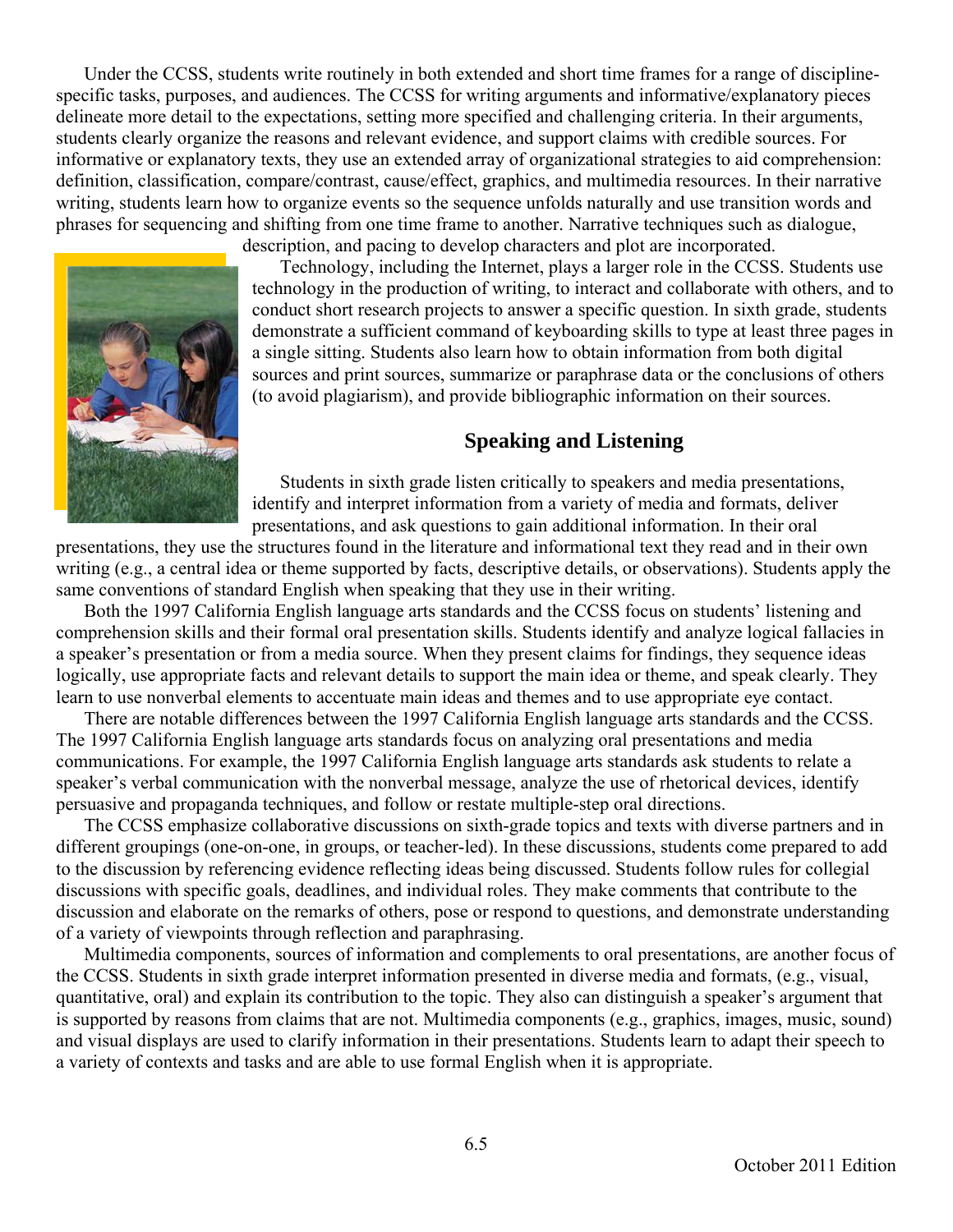#### **Language**

Students in sixth grade continue to build on language skills initiated in earlier grades and are introduced to new rules for grammar, usage, and punctuation. The specific rules or conventions they learn vary between the 1997 California English language arts standards and the CCSS. Students use their knowledge of language and its conventions when writing, speaking, listening, and reading.

Both sets of standards call for students to vary sentence patterns to promote understanding and expression. In punctuation, under the 1997 California English language arts standards, students begin to use colons and semicolons, a skill that appears later in the CCSS. Under the CCSS, students begin to use punctuation marks (e.g., commas, dashes, parentheses) to set off parenthetical elements. Also, students learn how to recognize variations from standard English in their own writing and speaking, as well as in others.

The use of pronouns is emphasized in both the CCSS and the 1997 English language arts standards; the CCSS are more specific in types and usage. Students learn to use all types of pronouns properly, to recognize and correct shifts in pronoun number or person, to correct vague pronouns, and ensure pronouns are in the proper case (subjective, objective, possessive).

In the 1997 California English language arts standards, vocabulary development standards are found in the Reading strand. In the CCSS, standards for vocabulary acquisition and use are found in the Language strand. Both the 1997 standards and the CCSS cover a range of strategies for vocabulary acquisition, though in sixth grade independent reading is the primary means by which students increase their vocabulary. Under both sets of standards, students choose from a range of strategies to determine the meaning of words. Students understand and can explain figurative language and can distinguish among words with similar meanings (e.g., *stingy, scrimping, thrifty*). In addition, the CCSS emphasize using relationships between certain words (e.g., cause/effect, part/whole) to better understand words. Using common Greek or Latin affixes and roots for clues to word meanings is included as part of the CCSS in sixth grade, but was introduced in fourth grade in the 1997 standards.

The CCSS emphasize students' use of both print and digital reference materials (e.g., dictionaries, glossaries, thesauruses) to pronounce words, clarify the precise meaning of key words, or determine the part of speech.

#### **Standards for Literacy in History/Social Studies, Science, and Technical Subjects**

Unique to the CCSS in grades six through twelve is the addition of standards for literacy in history/social

studies, science, and technical subjects. (In kindergarten through grade five, the **The addition of these** standards for literacy are embedded in the four strands of the standards.) The **The addition of these** standards for literacy are embedded in the four strands of the standards.) The<br>addition of these standards for literacy recognizes the role of English language arts<br>teachers in developing students' literacy skills while cl

technical subjects focus on reading and writing and are divided into three parts—<br>reading standards for literacy in history/social studies; reading standards for literacy that responsibility reading standards for literacy in history/social studies; reading standards for literacy **that responsibility.** in science and technical subjects; and writing standards for literacy in history/social studies, science, and technical subjects. Standards in each part are organized into

grade spans (six through eight, nine and ten, and eleven and twelve) and follow the same set of anchor standards used in English language arts (see Appendix A).

The shared responsibility of developing reading and writing across all content areas is not a new topic of discussion. Over the past 15 years, California's content standards and frameworks have advocated and supported the idea that all teachers share the responsibility for developing student literacy. For example, guiding principles from the *Science Framework for California Public Schools* (California Department of Education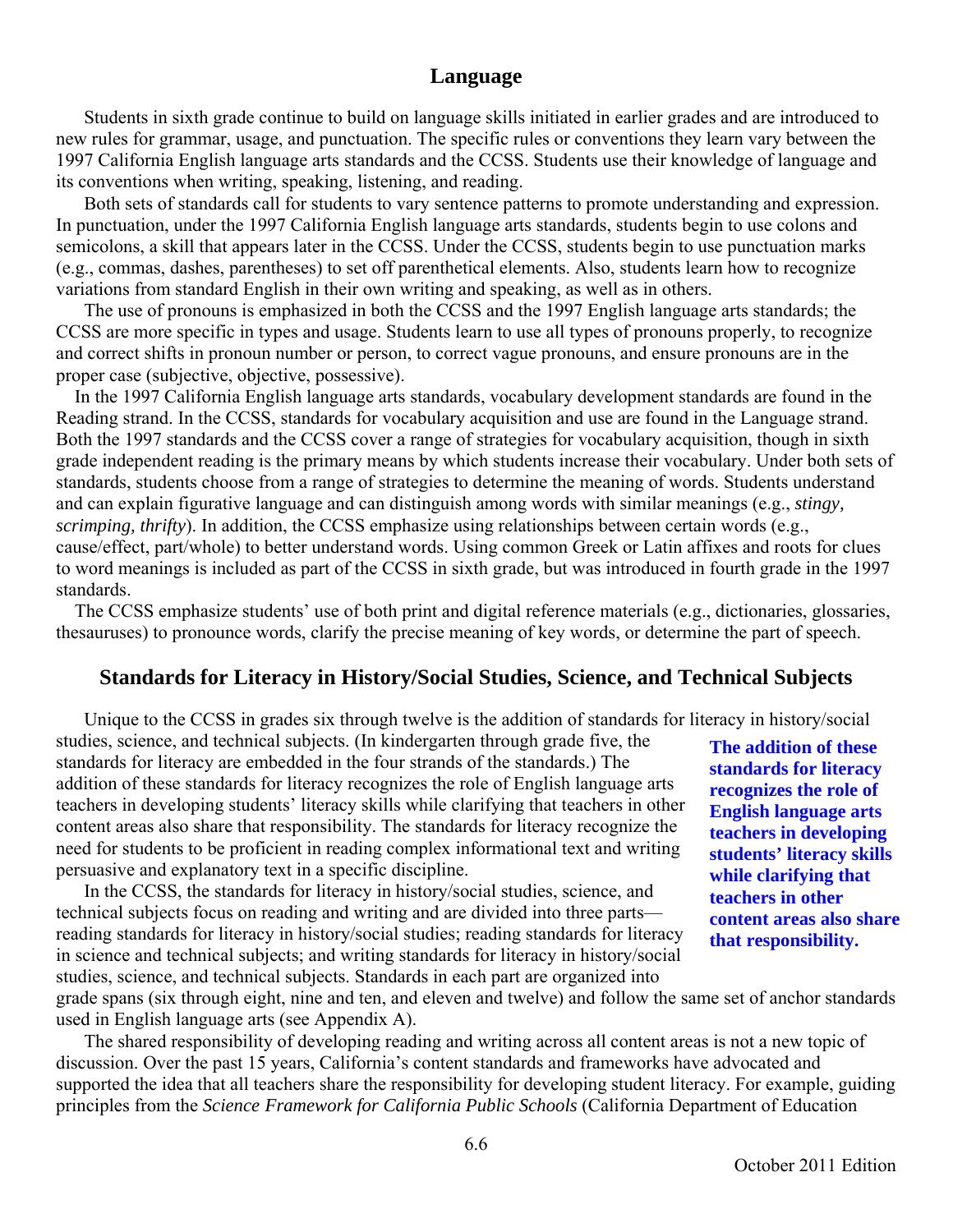2004) identify what effective science programs: (1) use standards-based connections with other core subjects to reinforce science teaching and learning; (2) develop students' command of academic language; and (3) use technology to teach students, assess their knowledge, develop information resources, and enhance computer literacy. California's history–social science standards include historical and social science analysis skills. Examples of the skills from grades six through eight are as follows: (1) students frame questions that can be answered by historical study and research; (2) students distinguish fact from opinion in historical narratives and stories; and (3) students understand and distinguish cause, effect, sequence, and correlation in historical events, including the long- and short-term causal relations.

These same skills are identified in the CCSS reading standards in history/social studies and science and technical subjects. The CCSS emphasize the need to use specific textual evidence to support analysis of text and compare and contrast information from different sources (i.e., primary versus secondary sources or doing an experiment versus reading about it). The CCSS highlight the importance of determining the meaning of contentrelated or domain-specific words as they are used in a specific historical or scientific context.

As noted in the English language arts writing section above, the writing standards for literacy in CCSS extend the types of writing from the 1997 standards. Students are expected to write arguments based on content in a specific discipline, supporting the topic with relevant and accurate data and evidence. Informative or explanatory texts could include writing about a scientific procedure or retelling a historical event. All students' writing should be well organized and developed by using key facts or details. Students are expected to conduct research projects to answer a specific question, paraphrase or summarize others' work without plagiarizing, and to write consistently within both short and extended time frames.

#### **Extra Support for Struggling Readers**

By the end of sixth grade, students are expected to be fluent, independent readers who engage in the analysis of literature and informational text. Students who are not proficient in word-analysis skills are likely to

Students who are not<br>
proficient in word-<br>
proficient in word-<br>
proficient in word-<br>
experiencing difficulty leaning to read, which may include those who use nonstandard<br>
experience<br>
English, English learners, and students

- flexible groupings for differentiated instruction;
- opportunities to preteach key skills, strategies, and concepts;
- intensive, explicit instruction in decoding and word-recognition skills, which may include materials at the reading level of students that are age-appropriate;
- preteaching and reteaching the use of Greek and Latin affixes and roots as clues to determine meaning of unknown words;
- additional direct, explicit instruction in using informational text to analyze overall text structure and features;
- additional direct, explicit instruction in using informational text to cite evidence as required in text analysis;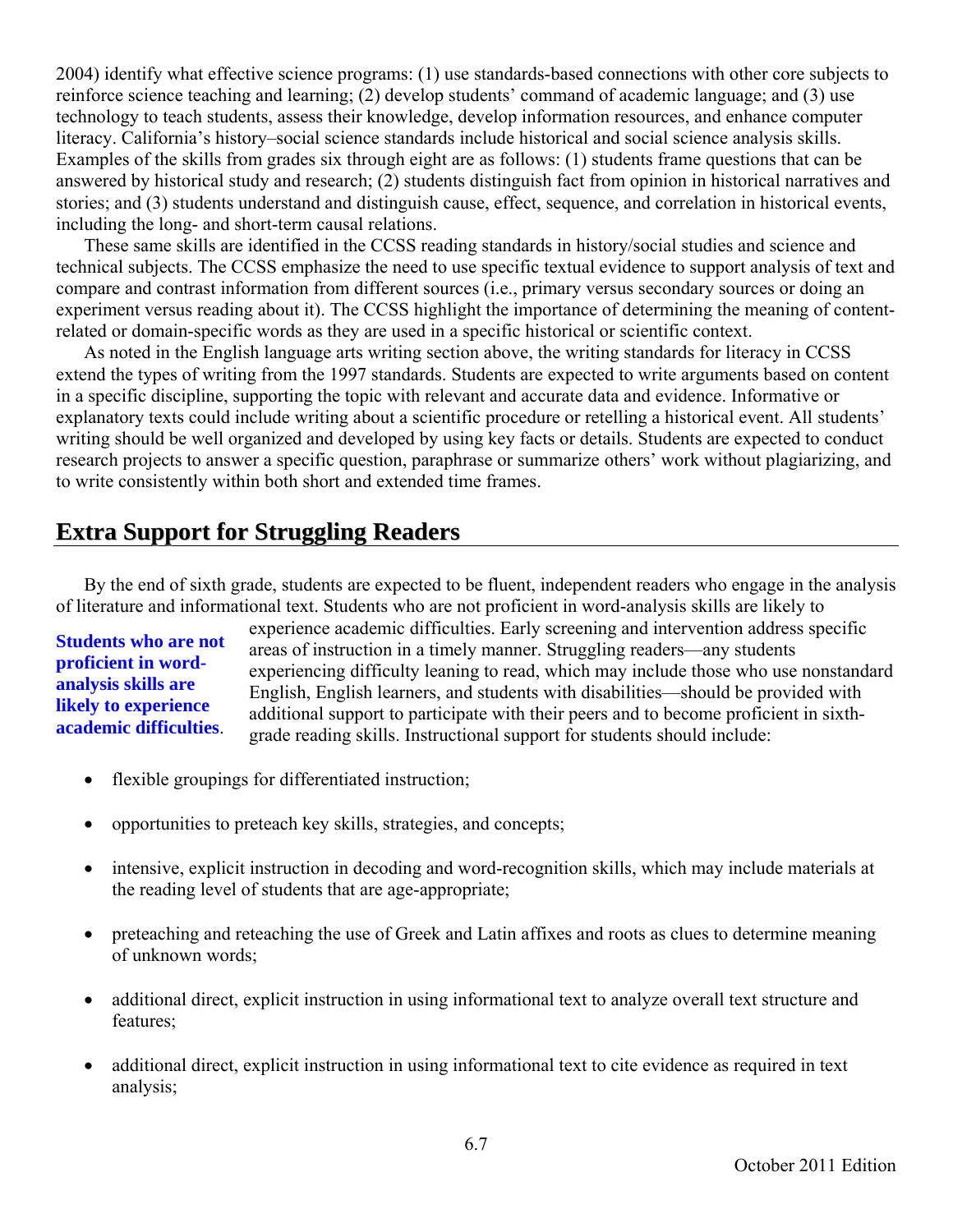- direct, explicit instruction in language development to address grammatical structures of oral and written standard English;
- vocabulary instruction embedded in context, including academic language and domain-specific vocabulary;
- building of background knowledge;
- reinforcement and extension of the regular classroom program.

For those students whose reading achievement is two or more years below grade level, placement in an Intensive Intervention Program in Reading/Language Arts should be considered. These intensive, stand-alone, accelerated programs are designed to address the instructional needs of students in grades four through eight whose reading achievement is two or more years below grade level. (For additional information on stateadopted intensive intervention programs, see Chapter 9 of the *Reading/Language Arts Framework for California Public Schools* [California Department of Education 2007b] and the list of adopted instructional materials on the CDE Reading/Language Arts Web page at http://www.cde.ca.gov/ci/rl/im/rlaadoptedlist.asp.)

#### **Support for English Learners**

English-language development (ELD) is a critical component of the language arts program for English learners and comes with direct, explicit, and systematic instruction in reading and writing. Instructional programs for English learners should be planned according to the students' assessed level of literacy (reading

and writing) in English and their primary language as well as their proficiency in English (listening, speaking, reading, and writing). Students with strong literacy **As English learners**  skills in their primary language are at an advantage: They can concentrate on **participate and engage in**  learning English rather than on receiving initial instruction in reading and **collaborative discussions,**  writing. **they are given ample** 

Students in sixth grade are expected to conduct deep analysis of literature **opportunities to hear** informational text on grade-level topics in all subject areas. English learners **vocabulary acquired from** and informational text on grade-level topics in all subject areas. English learners benefit from preteaching as they learn how to analyze the structure of **their reading. They can**  informational text and how text features contribute to the development of the **practice using this**  ideas in text. With guided instruction, students will also learn how to cite **vocabulary by expressing**  evidence to support their statements in their analysis of text. **themselves during one-on-**

When provided with differentiated instruction using informational text, **one, small group, or** English learners can acquire and practice using academic language as well as **teacher-led discussions.**  domain-specific words in different content areas.

As English learners participate and engage in collaborative discussions, they are given ample opportunities to hear vocabulary acquired from their reading. They can practice using this vocabulary by expressing themselves during one-on-one, small group, or teacher-led discussions.

Providing explicit writing instruction, as well as models of research reports, on how to write research reports will expand English learners writing skills. Students develop as writers by receiving close guidance in organization, searching for appropriate reference materials, incorporating and correctly using quotations and citations, and revising their research reports. Because English learners are still developing proficiency in English, students benefit from positive and corrective feedback from teachers on writing and grammatical errors. English learners may need additional time and practice in writing for a variety of purposes and audiences to further their writing abilities.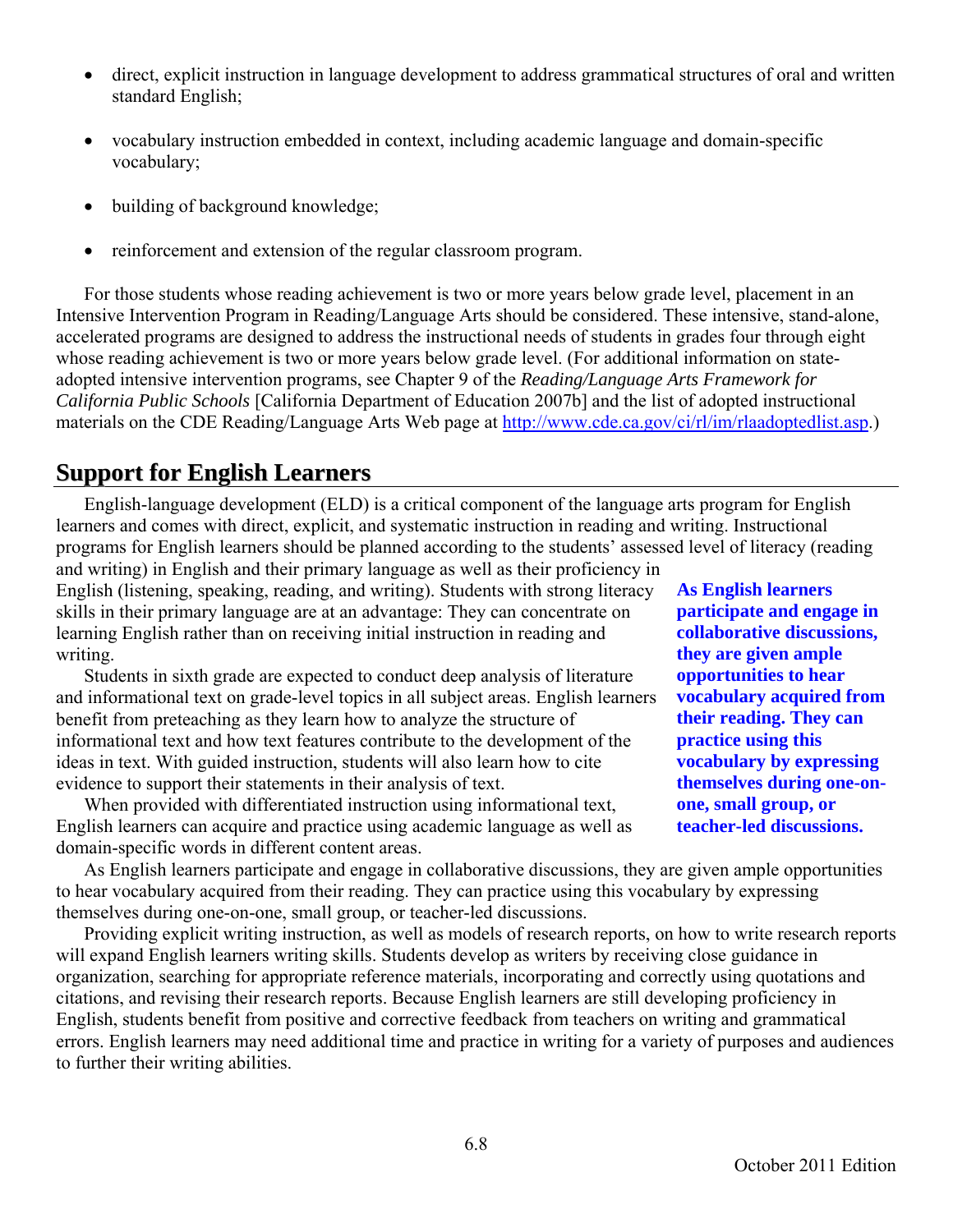English learners develop oral and written language through formal linguistic instruction that includes learning common phrases, idiomatic expressions, and language patterns, as well as phonological, morphological, syntactical, and semantic structures of English.

Explicit instruction on the rules of grammar and functions of pronouns help students use pronouns correctly, including intensive pronouns (e.g., *myself, ourselves*). Students may need additional instructional support to recognize and correct their own errors in pronoun use. They are provided with multiple opportunities to practice these skills both in speaking and writing and receive corrective teacher feedback. (For a more extensive list of grammatical conventions, refer to the "Transition to the Common Core State Standards with California Additions: Planning ELD Instruction" chart that follows.)

For those students whose academic achievement is two or more years below grade level, placement in an Intensive Intervention Program for English Learners should be considered. These intensive, stand-alone, accelerated programs are designed for English learners in grades four through eight whose academic achievement is two or more years below grade level. (For additional information on state-adopted intensive intervention programs for English Learners, see Chapter 9 of the *Reading/Language Arts Framework for California Public Schools* [California Department of Education 2007b]) and the list of adopted instructional materials on the CDE Reading/Language Arts Web page at http://www.cde.ca.gov/ci/rl/im/rlaadoptedlist.asp.)

Specially designed academic instruction in English (SDAIE) is one instructional strategy to meet the needs of English learners. For additional resources to support the teaching of English learners, please visit the CDE English Learners Web page at http://www.cde.ca.gov/sp/el/. The CDE has published an excellent resource*, Improving Education for English Learners: Research-Based Approaches* (2010b), that provides the most comprehensive and up-to-date strategies to serve English learners. Guidelines for using ELD and SDAIE strategies, as well as recommended instructional practices, are provided. Information on the publication is available through the CDE Press Web page at http://www.cde.ca.gov/re/pn/rc/.

English learners need additional time for appropriate instructional support. The CCSS set rigorous expectations for student learning, and ELD instruction must accommodate these enhanced expectations. The following chart illustrates the enhancements in the CCSS for English language arts that may affect ELD instruction. This chart provides teachers with initial guidance in planning effective ELD instruction.

| <b>Transition to the Common Core State Standards</b><br>with California Additions<br><b>Planning ELD Instruction: Sixth Grade</b> |                                                                                                                                                                                                                                                                                                                                                                                                                                                                                                                                                                                                                                                                                                                                                                                                                                                                                                                                     |
|-----------------------------------------------------------------------------------------------------------------------------------|-------------------------------------------------------------------------------------------------------------------------------------------------------------------------------------------------------------------------------------------------------------------------------------------------------------------------------------------------------------------------------------------------------------------------------------------------------------------------------------------------------------------------------------------------------------------------------------------------------------------------------------------------------------------------------------------------------------------------------------------------------------------------------------------------------------------------------------------------------------------------------------------------------------------------------------|
| <b>Reading</b><br><b>Standards for</b><br><b>Literature</b>                                                                       | 2. Determine a theme or central idea of a text and how it is conveyed through particular<br>details; provide a summary of the text distinct from personal opinions or judgments.<br>4. Determine the meaning of words and phrases as they are used in a text, including<br>figurative and connotative meanings; analyze the impact of a specific word choice on<br>meaning and tone. (See grade 6 Language standards 4-6 for additional<br>expectations.)<br>5. Analyze how a particular sentence, chapter, scene, or stanza fits into the overall<br>structure of a text and contributes to the development of the theme, setting, or plot.<br>7. Compare and contrast the experience of reading a story, drama, or poem to listening to<br>or viewing an audio, video, or live version of the text, including contrasting what they<br>"see" and "hear" when reading the text to what they perceive when they listen or<br>watch. |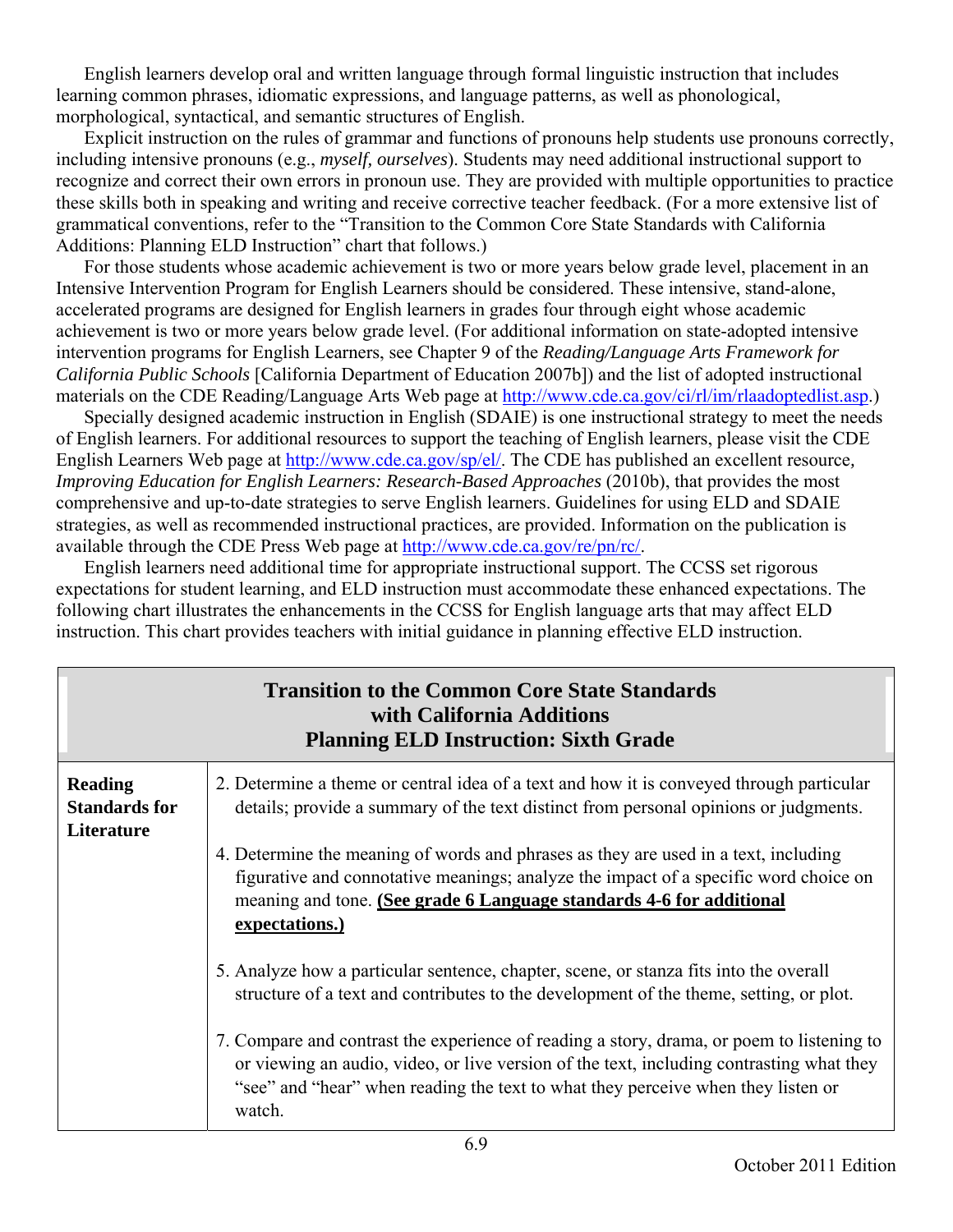| 9. Compare and contrast texts in different forms or genres (e.g., stories and poems;<br>historical novels and fantasy stories) in terms of their approaches to similar themes<br>and topics.<br>10. By the end of the year, read and comprehend literature, including stories, dramas, and |
|--------------------------------------------------------------------------------------------------------------------------------------------------------------------------------------------------------------------------------------------------------------------------------------------|
| poems, in the grades 6–8 text complexity band proficiently, with scaffolding as needed<br>at the high end of the range.                                                                                                                                                                    |
| 1. Cite textual evidence to support analysis of what the text says explicitly as well as<br>inferences drawn from the text.                                                                                                                                                                |
| 2. Determine a central idea of a text and how it is conveyed through particular details;<br>provide a summary of the text distinct from personal opinions or judgments.                                                                                                                    |
| 3. Analyze in detail how a key individual, event, or idea is introduced, illustrated, and<br>elaborated in a text (e.g., through examples or anecdotes).                                                                                                                                   |
| 4. Determine the meaning of words and phrases as they are used in a text, including<br>figurative, connotative, and technical meanings. (See grade 6 Language standards<br><b>4-6 for additional expectations.)</b>                                                                        |
| 5. Analyze how a particular sentence, paragraph, chapter, or section fits into the overall<br>structure of a text and contributes to the development of the ideas.<br>a. Analyze the use of text features (e.g., graphics, headers, captions) in popular<br>media.                         |
| 7. Integrate information presented in different media or formats (e.g., visually,<br>quantitatively) as well as in words to develop a coherent understanding of a topic or<br>issue.                                                                                                       |
| 8. Trace and evaluate the argument and specific claims in a text, distinguishing claims<br>that are supported by reasons and evidence from claims that are not.                                                                                                                            |
| 9. Compare and contrast one author's presentation of events with that of another (e.g., a<br>memoir written by and a biography on the same person).                                                                                                                                        |
| 10. By the end of the year, read and comprehend literary nonfiction in the grades 6–8 text<br>complexity band proficiently, with scaffolding as needed at the high end of the range.                                                                                                       |
| 1. Write arguments to support claims with clear reasons and relevant evidence.<br>b. Support claim(s) with clear reasons and relevant evidence, using credible sources<br>and demonstrating an understanding of the topic or text.                                                         |
|                                                                                                                                                                                                                                                                                            |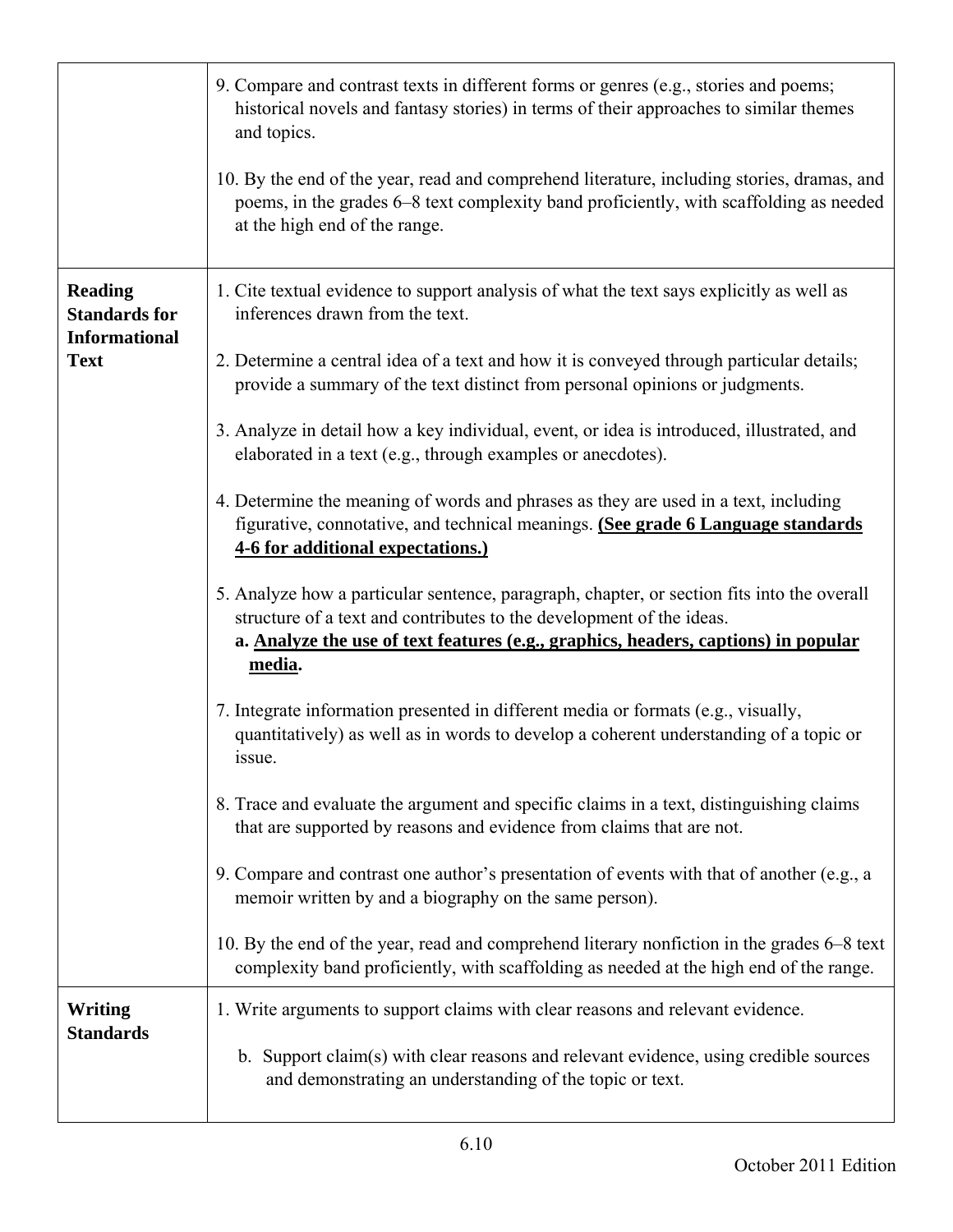| c. Use words, phrases, and clauses to clarify the relationships among claim(s) and<br>reasons.                                                                                                                                                                                                                      |
|---------------------------------------------------------------------------------------------------------------------------------------------------------------------------------------------------------------------------------------------------------------------------------------------------------------------|
| d. Establish and maintain a formal style.                                                                                                                                                                                                                                                                           |
| e. Provide a concluding statement or section that follows from the argument<br>presented.                                                                                                                                                                                                                           |
| 2. Write informative/explanatory texts to examine a topic and convey ideas, concepts,<br>and information through the selection, organization, and analysis of relevant content.                                                                                                                                     |
| a. Introduce a topic or thesis statement; organize ideas, concepts, and information,<br>using strategies such as definition, classification, comparison/contrast, and<br>cause/effect; include formatting (e.g., headings), graphics (e.g., charts, tables), and<br>multimedia when useful to aiding comprehension. |
| b. Develop the topic with relevant facts, definitions, concrete details, quotations, or<br>other information and examples.                                                                                                                                                                                          |
| c. Use appropriate transitions to clarify the relationships among ideas and concepts.                                                                                                                                                                                                                               |
| d. Use precise language and domain-specific vocabulary to inform about or explain<br>the topic.                                                                                                                                                                                                                     |
| e. Establish and maintain a formal style.                                                                                                                                                                                                                                                                           |
| f. Provide a concluding statement or section that follows from the information or<br>explanation presented.                                                                                                                                                                                                         |
| 3. Write narratives to develop real or imagined experiences or events using effective<br>technique, relevant descriptive details, and well-structured event sequences.                                                                                                                                              |
| a. Engage and orient the reader by establishing a context and introducing a narrator<br>and/or characters; organize an event sequence that unfolds naturally and logically.                                                                                                                                         |
| c. Use a variety of transition words, phrases, and clauses to convey sequence and<br>signal shifts from one time frame or setting to another.                                                                                                                                                                       |
| d. Use precise words and phrases, relevant descriptive details, and sensory language<br>to convey experiences and events.                                                                                                                                                                                           |
| e. Provide a conclusion that follows from the narrated experiences or events.                                                                                                                                                                                                                                       |
| 5. With some guidance and support from peers and adults, develop and strengthen<br>writing as needed by planning, revising, editing, rewriting, or trying a new approach.                                                                                                                                           |
| 6.11                                                                                                                                                                                                                                                                                                                |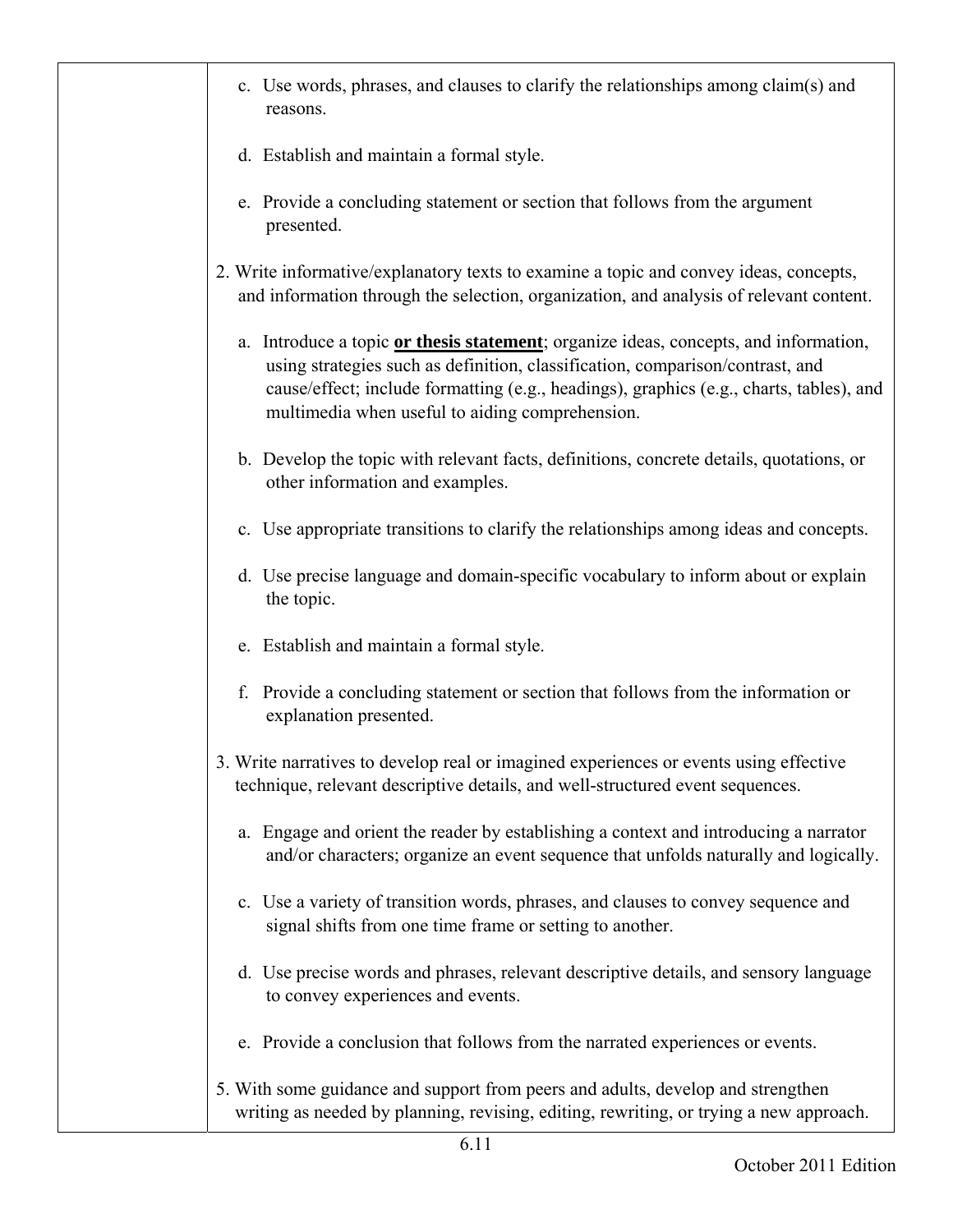|                                                             | (Editing for conventions should demonstrate command of Language standards 1–3 up<br>to and including grade 6.)                                                                                                                                                       |
|-------------------------------------------------------------|----------------------------------------------------------------------------------------------------------------------------------------------------------------------------------------------------------------------------------------------------------------------|
|                                                             | 6. Use technology, including the Internet, to produce and publish writing as well as to<br>interact and collaborate with others; demonstrate sufficient command of keyboarding<br>skills to type a minimum of three pages in a single sitting.                       |
|                                                             | 8. Gather relevant information from multiple print and digital sources; assess the<br>credibility of each source; and quote or paraphrase the data and conclusions of others<br>while avoiding plagiarism and providing basic bibliographic information for sources. |
|                                                             | 9. Draw evidence from literary or informational texts to support analysis, reflection, and<br>research.                                                                                                                                                              |
|                                                             | a. Apply grade 6 Reading standards to literature (e.g., "Compare and contrast texts in<br>different forms or genres [e.g., stories and poems; historical novels and fantasy<br>stories] in terms of their approaches to similar themes and topics").                 |
|                                                             | b. Apply grade 6 Reading standards to literary nonfiction (e.g., "Trace and evaluate<br>the argument and specific claims in a text, distinguishing claims that are supported<br>by reasons and evidence from claims that are not").                                  |
|                                                             | 10. Write routinely over extended time frames (time for research, reflection, and<br>revision) and shorter time frames (a single sitting or a day or two) for a range of<br>discipline-specific tasks, purposes, and audiences.                                      |
| <b>Speaking and</b><br><b>Listening</b><br><b>Standards</b> | 1. Engage effectively in a range of collaborative discussions (one-on-one, in groups, and<br>teacher-led) with diverse partners on <i>grade 6 topics, texts, and issues, building on</i><br>others' ideas and expressing their own clearly.                          |
|                                                             | a. Come to discussions prepared, having read or studied required material; explicitly<br>draw on that preparation by referring to evidence on the topic, text, or issue to<br>probe and reflect on ideas under discussion.                                           |
|                                                             | b. Follow rules for collegial discussions, set specific goals and deadlines, and define<br>individual roles as needed.                                                                                                                                               |
|                                                             | c. Pose and respond to specific questions with elaboration and detail by making<br>comments that contribute to the topic, text, or issue under discussion.                                                                                                           |
|                                                             | d. Review the key ideas expressed and demonstrate understanding of multiple<br>perspectives through reflection and paraphrasing.                                                                                                                                     |
|                                                             |                                                                                                                                                                                                                                                                      |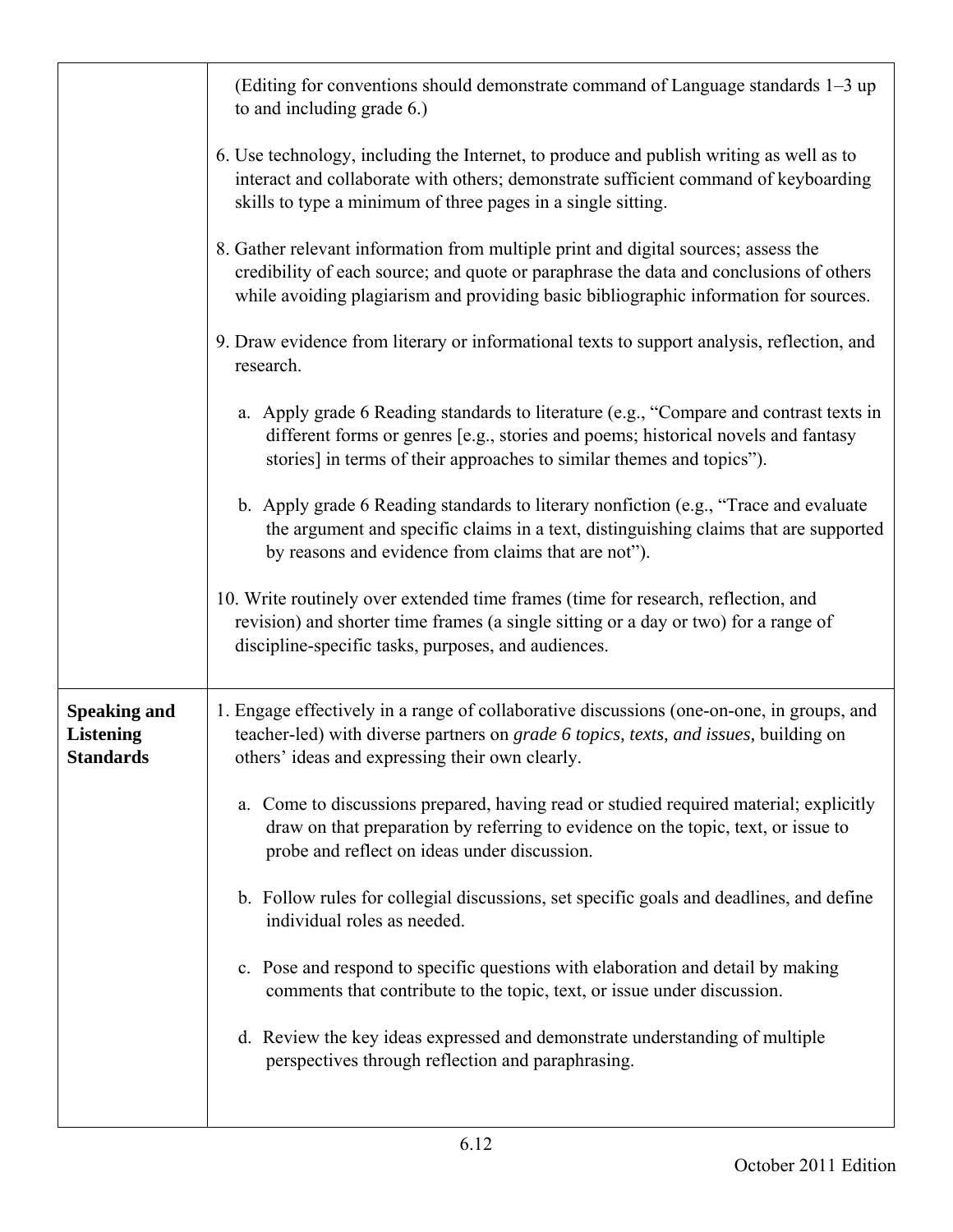|                              | 2. Interpret information presented in diverse media and formats (e.g., visually,<br>quantitatively, orally) and explain how it contributes to a topic, text, or issue under<br>study.                                                                                                                                                                    |
|------------------------------|----------------------------------------------------------------------------------------------------------------------------------------------------------------------------------------------------------------------------------------------------------------------------------------------------------------------------------------------------------|
|                              | 3. Delineate a speaker's argument and specific claims, distinguishing claims that are<br>supported by reasons and evidence from claims that are not.                                                                                                                                                                                                     |
|                              | 4. Present claims and findings (e.g., argument, narrative, informative, response to<br><b>literature presentations</b> ), sequencing ideas logically and using pertinent descriptions,<br>facts, and details <b>and nonverbal elements</b> to accentuate main ideas or themes; use<br>appropriate eye contact, adequate volume, and clear pronunciation. |
|                              | a. Plan and deliver an informative/explanatory presentation that: develops a                                                                                                                                                                                                                                                                             |
|                              | topic with relevant facts, definitions, and concrete details; uses appropriate                                                                                                                                                                                                                                                                           |
|                              | transitions to clarify relationships; uses precise language and domain specific<br>vocabulary; and provides a strong conclusion.                                                                                                                                                                                                                         |
|                              |                                                                                                                                                                                                                                                                                                                                                          |
|                              | 5. Include multimedia components (e.g., graphics, images, music, sound) and visual<br>displays in presentations to clarify information.                                                                                                                                                                                                                  |
| Language<br><b>Standards</b> | 1. Demonstrate command of the conventions of standard English grammar and usage<br>when writing or speaking.                                                                                                                                                                                                                                             |
|                              | a. Ensure that pronouns are in the proper case (subjective, objective, possessive).                                                                                                                                                                                                                                                                      |
|                              | b. Use all pronouns, including intensive pronouns (e.g., <i>myself, ourselves</i> ),<br>correctly.                                                                                                                                                                                                                                                       |
|                              | c. Recognize and correct inappropriate shifts in pronoun number and person.                                                                                                                                                                                                                                                                              |
|                              | d. Recognize and correct vague pronouns (i.e., ones with unclear or ambiguous<br>antecedents).                                                                                                                                                                                                                                                           |
|                              | e. Recognize variations from standard English in their own and others' writing and<br>speaking, and identify and use strategies to improve expression in conventional<br>language.                                                                                                                                                                       |
|                              | 2. Demonstrate command of the conventions of standard English capitalization,<br>punctuation, and spelling when writing.                                                                                                                                                                                                                                 |
|                              | a. Use punctuation (commas, parentheses, dashes) to set off<br>nonrestrictive/parenthetical elements.                                                                                                                                                                                                                                                    |
|                              | 3. Use knowledge of language and its conventions when writing, speaking, reading, or<br>listening.                                                                                                                                                                                                                                                       |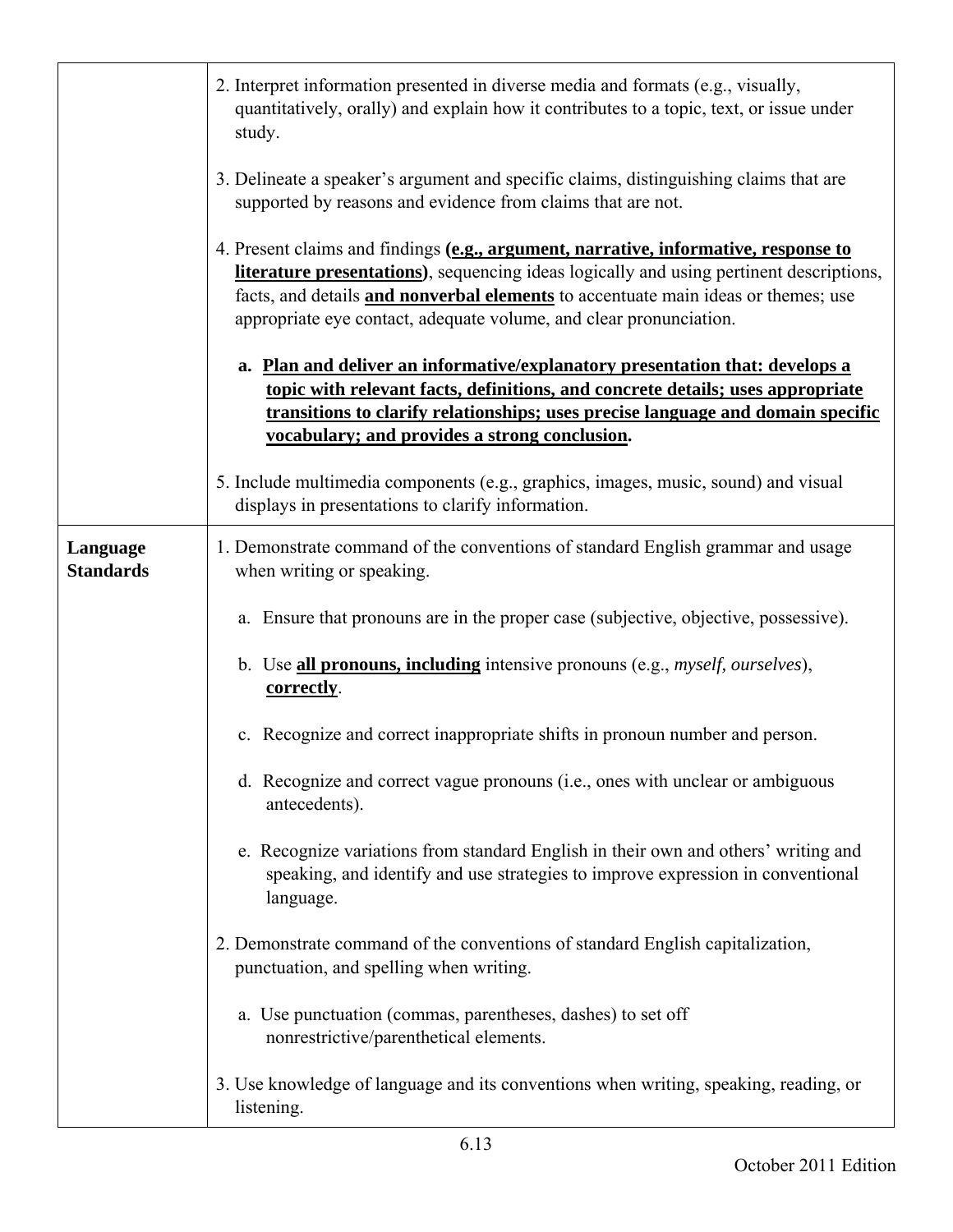| a. Vary sentence patterns for meaning, reader/listener interest, and style.                                                                                                                                           |
|-----------------------------------------------------------------------------------------------------------------------------------------------------------------------------------------------------------------------|
| b. Maintain consistency in style and tone.                                                                                                                                                                            |
| 4. Determine or clarify the meaning of unknown and multiple-meaning words and<br>phrases based on <i>grade 6 reading and content</i> , choosing flexibly from a range of<br>strategies.                               |
| a. Use context (e.g., the overall meaning of a sentence or paragraph; a word's<br>position or function in a sentence) as a clue to the meaning of a word or phrase.                                                   |
| c. Consult reference materials (e.g., dictionaries, glossaries, thesauruses), both print<br>and digital, to find the pronunciation of a word or determine or clarify its precise<br>meaning or its part of speech.    |
| d. Verify the preliminary determination of the meaning of a word or phrase (e.g., by<br>checking the inferred meaning in context or in a dictionary).                                                                 |
| 5. Demonstrate understanding of figurative language, word relationships, and nuances in<br>word meanings.                                                                                                             |
| b. Use the relationship between particular words (e.g., cause/effect, part/whole,<br>item/category) to better understand each of the words.                                                                           |
| c. Distinguish among the connotations (associations) of words with similar<br>denotations (definitions) (e.g., stingy, scrimping, economical, unwasteful, thrifty).                                                   |
| 6. Acquire and use accurately grade-appropriate general academic and domain-specific<br>words and phrases; gather vocabulary knowledge when considering a word or phrase<br>important to comprehension or expression. |

*Note:* California additions are in bold typeface and underlined.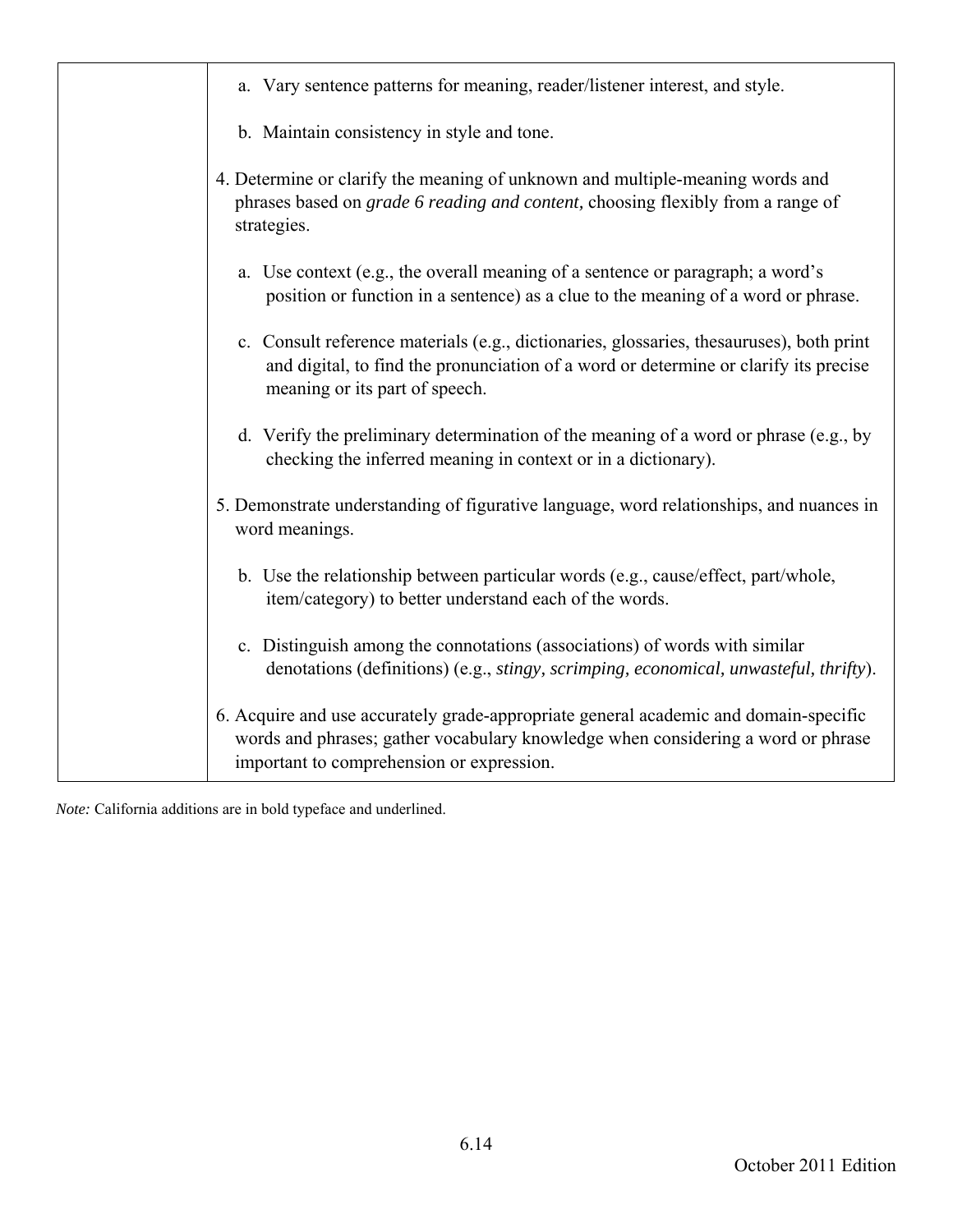#### **The Standards**

The CCSS, with California additions, that follow are the prepublication version of the standards prepared by the Sacramento County Office of Education (SCOE), updated on October 15, 2010. Content that is unique to California and was added by California to the multistate common core standards is in **bold typeface and underlined**. The SCOE document is available online at

http://www.scoe.net/castandards/agenda/2010/ela\_ccs\_recommendations.pdf (Outside Source). The grade-six CCSS for English Language Arts and Literacy in History/Social Studies, Science and Technical Education were adopted by the California State Board of Education on August 2, 2010. The CCSS College and Career Readiness (CCR) Anchor Standards (Appendix A) define the literacy expectations for students entering college and careers and provide the foundation for the K–12 English language arts standards. Although the CCR Anchor Standards were not part of the State Board of Education action in August, they are essential to understanding the structure and cohesive nature of the CCSS.

A complete list of the grade-six 1997 California English language arts standards is located on the CDE Content Standards Web page at http://www.cde.ca.gov/be/st/ss/documents/elacontentstnds.pdf.

#### **Common Core State Standards with California Additions English Language Arts: Grade Six**

| <b>Reading Standards for Literature</b>   |                                                                                                                                                                                                                                                                               |  |
|-------------------------------------------|-------------------------------------------------------------------------------------------------------------------------------------------------------------------------------------------------------------------------------------------------------------------------------|--|
| <b>Key Ideas and Details</b>              |                                                                                                                                                                                                                                                                               |  |
| 1.                                        | Cite textual evidence to support analysis of what the text says explicitly as well as inferences drawn<br>from the text.                                                                                                                                                      |  |
| 2.                                        | Determine a theme or central idea of a text and how it is conveyed through particular details; provide a<br>summary of the text distinct from personal opinions or judgments.                                                                                                 |  |
| 3 <sub>1</sub>                            | Describe how a particular story's or drama's plot unfolds in a series of episodes as well as how the<br>characters respond or change as the plot moves toward a resolution.                                                                                                   |  |
| <b>Craft and Structure</b>                |                                                                                                                                                                                                                                                                               |  |
| $\overline{4}$ .                          | Determine the meaning of words and phrases as they are used in a text, including figurative and<br>connotative meanings; analyze the impact of a specific word choice on meaning and tone. (See grade 6<br>Language standards 4-6 for additional expectations.)               |  |
| 5 <sub>1</sub>                            | Analyze how a particular sentence, chapter, scene, or stanza fits into the overall structure of a text and<br>contributes to the development of the theme, setting, or plot.                                                                                                  |  |
| 6.                                        | Explain how an author develops the point of view of the narrator or speaker in a text.                                                                                                                                                                                        |  |
| <b>Integration of Knowledge and Ideas</b> |                                                                                                                                                                                                                                                                               |  |
| 7.                                        | Compare and contrast the experience of reading a story, drama, or poem to listening to or viewing an<br>audio, video, or live version of the text, including contrasting what they "see" and "hear" when reading<br>the text to what they perceive when they listen or watch. |  |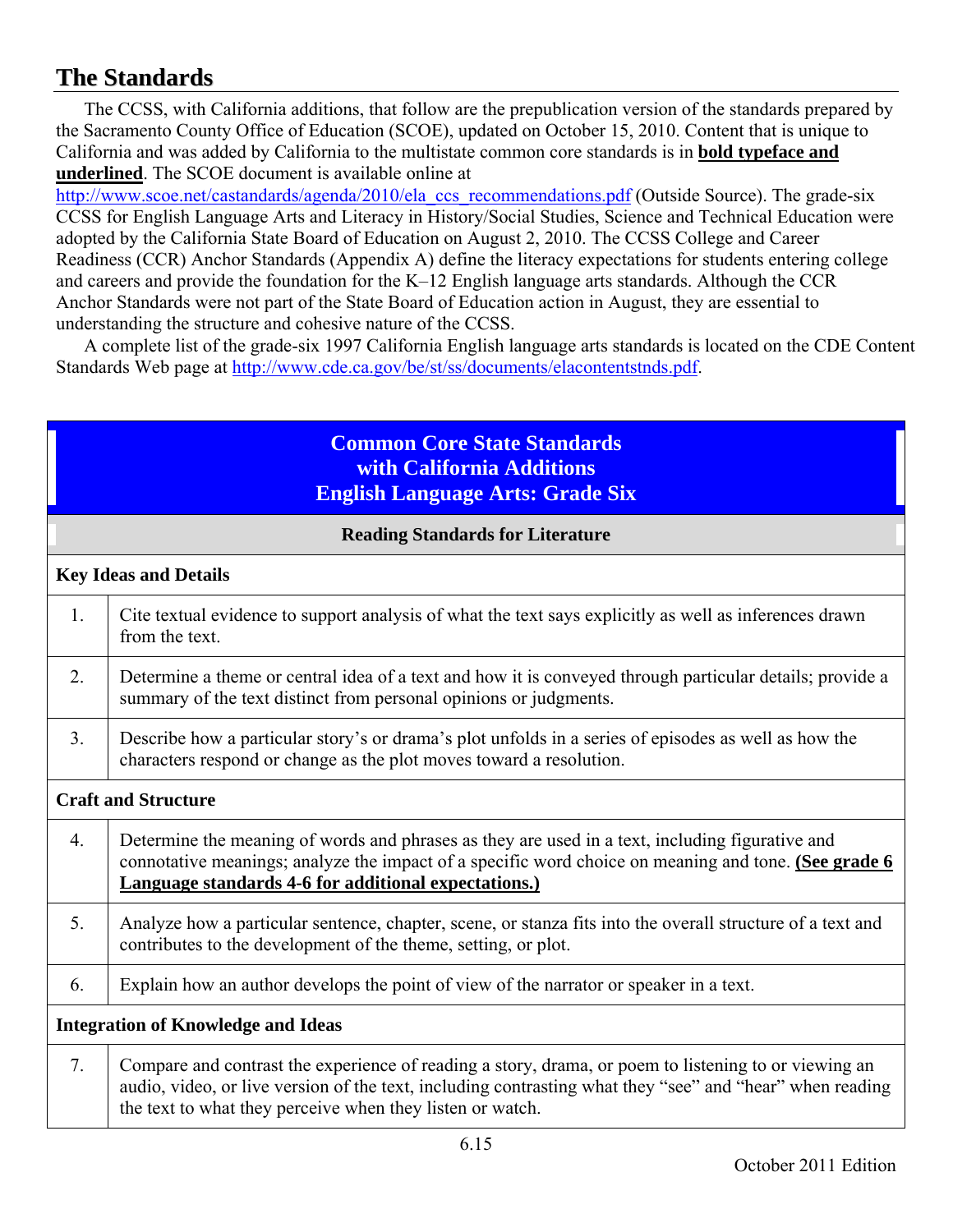| 8.                                        | (Not applicable to literature)                                                                                                                                                                                 |  |
|-------------------------------------------|----------------------------------------------------------------------------------------------------------------------------------------------------------------------------------------------------------------|--|
| 9.                                        | Compare and contrast texts in different forms or genres (e.g., stories and poems; historical novels and<br>fantasy stories) in terms of their approaches to similar themes and topics.                         |  |
|                                           | <b>Range of Reading and Level of Text Complexity</b>                                                                                                                                                           |  |
| 10.                                       | By the end of the year, read and comprehend literature, including stories, dramas, and poems, in the<br>grades 6–8 text complexity band proficiently, with scaffolding as needed at the high end of the range. |  |
|                                           | <b>Reading Standards for Informational Text</b>                                                                                                                                                                |  |
|                                           | <b>Key Ideas and Details</b>                                                                                                                                                                                   |  |
| 1.                                        | Cite textual evidence to support analysis of what the text says explicitly as well as inferences drawn<br>from the text.                                                                                       |  |
| 2.                                        | Determine a central idea of a text and how it is conveyed through particular details; provide a summary<br>of the text distinct from personal opinions or judgments.                                           |  |
| 3.                                        | Analyze in detail how a key individual, event, or idea is introduced, illustrated, and elaborated in a text<br>(e.g., through examples or anecdotes).                                                          |  |
|                                           | <b>Craft and Structure</b>                                                                                                                                                                                     |  |
| 4.                                        | Determine the meaning of words and phrases as they are used in a text, including figurative,<br>connotative, and technical meanings. (See grade 6 Language standards 4-6 for additional<br>expectations.)      |  |
| 5.                                        | Analyze how a particular sentence, paragraph, chapter, or section fits into the overall structure of a text<br>and contributes to the development of the ideas.                                                |  |
|                                           | a. Analyze the use of text features (e.g., graphics, headers, captions) in popular media.                                                                                                                      |  |
| 6.                                        | Determine an author's point of view or purpose in a text and explain how it is conveyed in the text.                                                                                                           |  |
| <b>Integration of Knowledge and Ideas</b> |                                                                                                                                                                                                                |  |
| 7.                                        | Integrate information presented in different media or formats (e.g., visually, quantitatively) as well as<br>in words to develop a coherent understanding of a topic or issue.                                 |  |
| 8.                                        | Trace and evaluate the argument and specific claims in a text, distinguishing claims that are supported<br>by reasons and evidence from claims that are not.                                                   |  |
| 9.                                        | Compare and contrast one author's presentation of events with that of another (e.g., a memoir written<br>by and a biography on the same person).                                                               |  |
|                                           | <b>Range of Reading and Level of Text Complexity</b>                                                                                                                                                           |  |
| 10.                                       | By the end of the year, read and comprehend literary nonfiction in the grades<br>6–8 text complexity band proficiently, with scaffolding as needed at the high end of the range.                               |  |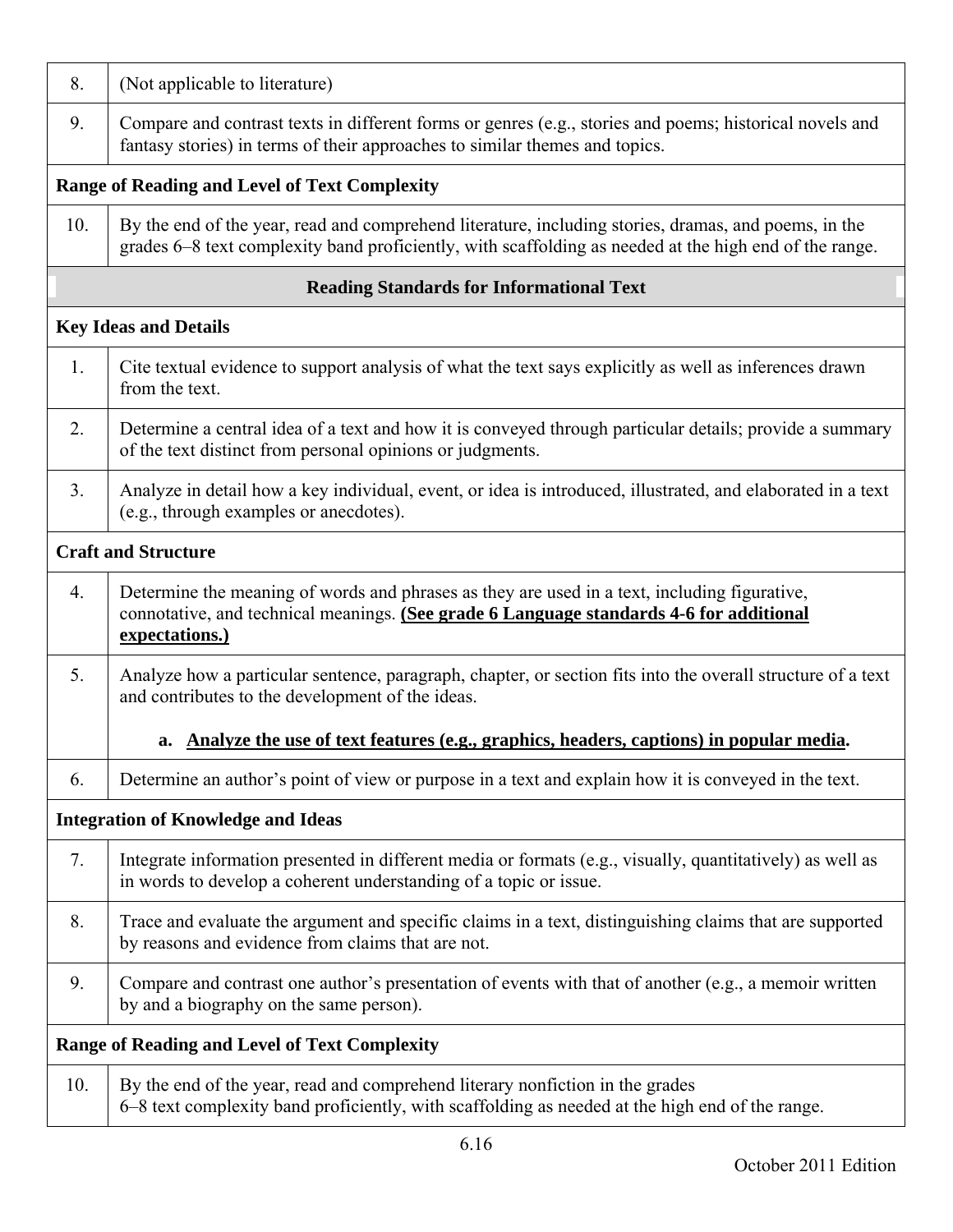|                | <b>Writing Standards</b>                                                                                                                                                                                                                                                                                            |
|----------------|---------------------------------------------------------------------------------------------------------------------------------------------------------------------------------------------------------------------------------------------------------------------------------------------------------------------|
|                | <b>Text Types and Purposes</b>                                                                                                                                                                                                                                                                                      |
| 1.             | Write arguments to support claims with clear reasons and relevant evidence.                                                                                                                                                                                                                                         |
|                | Introduce claim(s) and organize the reasons and evidence clearly.<br>a.                                                                                                                                                                                                                                             |
|                | Support claim(s) with clear reasons and relevant evidence, using credible sources and<br>b.<br>demonstrating an understanding of the topic or text.                                                                                                                                                                 |
|                | Use words, phrases, and clauses to clarify the relationships among claim(s) and reasons.<br>c.                                                                                                                                                                                                                      |
|                | Establish and maintain a formal style.<br>d.                                                                                                                                                                                                                                                                        |
|                | Provide a concluding statement or section that follows from the argument presented.<br>e.                                                                                                                                                                                                                           |
| 2.             | Write informative/explanatory texts to examine a topic and convey ideas, concepts, and information<br>through the selection, organization, and analysis of relevant content.                                                                                                                                        |
|                | a. Introduce a topic or thesis statement; organize ideas, concepts, and information, using<br>strategies such as definition, classification, comparison/contrast, and cause/effect; include<br>formatting (e.g., headings), graphics (e.g., charts, tables), and multimedia when useful to<br>aiding comprehension. |
|                | b. Develop the topic with relevant facts, definitions, concrete details, quotations, or other<br>information and examples.                                                                                                                                                                                          |
|                | Use appropriate transitions to clarify the relationships among ideas and concepts.<br>$\mathbf{c}$ .                                                                                                                                                                                                                |
|                | Use precise language and domain-specific vocabulary to inform about or explain the topic.<br>d.                                                                                                                                                                                                                     |
|                | e. Establish and maintain a formal style.                                                                                                                                                                                                                                                                           |
|                | f.<br>Provide a concluding statement or section that follows from the information or explanation<br>presented.                                                                                                                                                                                                      |
| 3 <sub>1</sub> | Write narratives to develop real or imagined experiences or events using effective technique, relevant<br>descriptive details, and well-structured event sequences.                                                                                                                                                 |
|                | Engage and orient the reader by establishing a context and introducing a narrator and/or<br>a.<br>characters; organize an event sequence that unfolds naturally and logically.                                                                                                                                      |
|                | b. Use narrative techniques, such as dialogue, pacing, and description, to develop experiences,<br>events, and/or characters.                                                                                                                                                                                       |
|                | Use a variety of transition words, phrases, and clauses to convey sequence and signal shifts<br>$\mathbf{c}$ .<br>from one time frame or setting to another.                                                                                                                                                        |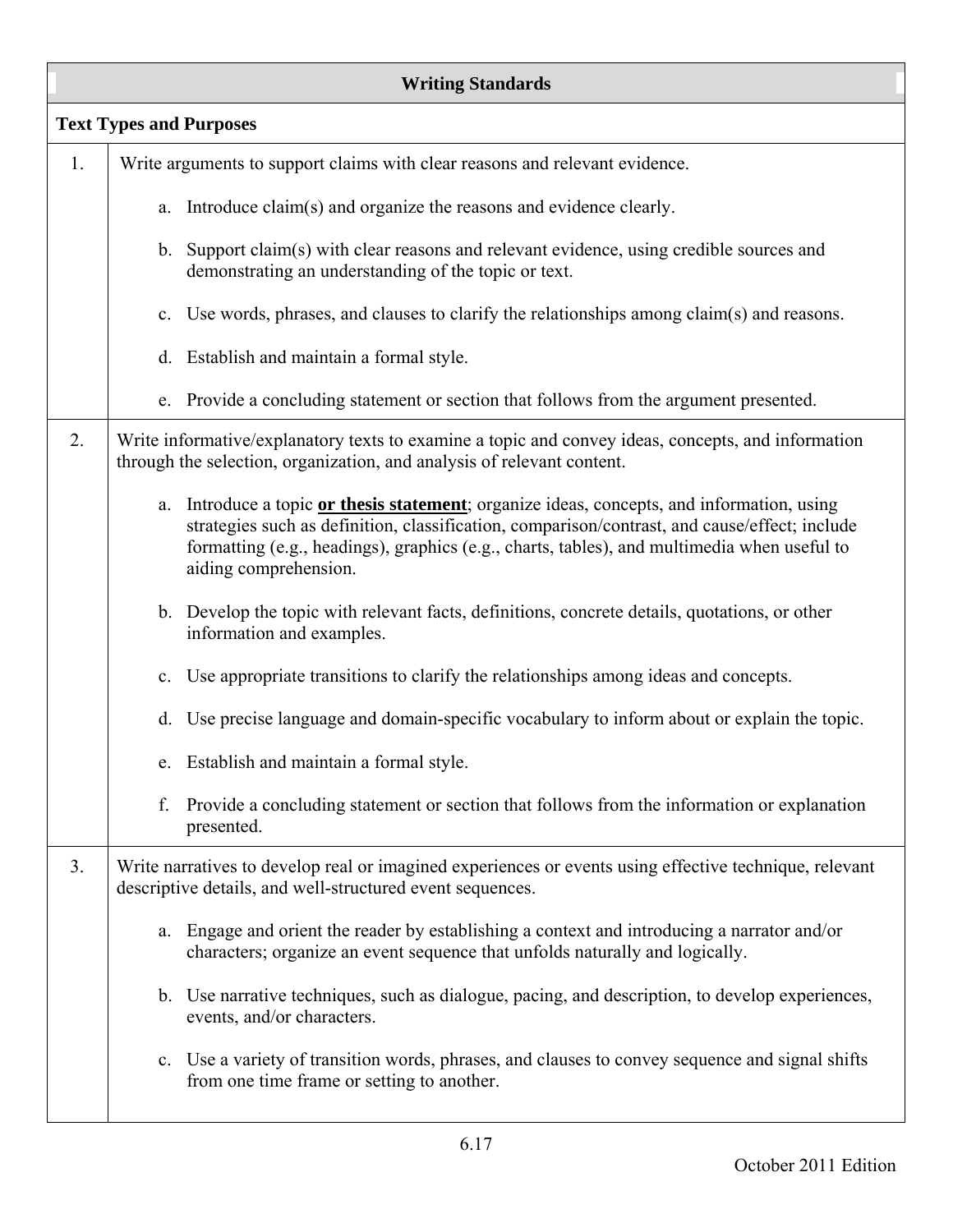|     | Use precise words and phrases, relevant descriptive details, and sensory language to convey<br>$d_{\cdot}$<br>experiences and events.                                                                                                                                                                                                                        |
|-----|--------------------------------------------------------------------------------------------------------------------------------------------------------------------------------------------------------------------------------------------------------------------------------------------------------------------------------------------------------------|
|     | Provide a conclusion that follows from the narrated experiences or events.<br>e.                                                                                                                                                                                                                                                                             |
|     | <b>Production and Distribution of Writing</b>                                                                                                                                                                                                                                                                                                                |
| 4.  | Produce clear and coherent writing in which the development, organization, and style are appropriate to<br>task, purpose, and audience. (Grade-specific expectations for writing types are defined in standards 1–3<br>above.)                                                                                                                               |
| 5.  | With some guidance and support from peers and adults, develop and strengthen writing as needed by<br>planning, revising, editing, rewriting, or trying a new approach. (Editing for conventions should<br>demonstrate command of Language standards 1–3 up to and including grade 6.)                                                                        |
| 6.  | Use technology, including the Internet, to produce and publish writing as well as to interact and<br>collaborate with others; demonstrate sufficient command of keyboarding skills to type a minimum of<br>three pages in a single sitting.                                                                                                                  |
|     | <b>Research to Build and Present Knowledge</b>                                                                                                                                                                                                                                                                                                               |
| 7.  | Conduct short research projects to answer a question, drawing on several sources and refocusing the<br>inquiry when appropriate.                                                                                                                                                                                                                             |
| 8.  | Gather relevant information from multiple print and digital sources; assess the credibility of each<br>source; and quote or paraphrase the data and conclusions of others while avoiding plagiarism and<br>providing basic bibliographic information for sources.                                                                                            |
| 9.  | Draw evidence from literary or informational texts to support analysis, reflection, and research.<br>Apply grade 6 Reading standards to literature (e.g., "Compare and contrast texts in different<br>a.<br>forms or genres [e.g., stories and poems; historical novels and fantasy stories] in terms of their<br>approaches to similar themes and topics"). |
|     | b. Apply grade 6 Reading standards to literary nonfiction (e.g., "Trace and evaluate the argument<br>and specific claims in a text, distinguishing claims that are supported by reasons and evidence<br>from claims that are not").                                                                                                                          |
|     | <b>Range of Writing</b>                                                                                                                                                                                                                                                                                                                                      |
| 10. | Write routinely over extended time frames (time for research, reflection, and revision) and shorter time<br>frames (a single sitting or a day or two) for a range of discipline-specific tasks, purposes, and<br>audiences.                                                                                                                                  |
|     | <b>Speaking and Listening Standards</b>                                                                                                                                                                                                                                                                                                                      |
|     | <b>Comprehension and Collaboration</b>                                                                                                                                                                                                                                                                                                                       |
| 1.  | Engage effectively in a range of collaborative discussions (one-on-one, in groups, and teacher-led) with<br>diverse partners on grade 6 topics, texts, and issues, building on others' ideas and expressing their own<br>clearly.                                                                                                                            |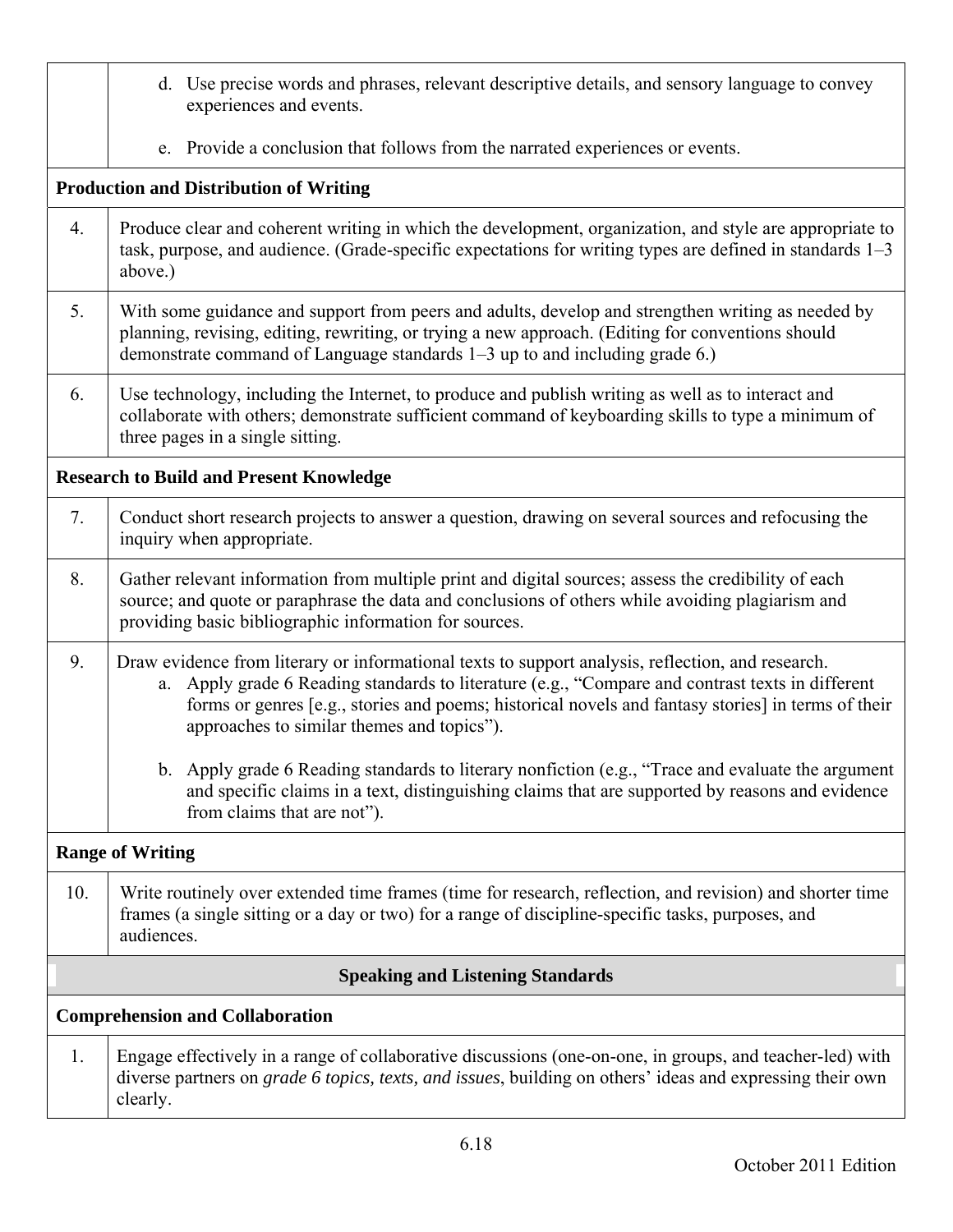|    | a. Come to discussions prepared, having read or studied required material; explicitly draw on<br>that preparation by referring to evidence on the topic, text, or issue to probe and reflect on<br>ideas under discussion.                                                                                                                    |
|----|-----------------------------------------------------------------------------------------------------------------------------------------------------------------------------------------------------------------------------------------------------------------------------------------------------------------------------------------------|
|    | b. Follow rules for collegial discussions, set specific goals and deadlines, and define individual<br>roles as needed.                                                                                                                                                                                                                        |
|    | c. Pose and respond to specific questions with elaboration and detail by making comments that<br>contribute to the topic, text, or issue under discussion.                                                                                                                                                                                    |
|    | d. Review the key ideas expressed and demonstrate understanding of multiple perspectives<br>through reflection and paraphrasing.                                                                                                                                                                                                              |
| 2. | Interpret information presented in diverse media and formats (e.g., visually, quantitatively, orally) and<br>explain how it contributes to a topic, text, or issue under study.                                                                                                                                                               |
| 3. | Delineate a speaker's argument and specific claims, distinguishing claims that are supported by reasons<br>and evidence from claims that are not.                                                                                                                                                                                             |
|    | <b>Presentation of Knowledge and Ideas</b>                                                                                                                                                                                                                                                                                                    |
| 4. | Present claims and findings (e.g., argument, narrative, informative, response to literature<br>presentations), sequencing ideas logically and using pertinent descriptions, facts, and details and<br><b>nonverbal elements</b> to accentuate main ideas or themes; use appropriate eye contact, adequate volume,<br>and clear pronunciation. |
|    | a. Plan and deliver an informative/explanatory presentation that: develops a topic with<br>relevant facts, definitions, and concrete details; uses appropriate transitions to clarify<br>relationships; uses precise language and domain specific vocabulary; and provides a<br>strong conclusion.                                            |
| 5. | Include multimedia components (e.g., graphics, images, music, sound) and visual displays in<br>presentations to clarify information.                                                                                                                                                                                                          |
| 6. | Adapt speech to a variety of contexts and tasks, demonstrating command of formal English when<br>indicated or appropriate. (See grade 6 Language standards 1 and 3 for specific expectations.)                                                                                                                                                |
|    | <b>Language Standards</b>                                                                                                                                                                                                                                                                                                                     |
|    | <b>Conventions of Standard English</b>                                                                                                                                                                                                                                                                                                        |
| 1. | Demonstrate command of the conventions of standard English grammar and usage when writing or<br>speaking.                                                                                                                                                                                                                                     |
|    | Ensure that pronouns are in the proper case (subjective, objective, possessive).<br>a.                                                                                                                                                                                                                                                        |
|    | Use all pronouns, including intensive pronouns (e.g., <i>myself, ourselves</i> ), correctly.<br>$b_{-}$                                                                                                                                                                                                                                       |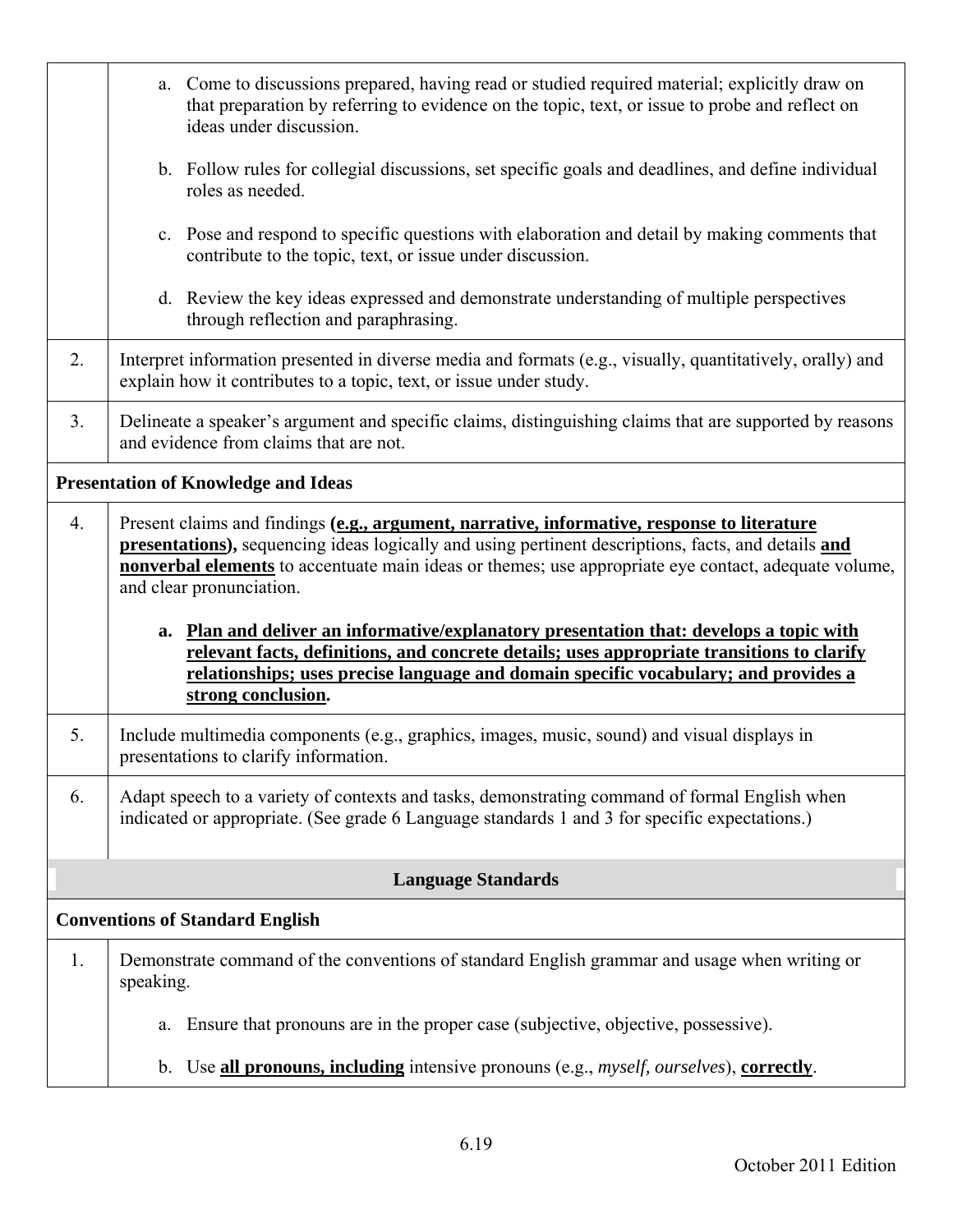|                  | Recognize and correct inappropriate shifts in pronoun number and person. <sup>*</sup><br>$c_{\cdot}$<br>d. Recognize and correct vague pronouns (i.e., ones with unclear or ambiguous antecedents).*               |  |
|------------------|--------------------------------------------------------------------------------------------------------------------------------------------------------------------------------------------------------------------|--|
|                  | Recognize variations from standard English in their own and others' writing and speaking, and<br>e.<br>identify and use strategies to improve expression in conventional language.*                                |  |
| 2.               | Demonstrate command of the conventions of standard English capitalization, punctuation, and spelling<br>when writing.                                                                                              |  |
|                  | Use punctuation (commas, parentheses, dashes) to set off nonrestrictive/parenthetical<br>a.<br>elements.*                                                                                                          |  |
|                  | b. Spell correctly.                                                                                                                                                                                                |  |
|                  | <b>Knowledge of Language</b>                                                                                                                                                                                       |  |
| 3.               | Use knowledge of language and its conventions when writing, speaking, reading, or listening.                                                                                                                       |  |
|                  | Vary sentence patterns for meaning, reader/listener interest, and style.*<br>a.                                                                                                                                    |  |
|                  | b. Maintain consistency in style and tone.*                                                                                                                                                                        |  |
|                  | <b>Vocabulary Acquisition and Use</b>                                                                                                                                                                              |  |
| $\overline{4}$ . | Determine or clarify the meaning of unknown and multiple-meaning words and phrases based on <i>grade</i><br>6 reading and content, choosing flexibly from a range of strategies.                                   |  |
|                  | Use context (e.g., the overall meaning of a sentence or paragraph; a word's position or<br>a.<br>function in a sentence) as a clue to the meaning of a word or phrase.                                             |  |
|                  | b. Use common, grade-appropriate Greek or Latin affixes and roots as clues to the meaning of a<br>word (e.g., <i>audience</i> , <i>auditory</i> , <i>audible</i> ).                                                |  |
|                  | c. Consult reference materials (e.g., dictionaries, glossaries, thesauruses), both print and digital,<br>to find the pronunciation of a word or determine or clarify its precise meaning or its part of<br>speech. |  |
|                  | Verify the preliminary determination of the meaning of a word or phrase (e.g., by checking the<br>d.<br>inferred meaning in context or in a dictionary).                                                           |  |
| 5.               | Demonstrate understanding of figurative language, word relationships, and nuances in word meanings.                                                                                                                |  |
|                  | Interpret figures of speech (e.g., personification) in context.<br>a.                                                                                                                                              |  |

 $\overline{a}$ 

The following skills are particularly likely to require continued attention in higher grades as they are applied to increasingly sophisticated writing and speaking. See "Language Progress Skills Chart, by Grade" on page 47 in CCSS.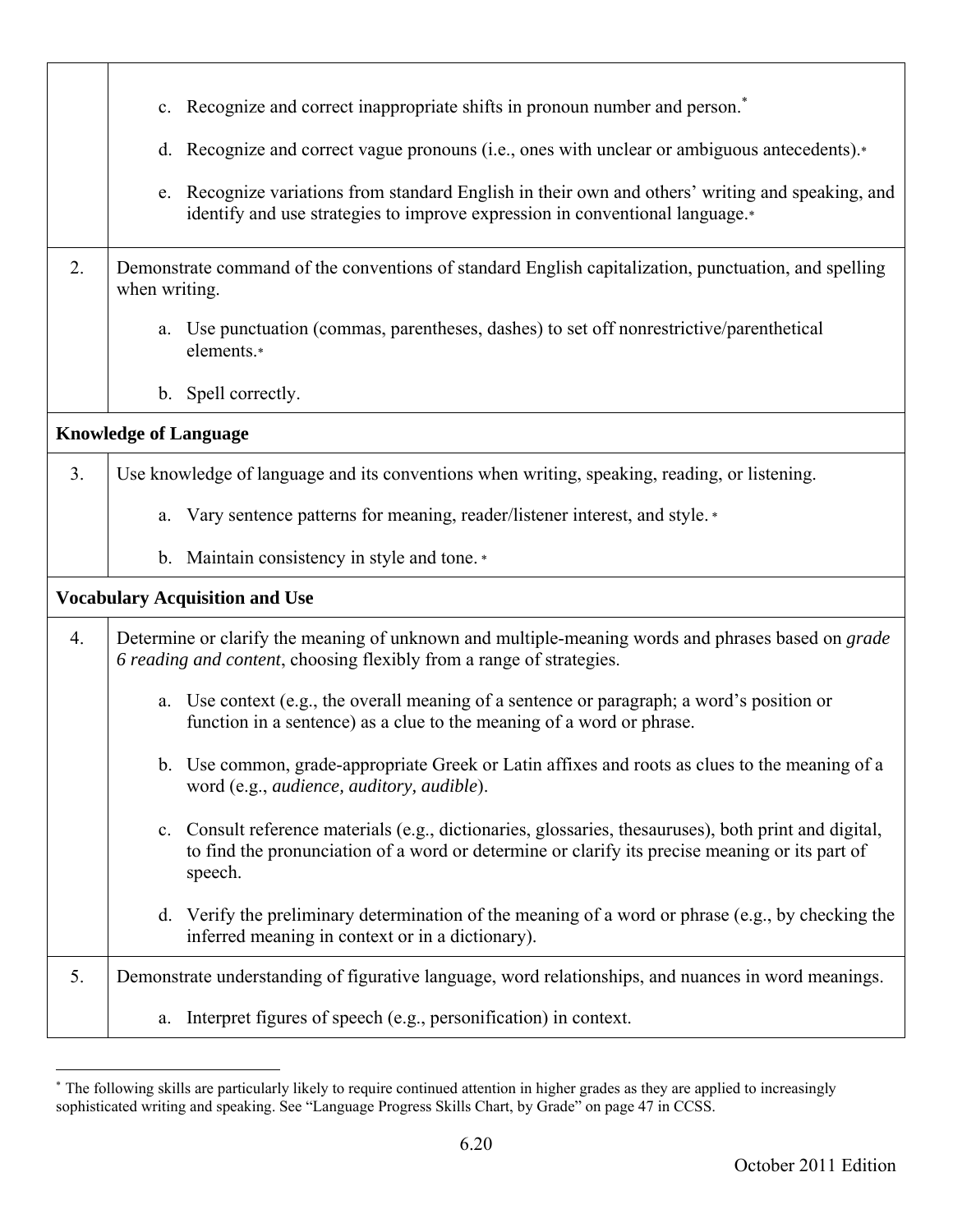|    | b. Use the relationship between particular words (e.g., cause/effect, part/whole, item/category) to<br>better understand each of the words.                                                                        |
|----|--------------------------------------------------------------------------------------------------------------------------------------------------------------------------------------------------------------------|
|    | c. Distinguish among the connotations (associations) of words with similar denotations<br>(definitions) (e.g., stingy, scrimping, economical, unwasteful, thrifty).                                                |
| 6. | Acquire and use accurately grade-appropriate general academic and domain-specific words and<br>phrases; gather vocabulary knowledge when considering a word or phrase important to comprehension<br>or expression. |

#### **Common Core State Standards With California Additions Reading Standards for Literacy in History/Social Studies, Science, and Technical Education Grades Six: Eight**

|                              | <b>Reading Standards for Literacy in History/Social Studies</b>                                                                                                        |  |
|------------------------------|------------------------------------------------------------------------------------------------------------------------------------------------------------------------|--|
| <b>Key Ideas and Details</b> |                                                                                                                                                                        |  |
| 1.                           | Cite specific textual evidence to support analysis of primary and secondary sources.                                                                                   |  |
| 2.                           | Determine the central ideas or information of a primary or secondary source; provide an accurate<br>summary of the source distinct from prior knowledge or opinions.   |  |
| 3 <sub>1</sub>               | Identify key steps in a text's description of a process related to history/social studies (e.g., how a<br>bill becomes law, how interest rates are raised or lowered). |  |
| <b>Craft and Structure</b>   |                                                                                                                                                                        |  |
| $\overline{4}$ .             | Determine the meaning of words and phrases as they are used in a text, including vocabulary<br>specific to domains related to history/social studies.                  |  |
| 5 <sub>1</sub>               | Describe how a text presents information (e.g., sequentially, comparatively, causally).                                                                                |  |
| 6.                           | Identify aspects of a text that reveal an author's point of view or purpose (e.g., loaded language,<br>inclusion or avoidance of particular facts).                    |  |
|                              | <b>Integration of Knowledge and Ideas</b>                                                                                                                              |  |
| 7.                           | Integrate visual information (e.g., in charts, graphs, photographs, videos, or maps) with other<br>information in print and digital texts.                             |  |
| 8.                           | Distinguish among fact, opinion, and reasoned judgment in a text.                                                                                                      |  |
| 9.                           | Analyze the relationship between a primary and secondary source on the same topic.                                                                                     |  |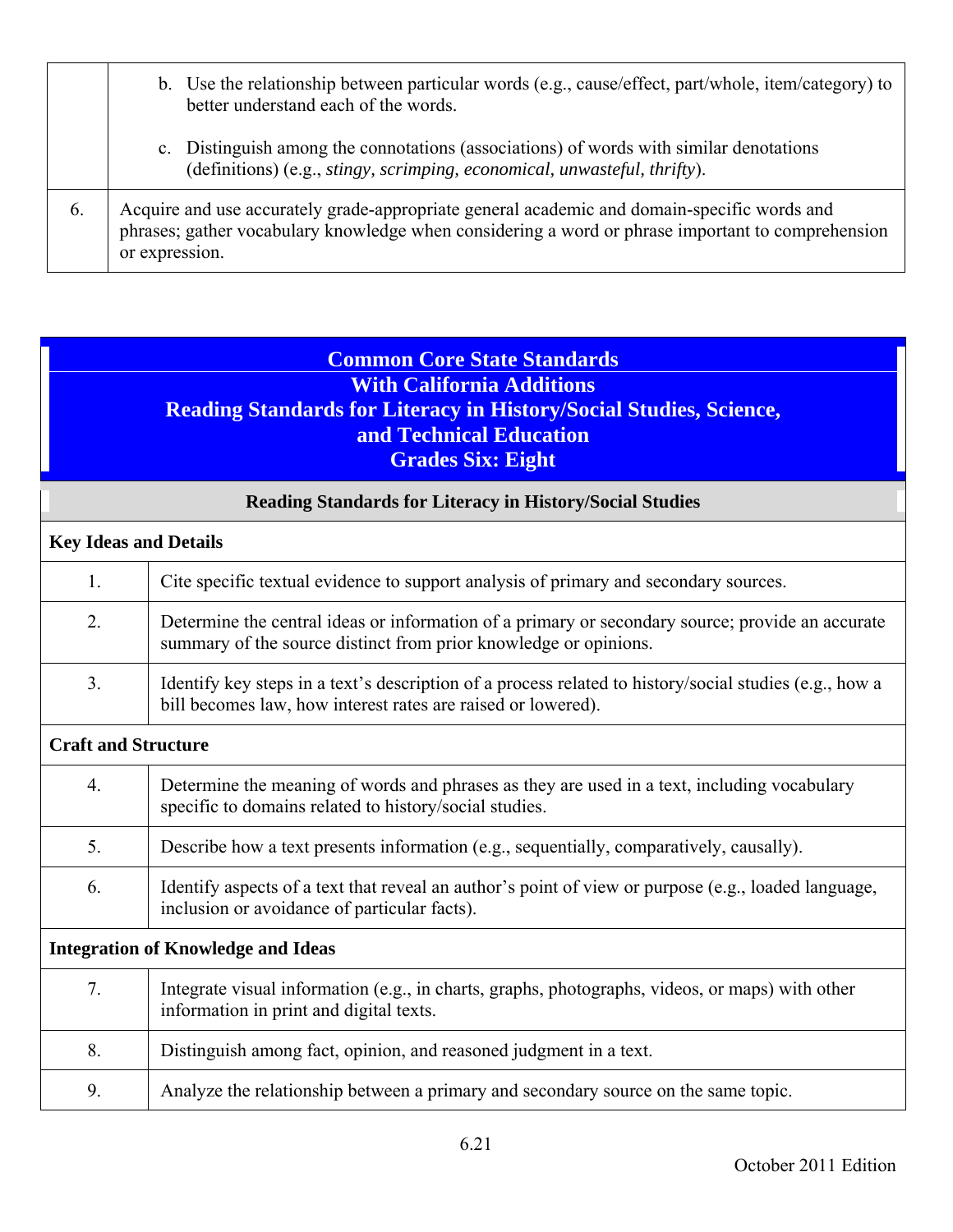|                                                                                              | <b>Range of Reading and Level of Text Complexity</b>                                                                                                                                                       |  |
|----------------------------------------------------------------------------------------------|------------------------------------------------------------------------------------------------------------------------------------------------------------------------------------------------------------|--|
| 10.                                                                                          | By the end of grade 8, read and comprehend history/social studies texts in the grades 6-8 text<br>complexity band independently and proficiently.                                                          |  |
|                                                                                              | <b>Reading Standards for Literacy in Science and Technical Subjects</b>                                                                                                                                    |  |
| <b>Key Ideas and Details</b>                                                                 |                                                                                                                                                                                                            |  |
| 1.                                                                                           | Cite specific textual evidence to support analysis of science and technical texts.                                                                                                                         |  |
| 2.                                                                                           | Determine the central ideas or conclusions of a text; provide an accurate summary of the text<br>distinct from prior knowledge or opinions.                                                                |  |
| 3.                                                                                           | Follow precisely a multistep procedure when carrying out experiments, taking measurements, or<br>performing technical tasks.                                                                               |  |
| <b>Craft and Structure</b>                                                                   |                                                                                                                                                                                                            |  |
| 4.                                                                                           | Determine the meaning of symbols, key terms, and other domain-specific words and phrases as<br>they are used in a specific scientific or technical context relevant to <i>grades</i> 6–8 texts and topics. |  |
| 5.                                                                                           | Analyze the structure an author uses to organize a text, including how the major sections<br>contribute to the whole and to an understanding of the topic.                                                 |  |
| 6.                                                                                           | Analyze the author's purpose in providing an explanation, describing a procedure, or discussing an<br>experiment in a text.                                                                                |  |
|                                                                                              | <b>Integration of Knowledge and Ideas</b>                                                                                                                                                                  |  |
| 7.                                                                                           | Integrate quantitative or technical information expressed in words in a text with a version of that<br>information expressed visually (e.g., in a flowchart, diagram, model, graph, or table).             |  |
| 8.                                                                                           | Distinguish among facts, reasoned judgment based on research findings, and speculation in a text.                                                                                                          |  |
| 9.                                                                                           | Compare and contrast the information gained from experiments, simulations, video, or multimedia<br>sources with that gained from reading a text on the same topic.                                         |  |
|                                                                                              | <b>Range of Reading and Level of Text Complexity</b>                                                                                                                                                       |  |
| 10.                                                                                          | By the end of grade 8, read and comprehend science/technical texts in the grades 6–8 text<br>complexity band independently and proficiently.                                                               |  |
| Writing Standards for Literacy in History/Social Studies, Science,<br>and Technical Subjects |                                                                                                                                                                                                            |  |
| <b>Text Types and Purposes</b>                                                               |                                                                                                                                                                                                            |  |
| 1.                                                                                           | Write arguments focused on <i>discipline-specific content</i> .                                                                                                                                            |  |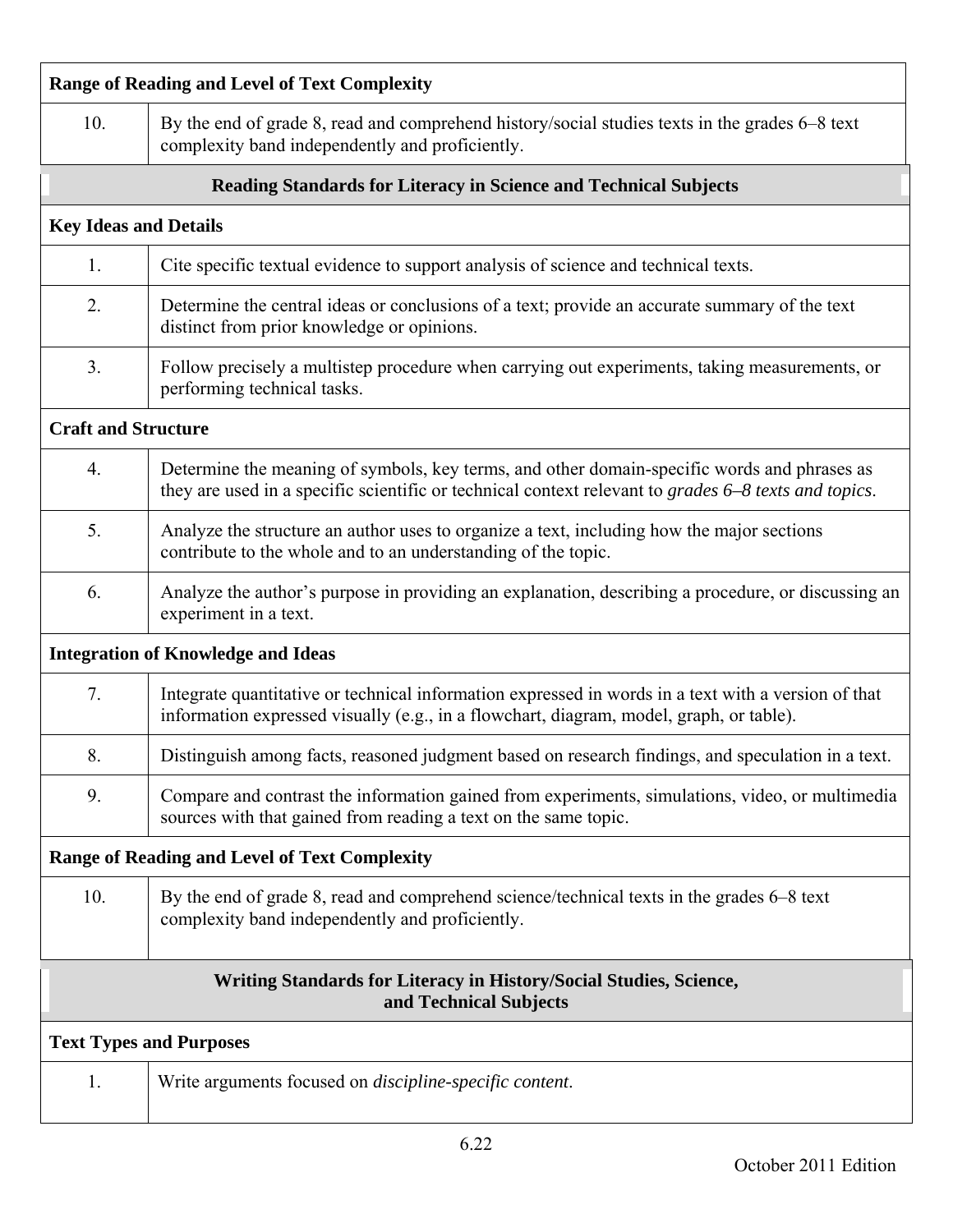|    | a. Introduce claim(s) about a topic or issue, acknowledge and distinguish the claim(s) from<br>alternate or opposing claims, and organize the reasons and evidence logically.                                                                                                                         |
|----|-------------------------------------------------------------------------------------------------------------------------------------------------------------------------------------------------------------------------------------------------------------------------------------------------------|
|    | b. Support claim(s) with logical reasoning and relevant, accurate data and evidence that<br>demonstrate an understanding of the topic or text, using credible sources.                                                                                                                                |
|    | c. Use words, phrases, and clauses to create cohesion and clarify the relationships among<br>claim(s), counterclaims, reasons, and evidence.                                                                                                                                                          |
|    | d. Establish and maintain a formal style.                                                                                                                                                                                                                                                             |
|    | e. Provide a concluding statement or section that follows from and supports the argument<br>presented.                                                                                                                                                                                                |
| 2. | Write informative/explanatory texts, including the narration of historical events, scientific<br>procedures/experiments, or technical processes.                                                                                                                                                      |
|    | a. Introduce a topic clearly, previewing what is to follow; organize ideas, concepts, and<br>information into broader categories as appropriate to achieving purpose; include<br>formatting (e.g., headings), graphics (e.g., charts, tables), and multimedia when useful to<br>aiding comprehension. |
|    | b. Develop the topic with relevant, well-chosen facts, definitions, concrete details,<br>quotations, or other information and examples.                                                                                                                                                               |
|    | c. Use appropriate and varied transitions to create cohesion and clarify the relationships<br>among ideas and concepts.                                                                                                                                                                               |
|    | d. Use precise language and domain-specific vocabulary to inform about or explain the<br>topic.                                                                                                                                                                                                       |
|    | e. Establish and maintain a formal style and objective tone.                                                                                                                                                                                                                                          |
|    | Provide a concluding statement or section that follows from and supports the information<br>f.<br>or explanation presented.                                                                                                                                                                           |
| 3. | (See note; <sup>*</sup> not applicable as a separate requirement)                                                                                                                                                                                                                                     |

Note: Students' narrative skills continue to grow in these grades. The Standards require that students be able to incorporate narrative elements effectively into arguments and informative/explanatory texts. In history/social studies, students must be able to incorporate narrative accounts into their analyses of individuals or events of historical import. In science and technical subjects, students must be able to write precise enough descriptions of the step-by-step procedures they use in their investigations or technical work that others can replicate them and (possibly) reach the same results.

 $\overline{a}$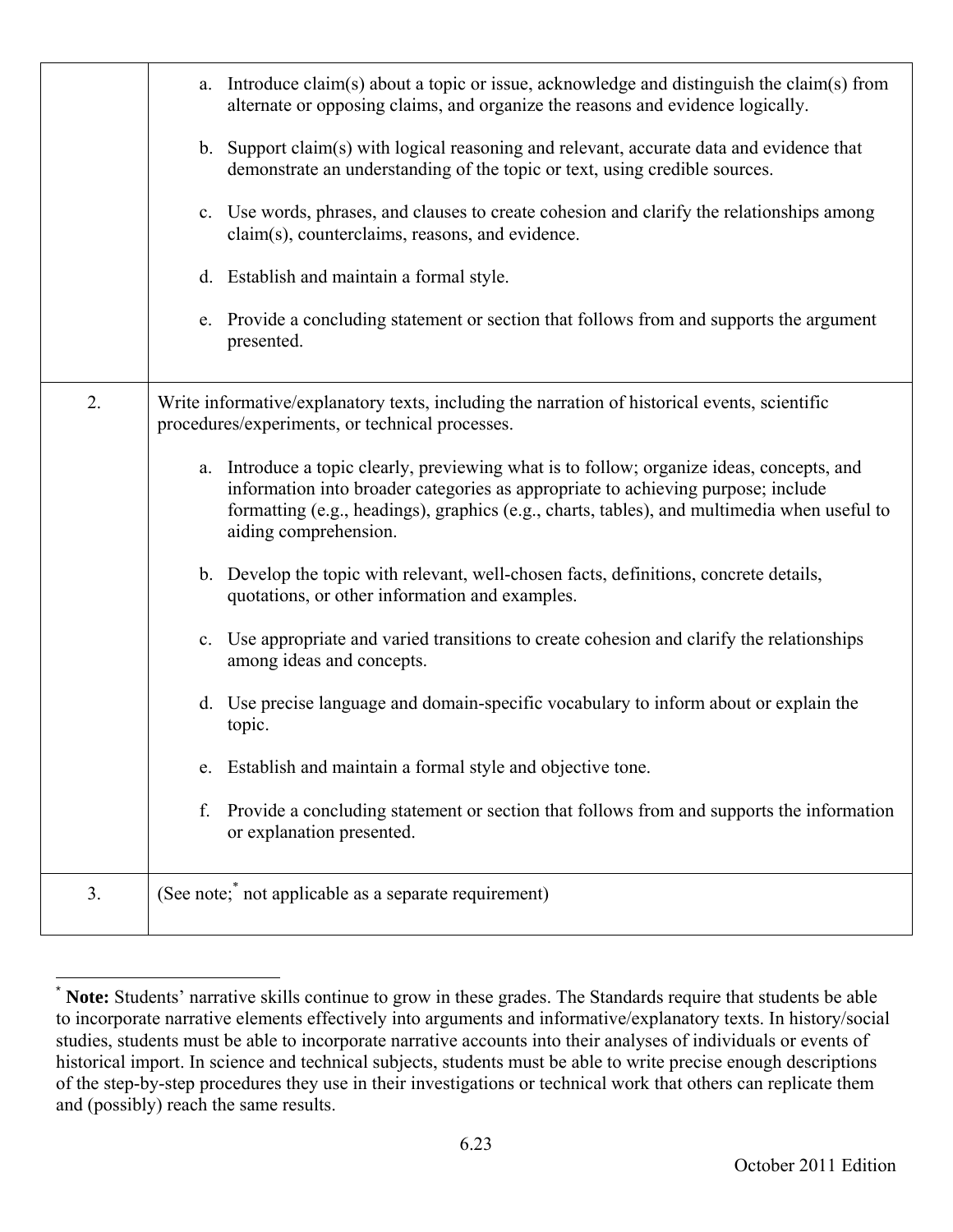|                         | <b>Production and Distribution of Writing</b>                                                                                                                                                                                                                                                                                |
|-------------------------|------------------------------------------------------------------------------------------------------------------------------------------------------------------------------------------------------------------------------------------------------------------------------------------------------------------------------|
| 4.                      | Produce clear and coherent writing in which the development, organization, and style are<br>appropriate to task, purpose, and audience.                                                                                                                                                                                      |
| 5.                      | With some guidance and support from peers and adults, develop and strengthen writing as needed<br>by planning, revising, editing, rewriting, or trying a new approach, focusing on how well purpose<br>and audience have been addressed.                                                                                     |
| 6.                      | Use technology, including the Internet, to produce and publish writing and present the<br>relationships between information and ideas clearly and efficiently.                                                                                                                                                               |
|                         | <b>Research to Build and Present Knowledge</b>                                                                                                                                                                                                                                                                               |
| 7.                      | Conduct short research projects to answer a question (including a self-generated question),<br>drawing on several sources and generating additional related, focused questions that allow for<br>multiple avenues of exploration.                                                                                            |
| 8.                      | Gather relevant information from multiple print and digital sources (primary and secondary).<br>using search terms effectively; assess the credibility and accuracy of each source; and quote or<br>paraphrase the data and conclusions of others while avoiding plagiarism and following a standard<br>format for citation. |
| 9.                      | Draw evidence from informational texts to support analysis reflection, and research.                                                                                                                                                                                                                                         |
| <b>Range of Writing</b> |                                                                                                                                                                                                                                                                                                                              |
| 10.                     | Write routinely over extended time frames (time for reflection and revision) and shorter time<br>frames (a single sitting or a day or two) for a range of discipline-specific tasks, purposes, and<br>audiences.                                                                                                             |

*Note*: California additions are in bold typeface and underlined.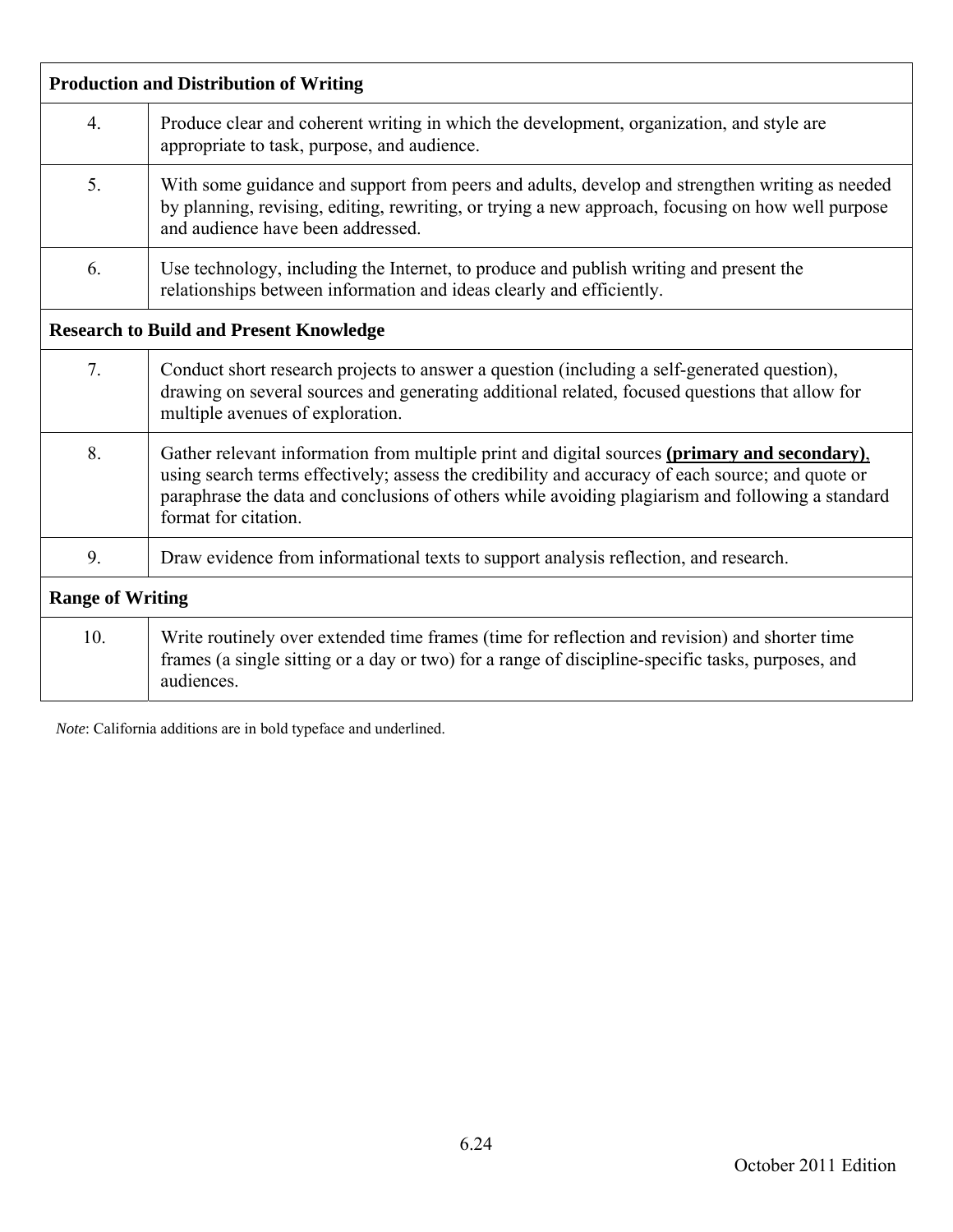## **Mathematics**

#### **Overview**

Effective mathematics education provides students with a balanced instructional program. In such a program, students become proficient in basic computational skills and procedures, develop conceptual understandings, and become adept at problem solving. Standards-based mathematics instruction starts with basic material and increases in scope and content as the years progress. It is like an inverted pyramid, with the entire weight of the developing subject, including readiness for algebra, resting on the foundations built in the early grades.



In August 2010, California adopted new standards in mathematics: the Common Core State Standards (CCSS), with California additions. The CCSS comprise standards developed by the state-led CCSS Initiative and material taken from the 1997 California mathematics standards. The new standards will be implemented gradually over the next several years as curriculum frameworks, instructional materials, and assessments based on the CCSS are adopted.

There are many similarities between the CCSS and the 1997 California mathematics standards, but there are also a few noteworthy differences. For instance, the CCSS are organized by "domains" that add grade-level focus and vary slightly by grade. The domains for sixth grade are Ratios and Proportional Relationships, the Number System, Expressions and Equations, Geometry, and Statistics and Probability. Furthermore, the CCSS do not include "key standards" as in the 1997 California mathematics standards. Instead, the CCSS are designed to have a greater focus at each grade and to develop mathematics topics in depth. In the early grades, the CCSS continue to emphasize concepts necessary for the study of more advanced mathematics in later years. To ensure that students have adequate time to achieve mastery, some of the 1997 California mathematics standards familiar to California's sixth-grade teachers will be taught in different grades after the CCSS are fully implemented.

This section provides an overview of the new CCSS for sixth-grade mathematics, including some highlights of how the sixth-grade curriculum, based on the 1997 California mathematics standards, changes with the implementation of the new CCSS. It includes a review of the important mathematical concepts and skills from fifth grade (prerequisite skills) and guidance on areas of mathematics that may be challenging for some English learners. A complete list of the sixth-grade CCSS for mathematics can be found at the end of this section. A complete list of the sixth-grade 1997 California mathematics standards is located on the CDE Content Standards Web page at http://www.cde.ca.gov/be/st/ss/documents/mathstandards.pdf.

#### **What Sixth-Grade Students Should Know**

Students entering sixth grade who have met the fifth-grade CCSS for mathematics are able to write and evaluate simple numerical expressions including those that contain parentheses, brackets, or braces. Students are able to express whole numbers in the range 2–50 as a product of its prime factors. They can form ordered pairs from numerical patterns generated from given rules and graph the ordered pairs on a coordinate plane.

By the start of sixth grade, students can fluently calculate multi-digit addition, subtraction, multiplication, and division of positive whole numbers. Students can find whole-number quotients of whole numbers with up to four-digit dividends and two-digit divisors. They demonstrate an understanding of operations with decimals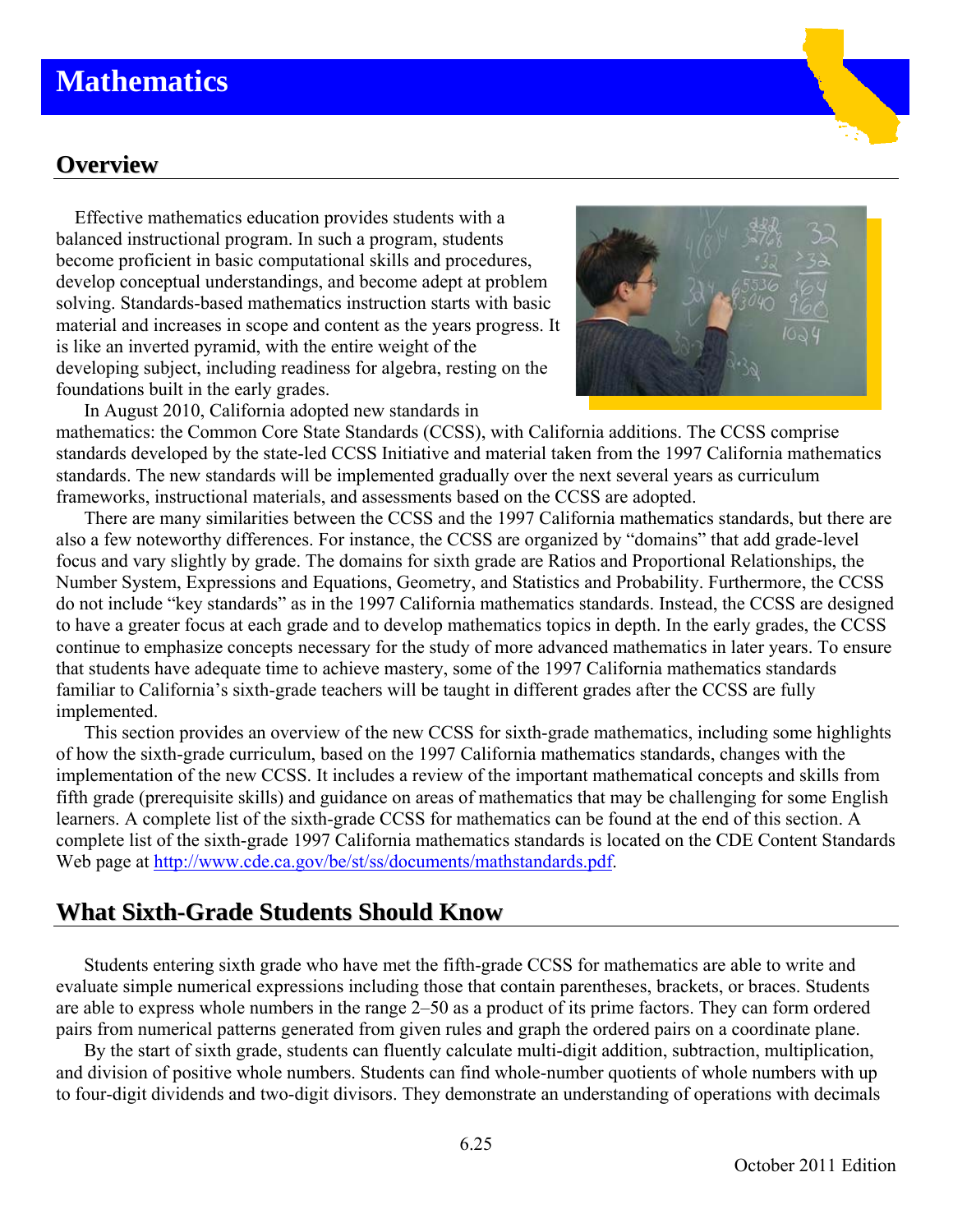as they accurately add, subtract, multiply, and divide decimals to hundredths. Students entering sixth grade are able to use whole-number exponents to denote powers of 10.

Students have an understanding of equivalent fractions and can add and subtract fractions with unlike denominators, and multiply a fraction or whole number by a fraction. They interpret a fraction as division of the numerator by the denominator  $(a/b = a \div b)$  and can divide unit fractions by whole numbers and whole numbers by unit fractions.

While in fifth grade, students learned to convert among different-sized standard measurement units within a given measurement system and solve related problems. They displayed data in graphs and interpreted the meaning of the data to solve problems.

Students entering grade six understand the relationship between the formulas for the area of a triangle, parallelogram, and rectangle and can use these formulas to solve problems. They can apply the formulas  $V = l$  x *w* x *h* and  $V = b$  x *h* for rectangular prisms with whole-number edge lengths. Students can solve problems related to the sum of the angles of a triangle or a quadrilateral. They are able to graph points in the first quadrant of the coordinate plane to solve real-world and mathematical problems.

#### **What Students Learn in Sixth Grade**

Sixth-grade students develop an understanding of the concept of a ratio and use ratio reasoning to solve a variety of real-world and mathematical problems, including those involving unit pricing and constant speed.

Students extend<br>
Students extend their understanding of operations with fractions to include dividing<br> **their understanding**<br>
fractions by fractions and find the greatest common factor and least common multiples of certain

of the coordinate plane. Students write expressions and equations with variables and apply the properties of operations to generate equivalent expressions.

Students begin to think statistically as they summarize numerical data sets by quantitative measures of center and variability. They build upon the foundation of area to determine area and volume of more complex shapes.

#### **Ratios and Proportional Relationships**

In both the 1997 California mathematics standards and the CCSS, sixth-grade students develop an understanding of ratio concepts and use ratio reasoning to solve problems. They use ratio language to describe a relationship between two quantities. For example, "The ratio of wings to beaks in the bird house at the zoo was 2:1, because for every 2 wings there was 1 beak." Students use appropriate language to associate a unit rate *a/b*  with a ratio *a:b* with  $b \neq 0$  (*b* not equal to zero). For example, "We paid \$75 for 15 hamburgers, which is a rate of \$5 per hamburger." (Expectations for unit rates in this grade are limited to noncomplex fractions.)

Students use tables and graphs to compare ratios and solve problems involving rates and proportions, including problems about unit pricing and constant speed. For example, if it took 7 hours to mow 4 lawns, then at that rate, how many lawns could be mowed in 35 hours? At what rate were lawns being mowed?

With full implementation of the CCSS, some concepts in the 1997 California standards will be covered at different grades. For example, in the sixth-grade CCSS, students find a percent of a quantity as a rate per 100 (e.g., 30% of a quantity means 30/100 times the quantity) and solve problems using ratios and rates, a topic found at fifth grade in the 1997 California standards. However, solving problems involving discounts, interest,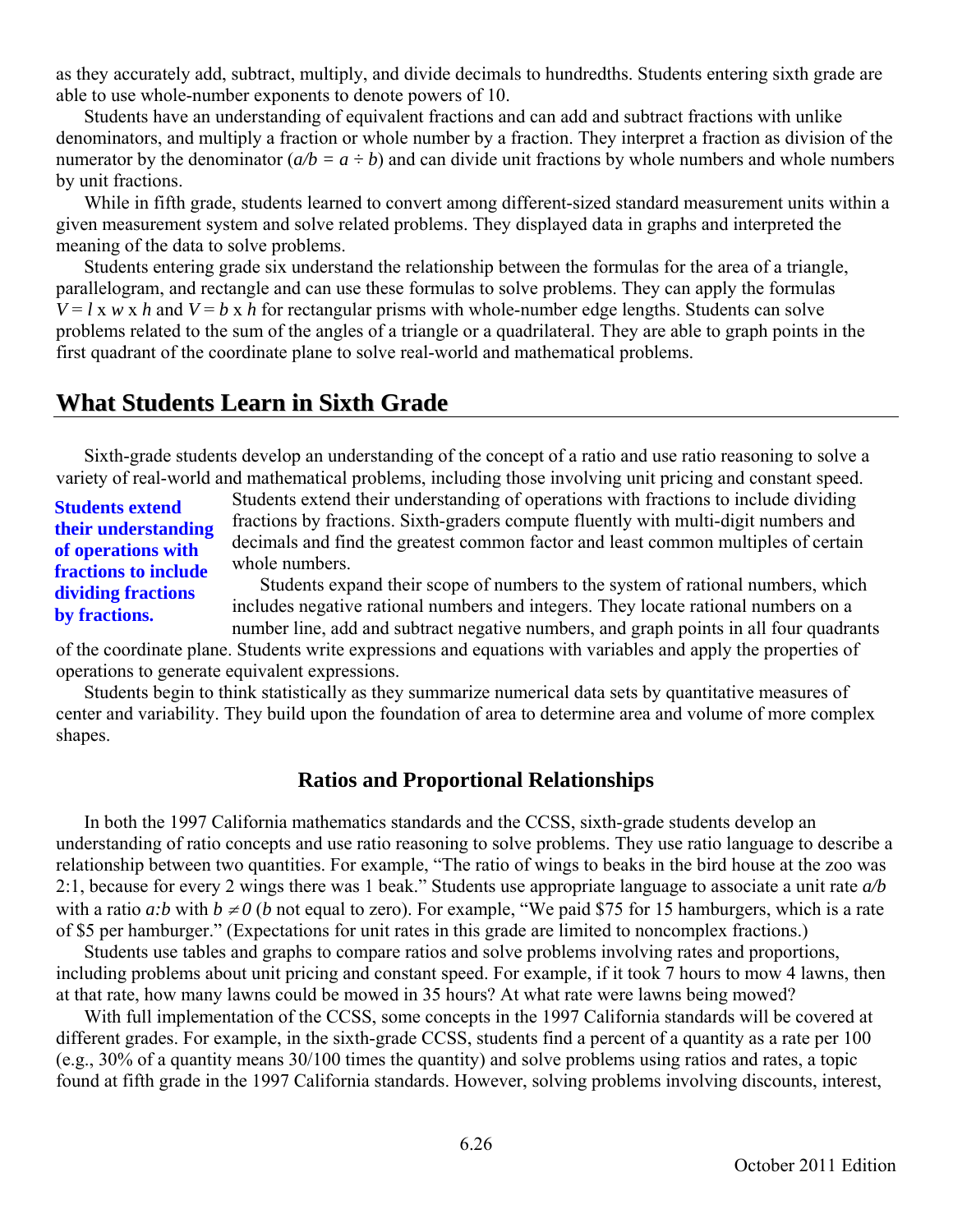and tips and representing proportional relationships with equations, which is a sixth-grade 1997 standard, will be covered in seventh grade in the CCSS.

#### **The Number System**

Conceptual understanding and fluency with operations involving whole numbers, fractions, and decimals are critical for students' success in mathematics at later grades. In both the 1997 California mathematics standards and the CCSS, sixth-grade students relate previous knowledge about multiplication and division to explain and compute problems involving division of fractions by fractions. They find the greatest common factor (or greatest common divisor) and the least common multiple of two whole numbers, concepts that play a role in the teaching of fractions. Division of a fraction by a fraction is introduced<br>at grade five in the 1997 California standards.<br>In both the 1997<br>In both the 1997<br>Linkether 1997 California mathematics

In both the 1997 California mathematics standards and the CCSS, sixth-grade<br>students use the standard algorithms to fluently add, subtract, multiply, and<br>divide multi-digit numbers and decimals. In the CCSS, sixth-grade st order of rational numbers and use numbers to describe quantities having opposite<br>directions or values (e.g., temperature above/below zero, elevation above/below<br>sea level). Students find and position rational numbers on a points in the coordinate plane with negative number coordinates. Students also

analyze the relative position of two numbers on a number line to interpret statements of inequality. In the 1997 California standards, negative integers are introduced in fourth grade and developed in fifth grade in a similar way.

Sixth-graders apply properties of operations to add and subtract rational numbers. They understand  $p + q$  as the number located a distance |*q*| from *p*, in the positive or negative direction, depending on whether *q* is positive or negative. Students show that a number and its opposite have a sum of 0 (are additive inverses) and they understand subtraction of rational numbers as adding the additive inverse.

With full implementation of the CCSS, some topics covered at other grades in the 1997 California standards will be addressed at sixth grade: for example, addition and subtraction with negative numbers and graphing points in all four quadrants of the coordinate plane (both topics from grade five) and the absolute value of a rational number (a topic from grade seven). In addition, multiplication and division with negative integers, covered in sixth grade in the 1997 California standards, will move to seventh grade in the CCSS.

#### **Expressions and Equations**

In the CCSS, students apply and extend their previous understandings of arithmetic to algebraic expressions as they evaluate numerical expressions with whole-number exponents and write, read, and evaluate expressions in which letters stand for numbers. Both concepts are introduced in fifth grade in the 1997 California standards. Sixth-grade students identify parts of an expression using mathematical terminology (e.g., *coefficient* and *term*)—a concept covered in seventh grade in the 1997 California standards. In addition, students apply the properties of operations to generate equivalent expressions. For example, students apply the distributive property to the expression 3  $(2 + x)$  to produce the equivalent expression  $6 + 3x$ ; and they apply the distributive property to the expression  $24x + 18y$  to produce the equivalent expression 6  $(4x + 3y)$ . The use of the distributive property in expressions with variables is covered in fifth grade in the 1997 California standards.

Students in sixth grade solve equations and inequalities using substitution to determine whether a given number makes an equation or inequality true. Solving inequalities is covered at grade seven in the 1997 California standards. Students also write and solve equations in the form  $x + p = q$  and  $px = q$  for cases in which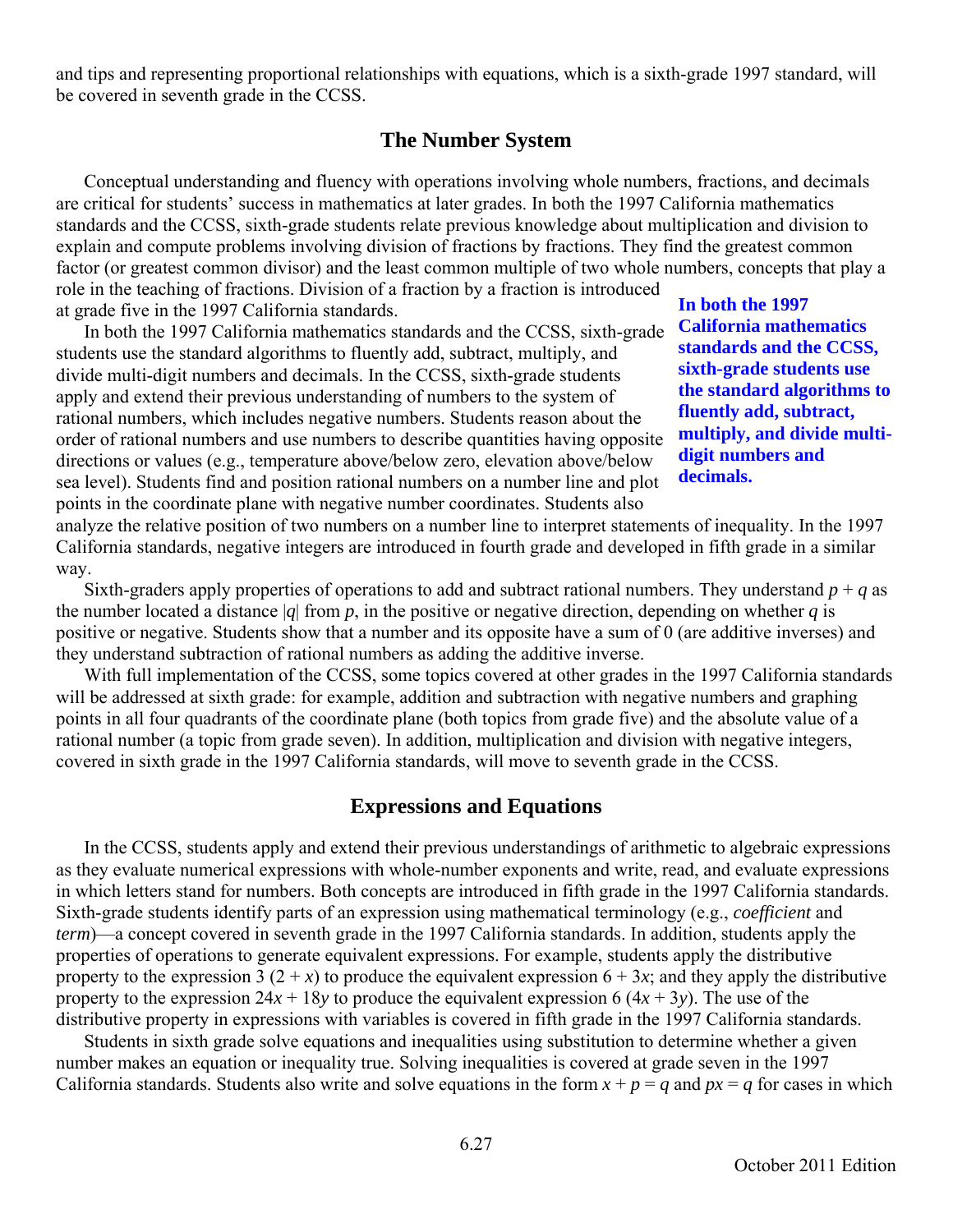*p*, *q,* and *x* are all nonnegative rational numbers. The concept of writing and solving equations involving linear functions is introduced at grade five in the 1997 California standards.

In both the 1997 California standards and the CCSS, students represent two quantities in a real-world problem that change in relationship to one another as they write an equation to express one quantity (dependent variable) in terms of the other quantity (independent variable). Students use graphs and tables to analyze the relationship between dependent and independent variables and relate these to the equation. With full implementation of the CCSS, students will solve problems using the four operations with positive and negative integers, in seventh grade—a concept covered in sixth grade in the 1997 California standards.

#### **Geometry**

In the CCSS, sixth-grade students solve problems involving area, surface area, and volume. They know and use the formulas for the area and circumference of a circle. Students find the areas of triangles, special quadrilaterals, and polygons by composing shapes into rectangles or decomposing shapes into triangles and other shapes. Students reason about the volume of a right rectangular prism with fractional edge lengths and then apply the formulas  $V = l x w x h$  and  $V = b x h$  to solve related problems. Sixth-grade students use nets made up of rectangles and triangles to find the surface areas of three-dimensional figures. Students prepare for work on scale drawings in later grades by drawing polygons in the coordinate plane when given coordinates for the vertices. Students also draw geometric shapes with given conditions (such as triangles from three measures



of angles).

With full implementation of the CCSS, some sixth-grade topics in the 1997 California standards will be covered at different grades: for example, the volume of triangular prisms (will be addressed in seventh grade) and the volume of cylinders (will be covered in eighth grade). Similarly, some topics addressed at other grades in the 1997 California standards will move to sixth grade in the CCSS: for example, the concept of radius and diameter of a circle (a fourth-grade topic), and how to calculate the surface area of threedimensional objects (a fifth-grade topic).

#### **Statistics and Probability**

Sixth-grade students begin to develop their ability to think statistically. They understand that a set of data (collected to answer a question) will have a distribution, which can be described by its center, spread, and shape. Students calculate the median, mean, and variability of a set of data and relate these to the overall shape of the distribution. Students display, summarize and describe numerical data sets, considering the context in which the data were collected. In the CCSS, students use number lines, dot plots, histograms, and box plots to display numerical data. In the 1997 California standards, students in grade five calculate the median and mean and use histograms to display data, and in grade seven they use box plots to display data.

With full implementation of the CCSS, several sixth-grade topics in the 1997 California standards will be covered in seventh grade. Some examples include the use of random sampling to collect information about a given population and the use of theoretical and experimental probabilities to make predictions about events.

#### **Support for English Learners**

Students need to develop knowledge of mathematics as a language. However, the academic language of mathematics instruction and the specialized vocabulary of mathematics can create particular challenges for English learners.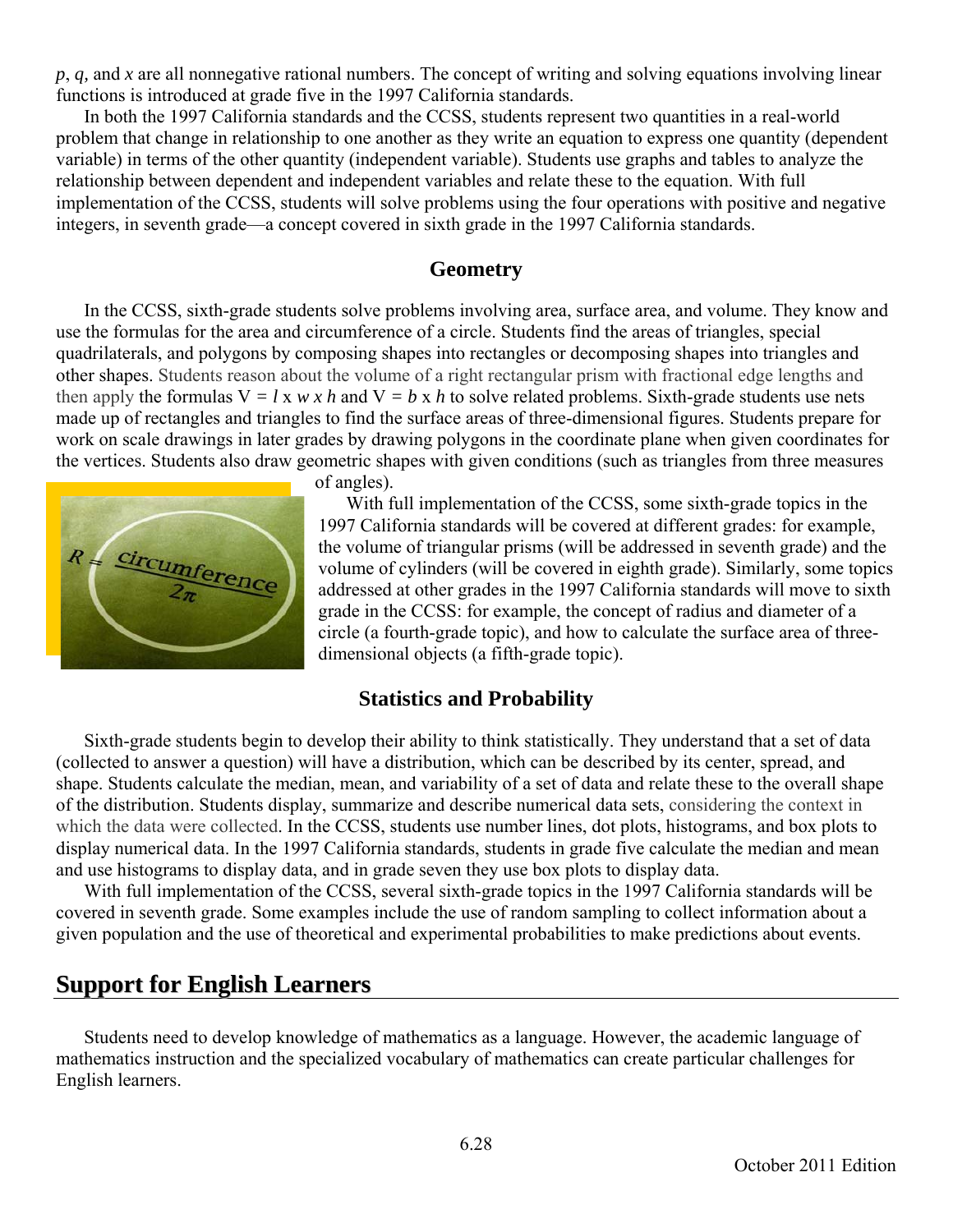The language of mathematics is precise compared with the English used in common discourse. English learners need opportunities to develop their knowledge of the features of language that are used to teach mathematics, such as *semantics* (how to translate the words of a problem into a symbolic representation), *syntax*  (the order of words and phrases), and *mathematical discourse* (writing or talking about mathematical terms, concepts, and so on). The specialized vocabulary of mathematics should be explicitly taught and reinforced throughout the year.

The following points address areas that may pose special challenges for English learners in the early grades:

- At an early stage, students may have difficulty with English words such as *first, second, last*, *before*, *every*, *each*, *more*, and *equal*. Students may be unfamiliar with *sum, difference, solve, length*, and *value*.
- The different meanings of multiple-meaning words should be explicitly taught. These words may have a meaning in common discourse that is different from the meaning in mathematics—such as *table* or *face*  (as in the *face* of a clock).
- $\bullet$  The place value of some numbers between 10 and 20 is not obvious from their names (e.g., the number 16 is called *sixteen* in English, but "ten plus six" in other languages).
- The narrative descriptions of a word problem may require language skills that students have not yet mastered, particularly when the language of a word problem is ambiguous or includes idioms (e.g., *a dime a dozen*), comparatives (*greater than, less than, most often, least often*), or position words (*behind, below, in front of, to the right* or *left of*).
- Students may have learned different symbols and procedures that may result in the same answer. In some countries, students are expected to do most steps mentally instead of writing out each step.

Instruction in mathematics, along with critical-thinking skills, should be promoted despite low literacy or limited proficiency in the English language. Specially designed academic instruction in English (SDAIE) is one instructional strategy to meet the needs of English learners. For additional resources to support the teaching of English learners, please visit the CDE English Learners Web page at http://www.cde.ca.gov/sp/el/.

#### **Use of Calculators**

Although not discussed in the CCSS, the use of calculators plays a special role in mathematics teaching and learning. Initially, it is important that students in the early grades develop a facility with basic arithmetic skills without reliance on calculators. In later grades, when students are ready to use calculators to their advantage, calculators can provide a very useful tool not only for solving problems in various contexts but also for broadening students' mathematical horizons.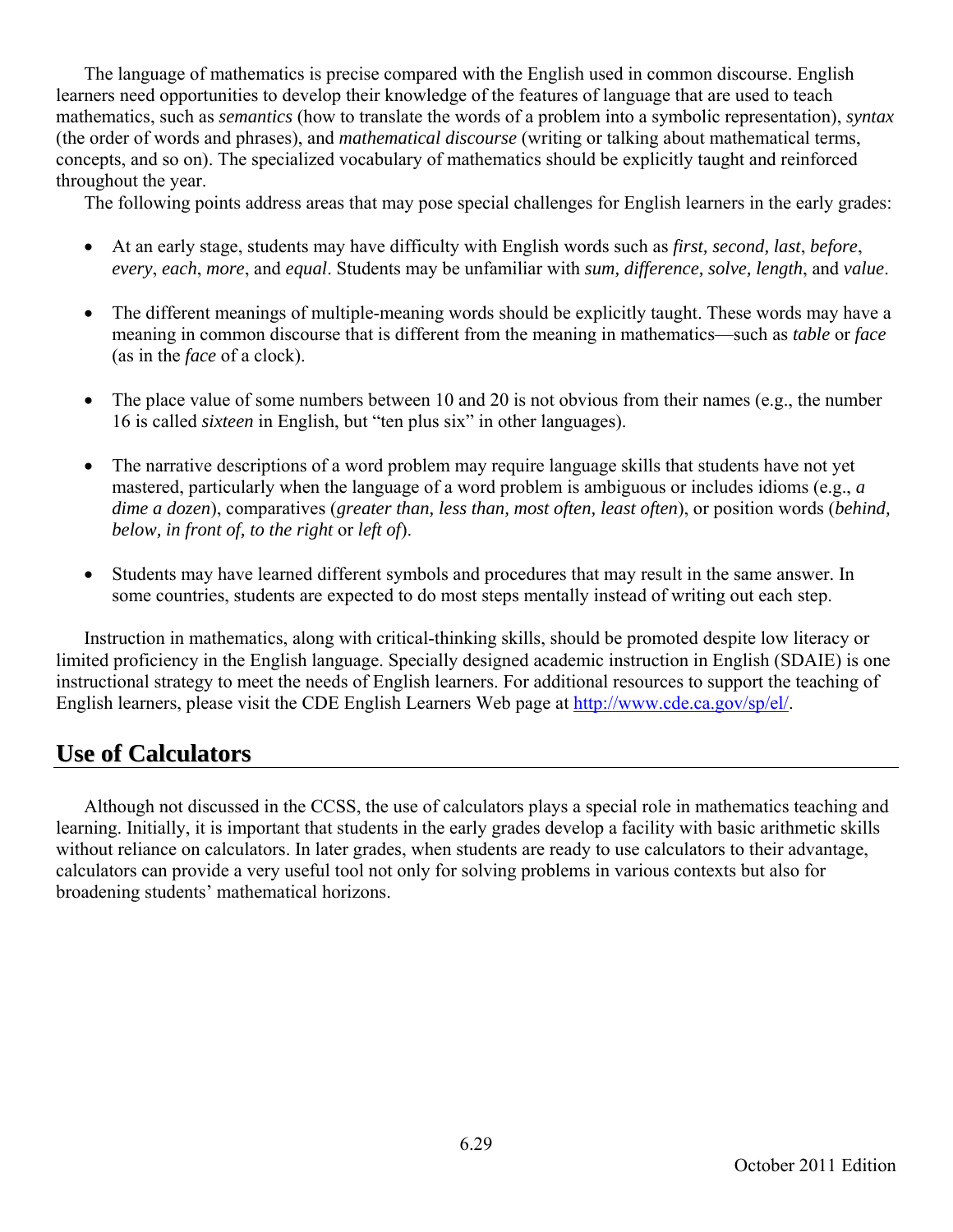#### **The Standards**

The CCSS, with California additions, that follow are the prepublication version of the standards prepared by the Sacramento County Office of Education (SCOE), updated on October 18, 2010. Content that is unique to California and was added to the multistate common core standards is in **bold typeface and underlined**. The SCOE document is available online at

http://www.scoe.net/castandards/agenda/2010/math\_ccs\_recommendations.pdf (Outside Source). These gradesix CCSS for mathematics were adopted by the California State Board of Education on August 2, 2010.

A complete list of the grade-six 1997 California mathematics standards is located on the CDE Content Standards Web page at http://www.cde.ca.gov/be/st/ss/documents/mathstandards.pdf.

#### **Common Core State Standards with California Additions Mathematics: Grade Six**

|                | <b>Ratios and Proportional Relationships (6.RP)</b>                                                                                                                                                                                                                                                                                                                        |  |
|----------------|----------------------------------------------------------------------------------------------------------------------------------------------------------------------------------------------------------------------------------------------------------------------------------------------------------------------------------------------------------------------------|--|
|                | Understand ratio concepts and use ratio reasoning to solve problems.                                                                                                                                                                                                                                                                                                       |  |
| 1.             | Understand the concept of a ratio and use ratio language to describe a ratio relationship between<br>two quantities. For example, "The ratio of wings to beaks in the bird house at the zoo was 2:1,<br>because for every 2 wings there was 1 beak." "For every vote candidate A received, candidate C<br>received nearly three votes."                                    |  |
| 2.             | Understand the concept of a unit rate $a/b$ associated with a ratio a:b with $b \neq 0$ , and use rate<br>language in the context of a ratio relationship. For example, "This recipe has a ratio of 3 cups of<br>flour to 4 cups of sugar, so there is 3/4 cup of flour for each cup of sugar." "We paid \$75 for 15<br>hamburgers, which is a rate of \$5 per hamburger." |  |
| 3 <sub>1</sub> | Use ratio and rate reasoning to solve real-world and mathematical problems, e.g., by reasoning<br>about tables of equivalent ratios, tape diagrams, double number line diagrams, or equations.                                                                                                                                                                             |  |
|                | a. Make tables of equivalent ratios relating quantities with whole-number measurements, find<br>missing values in the tables, and plot the pairs of values on the coordinate plane. Use<br>tables to compare ratios.                                                                                                                                                       |  |
|                | b. Solve unit rate problems including those involving unit pricing and constant speed. For<br>example, if it took 7 hours to mow 4 lawns, then at that rate, how many lawns could be<br>mowed in 35 hours? At what rate were lawns being mowed?                                                                                                                            |  |
|                | c. Find a percent of a quantity as a rate per $100$ (e.g., $30\%$ of a quantity means $30/100$ times<br>the quantity); solve problems involving finding the whole, given a part and the percent.                                                                                                                                                                           |  |
|                | d. Use ratio reasoning to convert measurement units; manipulate and transform units<br>appropriately when multiplying or dividing quantities.                                                                                                                                                                                                                              |  |

<sup>&</sup>lt;sup>1</sup> Expectations for unit rates in this grade are limited to non-complex fractions.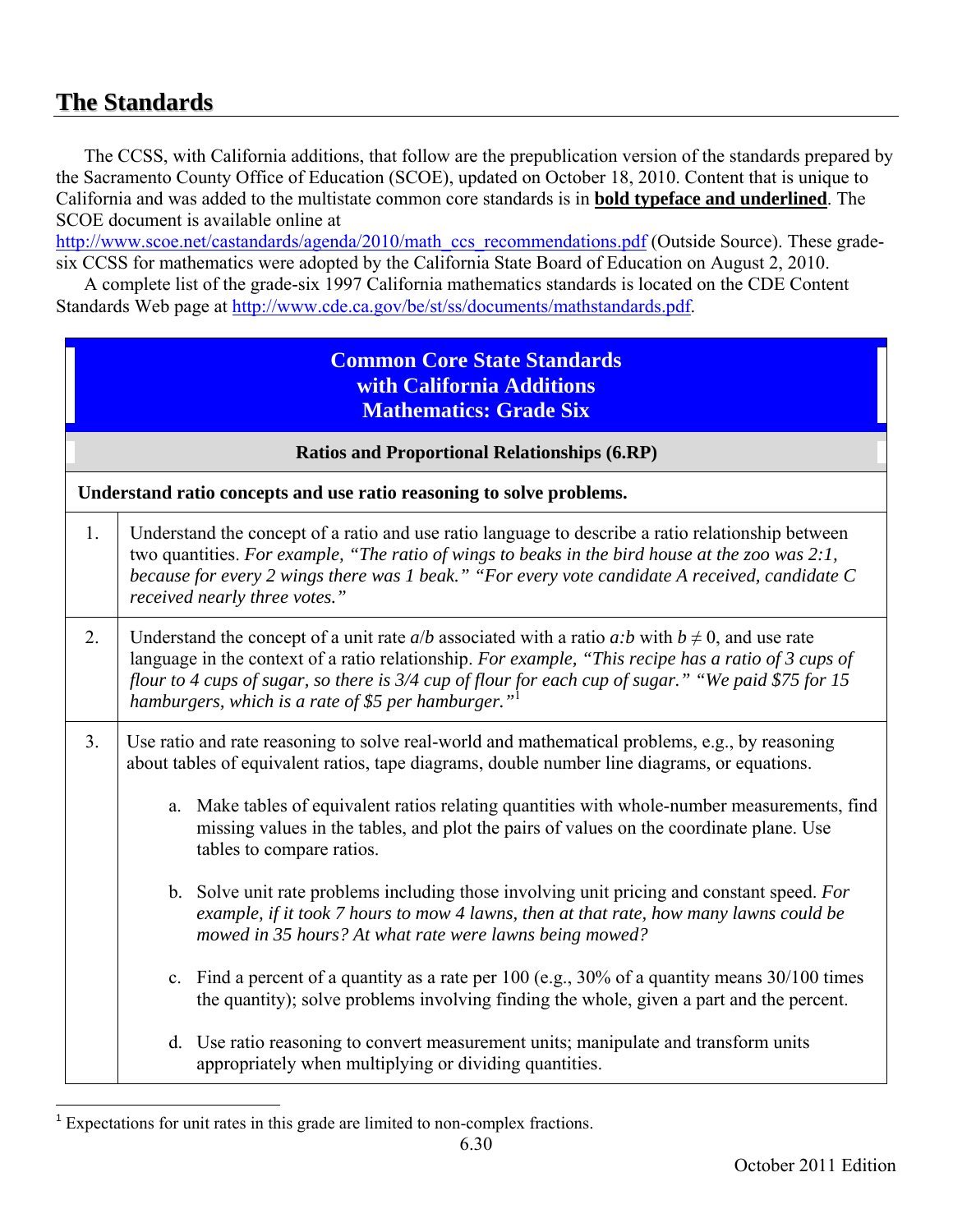| fractions. | Apply and extend previous understandings of multiplication and division to divide fractions by                                                                                                                                                                                                                                                                                                                                                                                                                                                                                                                                                                                                                                                  |
|------------|-------------------------------------------------------------------------------------------------------------------------------------------------------------------------------------------------------------------------------------------------------------------------------------------------------------------------------------------------------------------------------------------------------------------------------------------------------------------------------------------------------------------------------------------------------------------------------------------------------------------------------------------------------------------------------------------------------------------------------------------------|
|            |                                                                                                                                                                                                                                                                                                                                                                                                                                                                                                                                                                                                                                                                                                                                                 |
| 1.         | Interpret and compute quotients of fractions, and solve word problems involving division of<br>fractions by fractions, e.g., by using visual fraction models and equations to represent the problem.<br>For example, create a story context for $(2/3) \div (3/4)$ and use a visual fraction model to show the<br>quotient; use the relationship between multiplication and division to explain that $(2/3) \div (3/4) = 8/9$<br>because 3/4 of 8/9 is 2/3. (In general, $(a/b) \div (c/d) = ad/bc$ .) How much chocolate will each person<br>get if 3 people share 1/2 lb of chocolate equally? How many 3/4-cup servings are in 2/3 of a cup of<br>yogurt? How wide is a rectangular strip of land with length 3/4 mi and area 1/2 square mi? |
|            | Compute fluently with multi-digit numbers and find common factors and multiples.                                                                                                                                                                                                                                                                                                                                                                                                                                                                                                                                                                                                                                                                |
| 2.         | Fluently divide multi-digit numbers using the standard algorithm.                                                                                                                                                                                                                                                                                                                                                                                                                                                                                                                                                                                                                                                                               |
| 3.         | Fluently add, subtract, multiply, and divide multi-digit decimals using the standard algorithm for<br>each operation.                                                                                                                                                                                                                                                                                                                                                                                                                                                                                                                                                                                                                           |
| 4.         | Find the greatest common factor of two whole numbers less than or equal to 100 and the least<br>common multiple of two whole numbers less than or equal to 12. Use the distributive property to<br>express a sum of two whole numbers 1–100 with a common factor as a multiple of a sum of two<br>whole numbers with no common factor. For example, express $36 + 8$ as $4 (9 + 2)$ .                                                                                                                                                                                                                                                                                                                                                           |
|            | Apply and extend previous understandings of numbers to the system of rational numbers.                                                                                                                                                                                                                                                                                                                                                                                                                                                                                                                                                                                                                                                          |
| 5.         | Understand that positive and negative numbers are used together to describe quantities having<br>opposite directions or values (e.g., temperature above/below zero, elevation above/below sea level,<br>credits/debits, positive/negative electric charge); use positive and negative numbers to represent<br>quantities in real-world contexts, explaining the meaning of 0 in each situation.                                                                                                                                                                                                                                                                                                                                                 |
| 6.         | Understand a rational number as a point on the number line. Extend number line diagrams and<br>coordinate axes familiar from previous grades to represent points on the line and in the plane with<br>negative number coordinates.                                                                                                                                                                                                                                                                                                                                                                                                                                                                                                              |
|            | a. Recognize opposite signs of numbers as indicating locations on opposite sides of 0 on the<br>number line; recognize that the opposite of the opposite of a number is the number itself,<br>e.g., $-(-3) = 3$ , and that 0 is its own opposite.                                                                                                                                                                                                                                                                                                                                                                                                                                                                                               |
|            | Understand signs of numbers in ordered pairs as indicating locations in quadrants of the<br>$b_{-}$<br>coordinate plane; recognize that when two ordered pairs differ only by signs, the locations<br>of the points are related by reflections across one or both axes.                                                                                                                                                                                                                                                                                                                                                                                                                                                                         |
|            | Find and position integers and other rational numbers on a horizontal or vertical number<br>$c_{\cdot}$<br>line diagram; find and position pairs of integers and other rational numbers on a coordinate<br>plane.                                                                                                                                                                                                                                                                                                                                                                                                                                                                                                                               |
| 7.         | Understand ordering and absolute value of rational numbers.                                                                                                                                                                                                                                                                                                                                                                                                                                                                                                                                                                                                                                                                                     |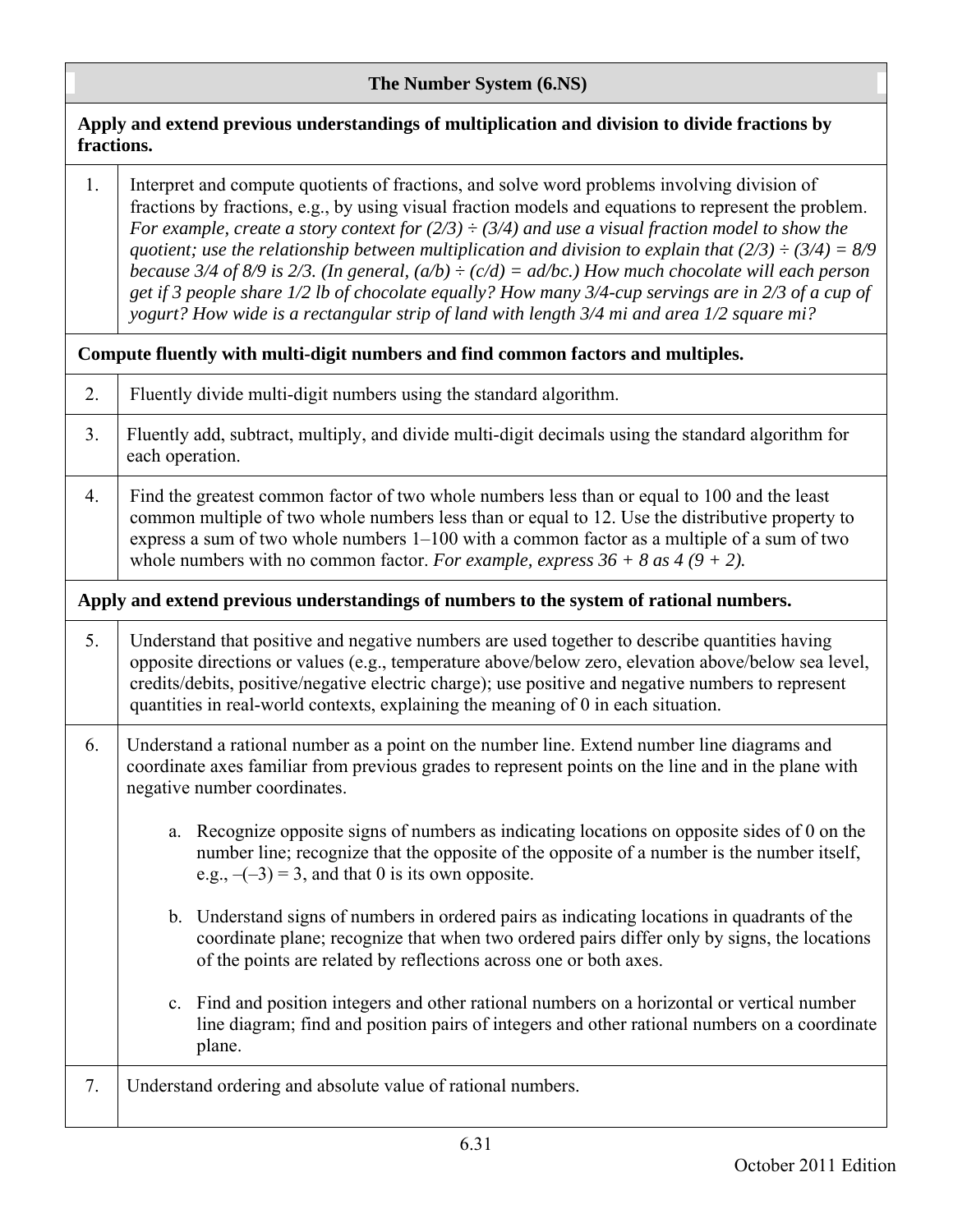|     |    | a. Interpret statements of inequality as statements about the relative position of two numbers<br>on a number line diagram. For example, interpret $-3 > -7$ as a statement that $-3$ is located<br>to the right of $-7$ on a number line oriented from left to right.                                                                                              |
|-----|----|---------------------------------------------------------------------------------------------------------------------------------------------------------------------------------------------------------------------------------------------------------------------------------------------------------------------------------------------------------------------|
|     |    | b. Write, interpret, and explain statements of order for rational numbers in real-world<br>contexts. For example, write $-3^{\circ}C > -7^{\circ}C$ to express the fact that $-3^{\circ}C$ is warmer than<br>$-7^{\circ}C$ .                                                                                                                                        |
|     |    | c. Understand the absolute value of a rational number as its distance from 0 on the number<br>line; interpret absolute value as magnitude for a positive or negative quantity in a real-<br>world situation. For example, for an account balance of -30 dollars, write $ -30  = 30$ to<br>describe the size of the debt in dollars.                                 |
|     |    | d. Distinguish comparisons of absolute value from statements about order. For example,<br>recognize that an account balance less than $-30$ dollars represents a debt greater than 30<br>dollars.                                                                                                                                                                   |
| 7.1 |    | Apply and extend previous understandings of addition and subtraction to add and subtract<br>rational numbers; represent addition and subtraction on a horizontal or vertical number line                                                                                                                                                                            |
|     |    | diagram. (Common Core Standard 7NS-1)                                                                                                                                                                                                                                                                                                                               |
|     | a. | Describe situations in which opposite quantities combine to make 0. For example, a<br>hydrogen atom has 0 charge because its two constituents are oppositely charged.<br>(Common Core Standard 7NS-1a)                                                                                                                                                              |
|     |    | b. Understand $p + q$ as the number located a distance  q  from p, in the positive or<br>negative direction depending on whether $q$ is positive or negative. Show that a<br>number and its opposite have a sum of 0 (are additive inverses). Interpret sums of<br>rational numbers by describing real-world contexts. (Common Core Standard 7NS-<br>1 <sub>b</sub> |
|     |    | c. <u>Understand subtraction of rational numbers as adding the additive inverse, <math>p - q = p</math></u><br>$\frac{1}{1-(q)}$ . Show that the distance between two rational numbers on the number line is<br><u>the absolute value of their difference, and apply this principle in real-world contexts.</u><br>(Common Core Standard 7NS-1c)                    |
|     |    | d. Apply properties of operations as strategies to add and subtract rational numbers.<br>(Common Core Standard 7NS-1d)                                                                                                                                                                                                                                              |
| 8.  |    | Solve real-world and mathematical problems by graphing points in all four quadrants of the<br>coordinate plane. Include use of coordinates and absolute value to find distances between points<br>with the same first coordinate or the same second coordinate.                                                                                                     |
|     |    | <b>Expressions and Equations (6.EE)</b>                                                                                                                                                                                                                                                                                                                             |
|     |    | Apply and extend previous understandings of arithmetic to algebraic expressions.                                                                                                                                                                                                                                                                                    |
| 1.  |    | Write and evaluate numerical expressions involving whole-number exponents.                                                                                                                                                                                                                                                                                          |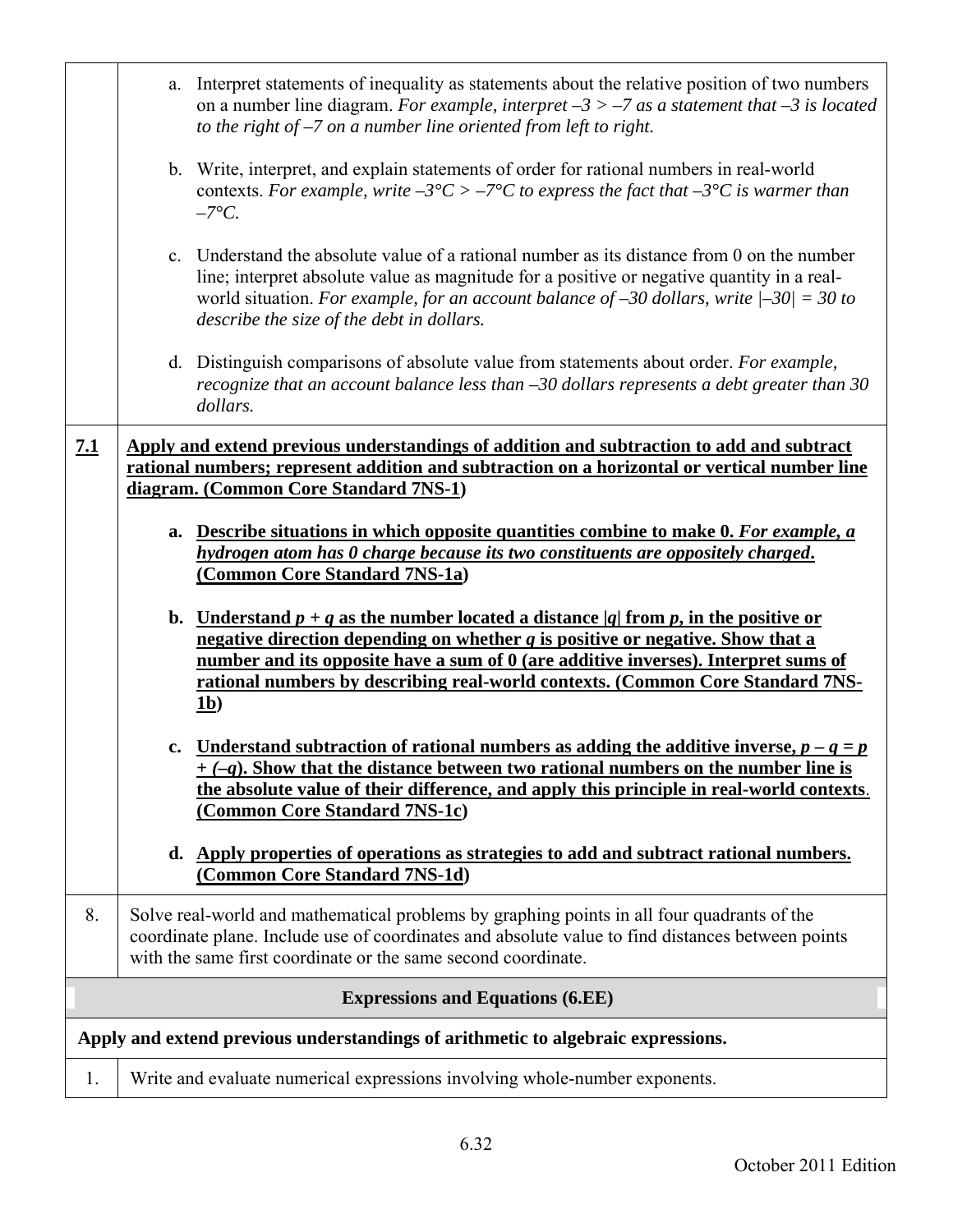| 2. | Write, read, and evaluate expressions in which letters stand for numbers.                                                                                                                                                                                                                                                                                                                                                                                                                    |  |  |
|----|----------------------------------------------------------------------------------------------------------------------------------------------------------------------------------------------------------------------------------------------------------------------------------------------------------------------------------------------------------------------------------------------------------------------------------------------------------------------------------------------|--|--|
|    | a. Write expressions that record operations with numbers and with letters standing for<br>numbers. For example, express the calculation "Subtract y from $5$ " as $5 - y$ .                                                                                                                                                                                                                                                                                                                  |  |  |
|    | b. Identify parts of an expression using mathematical terms (sum, term, product, factor,<br>quotient, coefficient); view one or more parts of an expression as a single entity. For<br>example, describe the expression 2 (8 + 7) as a product of two factors; view (8 + 7) as<br>both a single entity and a sum of two terms.                                                                                                                                                               |  |  |
|    | c. Evaluate expressions at specific values of their variables. Include expressions that arise<br>from formulas used in real-world problems. Perform arithmetic operations, including those<br>involving whole-number exponents, in the conventional order when there are no<br>parentheses to specify a particular order (Order of Operations). For example, use the<br>formulas $V = s^3$ and $A = 6 s^2$ to find the volume and surface area of a cube with sides of<br>length $s = 1/2$ . |  |  |
| 3. | Apply the properties of operations to generate equivalent expressions. For example, apply the<br>distributive property to the expression $3(2 + x)$ to produce the equivalent expression<br>$6 + 3x$ ; apply the distributive property to the expression $24x + 18y$ to produce the equivalent<br>expression 6 (4x + 3y); apply properties of operations to $y + y + y$ to produce the equivalent<br>expression 3y.                                                                          |  |  |
| 4. | Identify when two expressions are equivalent (i.e., when the two expressions name the same<br>number regardless of which value is substituted into them). For example, the expressions $y + y + y$<br>and 3y are equivalent because they name the same number regardless of which number y stands<br>for.                                                                                                                                                                                    |  |  |
|    | Reason about and solve one-variable equations and inequalities.                                                                                                                                                                                                                                                                                                                                                                                                                              |  |  |
| 5. | Understand solving an equation or inequality as a process of answering a question: which values<br>from a specified set, if any, make the equation or inequality true? Use substitution to determine<br>whether a given number in a specified set makes an equation or inequality true.                                                                                                                                                                                                      |  |  |
| 6. | Use variables to represent numbers and write expressions when solving a real-world or<br>mathematical problem; understand that a variable can represent an unknown number, or, depending<br>on the purpose at hand, any number in a specified set.                                                                                                                                                                                                                                           |  |  |
| 7. | Solve real-world and mathematical problems by writing and solving equations of the form<br>$x + p = q$ and $px = q$ for cases in which p, q and x are all nonnegative rational numbers.                                                                                                                                                                                                                                                                                                      |  |  |
| 8. | Write an inequality of the form $x > c$ or $x < c$ to represent a constraint or condition in a real-world<br>or mathematical problem. Recognize that inequalities of the form $x > c$ or $x < c$ have infinitely<br>many solutions; represent solutions of such inequalities on number line diagrams.                                                                                                                                                                                        |  |  |
|    | Represent and analyze quantitative relationships between dependent and independent variables.                                                                                                                                                                                                                                                                                                                                                                                                |  |  |
| 9. | Use variables to represent two quantities in a real-world problem that change in relationship to one<br>another; write an equation to express one quantity, thought of as the dependent variable, in terms of<br>the other quantity, thought of as the independent variable. Analyze the relationship between the                                                                                                                                                                            |  |  |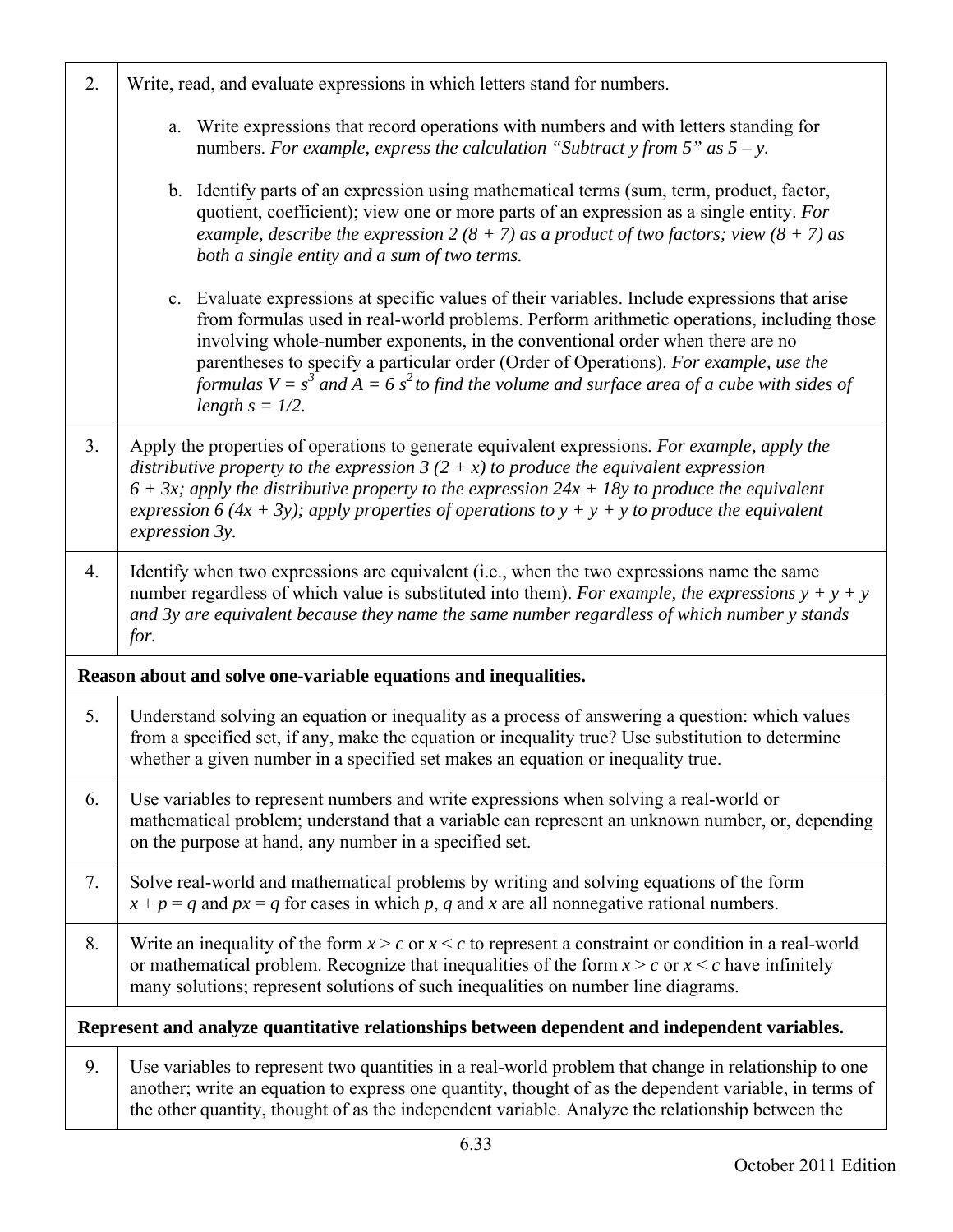dependent and independent variables using graphs and tables, and relate these to the equation. *For example, in a problem involving motion at constant speed, list and graph ordered pairs of distances and times, and write the equation d = 65t to represent the relationship between distance and time.* 

### **Geometry (6.G)**

| Solve real-world and mathematical problems involving area, surface area, and volume. |                                                                                                                                                                                                                                                                                                                                                                                                                                                                       |  |  |  |
|--------------------------------------------------------------------------------------|-----------------------------------------------------------------------------------------------------------------------------------------------------------------------------------------------------------------------------------------------------------------------------------------------------------------------------------------------------------------------------------------------------------------------------------------------------------------------|--|--|--|
| 1.                                                                                   | Find the area of right triangles, other triangles, special quadrilaterals, and polygons by composing<br>into rectangles or decomposing into triangles and other shapes; apply these techniques in the<br>context of solving real-world and mathematical problems.                                                                                                                                                                                                     |  |  |  |
| 2.                                                                                   | Find the volume of a right rectangular prism with fractional edge lengths by packing it with unit<br>cubes of the appropriate unit fraction edge lengths, and show that the volume is the same as would<br>be found by multiplying the edge lengths of the prism. Apply the formulas $V = l x w x h$ and $V = b$<br>$x h$ to find volumes of right rectangular prisms with fractional edge lengths in the context of solving<br>real-world and mathematical problems. |  |  |  |
| 3 <sub>1</sub>                                                                       | Draw polygons in the coordinate plane given coordinates for the vertices; use coordinates to find<br>the length of a side joining points with the same first coordinate or the same second coordinate.<br>Apply these techniques in the context of solving real-world and mathematical problems.                                                                                                                                                                      |  |  |  |
| 4.                                                                                   | Represent three-dimensional figures using nets made up of rectangles and triangles, and use the<br>nets to find the surface area of these figures. Apply these techniques in the context of solving real-<br>world and mathematical problems.                                                                                                                                                                                                                         |  |  |  |
| <u>5</u> .                                                                           | Draw (freehand, with ruler and protractor, and with technology) geometric shapes with given<br>conditions. Focus on constructing triangles from three measures of angles or sides, noticing<br>when the conditions determine a unique triangle, more than one triangle, or no triangle.<br>(Common Core Standard 7G-2)                                                                                                                                                |  |  |  |
| $\underline{6}$ .                                                                    | <u>Know the formulas for the area and circumference of a circle and use them to solve problems;</u><br>give an informal derivation of the relationship between the circumference and area of a circle.<br>(Common Core Standard 7G-4)                                                                                                                                                                                                                                 |  |  |  |
|                                                                                      | <b>Statistics and Probability (6.SP)</b>                                                                                                                                                                                                                                                                                                                                                                                                                              |  |  |  |
|                                                                                      | Develop understanding of statistical variability.                                                                                                                                                                                                                                                                                                                                                                                                                     |  |  |  |
| 1.                                                                                   | Recognize a statistical question as one that anticipates variability in the data related to the question<br>and accounts for it in the answers. For example, "How old am I?" is not a statistical question, but<br>"How old are the students in my school?" is a statistical question because one anticipates<br>variability in students' ages.                                                                                                                       |  |  |  |
| 2.                                                                                   | Understand that a set of data collected to answer a statistical question has a distribution which can<br>be described by its center, spread, and overall shape.                                                                                                                                                                                                                                                                                                       |  |  |  |
| 3.                                                                                   | Recognize that a measure of center for a numerical data set summarizes all of its values with a<br>single number, while a measure of variation describes how its values vary with a single number.                                                                                                                                                                                                                                                                    |  |  |  |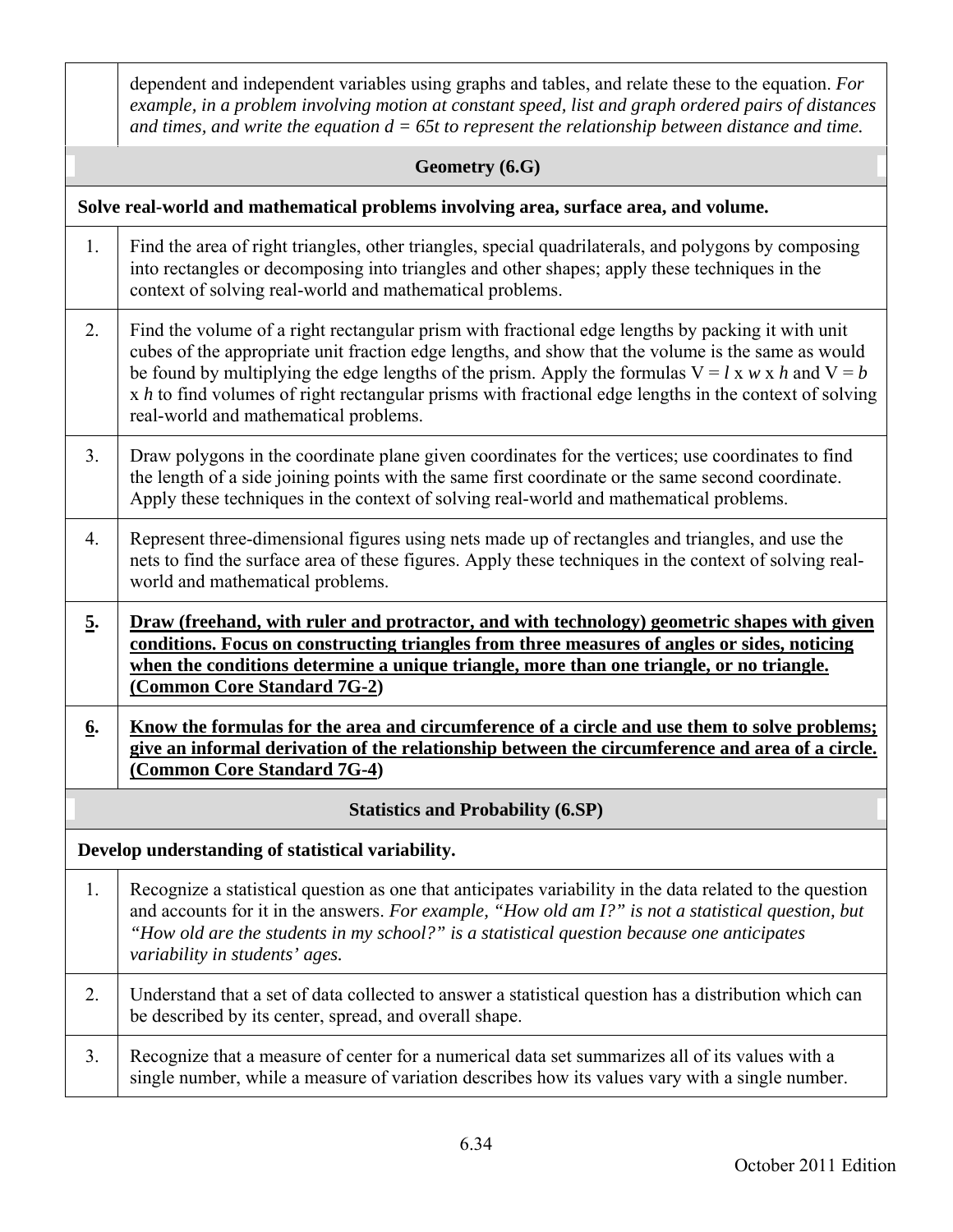|    | Summarize and describe distributions.                                                                                                                                                                                                                                                                               |                                                                                                                                                                                                                                                                                                                                                                                                                                                                                                                                                                                                                    |  |  |
|----|---------------------------------------------------------------------------------------------------------------------------------------------------------------------------------------------------------------------------------------------------------------------------------------------------------------------|--------------------------------------------------------------------------------------------------------------------------------------------------------------------------------------------------------------------------------------------------------------------------------------------------------------------------------------------------------------------------------------------------------------------------------------------------------------------------------------------------------------------------------------------------------------------------------------------------------------------|--|--|
| 4. | Display numerical data in plots on a number line, including dot plots, histograms, and box plots.                                                                                                                                                                                                                   |                                                                                                                                                                                                                                                                                                                                                                                                                                                                                                                                                                                                                    |  |  |
| 5. | Summarize numerical data sets in relation to their context, such as by:                                                                                                                                                                                                                                             |                                                                                                                                                                                                                                                                                                                                                                                                                                                                                                                                                                                                                    |  |  |
|    | a. Reporting the number of observations.                                                                                                                                                                                                                                                                            |                                                                                                                                                                                                                                                                                                                                                                                                                                                                                                                                                                                                                    |  |  |
|    | b. Describing the nature of the attribute under investigation, including how it was measured<br>and its units of measurement.                                                                                                                                                                                       |                                                                                                                                                                                                                                                                                                                                                                                                                                                                                                                                                                                                                    |  |  |
|    | Giving quantitative measures of center (median and/or mean) and variability (interquartile<br>$c_{-}$<br>range and/or mean absolute deviation), as well as describing any overall pattern and any<br>striking deviations from the overall pattern with reference to the context in which the data<br>were gathered. |                                                                                                                                                                                                                                                                                                                                                                                                                                                                                                                                                                                                                    |  |  |
|    |                                                                                                                                                                                                                                                                                                                     | d. Relating the choice of measures of center and variability to the shape of the data<br>distribution and the context in which the data were gathered.                                                                                                                                                                                                                                                                                                                                                                                                                                                             |  |  |
|    | <b>Standards for Mathematical Practice</b>                                                                                                                                                                                                                                                                          |                                                                                                                                                                                                                                                                                                                                                                                                                                                                                                                                                                                                                    |  |  |
|    | 4. Model with mathematics.<br>6. Attend to precision.                                                                                                                                                                                                                                                               | 1. Make sense of problems and persevere in solving them.<br>2. Reason abstractly and quantitatively.<br>3. Construct viable arguments and critique the reasoning of others.<br>5. Use appropriate tools strategically.<br>7. Look for and make use of structure.<br>8. Look for and express regularity in repeated reasoning.<br>The CCSS for Mathematical Practice describe ways in which students of mathematics ought to<br>engage with the subject matter as they grow in mathematical maturity and expertise. For a<br>complete description of the eight Standards for Mathematical Practice, see Appendix B. |  |  |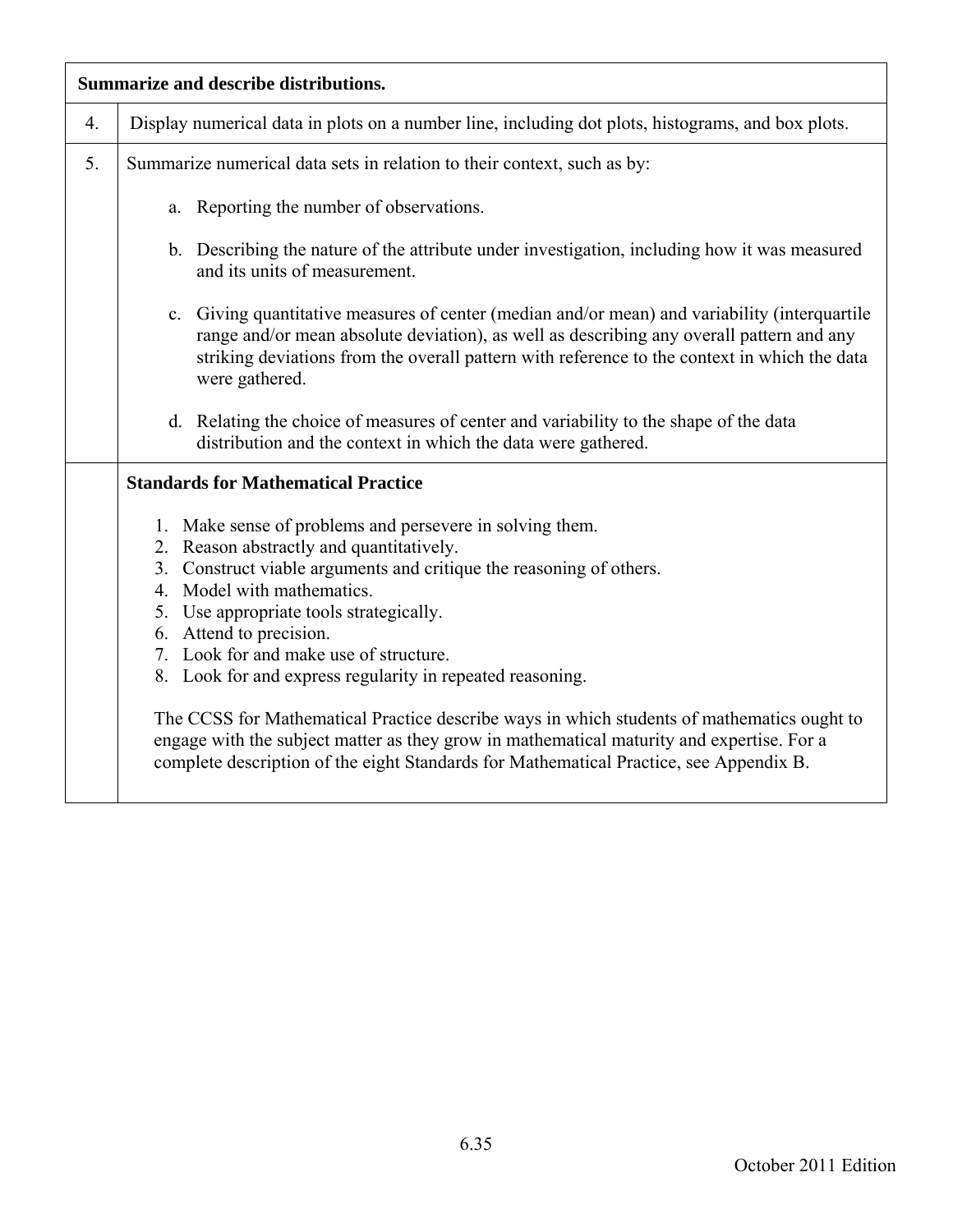### **CCSS Domains**

The CCSS are organized by domains. The following table lists all of the domains that apply to kindergarten through grade eight, and it identifies which domains are addressed in kindergarten through grade six. The shaded row indicates a domain to be covered at later grades.

| <b>Domains</b>                             | <b>Kindergarten</b>     | <b>Grade</b> | <b>Grade</b> | <b>Grade</b> | <b>Grade</b> | <b>Grade</b> | <b>Grade</b> |
|--------------------------------------------|-------------------------|--------------|--------------|--------------|--------------|--------------|--------------|
|                                            |                         | <b>One</b>   | Two          | <b>Three</b> | <b>Four</b>  | <b>Five</b>  | Six          |
| Counting and Cardinality (CC)              | $\mathbf X$             |              |              |              |              |              |              |
| Operations and Algebraic Thinking (OA)     | $\overline{\mathbf{X}}$ | X            | X            | X            | X            | $\mathbf X$  |              |
| Number and Operations in Base Ten (NBT)    | X                       | X            | X            | X            | X            | X            |              |
| Measurement and Data (MD)                  | X                       | X            | $\mathbf x$  | $\mathbf x$  | X            | $\mathbf X$  |              |
| Geometry $(G)$                             | $\mathbf X$             | X            | X            | X            | X            | $\mathbf X$  |              |
| Number and Operations – Fractions (NF)     |                         |              |              | X            | X            | X            |              |
| Ratios and Proportional Relationships (RP) |                         |              |              |              |              |              | X            |
| The Number System (NS)                     |                         |              |              |              |              |              | X            |
| Expressions and Equations (EE)             |                         |              |              |              |              |              | X            |
| Statistics and Probability (SP)            |                         |              |              |              |              |              | X            |
| Functions (F)                              |                         |              |              |              |              |              |              |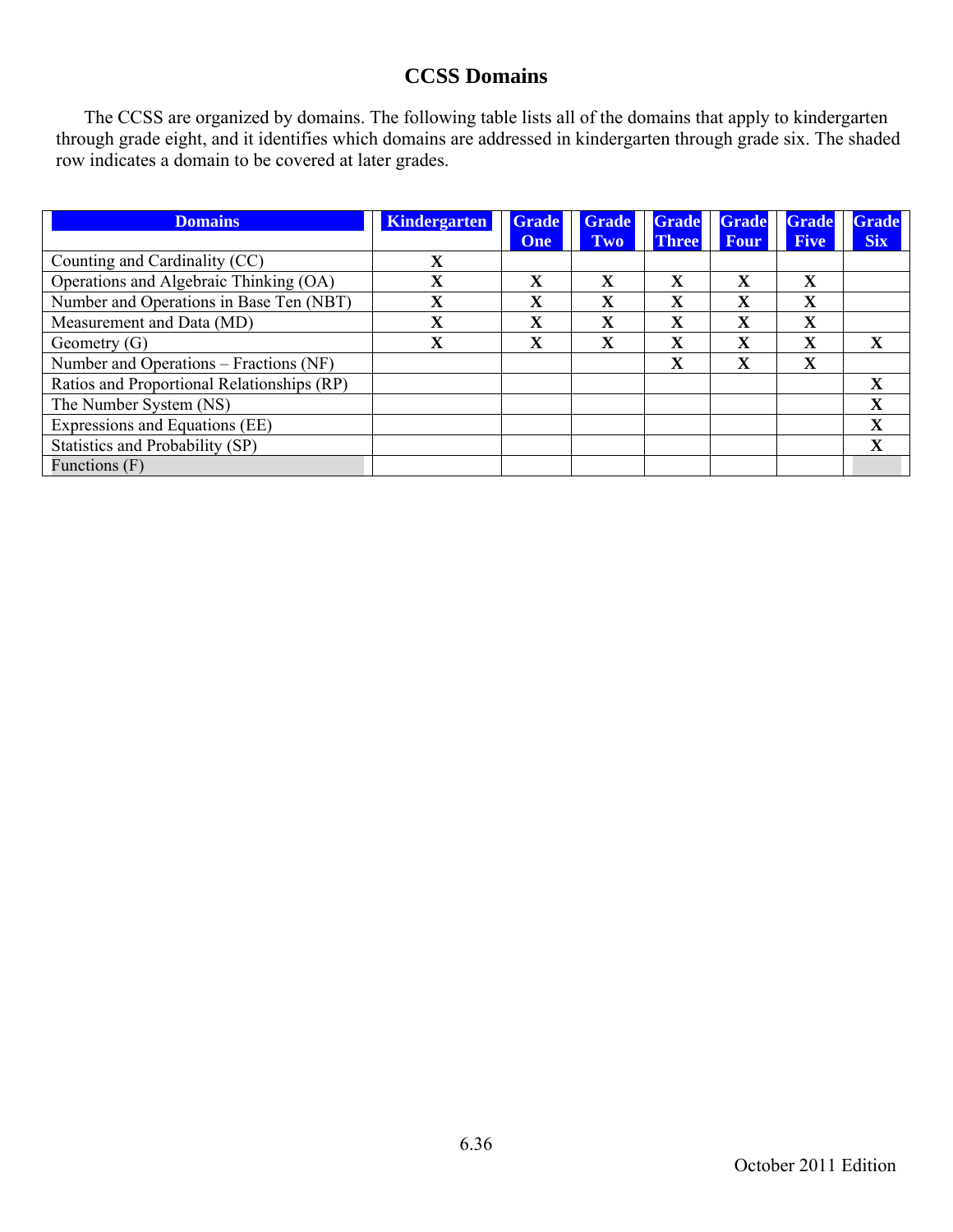# **History–Social Science**

### **Overview**

Students in sixth-grade world history and geography classrooms learn **Students in sixth-grade world**  about the lives of the earliest humans, the development of tools, the gathering **history and geography**  way of life, agriculture, and the emergence of civilizations in Mesopotamia, **classrooms learn about the**  Egypt, the Indus River valley, China, and the Mediterranean basin. With the **lives of the earliest humans,** guidance of their teachers, students review the geography of the ancient and **the development of tools, the**  contemporary worlds and recognize that these civilizations were not static **gathering way of life,**  societies but continually experienced change. In addition to developing basic **agriculture, and the**  geography skills, students are introduced to patterns, systems, and processes **emergence of civilizations in** of physical and human geography. Students will study the fundamental **Mesopotamia**, **Egypt**, the of physical and human geography. Students will study the fundamental aspects of this period: **Indus River valley, China, and** 

 The movement of early humans across continents and their adaptations **the Mediterranean basin.**  to the geography and climate of new regions

- The rise of diverse civilizations, characterized by economies of surplus, centralized states, social hierarchies, cities, networks of trade, art and architecture, and systems of writing
- The growth of urban societies as well as links with one another through trade, diplomacy, migration, conquest, and the diffusion of goods and ideas
- The development of new political institutions (monarchy, empire, democracy) and new ideas (citizenship, freedom, morality, law)
- The birth and spread of religious and philosophical systems (Judaism, Greek thought, Hinduism, Buddhism, Confucianism, Christianity), and changes in societies (social class divisions, slavery, divisions of labor between men and women)

In studying this earliest history of humankind, students will have the opportunity to explore different kinds of source documents, such as the Hebrew Bible, Mesopotamian laws, the Homeric epics, Greek drama, the Bhagavad Gita, the Analects of Confucianism, the New Testament, and a range of visual images.

## **What Sixth-Grade Students Should Know**

Students leave grade five with an understanding of the history of colonial America, through the American Revolution and the first decades of the new nation. They have spent several years learning about the Constitution and fundamental American civic virtues and have been exposed to some of the basic principles of economics. In sixth grade and seventh grade they will focus on the broader scope of world history, but they will return to the narrative of U.S. history in grade eight.

Students entering grade six should already have a good understanding of the skills needed to study and understand history. The Historical and Social Sciences Analysis Skills for kindergarten through grade five emphasized chronological and spatial thinking, including basic map skills; the use of primary and secondary sources to support arguments; and interpreting historical events by understanding cause and effect, and the costs and benefits of human action. These skills will be put to good use by students as they gain an understanding of world history in grades six and seven.

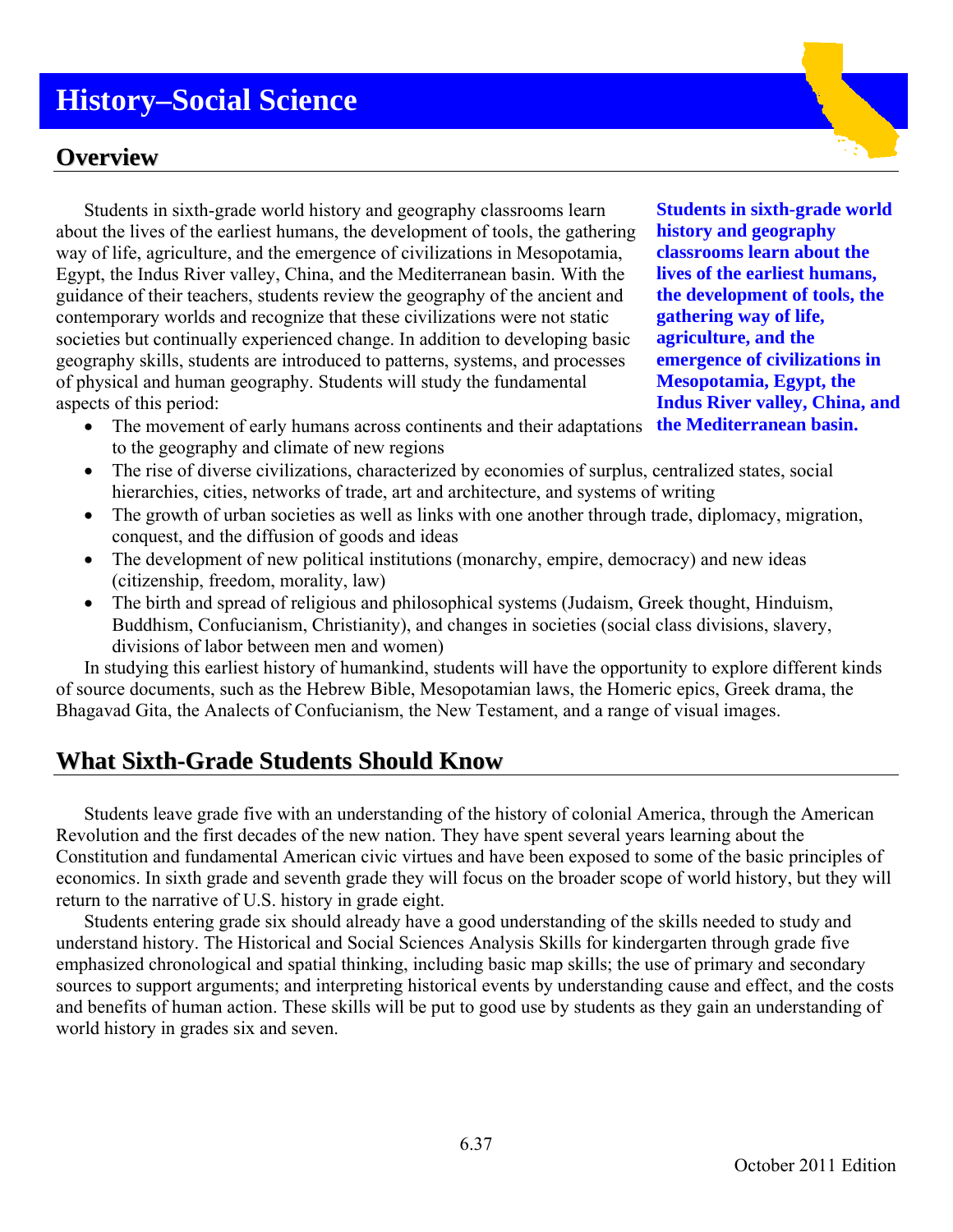#### **Early Humankind and the Development of Human Societies**

**from the beginning of** 

**This unit aims to** This unit aims to advance student understanding of the broad sweep of history **advance student** from the beginning of tool making to the appearance of farming. The knowledge of **understanding of the** this long era depends on evidence from material remains, especially from bones and **broad sweep of history** stone tools, and, more recently, on research in human DNA and long-term climatic from the heginning of and geological changes.

**tool making to the** For millions of years, the genetic ancestors of humans, known as *hominins* (or **appearance of farming.** *hominids*), used stone tools and lived on foods found by gathering and hunting. Archeological evidence shows students that the earliest forebearers evolved in

eastern Africa and that small bands of those ancestors migrated into Eurasia about 1.9 million years ago. Perhaps around 800,000 years ago, early humans discovered how to control fire, which enabled them to cook food, keep away predators, and burn areas of land in order to flush out game.

*Homo sapiens*, that is, anatomically modern humans, almost certainly evolved in Africa, appearing 200,000 or more years ago. Modern humans adapted well to new environments, developing increasingly diverse stone and bone tools for collecting and processing food. Probably some time after 100,000 years ago, the human species developed the capacity for language. Once this happened, technological change began to accelerate. People could more readily teach one another complex skills, such as how to make tools or shelters. Language made complex social cooperation easier. People could pass down ideas from one generation to the next and could also talk about their world, the past, the future, and the cosmos. Religious beliefs may well have developed along with language.

Students may trace the routes by which *Homo sapiens* peopled the world. The earliest bands probably first ventured beyond Africa 90,000 to 100,000 years ago. Humans may have reached Australia 60,000 or more years ago and Europe 40,000 years ago. Early humans reached the Americas from Eurasia at least 12,000 years ago, possibly earlier. Teachers may ask students to consider how human bands advanced southward along the western coasts of North and South America as far as Chile. Clearly, human migrants adjusted successfully to many different climatic environments. They continually came up with new ideas for living in unfamiliar climates. For example, they learned to stitch animal skins together to make warm clothing, fashion stone tools with finer cutting blades, and build stronger huts.

Students investigate the dramatic changes that took place when some humans began to settle in one place year-round. Archaeological evidence indicates that in the Middle East, and probably Egypt, foraging bands settled near stands of edible grasses—the genetic ancestors of wheat and other grains. Men and women began to deliberately sow plants that had favorable qualities (for example, varieties that were large, tasty, and easy to cook). In this way, they gradually domesticated those plants. Domesticated plants and animals became increasingly important to human diets regionally and turned people into farmers–that is, *producers* of food rather than simply *collectors* of it. Therefore, they could live in larger settlements and accumulate more material goods than when they foraged for a living. Teachers may emphasize that agriculture involved not only the act of farming but also a new way of life based on food production. On a global scale, however, hunting and gathering remained an important way of making a living for thousands of years.

Students may identify the different parts of the world where agricultural societies appear to have emerged independently of one another between about 12,000 and 5,000 years ago. Early farmers gradually developed more varieties of stone tools (e.g., sickles to cut grain and grinding stones to make flour). They used fire to transform clay into durable pottery. They wove wool, cotton, and linen into textiles. Because the early millennia of agriculture involved more sophisticated stone tools, it is known as the Neolithic, or New Stone Age.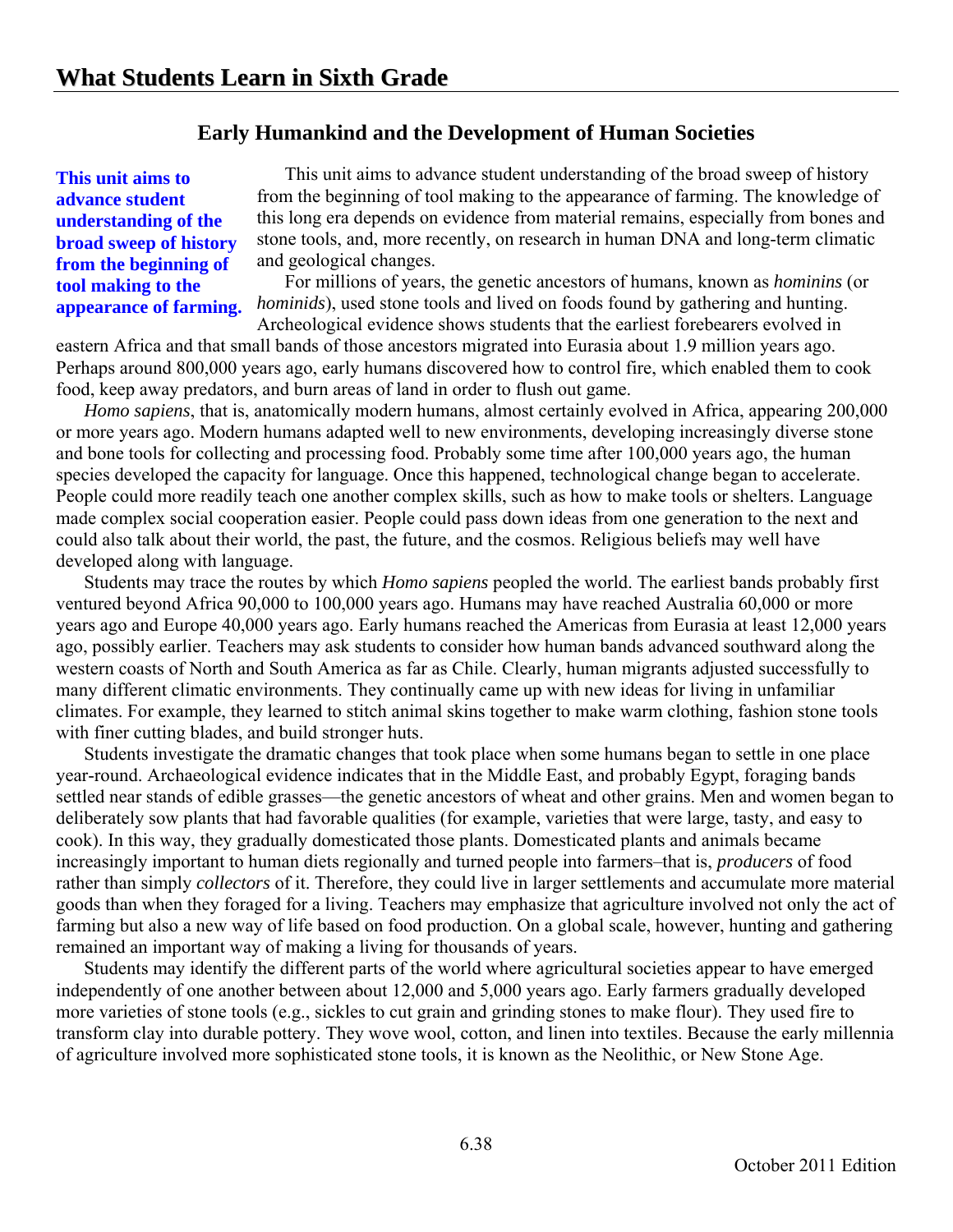### **The Early Civilization of Mesopotamia, Egypt, and Kush**

Between 10,000 and 4,000 BCE, farming spread widely across Africa and Eurasia. Startling changes began to take place in the valleys of the Tigris and Euphrates (Fertile Crescent) and Nile rivers. In this unit, students learn that people who lived near the banks of those rivers began to use irrigation techniques to control water and extend farming, despite an extremely arid climate. A similar process got under way in the Indus River valley in India and in the Huang He (Yellow) River valley in northern China some centuries later. When communities began to intensify farming with new techniques, they were able to produce surplus food. Students may query the possible relationship between surpluses and rapid population growth and the rise of more complex social, economic, and political systems in those valleys.

The civilizations of Mesopotamia (today Iraq), in the valley of the Euphrates and Tigris rivers, and Egypt, along the Nile River, both arose in the fourth millennium BCE. Kush, a civilization in the upper Nile River region south of Egypt, emerged in the second millennium BCE. All these societies depended on their river locations to build dense agricultural societies. Nevertheless, they took somewhat different courses. Students analyze the geographic factors, such as climate, topography, and flood patterns, which influenced the organization, economies, and belief systems in which those civilizations developed. Map resources can be used to show students the geographic features that affected the development of the Mesopotamian, Egyptian, and Kushan civilizations.

In the third millennium BCE, Mesopotamia was divided most of the time into a number of kingdoms. Beginning in Sumer, the region of southern Mesopotamia, those early kingdoms were dominated by large walled cities, each enclosing a royal palace and a temple dedicated to the local god, along with densely packed housing for the population. By around 3,000 BCE, a second cluster of cities arose in what is today Syria and in northern Mesopotamia. In both areas, the rulers claimed to possess authority divinely bestowed by their city's god or goddess. The monarchs' wives sometimes controlled their own estates. The city-states of Mesopotamia frequently fought one another over resources, but they also formed alliances. Students may analyze why people in this region built cities with walls around them. Trade was extensive, not only among the Mesopotamian kingdoms, but also between Mesopotamia and surrounding regions.

Students are introduced to Mesopotamia's numerous technological and social innovations, including the wheel, the wooden plow, the seed drill, and improved bronze metallurgy, as well as advances in mathematics, astronomical measurement, and law. Students learn about Mesopotamians' complex legal system and written laws, of which Hammurabi's are the best preserved, though not the earliest. Essential to the functioning of the legal system and of the administrative structure of Mesopotamian kingdoms was the cuneiform writing system, which was written on clay tablets and could be used to phonetically represent many ancient languages, including Sumerian and Akkadian, the languages of Mesopotamia. Students analyze why the Mesopotamians invented and used a writing system.



Students consider why Egypt, in contrast to Mesopotamia, was usually united under a single king during the period from 3000 to 1500. Egyptian kings claimed not only to have divine approval but to be deities themselves. Indeed, the Egyptians built immense tomb pyramids and numerous temples. The Egyptians prized order (*ma'at*) in all aspects of life, emphasizing social rules and even making careful preparations for the afterlife. Students may analyze the Egyptian writing system in comparison with Mesopotamian cuneiform. Both represented the sounds of their languages, but the Egyptians used papyrus and stone as writing surfaces rather than clay tablets. Students may also take account of the daily lives of farmers, artisans, and families reflected in surviving tomb and temple art.

Around 1500 BCE, Egypt entered the era known as the New Kingdom. Kings such as Thutmose III expanded the Egyptian empire far up the Nile River into what is now Sudan, and into the Levant, that is, the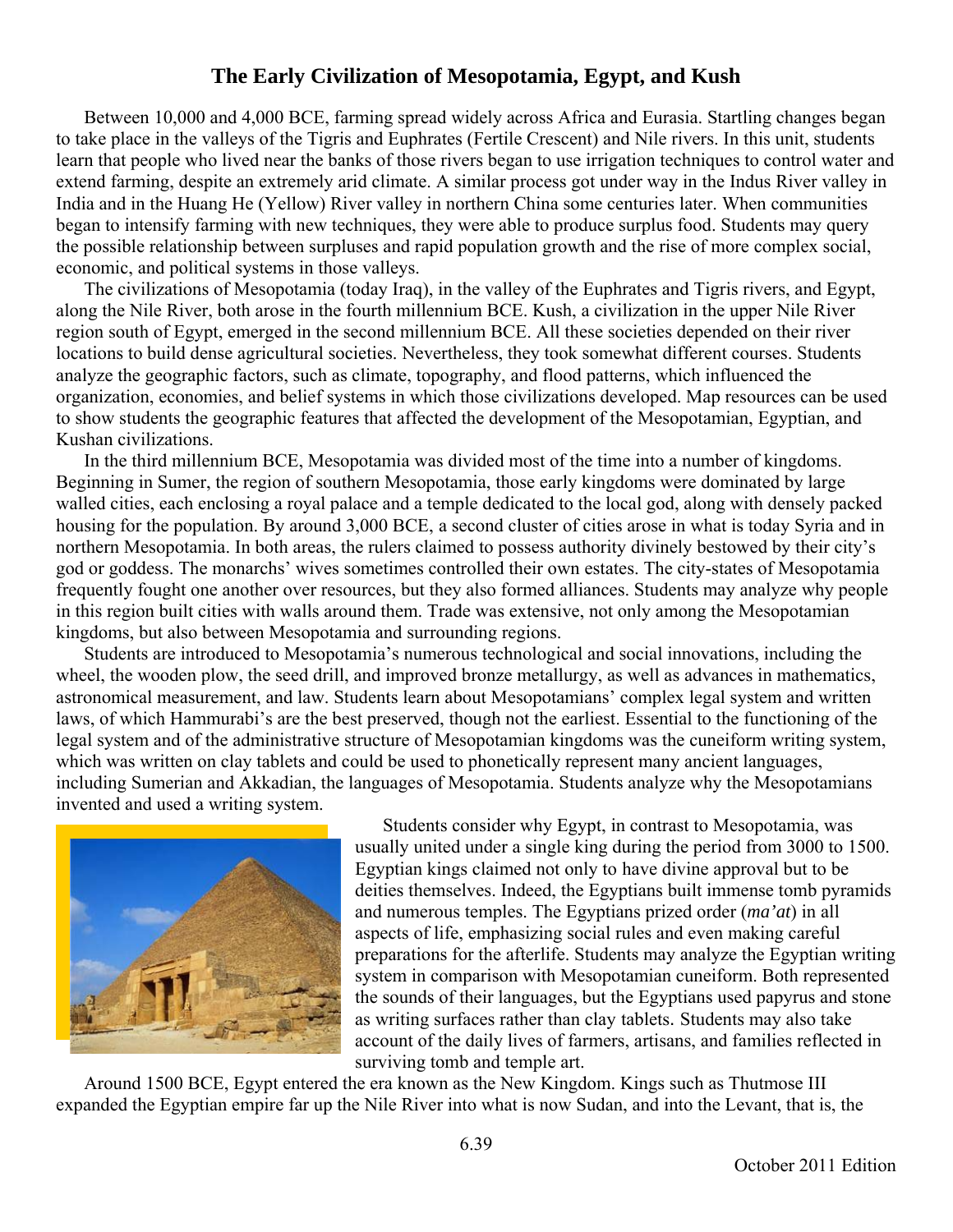coastal region at the eastern end of the Mediterranean. Teachers may exemplify this period by highlighting Queen Hatshepsut (ca. 1479–1458 BCE) and King Ramses II, also known as Ramses the Great (1279–1212 BCE). During Hatshepsut's reign, as throughout the whole New Kingdom, Egyptian art and architecture flourished, and trade with distant lands brought enormous wealth into Egypt. Ramses II's long reign was a time of great prosperity. He fought battles to maintain the Egyptian Empire and built innumerable temples and monuments throughout Egypt.

Egypt held long trade connections in Eurasia and Africa. Representatives of the king sailed up the Nile to Kush and penetrated the Red Sea coasts to obtain incense, ivory, and ebony wood. To the northeast, they acquired timber from the forests of Lebanon.

The African civilization of Kush lay in the upper Nile Valley, where rainfall was higher and where farm and cattle land stretched far beyond the banks of the river. Students may construct a chronological table of Kush's complex relations with Egypt. In some periods, Egyptian pharaohs dominated Kush, taxing the population and extracting goods, particularly gold. After the New Kingdom faded, Kush reasserted its independence, though it maintained close contacts with Egypt. Merchants of Kush also traded with the Arabian Peninsula, India, and equatorial Africa. Teachers may introduce comparisons between the societies of Kush and Egypt—for example, by using pictorial representations of the two architectural traditions or by highlighting how the kings of Kush built pyramids, although they were smaller than Egypt's structures. In the first millennium BCE, however, Kush developed a distinctive cultural style that included painted pottery, the elephant as an artistic motif, an alphabetic writing system, and a flourishing iron industry. In the eighth century BCE, Kush's ruler took advantage of political weakness in Egypt to conquer it, uniting a huge stretch of the Nile Valley under the twenty-fifth dynasty for nearly a century. The Kush state did not seriously decline until the fourth century CE.

#### **The Ancient Israelites (Hebrews)**

The ancient Israelites, also known as the Hebrew people, emerged in the eastern Mediterranean coastal

region about the twelfth century BCE. This was a period of turmoil that marked the end of Egypt's New Kingdom empire and that scholars associate with **One of the principal**<br>destructive invasions by groups known as "Sea People." The Israelites organized **roots of Western** destructive invasions by groups known as "Sea People." The Israelites organized **roots of Western**<br>the kingdom of Israel east of the Mediterranean shore by the eleventh century **civilization can be found** the kingdom of Israel east of the Mediterranean shore by the eleventh century **civilization can BCE** Founding a canital in the city of Jerusalem they terraced the hillsides in **in the enduring** BCE. Founding a capital in the city of Jerusalem, they terraced the hillsides in **in the enduring**<br>their land and built up an agricultural economy. Their religion became known as **contributions of the** their land and built up an agricultural economy. Their religion became known as **contributions of the**  Judaism. In studying the early Jewish faith, students learn the distinction between **ancient Israelites** to **ancient and explores** to *moral* and **ethical** religions in monotheistic and polytheistic traditions.

The early traditions of the Jews are reflected in the Hebrew Bible (Tanakh), **thought and literature.**  which includes the Torah, the first five books. Christians refer to the Tanakh as the

Old Testament. Jewish scholars continued to write religious texts such as the Mishnah and the Commentaries. One of the principal roots of Western civilization can be found in the enduring contributions of the ancient Israelites to moral and ethical thought and literature. Teachers may introduce students to biblical literature as a part of the literary heritage and ethical teachings of Western civilization. These traditions may be seen, for example, in teachings about Abraham, Moses, the Exodus, the Ten Commandments, Naomi, Ruth, and David. The main teachings of Judaism include the belief in one God, love of neighbor, a weekly day of rest, observance of law, practice of righteousness and justice, and commitment to study.

The Hebrew Bible contains narratives based upon the political history of ancient Israel. It tells of the early Israelite Exodus from Egypt, an event of great significance to Jewish law and belief, especially the concept of a special relationship or covenant between the Israelites and God. After the Exodus, Saul, David, and Solomon three successive kings who probably lived in the eleventh and tenth centuries BCE—united the land of Israel. After Solomon's reign, the unified kingdom split into two: Israel in the north and Judah (from which we get the words *Judaism* and *Jews*) in the south.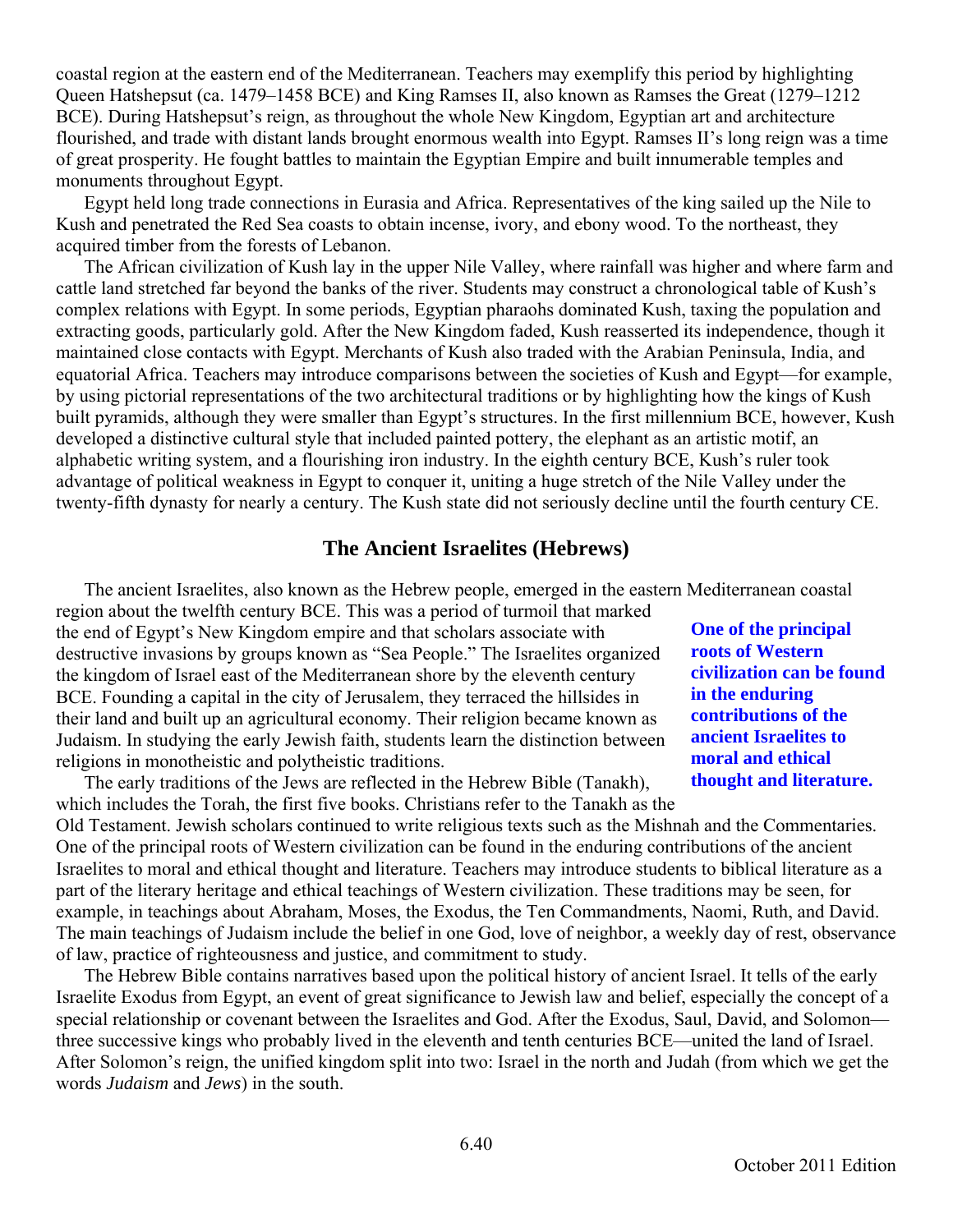Teachers set the history of the Israelite states in the broader regional context of western Asia, especially the rise and domination, between the tenth and sixth centuries BCE, of Assyria and Babylonia. Those states successively absorbed all of Mesopotamia, some of Anatolia, and the Levant, including the two Jewish states, into their huge empires. The Babylonians deported many Jews to Mesopotamia, but in 539 BCE, Cyrus the Great, emperor of the new state of Persia, allowed the exiled Jews to return home. In later times, Jews lived under both Greek and Roman rulers. In 70 CE, the Roman army destroyed the Jewish temple in Jerusalem. Subsequently, many Jews left the region, dispersing to lands throughout the Middle East, North Africa, and Europe. They carried with them the beliefs, traditions, and laws that served them in constituting new social and economic communities in many lands. Jewish sages, such as Yohanan ben Zaccai, who lived in the first century CE, did much to preserve and develop religious and legal principles.

#### **Ancient Greece**

In this unit students learn about the ancient Greek world, which was centered on the Aegean Sea, including both the Greek peninsula and the west coast of Anatolia (modern Turkey). An elongated coastline and numerous islands stimulated seaborne trade, as well as easy communication between one community and another. The peninsula's interior of mountains and deep valleys, by contrast, encouraged the independence of small communities and states.

The ancient Aegean world comes into sharper focus in the second millennium BCE. On the island of Crete, the Minoans created a robust civilization, and on the Greek peninsula the



Mycenaeans, whose distant ancestors may have come from Central Asia, built numerous palaces and walled cities. Students may read selections from the *Iliad* and the *Odyssey*, the two Greek epic poems of Homer, regarded as foundational works of Western literature. These texts, plus archaeological evidence, shed light on the Mycenaean world of fearless warriors who valued public competition and individual glory.

The eastern Mediterranean region experienced a long period of tumult and insecurity between about 1100 and 800 BCE in connection with the aggressive migrations of Sea People. In the eighth century, however, Greek-speaking populations achieved major expansion. They developed more productive agriculture, traded olive oil and wine to distant ports, and founded colonies around the Black Sea and in Sicily and southern Italy. Students learn that these developments contributed to an increasing sense of shared Greek identity, as well as the interchange of ideas and goods with Egyptians, Phoenicians, and other neighboring peoples.

After 800 BCE, the city-state, or *polis*, emerged. Central government authority, control of surrounding farmland, and the concept of citizenship characterized this form of civic organization. In most city-states, the earliest rulers were wealthy aristocrats, but they were eventually replaced by tyrants, or personal dictators, and later by oligarchies, that is, small groups of privileged males. A major exception to this pattern was Athens, where a series of reforms in the sixth century broadened the base of civic participation and paved the way for democracy in the following century.

Teachers may help students understand Greek history by situating it in the broader context of western Asia. In the mid-sixth century BCE, the Persians, a people whose state was centered in present-day Iran, conquered Mesopotamia, Syria, Egypt, and Anatolia. The rulers of the Persian Achaemenid Empire represented themselves as agents of Ahuramazda, the supreme god in the regionally important religion of Zoroastrianism. Students may compare the types of government represented by the polis and by large empires such as the Achaemenid. The Persians subjugated the Greek city-states of western Anatolia, but three attempts to invade the Greek peninsula and defeat the Greeks–including the citizens of Athens and Sparta, the most powerful city-states–failed. Teachers may ask students to read selections from Herodotus (ca 484–425 BCE), the Greek scholar who wrote a vivid narrative of these events in *The Persian Wars*.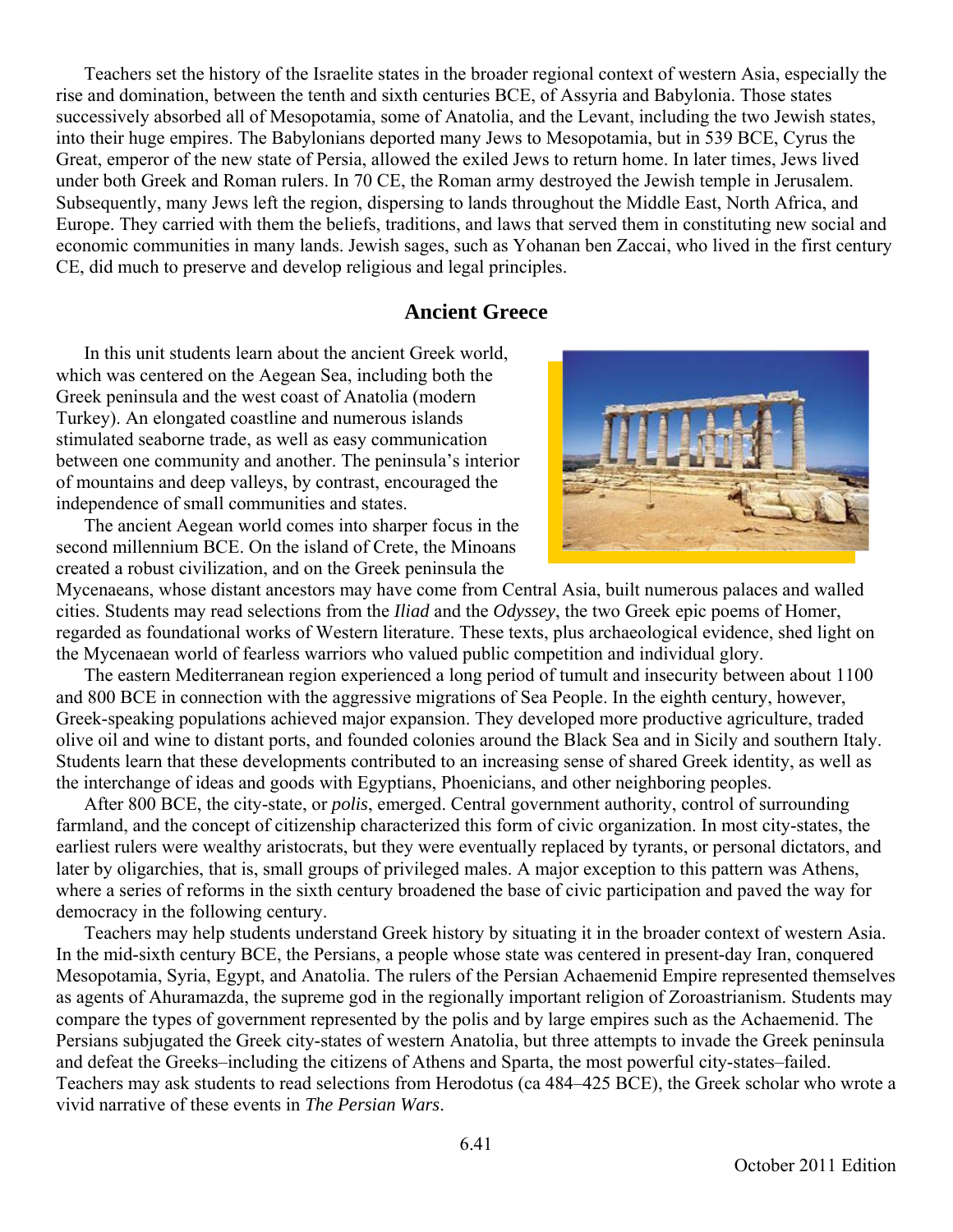In political and cultural terms, Athens in the fifth century BCE was a highly innovative city. Students may compare its system of direct democracy with modern representative democracy. In Athens, every adult male citizen could vote on legislation, and citizens were chosen for key offices by lot. These principles ensured that decision making lay mostly in the hands of average citizens. Students may analyze the advantages and limits of this system. For example, women, foreigners, and slaves were excluded from all political participation. The cultural achievements of Athens were numerous. The city produced several philosophers (Socrates, Plato,

Students may consider<br> **Examples of ways in**<br> **Examples of ways in**<br> **Examples of ways in**<br> **Examples of ways in**<br> **Examples of ways in**<br>
(Aristophanes). The Greek art and architecture of the era emphasized naturalistic<br>

Fighting between Greek city-states was chronic. The Peloponnesian War (431–404 BCE) involved a direct confrontation between Athens and Sparta. Students may assess the contrasting political styles of these two citystates. In contrast to democratic Athens, Sparta was nearly the equivalent of a permanent army base, its male citizens obligated to full-time military training and rigorous discipline. Athens at that time ruled large areas of the Aegean basin, but Sparta's victory in the war brought the Athenian empire to an end.

Prolonged conflict among the city-states contributed to the military success of Philip II and his son Alexander (ruled 336–323 BCE), rulers of Macedonia, a mountainous kingdom north of Greece. After subduing the peninsula, Alexander led a campaign of unprecedented scope, conquering the Persian Empire, Egypt, and even northwestern India. Following his death, his generals and their sons carved his short-lived empire into separate states. The following two centuries are known as the Hellenistic period. "Hellenistic" refers to the influence of Greek cultural forms in regions far beyond the Aegean, though in fact a lively interchange of products and ideas took place in the broad region from the Mediterranean to India. Athenian democracy did not survive, but Greek ideas, such as language, sculpture, and city planning, mingled creatively with the cultural styles of Egypt, Persia, and India. The Hellenistic era also brought innovations in science and mathematics–for example, the principles of geometry came from Euclid, who lived in the Hellenistic Egyptian city of Alexandria. Teachers may encourage students to assess why Greek ideas and art had such wide appeal. Eventually, the Hellenistic kingdoms west of Persia succumbed to the greater military power of Rome, which in turn absorbed many aspects of Greek culture.

#### **The Early Civilizations of India**

In this unit students learn about ancient societies in India. The earliest urban civilization, known as Harappan civilization for one of its cities, was centered in the Indus River valley, though its cultural style spread widely from present-day Afghanistan to west-central India. Teachers may guide students in comparing this region with Mesopotamia and Egypt. The Indus River and its tributaries flow from the Himalaya mountains. It then travels southward across the plain called the Punjab and finally fans out to form the alluvial delta of Sind before emptying into the Arabian Sea. The spring flow of the Indus was fairly predictable, but excessive summer floods could still drown whole cities. On the other hand, the valley soil was not only rich but extended over about 250,000 square miles, twice the arable land area of Mesopotamia or the Nile Valley.

In the Indus River region, dense farming populations and urban centers developed a few centuries later than in Mesopotamia and Egypt. Harappan civilization attained its zenith between about 2600 and 1900 BCE. Teachers may inform students that no one knew of the existence of this urban society until the 1920s, when archaeological work started. Digs have revealed that several Indus cities, including Harappa and Mohenjo-daro, had streets laid out in grids, large brick platforms, well-engineered sewers, and a written script (which has not been deciphered). Archaeologists have also turned up evidence of active commercial exchange between the Indus River region and Mesopotamia by way of the Arabian Sea and Persian Gulf.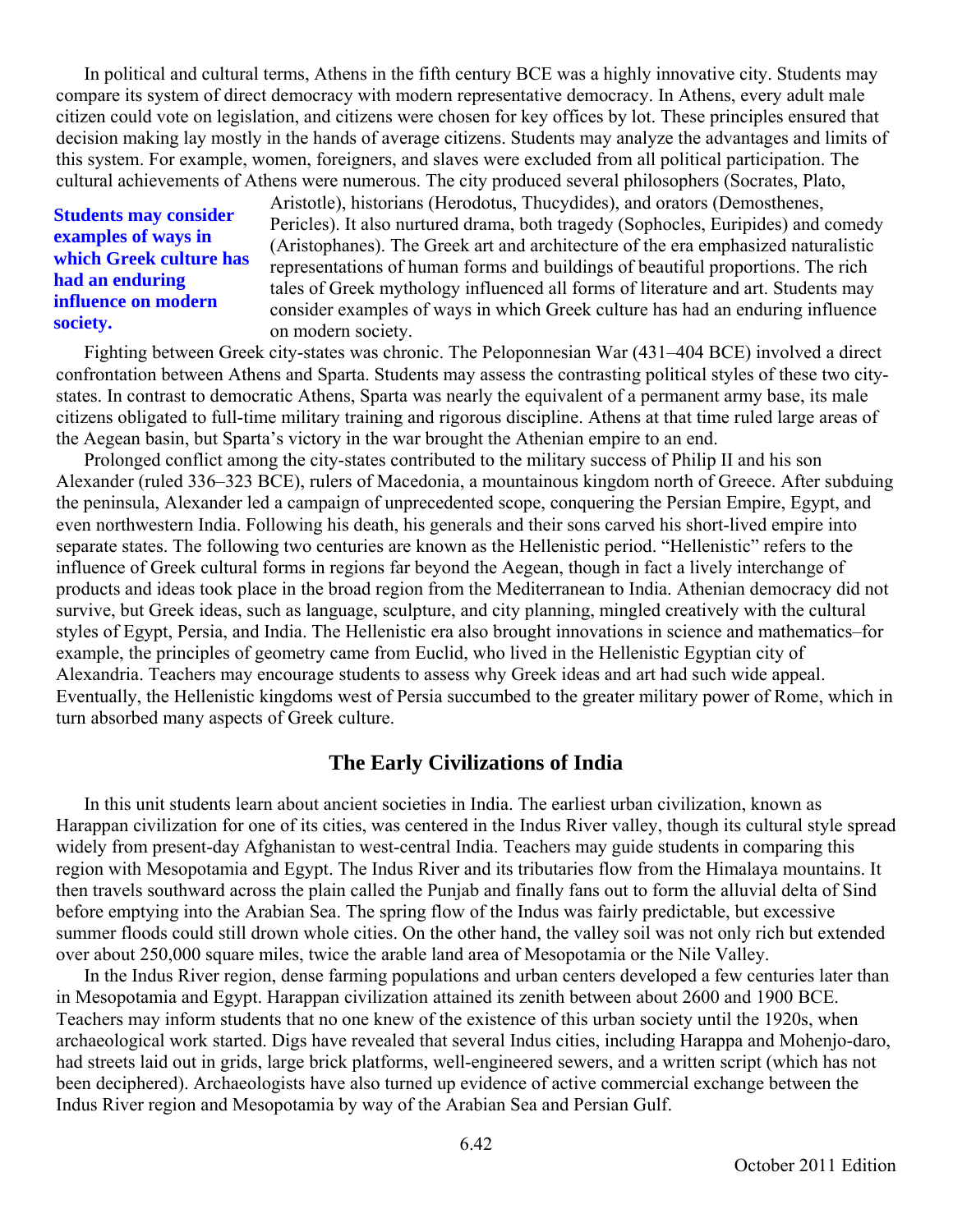Harappan civilization steadily declined after 1900 BCE, perhaps due to ecological factors such as salt buildup in the soil and persistent drought. Indian history then entered the Vedic period (ca. 1500–500 BCE), an era named for the Vedas, a group of political and religious texts written in Sanskrit. In this period, a group known historically as Indo-Aryans (also Aryans) came to control much of India. Most scholars argue on the basis of linguistic and archaeological evidence that people speaking languages in the large Indo-European family entered India from Central Eurasia in the second millennium BCE; others have argued against this view. The languages of the Aryans were ancestral to such modern South Asian tongues as Hindi. These newcomers were most likely animal herders at first. They may have arrived in India in scattered bands, later intermarrying with the more established populations. Students consider how the diffusion and distribution of languages illuminates human migrations in the distant past.

In the Vedic period, new commercial towns arose along the Ganges, India's second great river system. In this era, Brahmanism emerged as a belief system that combined Indo-Aryan beliefs with those of older populations. Brahmins, that is, priestly families who claimed Indo-Aryan ancestry, assumed authority over complex devotional rituals. The brahmin class expounded the idea of the oneness of all living things and of Brahman as the divine principle of being. Indians also venerated thousands of deities (e.g., Vishnu, preserver of the world, and Shiva, creator and destroyer of the world). These gods could be seen as aspects of Brahman. Brahmanism gradually built up a rich body of spiritual and moral teachings that formed the foundation of Hinduism. Students may read excerpts from texts that set forth these ideas, including the Upanishads and, later, the Bhagavad Gita. Students also learn about some of this belief system's core concepts, notably karma, reincarnation, and dharma (personal duty).

As in all early civilizations, Indian society witnessed the development of a system of social classes. The main social categories, known as *varnas*, were priests; warriors; farmers, artisans, and merchants; dependent laborers; and, by 500 CE or earlier, *dalits*, or "untouchables." This class system became distinctive over the centuries for being especially complex and formal, involving numerous prohibitions that kept groups ritually separated from one another. Because these divisions became particularly rigid, scholars have classified the

**Through the story of his life,** Buddhism emerged in the sixth century BCE in the life and moral<br> **his Hindu background, and**<br> **his search for enlightenment,** his Hindu background, and his search for enlightenment, student **Compassion for suffering:**<br> **EXECUTE:**<br> **EXECUTE:**<br> **EXECUTE:**<br> **EXECUTE:**<br> **EXECUTE:**<br> **EXECUTE:**<br> **EXECUTE:**<br> **EXECUTE:**<br> **EXECUTE:**<br> **EXECUTE:**<br> **EXECUTE:**<br> **EXECUTE:**<br> **EXECUTE:**<br> **EXECUTE:**<br> **EXECUTE:**<br> **EXECUTE:**<br> continued to play a role in modern India, notably in Mohandas Gandhi's ideas

#### of nonviolent disobedience.

In the late fourth century BCE, India moved toward unification because of the conquests of the warlord Chandragupta Maurya. Teachers may note that the Maurya dynasty (321–184 BCE) was contemporary with the Hellenistic kingdoms to the west and had diplomatic and commercial relations with them. The Maurya empire reached its peak under the rule of Ashoka (268–232 BCE), who unified nearly all of India. Unlike most other ancient rulers, he aimed to govern on the basis of moral and ethical principles. Grounding his approach in the teachings of Buddhism, he instructed his subjects to commit themselves to nonviolence, family harmony, and tolerance.

The Maurya empire broke up in the early second century BCE, but the monarchs of the Gupta state reunified much of the subcontinent in the fourth century CE. The Gupta dynasty (280–550 CE) presided over a rich period of scientific development, including development of a base-10 numerical system that incorporated positional notation and the concept of zero. Students should also learn about other enduring contributions of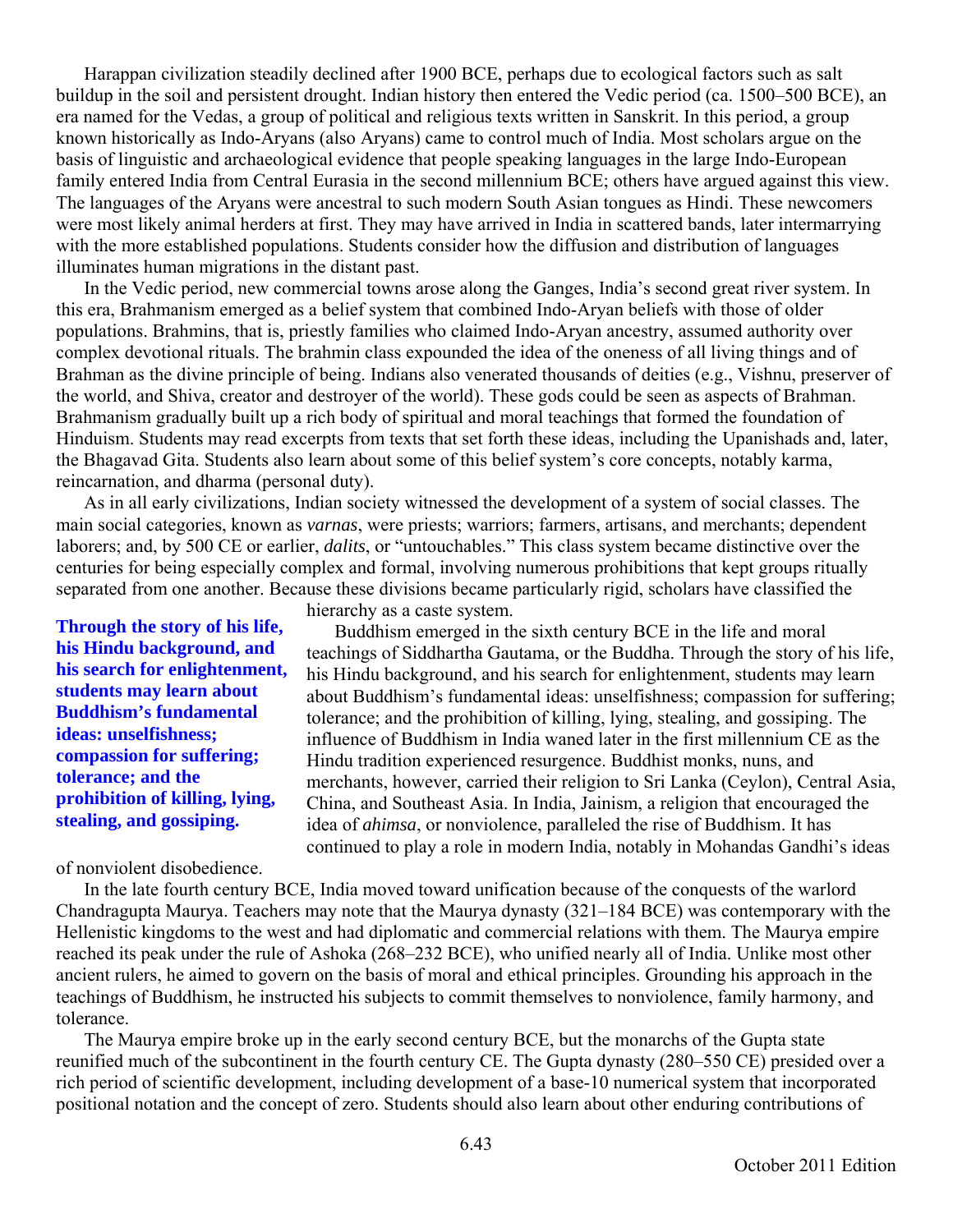ancient Indian civilization, including agriculture (cotton and cane sugar), architecture, metallurgy, collections of parables, and games (chess).

### **The Early Civilizations of China**

In this unit students learn the roots of early Chinese civilization, which germinated in the Huang He (Yellow) River valley with the Shang dynasty (ca.1750–1040 BCE). It later spread south to incorporate the territory around the Yangzi River. The Huang He could be a capricious river, exposing populations to catastrophic floods. On the other hand, farmers supported dense populations and early cities by cultivating the valley's *loess*, that is, the light, fertile soil that yielded bountiful grain crops. Shang society made key advances in bronze-working and written language. By considering the evidence of the Shang, students learn that some of the knowledge comes from "oracle bones," that is, records of divination inscribed on animal bones.



The Zhou dynasty (1122–256 BCE), the longest lasting in China's history, grew much larger than the Shang by subjecting local princes and chiefs of outlying territories to imperial authority. By the eighth century BCE, however, many of these subordinate officers built up their own power bases, partly by perfecting iron technology to make armaments. The Zhou gradually weakened, plunging China into a long period of political instability and dislocation, especially during the Warring States Period, which lasted nearly two centuries. In those times of trouble, the scholar Confucius (551–479 BCE) lived and wrote. He tried to make sense of the disrupted world he saw, and he proposed ways for individuals and society to achieve order and goodness. In Confucian teachings, which were elaborated by other scholars in later centuries, good people practice moderation in conduct and emotion, keep their promises, honor traditional ways, respect elders, and improve themselves through education. Confucianism promoted the dignity and authenticity of humanity. He also, however, instructed women to play entirely subordinate roles to husbands, fathers, and brothers, though some educated

Chinese women produced Confucian literary works. By examining selections from the Analects, or "sayings" of Confucius, students learn that, as with Socrates and Jesus, his ideas were written down by others at a later time. Lao-tzu, another Chinese sage who, according to Chinese tradition, lived around the same time as Confucius, developed an alternative set of teachings, known as *Daoism*. It emphasized simple living, shunning of ambition, harmony with nature, and the possibility of a blissful afterlife.

China's long era of division ended when Shi Huangdi (221–210 BCE), a state-builder of great energy, unified China from the Yellow River to the Yangzi River. In less than a dozen years, he laid the foundations of China's powerful imperial bureaucracy. He imposed peace and regularized laws. He also severely punished anyone who defied him, including Confucian scholars, and he uprooted tens of thousands of peasant men and women to build roads, dykes, palaces, the first major phase of the Great Wall, and an enormous tomb for himself. Teachers may introduce students to the excavations of this immense mausoleum, which have yielded a veritable army of life-sized terra cotta soldiers and horses. Shi Huangdi is also well known for employing scholars to standardize and simplify the Chinese writing system, which provided the empire with a more uniform system of communication. Students may analyze how the Chinese logographic script differs from the alphabetic systems that developed in other parts of the world.

Shi Huangdi prefigured the longer-lasting Han dynasty (206 BCE–220 CE), which unified even more territory and placed central government in the hands of highly educated bureaucrats. Immersed in Confucian teachings, these scholar–officials promoted the idea that peace in society requires people to think and do the right thing as mapped out by tradition. Harmony in the family was seen by Confucians as the key to harmony in the world, especially filial piety, the respect of children for their parents. Ethical principles should uplift the state. Rulers should govern righteously because when they do they enjoy the trust of their subjects. The benevolent ruler demonstrates that he possesses divine approval, or the "mandate of heaven," an idea that first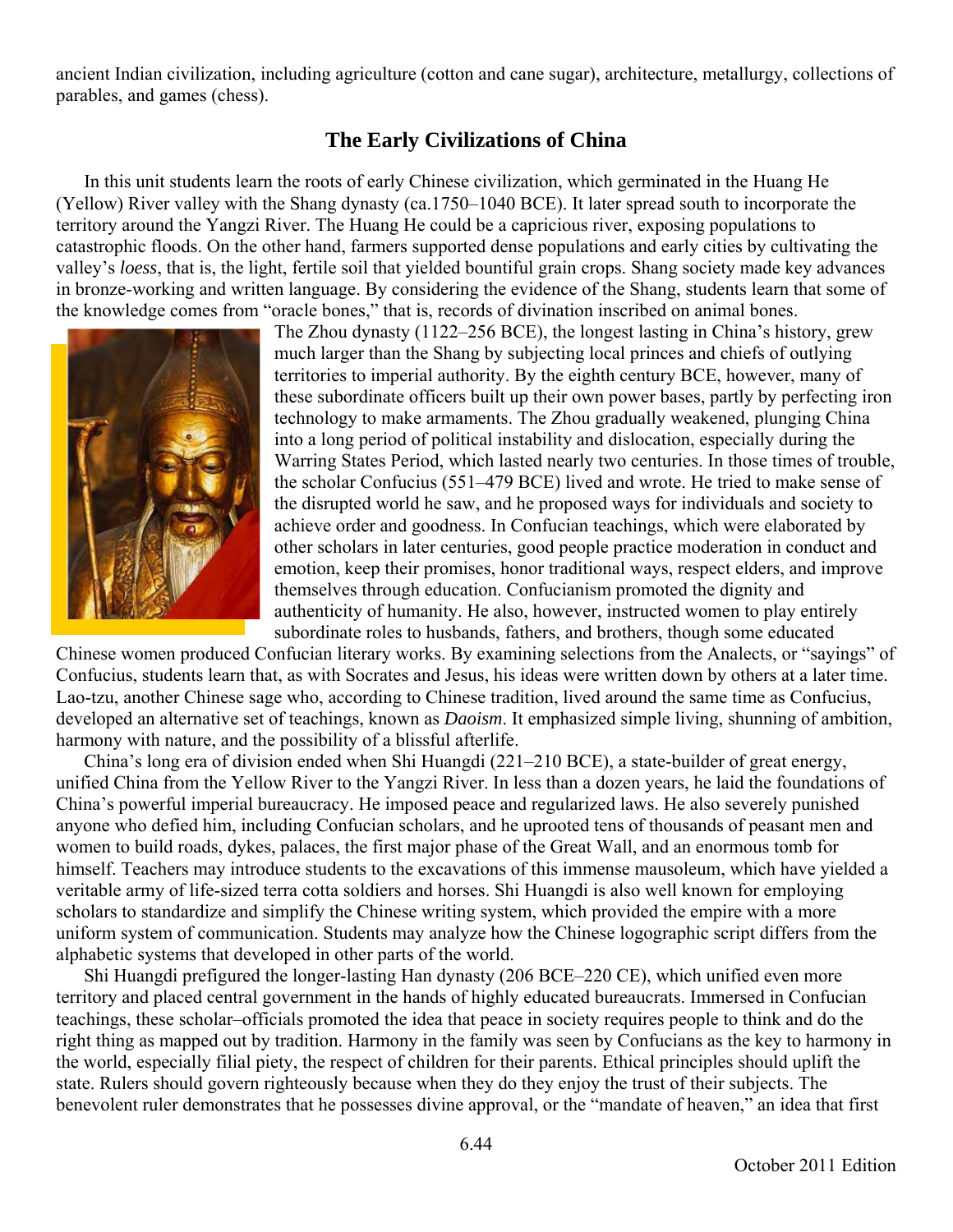emerged in Zhou dynasty times. But if the monarch is despotic, he risks losing that mandate, bringing misfortune on his people and justifiable rebellion. Students may query why this idea might have provided a basis for stable government. In the first century CE, Han officials governed about 60 million people, the great majority of them productive farmers. Major technological advances of the era include new iron farm tools, the collar harness, the wheelbarrow, silk manufacturing, and the cast-iron plow, which cultivators used to open new and extensive rice-growing lands in southern China. Students identify the locations of new towns and cities that appeared during the Han era.

Han emperors extended the reach of the empire far to the north and west, **Map study shows students** facilitating caravan business on the "silk roads" that extended westward across **that even though the**  Central Asia. Map study shows students that even though the Himalayas impeded **Himalayas impeded direct** direct travel between China and India, routes across the inner Eurasian steppes **travel between China and** channeled luxury trade that linked East Asia with India, Persia, Rome, and East **India, routes across the** Africa. Maritime commerce along the chain of seas that ran from the East China **inner Eurasian steppes** Sea to the Red Sea also developed rapidly in that era. In addition to trade, the silk channeled luxury trade routes were a conduit for Buddhism, which became an important factor in **that linked East Asia with** Chinese religious life, especially in the climate of insecurity that followed the fall **India, Persia, Rome, and** of the Han empire. From that time forward, Buddhist belief and practice evolved **East Africa.** in the context of Chinese society, custom, and art. For example, Buddhist and

Daoist ideas mingled in the arenas of ritual and moral behavior. Han power declined in the second century CE, as regional warlords increasingly broke away from centralized authority, leading to some 400 years of Chinese disunity.

#### **The Development of Rome**

In this unit, students will learn about the ancient Romans. Students will note that Rome is located on the central west coast of the Italian peninsula. Although Rome's empire was initially on the edge of the prosperous eastern Mediterranean sphere dominated by Greeks, Egyptians, and peoples of the Levant, it eventually encompassed the entire Mediterranean basin and much of its hinterland, especially in Europe.

Students may consult the Roman tradition, recorded in Vergil's *Aeneid* and the works of the historian Livy, that Romulus, a descendant of the Trojan Aeneas, founded the city in 753 BCE. According to these sources, Romulus killed his twin brother Remus during the founding of the city and created both the Roman legions and the senate. The Romans believed that kings first ruled the city and that a republic replaced the monarchy in 509 BCE. They idealized the virtue of public service, as depicted in the story of Cincinnatus, who according to Roman sources was living on a farm when he was chosen to serve as dictator during a hostile invasion in 458 BCE. Cincinnatus gave up his power after the defeat of the enemy, an action that inspired later leaders such as George Washington.

During the Early Republic (509–264 BCE), the Roman political community was nearly destroyed by social and political conflict between the patricians, a hereditary elite, and the plebeians, who accounted for everyone else. A more stable balance of power finally prevailed, the plebeians gaining legal protections against patrician power and access to high political offices. The Early Republic also witnessed the conquest of the Italian peninsula, whose fertile valleys and coastal plains produced bountiful harvests of wheat, wine, olive oil, and wool. Rome defeated its nearby neighbors in a series of wars and partially incorporated them into the young state, which ensured a steady supply of soldiers for the growing army.

Expansion around the Mediterranean rim began in the third century BCE, when Rome defeated the maritime state of Carthage in the Punic Wars. By devastating Carthage, Rome gained thousands of square miles of wheat land in Sicily and North Africa, as well as a windfall of Spanish silver. In the decades before and after the turn of the millennium, Rome also conquered the Hellenistic kingdoms of Greece and Egypt.

As a result of this expansion, which came to encompass the entire Mediterranean basin, massive wealth from trade and spoils, as well as large numbers of slaves, poured into Italy. This increased the divide between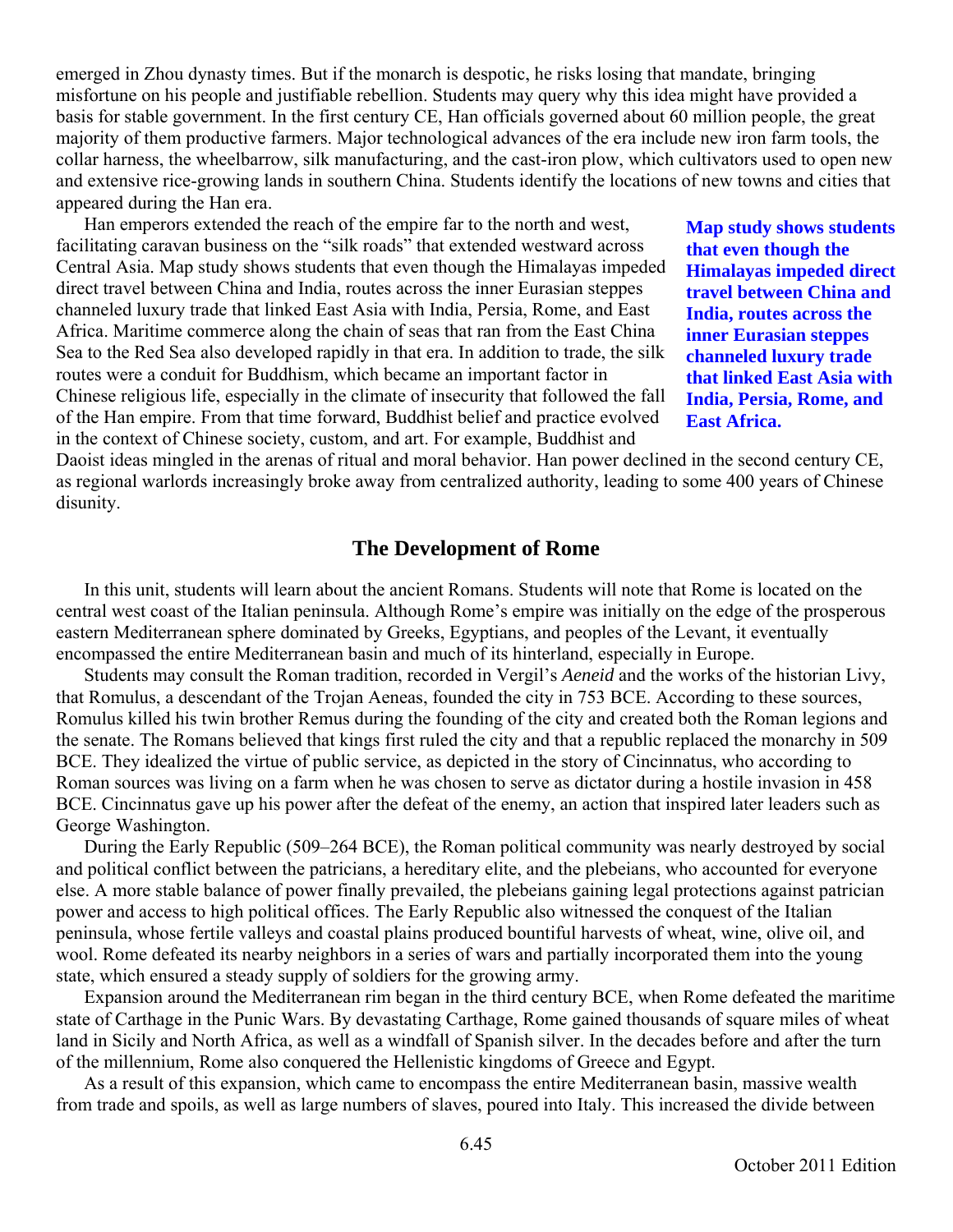wealthy and poor and put great strain on the Roman political system. Rome's constitution distributed power among elected officials, the citizen body, and the oligarchic senate, but students will discover that in practice decision making lay with the senate, especially with its most influential members. By the Late Republic (133– 31 BCE), political competition between senators became intense and increasingly violent. A succession of ambitious generals used the loyal armies to challenge each other and, increasingly, the authority of the entire senate, which the statesman and author Cicero symbolized. This discord culminated in the dictatorship of Julius Caesar and, under his successor Augustus (31 BCE–14 CE), in the establishment of what was in essence a monarchy and a new ruling dynasty. About the time that the Augustan regime replaced the Republic, large-scale imperial expansion came to a halt and administration of the empire became more systematic. For much of the first three centuries CE, the Roman Empire enjoyed political and territorial stability, and the provinces benefited from new roads, a standardized currency, economic growth, and peaceful conditions.

According to the New Testament of Christianity, Jesus, a Jewish carpenter from the small Judean city of Nazareth, began to preach a message of peace and divine salvation through love. He taught that God loved all his creation, regardless of status or circumstance, and that humans should reflect that love in relations with one another. Jesus proclaimed one God, a feature that distinguished both Judaism and Christianity from the polytheistic religions of the Greeks and Romans. The Roman authorities in Judea executed Jesus. But under the leadership of his early followers, notably Paul, a Jewish scholar from Anatolia, Christians took advantage of Roman roads and sea lanes to travel widely, preaching to both Jews and others. Between the first and fourth centuries, Christian communities multiplied around the Mediterranean and as far east as Persia. Through selections from the New Testament Bible, students may explore the principal sources regarding the life of Jesus and the career of Paul as missionary and church organizer.

The Romans granted cities in the empire a high degree of local self-government, including in religious affairs. Religious tolerance, however, did not always extend to Jews or Christians. The Roman authorities regarded Jewish rebellions against the empire as a threat to its integrity. The refusal of the Christians to participate in Roman civic rituals led to charges of disloyalty to the empire. Students learn that both groups suffered from Roman repression. Many Jews were dispersed from their homeland in Judea, obliging them to build new communities far and wide. Christians underwent a series of increasingly systematic persecutions. In the fourth century CE, however, Christianity gained acceptance under the rule of Constantine and later gained status as Rome's state religion.

Roman culture absorbed many Greek and Hellenistic traditions. Students may use texts and visual sources to compare Roman contributions in art, architecture, engineering, political thought, religion, and philosophy with those of the earlier Greeks. They will discover that Rome's innovations included advances in architectural design, technologically sophisticated road building, and a body of laws that has had immense influence on legal systems in Europe, the United States, and other parts of the world. Students may also consider ways in which modern writers, artists, and political leaders have appropriated Greek and Roman ideals, values, and cultural forms as worthy models for civil society.

## **The Education and the Environment Initiative**

The following sixth-grade units from the Education and the Environment Initiative (EEI) Curriculum can be used to provide instruction in the history–social science standards listed below.

| <b>Grade Six</b> |                                 |                                 |  |  |  |
|------------------|---------------------------------|---------------------------------|--|--|--|
| <b>Number</b>    | <b>Standard   Standard Text</b> | <b>EEI Curriculum Unit Name</b> |  |  |  |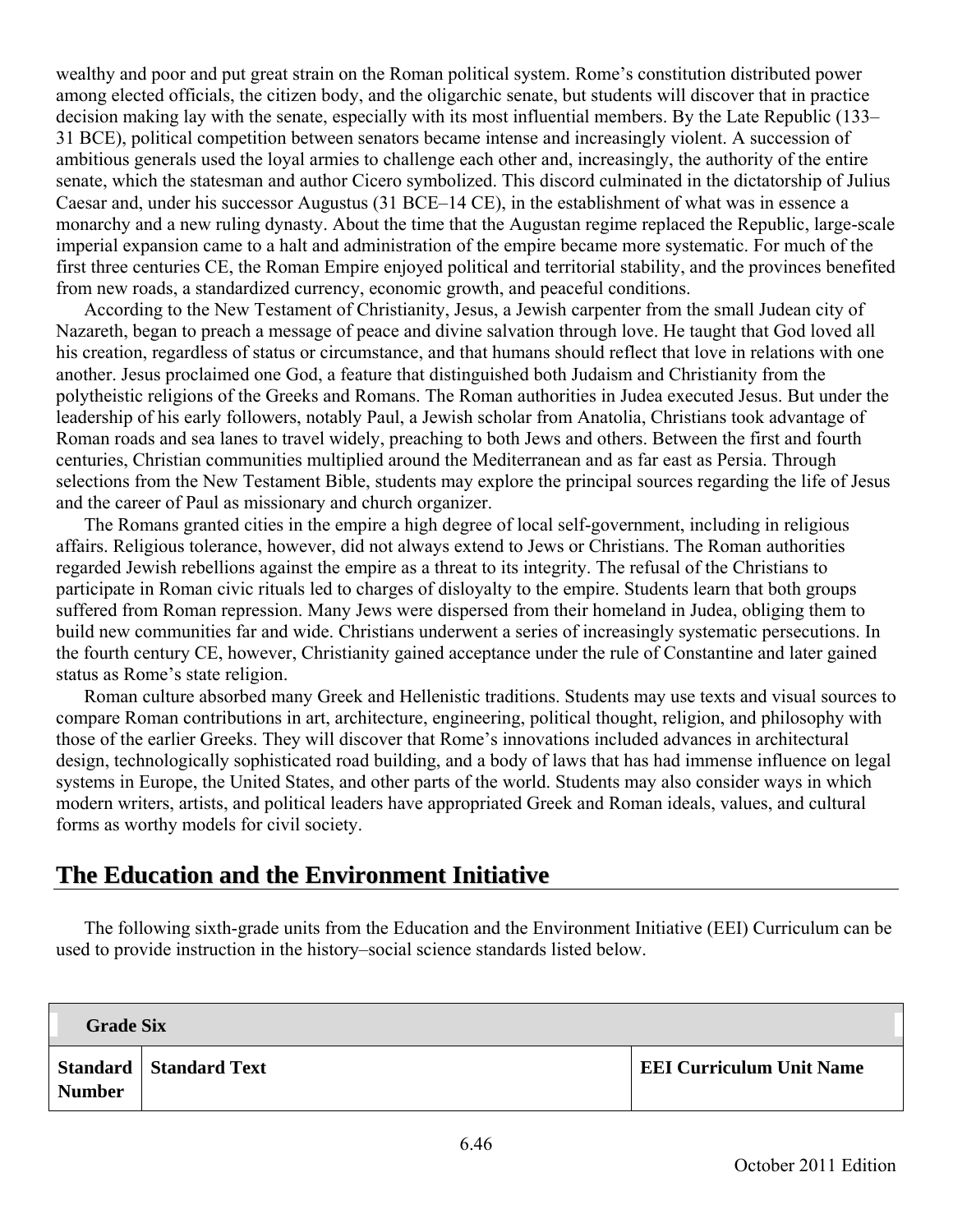| 6.1.1. | Describe the hunter-gatherer societies, including the<br>development of tools and the use of fire.                                                                    | Paleolithic People: Tools, Tasks,<br>and Fire            |
|--------|-----------------------------------------------------------------------------------------------------------------------------------------------------------------------|----------------------------------------------------------|
| 6.1.2. | Identify the locations of human communities that populated<br>the major regions of the world and describe how humans<br>adapted to a variety of environments.         | Paleolithic People: Adapting to<br>Change                |
| 6.2.1. | Locate and describe the major river systems and discuss the<br>physical settings that supported permanent settlement and<br>early civilizations.                      | <b>River Systems and Ancient</b><br>Peoples              |
| 6.2.2. | Trace the development of agricultural techniques that<br>permitted the production of economic surplus and the<br>emergence of cities as centers of culture and power. | <b>Agricultural Advances in Ancient</b><br>Civilizations |
| 6.2.6. | Describe the role of Egyptian trade in the eastern<br>Mediterranean and Nile valley.                                                                                  | Egypt and Kush: A Tale of Two<br>Civilizations           |
| 6.2.8. | Identify the location of the Kush civilization and describe its<br>political, commercial, and cultural relations with Egypt.                                          | Egypt and Kush: A Tale of Two<br>Civilizations           |
| 6.5.1. | Locate and describe the major river system and discuss the<br>physical setting that supported the rise of this civilization.                                          | The Rivers and Ancient Empires<br>of China and India     |
| 6.6.1. | Locate and describe the origins of Chinese civilization in the<br>Huang-He Valley during the Shang Dynasty.                                                           | The Rivers and Ancient Empires<br>of China and India     |

 For more information about EEI instructional units, visit the California Environmental Protection Agency Web page at http://www.calepa.ca.gov/Education/EEI (Outside Source).

## **Support for English Learners**

History–social science is particularly challenging for English learners. They must simultaneously develop fluency in a second language and also gain content and analysis skills in a complex subject area with high literacy demands. To learn English and achieve mastery of the history–social science content standards, students must participate in instructional programs that combine critical content knowledge and skill development in both English-language proficiency and the content standards and analysis skills contained in the *History–Social Science Framework for California Public Schools* (California Department of Education 2005).

All students should have an opportunity to actively engage with the history–social science content standards regardless of their proficiency in the English language. Effective instructional practices foster English-language development (ELD) and at the same time teach history–social science content. Early instruction in English literacy and content knowledge across all disciplines must be incorporated into ELD programs. In a structured English immersion program, history–social science for English learners continues to be taught while students are mastering English. In fact, most studies promote instruction in the content areas, despite low literacy or limited proficiency in the English language, along with the critical-thinking and analysis skills and the particular reading strategies of the disciplines.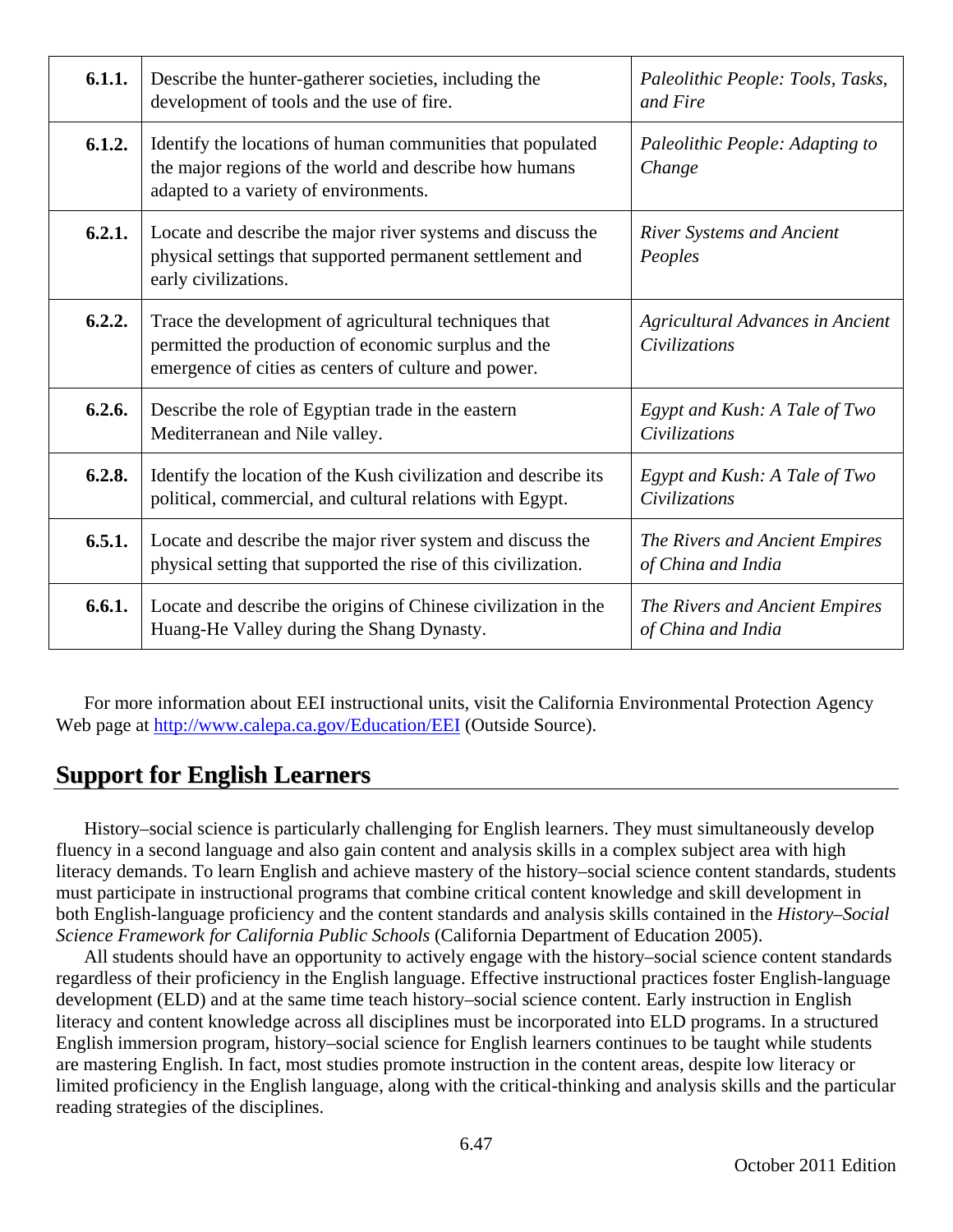Teachers should align history–social science instruction with the grade-level expectations in the four domains (reading, writing, speaking and listening, and language) described in the CCSS for English language arts*.* Before classroom instruction, teachers need to determine what they want the students to learn, their students' English-language proficiency, and the language demands of each lesson's instructional materials.

Specially designed academic instruction in English (SDAIE) is one instructional strategy to meet the needs of English learners. For additional resources to support the teaching of English learners, please visit the CDE English Learners Web page at http://www.cde.ca.gov/sp/el/.

## **The Standards**

The following sixth-grade history–social science content standards were adopted by the California State Board of Education on October 9, 1998. In addition, the CCSS adopted in 2010 include standards for literacy in history/social studies. These standards do not replace the history–social science content standards but supplement them by setting specific requirements for reading and writing informational texts, including history– social science documents. The new standards will be implemented over the next several years as curriculum frameworks, instructional materials, and assessments based on the CCSS are adopted. See the English language arts section for more information about the CCSS for sixth grade.

### **History–Social Science Content Standards Grade Six: World History and Geography: Ancient Civilizations**

**6.1 Students describe what is known through archaeological studies of the early physical and cultural development of humankind from the Paleolithic era to the agricultural revolution.** 

- 1. Describe the hunter-gatherer societies, including the development of tools and the use of fire.
- 2. Identify the locations of human communities that populated the major regions of the world and describe how humans adapted to a variety of environments.
- 3. Discuss the climatic changes and human modifications of the physical environment that gave rise to the domestication of plants and animals and new sources of clothing and shelter.

**6.2 Students analyze the geographic, political, economic, religious, and social structures of the early civilizations of Mesopotamia, Egypt, and Kush.** 

- 1. Locate and describe the major river systems and discuss the physical settings that supported permanent settlement and early civilizations.
- 2. Trace the development of agricultural techniques that permitted the production of economic surplus and the emergence of cities as centers of culture and power.
- 3. Understand the relationship between religion and the social and political order in Mesopotamia and Egypt.
- 4. Know the significance of Hammurabi's Code.
- 5. Discuss the main features of Egyptian art and architecture.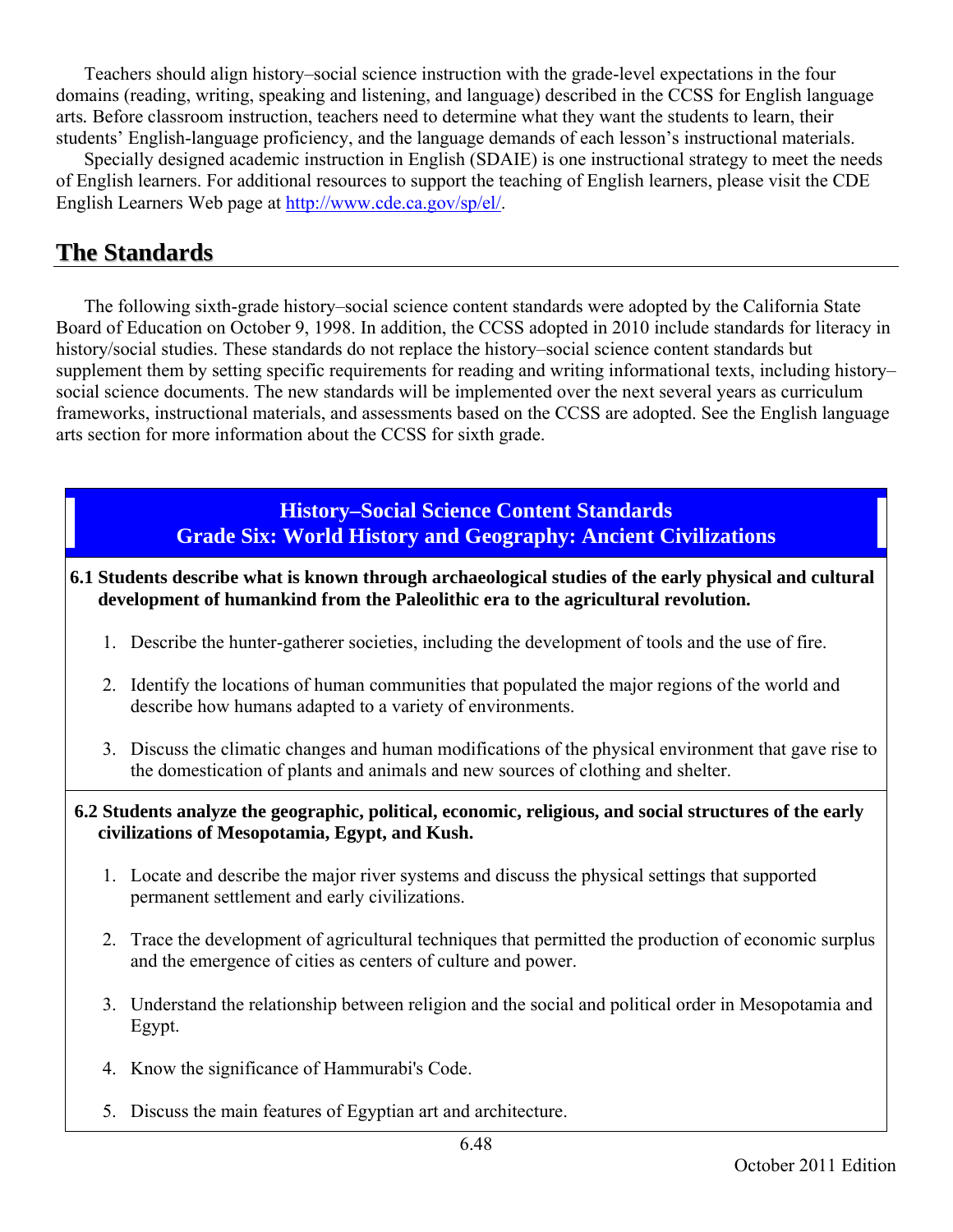- 6. Describe the role of Egyptian trade in the eastern Mediterranean and Nile valley.
- 7. Understand the significance of Queen Hatshepsut and Ramses the Great.
- 8. Identify the location of the Kush civilization and describe its political, commercial, and cultural relations with Egypt.
- 9. Trace the evolution of language and its written forms.

### **6.3 Students analyze the geographic, political, economic, religious, and social structures of the Ancient Hebrews.**

- 1. Describe the origins and significance of Judaism as the first monotheistic religion based on the concept of one God who sets down moral laws for humanity.
- 2. Identify the sources of the ethical teachings and central beliefs of Judaism (the Hebrew Bible, the Commentaries): belief in God, observance of law, practice of the concepts of righteousness and justice, and importance of study; and describe how the ideas of the Hebrew traditions are reflected in the moral and ethical traditions of Western civilization.
- 3. Explain the significance of Abraham, Moses, Naomi, Ruth, David, and Yohanan ben Zaccai in the development of the Jewish religion.
- 4. Discuss the locations of the settlements and movements of Hebrew peoples, including the Exodus and their movement to and from Egypt, and outline the significance of the Exodus to the Jewish and other people.
- 5. Discuss how Judaism survived and developed despite the continuing dispersion of much of the Jewish population from Jerusalem and the rest of Israel after the destruction of the second Temple in A.D. 70.

### **6.4 Students analyze the geographic, political, economic, religious, and social structures of the early civilizations of Ancient Greece.**

- 1. Discuss the connections between geography and the development of city-states in the region of the Aegean Sea, including patterns of trade and commerce among Greek city-states and within the wider Mediterranean region.
- 2. Trace the transition from tyranny and oligarchy to early democratic forms of government and back to dictatorship in ancient Greece, including the significance of the invention of the idea of citizenship (e.g., from *Pericles' Funeral Oration).*
- 3. State the key differences between Athenian, or direct, democracy and representative democracy.
- 4. Explain the significance of Greek mythology to the everyday life of people in the region and how Greek literature continues to permeate our literature and language today, drawing from Greek mythology and epics, such as Homer's *Iliad* and *Odyssey,* and from *Aesop's Fables.*
- 5. Outline the founding, expansion, and political organization of the Persian Empire.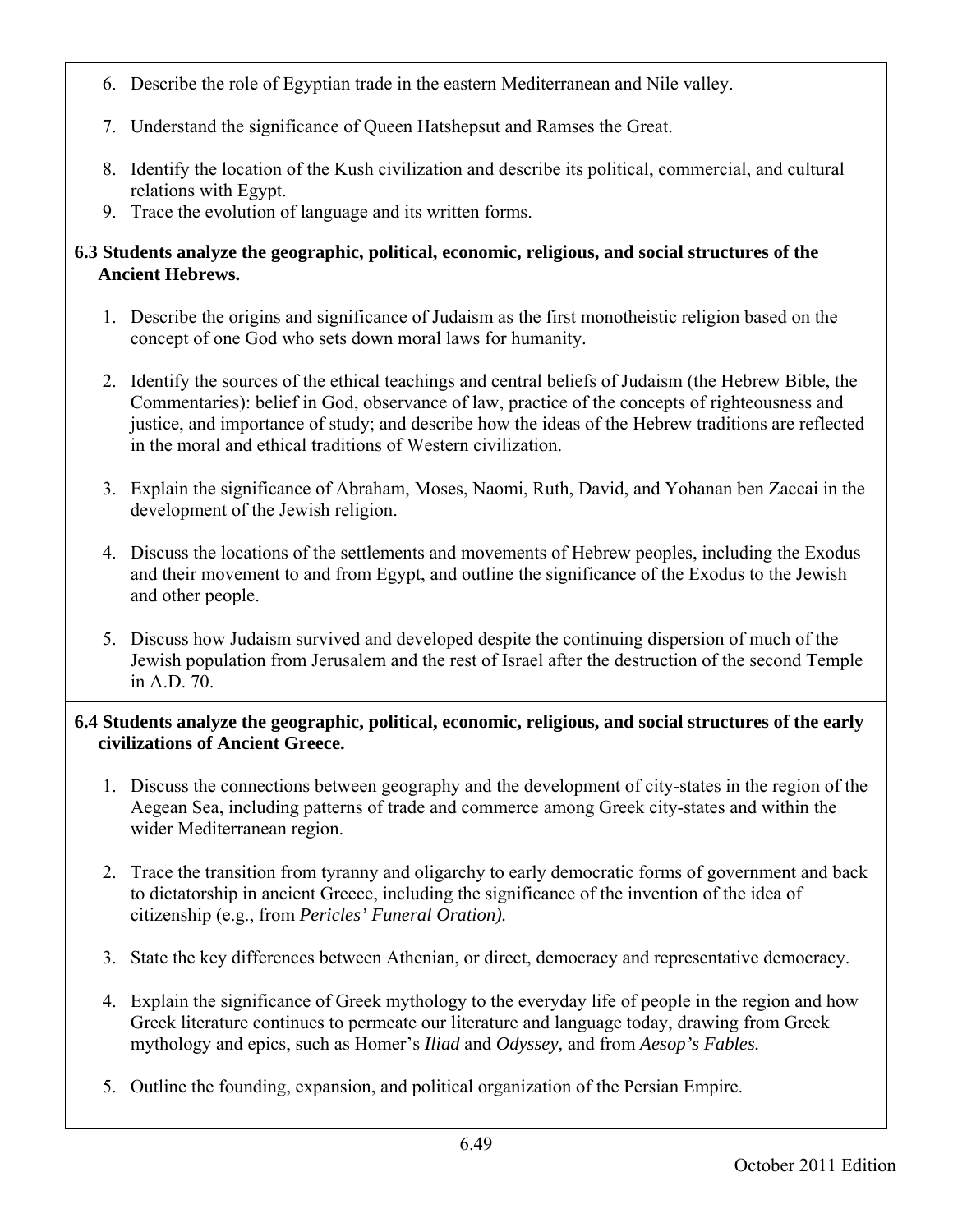- 6. Compare and contrast life in Athens and Sparta, with emphasis on their roles in the Persian and Peloponnesian Wars.
- 7. Trace the rise of Alexander the Great and the spread of Greek culture eastward and into Egypt.
- 8. Describe the enduring contributions of important Greek figures in the arts and sciences (e.g., Hypatia, Socrates, Plato, Aristotle, Euclid, Thucydides).

**6.5 Students analyze the geographic, political, economic, religious, and social structures of the early civilizations of India.** 

- 1. Locate and describe the major river system and discuss the physical setting that supported the rise of this civilization.
- 2. Discuss the significance of the Aryan invasions.
- 3. Explain the major beliefs and practices of Brahmanism in India and how they evolved into early Hinduism.
- 4. Outline the social structure of the caste system.
- 5. Know the life and moral teachings of Buddha and how Buddhism spread in India, Ceylon, and Central Asia.
- 6. Describe the growth of the Maurya empire and the political and moral achievements of the emperor Asoka.
- 7. Discuss important aesthetic and intellectual traditions (e.g., Sanskrit literature, including the *Bhagavad Gita;* medicine; metallurgy; and mathematics, including Hindu-Arabic numerals and the zero).

**6.6 Students analyze the geographic, political, economic, religious, and social structures of the early civilizations of China.** 

- 1. Locate and describe the origins of Chinese civilization in the Huang-He Valley during the Shang Dynasty.
- 2. Explain the geographic features of China that made governance and the spread of ideas and goods difficult and served to isolate the country from the rest of the world.
- 3. Know about the life of Confucius and the fundamental teachings of Confucianism and Taoism.
- 4. Identify the political and cultural problems prevalent in the time of Confucius and how he sought to solve them.
- 5. List the policies and achievements of the emperor Shi Huangdi in unifying northern China under the Qin Dynasty.
- 6. Detail the political contributions of the Han Dynasty to the development of the imperial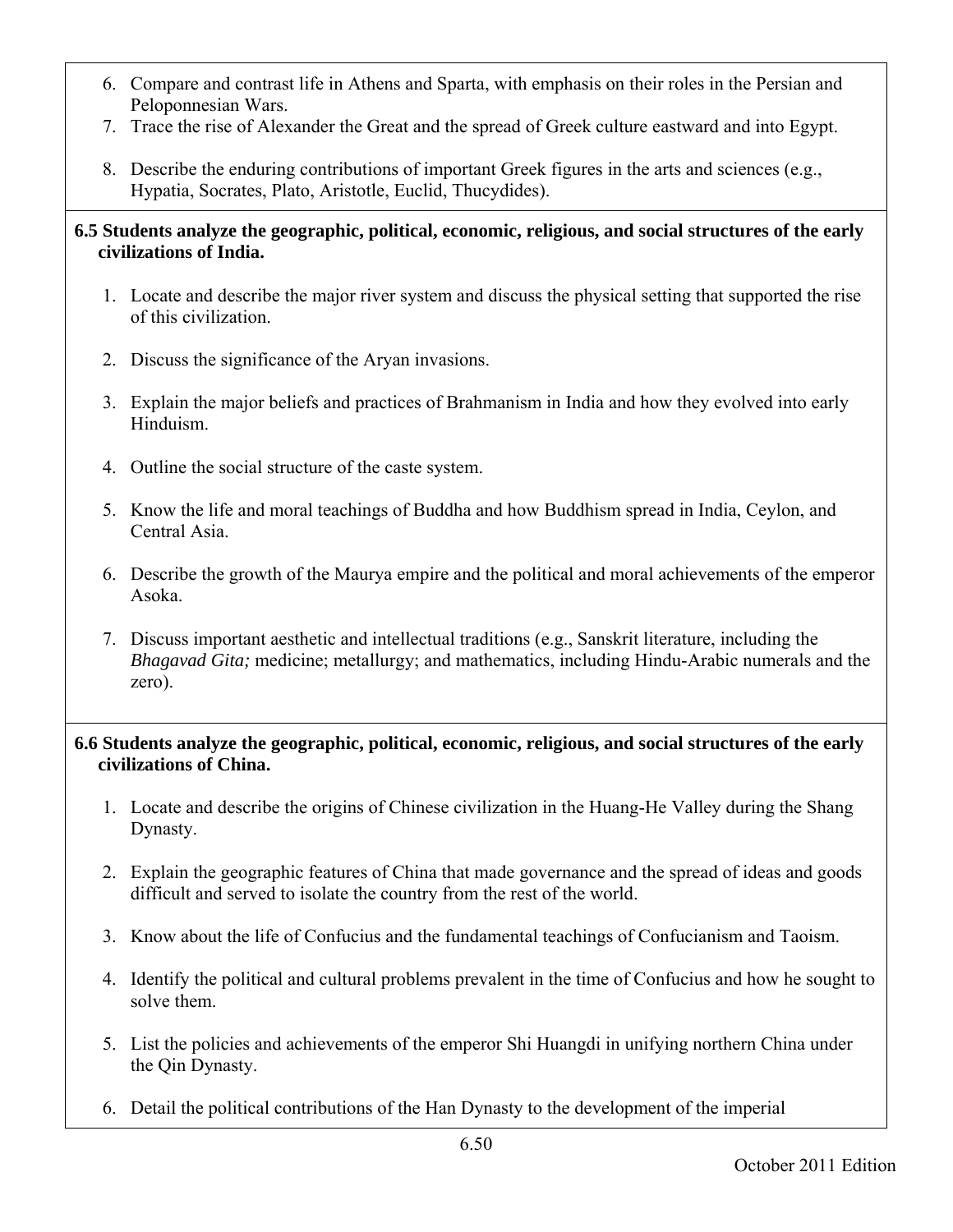bureaucratic state and the expansion of the empire.

- 7. Cite the significance of the trans-Eurasian "silk roads" in the period of the Han Dynasty and Roman Empire and their locations.
- 8. Describe the diffusion of Buddhism northward to China during the Han Dynasty.
- **6.7 Students analyze the geographic, political, economic, religious, and social structures during the development of Rome.** 
	- 1. Identify the location and describe the rise of the Roman Republic, including the importance of such mythical and historical figures as Aeneas, Romulus and Remus, Cincinnatus, Julius Caesar, and Cicero.
	- 2. Describe the government of the Roman Republic and its significance (e.g., written constitution and tripartite government, checks and balances, civic duty).
	- 3. Identify the location of and the political and geographic reasons for the growth of Roman territories and expansion of the empire, including how the empire fostered economic growth through the use of currency and trade routes.
	- 4. Discuss the influence of Julius Caesar and Augustus in Rome's transition from republic to empire.
	- 5. Trace the migration of Jews around the Mediterranean region and the effects of their conflict with the Romans, including the Romans' restrictions on their right to live in Jerusalem.
	- 6. Note the origins of Christianity in the Jewish Messianic prophecies, the life and teachings of Jesus of Nazareth as described in the New Testament, and the contribution of St. Paul the Apostle to the definition and spread of Christian beliefs (e.g., belief in the Trinity, resurrection, salvation).
	- 7. Describe the circumstances that led to the spread of Christianity in Europe and other Roman territories.
	- 8. Discuss the legacies of Roman art and architecture, technology and science, literature, language, and law.

### **Historical and Social Sciences Analysis Skills Grades Six Through Eight**

The intellectual skills noted below are to be learned through, and applied to, the content standards for grades six through eight. They are to be assessed *only in conjunction with* the content standards in grades six through eight.

*In addition to the standards for grades six through eight, students demonstrate the following intellectual reasoning, reflection, and research skills:*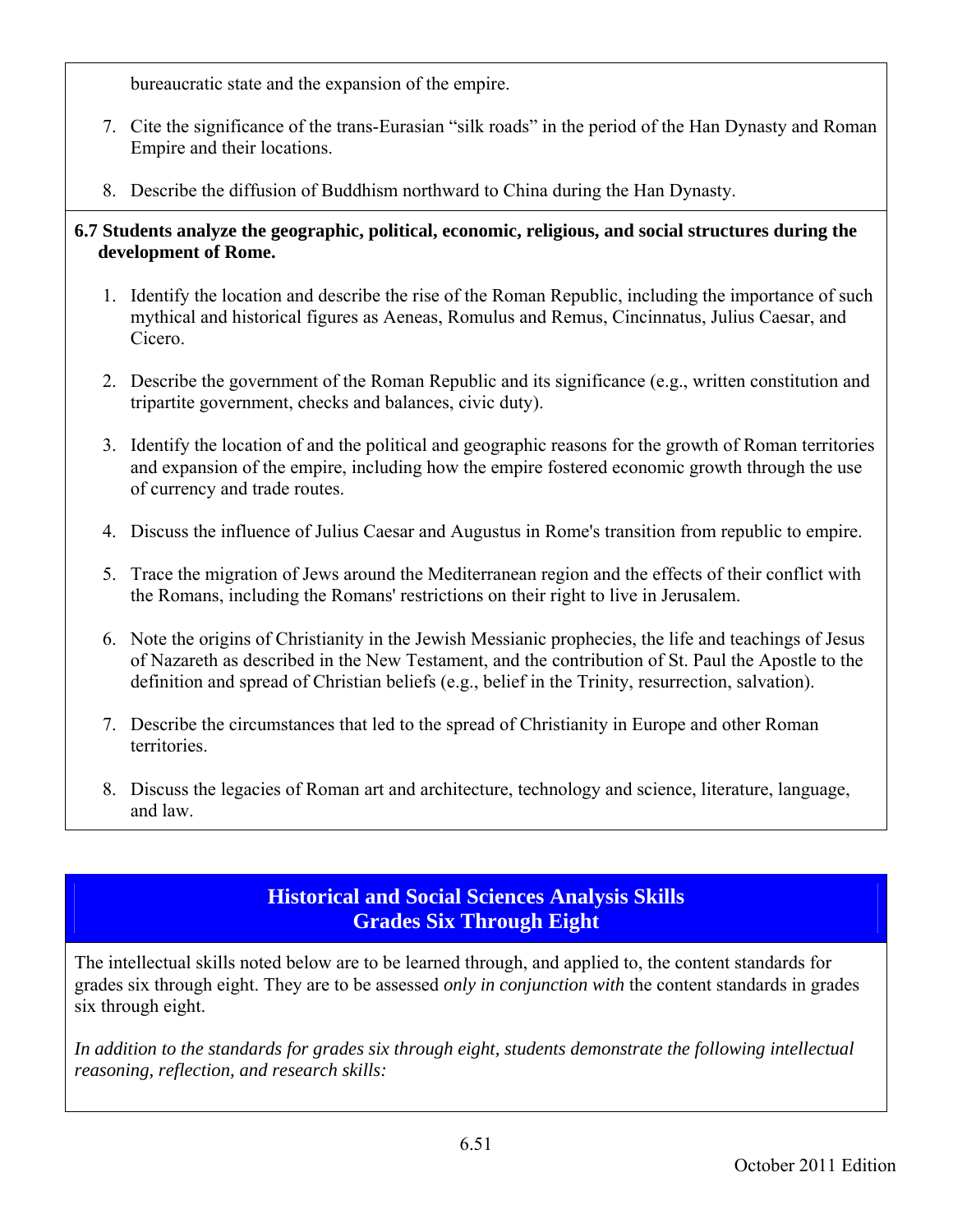### **Chronological and Spatial Thinking**

- 1. Students explain how major events are related to one another in time.
- 2. Students construct various time lines of key events, people, and periods of the historical era they are studying.
- 3. Students use a variety of maps and documents to identify physical and cultural features of neighborhoods, cities, states, and countries and to explain the historical migration of people, expansion and disintegration of empires, and the growth of economic systems.

#### **Research, Evidence, and Point of View**

- 1. Students frame questions that can be answered by historical study and research.
- 2. Students distinguish fact from opinion in historical narratives and stories.
- 3. Students distinguish relevant from irrelevant information, essential from incidental information, and verifiable from unverifiable information in historical narratives and stories.
- 4. Students assess the credibility of primary and secondary sources and draw sound conclusions from them.
- 5. Students detect the different historical points of view on historical events and determine the context in which the historical statements were made (the questions asked, sources used, author's perspectives).

#### **Historical Interpretation**

- 1. Students explain the central issues and problems from the past, placing people and events in a matrix of time and place.
- 2. Students understand and distinguish cause, effect, sequence, and correlation in historical events, including the long-and short-term causal relations.
- 3. Students explain the sources of historical continuity and how the combination of ideas and events explains the emergence of new patterns.
- 4. Students recognize the role of chance, oversight, and error in history.
- 5. Students recognize that interpretations of history are subject to change as new information is uncovered.
- 6. Students interpret basic indicators of economic performance and conduct cost-benefit analyses of economic and political issues.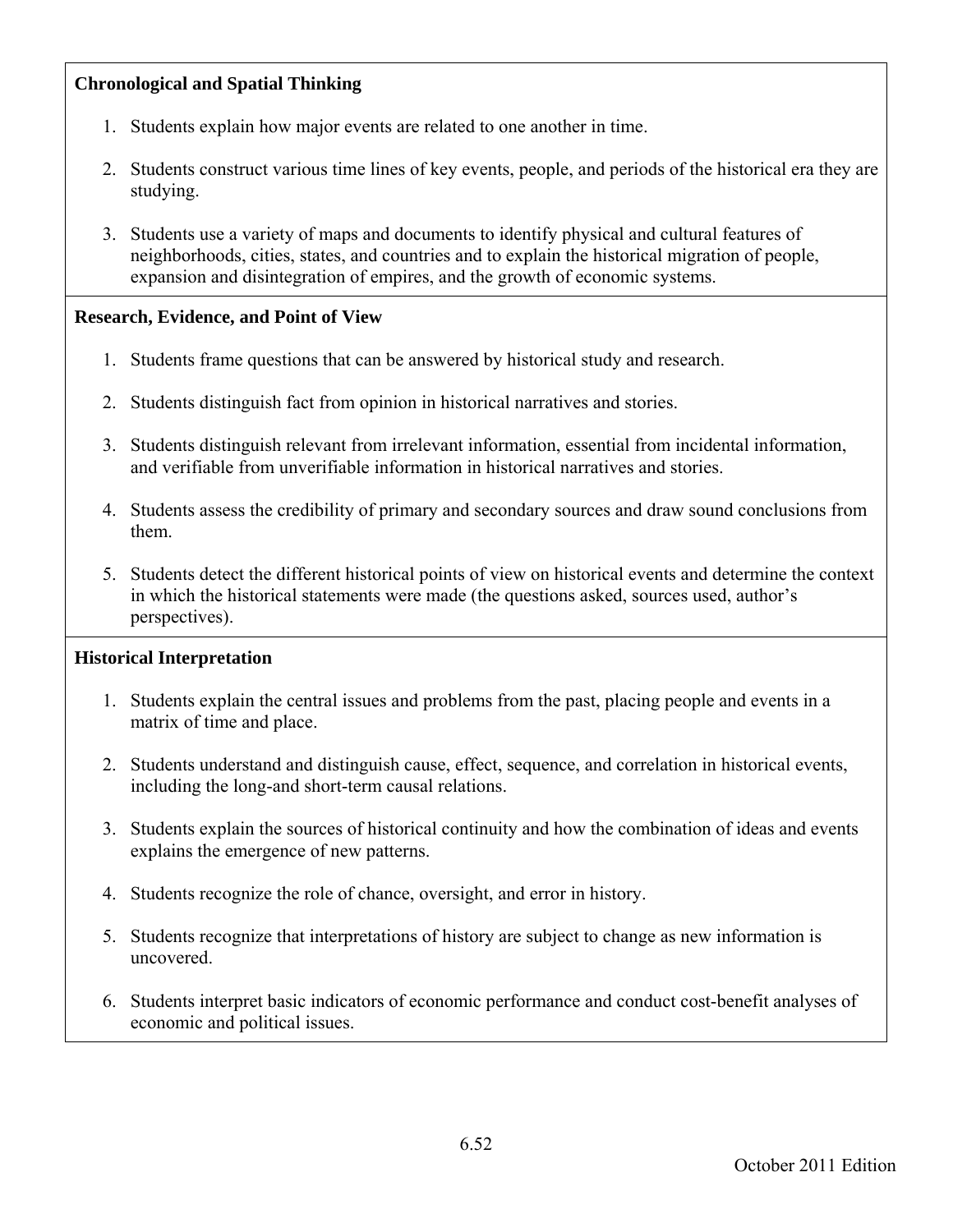# **Science**

## **Overview**

In each grade—kindergarten through grade five—the science content standards cover the areas of physical, life, and earth sciences in approximately equal measures. In each of the middle grades, however, the content standards emphasize an individual area. This organization permits students to study each area in greater depth. In sixth grade, the content standards focus on earth sciences.

Effective science programs reflect a balanced, comprehensive approach that **Key elements of a** includes the teaching of investigation and experimentation skills along with **balanced science program**  direct instruction. Key elements of a balanced science program include explicit **include explicit teaching**  teaching of science content and concepts, identifying students' prior knowledge, **of science content and**  and addressing student misconceptions. Investigation skills should also be **concepts, identifying** highlighted, with students encouraged to find answers or reach conclusions using **students' prior**  their own experiences or observations. High-quality science instruction should **knowledge, and**  also develop students' command of the academic language of science and use **addressing student**  standards-based connections with other core subjects to reinforce science **misconceptions.**  teaching and learning.

Safety should always be the foremost consideration in teacher modeling, the design of demonstrations, investigation and experiments, and science projects. Safety must be taught. Knowing and following safe practices in science are a part of understanding the nature of science and scientific enterprise. Everyone involved in science education should become familiar with the *Science Safety Handbook for California Public Schools* which is posted on the CDE page at http://www.cde.ca.gov/pd/ca/sc/documents/scisafebk.pdf. The publication contains specific and useful information relevant to teachers, administrators, parents/guardians, and students.

## **What Sixth-Grade Students Should Know**

Students who have achieved proficiency in the science standards for kindergarten through grade five have had numerous experiences with sixth-grade science topics. In grade four, they studied the processes of weathering and erosion and learned that these processes continually form sediments that form new rocks as a part of the constant recycling of Earth's crust. They have been introduced to the idea that waves, wind, water, and ice shape and reshape Earth's land surface and that moving water erodes landforms. Students know that some changes in the earth are due to slow processes, such as erosion, while others are due to rapid processes such as landslides, volcanic eruptions, and earthquakes. In grade four, students also learned about food chains and webs; they explored the relationships between producers, consumers, and decomposers in an ecosystem.

In grade five, students learned about the causes of large- and small-scale movements in the atmosphere. They know that uneven heating of Earth by the Sun results in temperature differences that create convection currents in the oceans and the atmosphere. They are familiar with the hydrologic cycle (water cycle) and have been introduced to the concept that the availability of natural resources can be extended by recycling and conservation practices.

Students entering sixth grade have also had numerous experiences with investigation and experimentation and have practiced observation, measurement, and recordkeeping skills, including creating graphs and making drawings to record, organize, interpret, and display data. In fifth grade, they learned to develop testable questions, conduct simple investigations, and write basic scientific reports. Students can identify dependent and

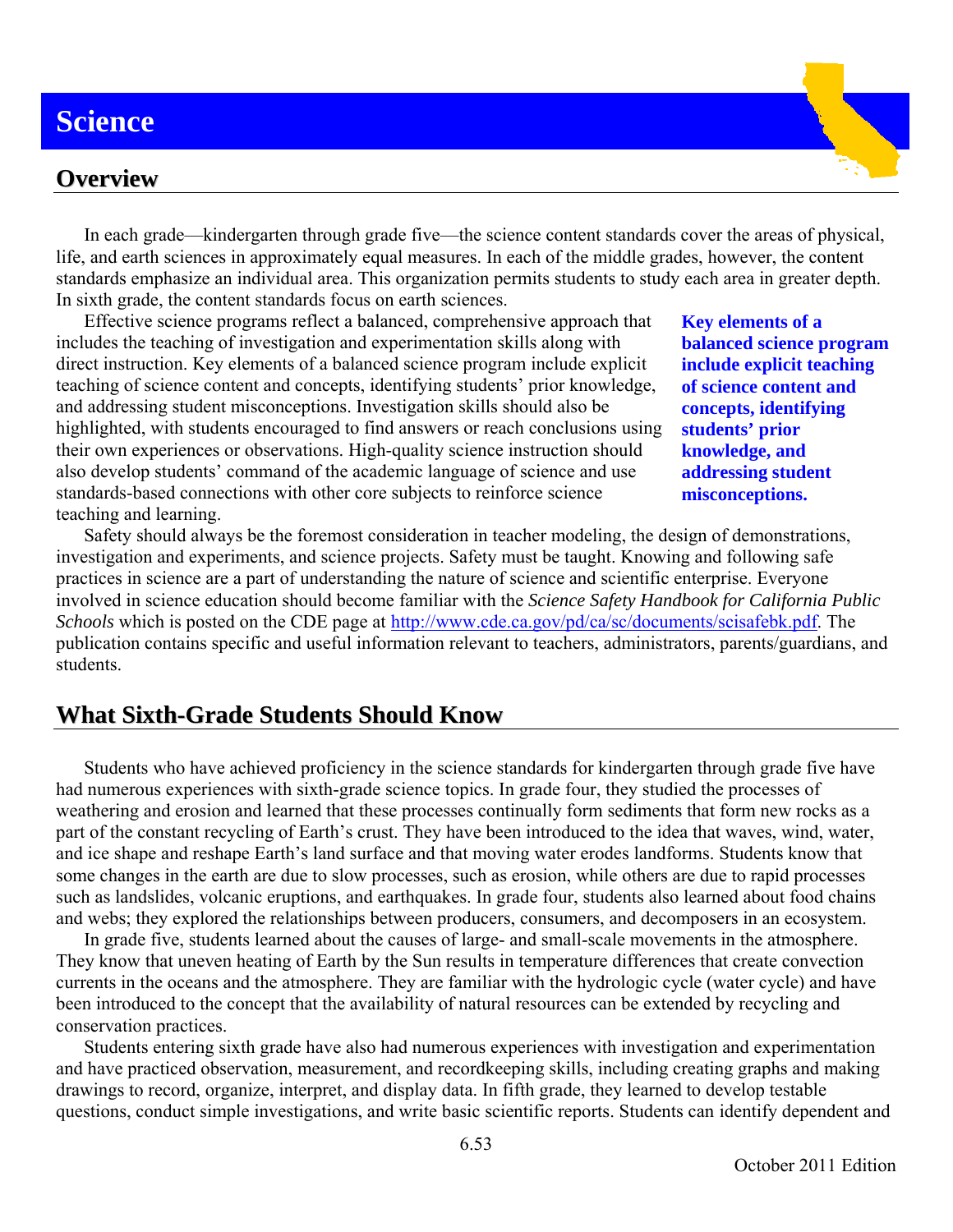controlled variables in an investigation. They can identify a single, independent variable in a scientific investigation and explain how this variable can be used to collect information and answer a question about the results of an experiment. They have selected appropriate tools, made quantitative observations, recorded data, made inferences based on the data, and drawn conclusions based on evidence.

## **What Students Learn in Sixth Grade**

The science curriculum in sixth grade emphasizes the study of earth sciences. The standards in sixth grade present many of the foundations of geology and geophysics, including plate tectonics and earth structure, topography, and energy. The material is linked to resource management and ecology, building on what students have learned in previous grades.

Sixth-grade science topics are organized into six standard sets: Plate Tectonics and Earth's Structure, Shaping Earth's Surface, Heat (Thermal Energy) (Physical Sciences), Energy in the Earth System, Ecology (Life Sciences), Resources, and Investigation and Experimentation. As students learn the content defined by the standards in the Life, Earth, and Physical Science strands, they are also practicing investigation and experimentation skills. That is, the investigation and experimentation standards should be infused throughout science instruction.

### **Plate Tectonics and Earth's Structure**



Plate tectonics is a unifying geologic theory that explains the formation of major features of Earth's surface and important geologic events. Sixth-grade students learn about the evidence of past plate tectonic movement and about landforms and topographic features such as volcanoes, mountains, valleys, and mid-ocean ridges generated by plate movement. They discover that major geologic events, such as earthquakes, volcanic eruptions, and mountain building, result from plate movement and often occur at the boundaries of the plates.

Students also learn that Earth is composed of three distinct layers:

the lithosphere, the mantle, and the core. They understand that the flow of heat and material within Earth drive the movement of lithospheric plates, and they apply an understanding of plate tectonics to explain the major features of California geology.

Students study earthquakes in some detail and understand that the effects of an earthquake on a region may vary depending on the size of the earthquake, the distance between the region and the earthquake's epicenter, the local geology, and the type of construction in the region.

### **Shaping Earth's Surface**

Surface water flow, glaciers, wind, and ocean waves all contribute to the continual reshaping of the surface of the land. Students study in greater depth the processes that help shape the landscape, including mechanical and chemical weathering and erosion. They understand that flowing water transports sediment and that the final destination for this sediment is usually the ocean.

Students also learn that events such as earthquakes, volcanic eruptions, landslides, and floods can change human and wildlife habitats and that decisions regarding construction and human habitation should take into account the types of geologic events likely to occur in a given area.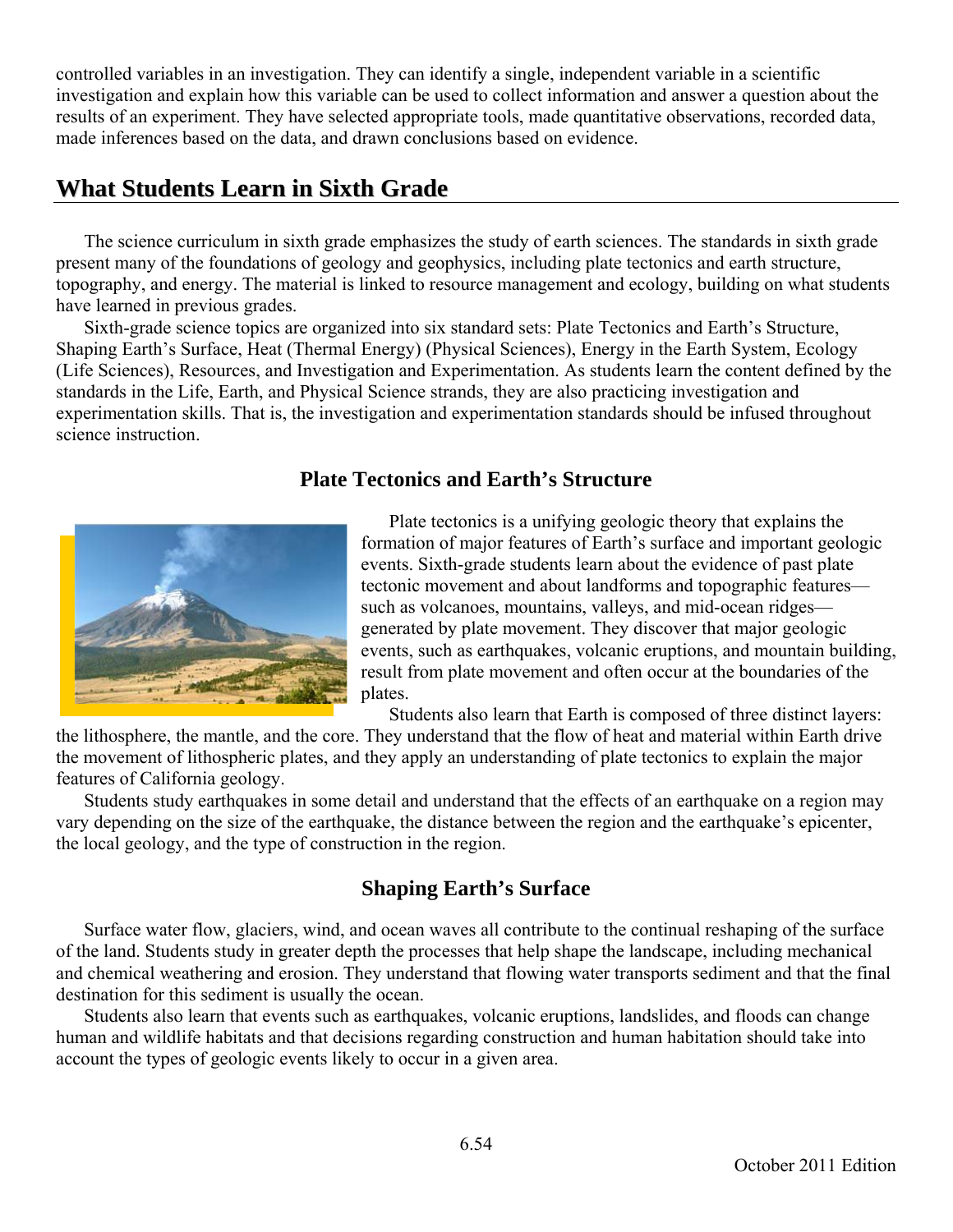### **Heat (Thermal Energy) (Physical Sciences)**

Students learn that heat moves in a predictable flow from warmer objects to cooler objects until all objects are the same temperature. They learn that energy may be carried from one place to another by heat flow (the transfer of energy from a warmer object to a cooler object), by waves (water, light, and sound), or by moving objects.

Students understand that when fuel is consumed, most of the energy released becomes heat energy. They begin to build an understanding of the kinetic molecular theory of heat transfer and know that heat flows in solids by conduction and in fluids by conduction and convection. In either case, heat transfer is measured by changes in temperature. Students also discover that heat energy may be transferred between objects by radiation: the emission and absorption of electromagnetic waves.

#### **Energy in the Earth System**

The Sun is the primary source of energy for phenomena on Earth's surface; students discover that it powers winds, ocean currents, and the water cycle. They understand that solar energy, mostly in the form of light, reaches Earth through radiation. Students learn that convection currents distribute heat in the atmosphere and oceans and revisit the concept that differences in pressure, heat, air movement, and humidity all result in changes of weather. They also learn that although heat from Earth's interior moves toward the cooler surface, very little is transferred due to the poor conductivity of rock. The small amount of heat that does reach the surface and the atmosphere is transferred through convection.

### **Ecology (Life Sciences)**

Students deepen their understanding of the relationships between the living organisms in an ecosystem, exploring the transfer of heat and matter in dynamic systems. They know that energy enters an ecosystem as sunlight, is transferred into chemical energy by producers, and is then transferred from one organism to another. This transfer may be represented by a food web. Students know that populations of organisms can be categorized by their functions in the ecosystem (producers; primary, secondary, and tertiary consumers; decomposers; and scavengers) and that different types of organisms may play similar roles in similar biomes. They also learn that the number and types of organisms supported by an ecosystem depend on the resources available and abiotic factors, such as light, water, temperature, and soil composition.

#### **Resources**

Students study sources of energy and materials and understand that these resources differ in amounts, distribution, usefulness, and the time required for their formation. They classify resources as renewable or nonrenewable. They consider the factors that are involved in converting energy sources to useful forms as well as the consequences of the conversion process and develop the concept of nonmonetary costs of energy. Students also learn more about the natural origins of commonly used goods and consider the complexities involved in creating them and making them available.

**Students study sources of energy and materials and understand that these resources differ in amounts, distribution, usefulness, and the time required for their formation.** 

#### **Investigation and Experimentation**

In the context of activities that support mastery of the science content standards, sixth-grade students learn to formulate a hypothesis for the first time. They build upon all of their prior experiences with investigation and experimentation to select and use appropriate tools and technology (including calculators, computers, balances,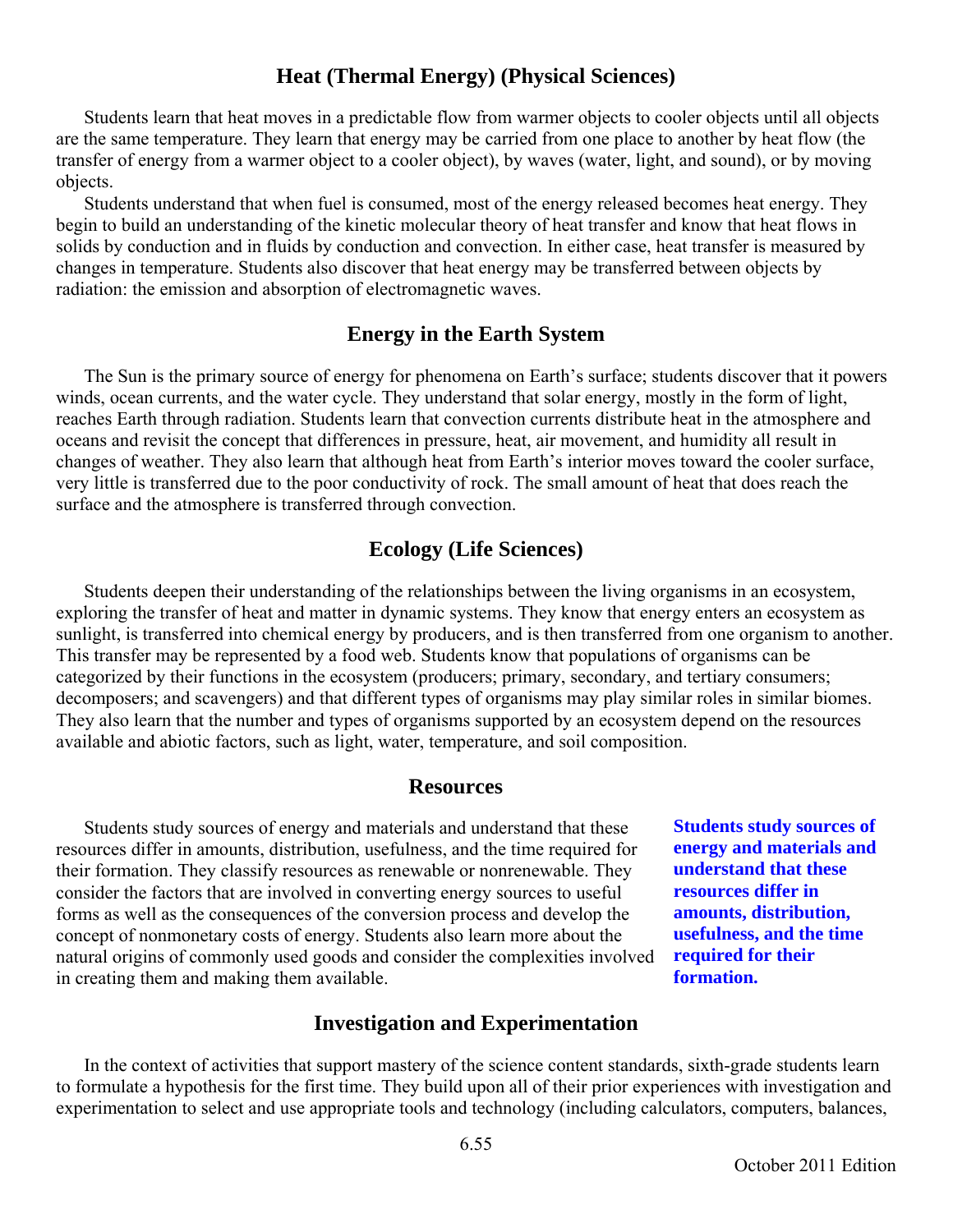spring scales, microscopes, and binoculars) to perform tests, collect data, and display data. They develop qualitative statements about relationships between variables and use written reports and oral presentations to communicate their work and the results. They learn to read topographic and geologic maps and can interpret events by sequence and time from natural phenomena (e.g., the relative ages of rocks and intrusions).

## **The Education and the Environment Initiative**

Sixth-grade science instruction continues to build environmental literacy as students better understand how they influence the environment and how it influences them. The following sixth-grade units from the Education and the Environment Initiative (EEI) Curriculum can be used to provide instruction in the science standards listed below.

| <b>Grade Six</b>                 |                                                                                                                                                                                                                    |                                                                          |  |  |  |
|----------------------------------|--------------------------------------------------------------------------------------------------------------------------------------------------------------------------------------------------------------------|--------------------------------------------------------------------------|--|--|--|
| <b>Standard</b><br><b>Number</b> | <b>Standard Text</b>                                                                                                                                                                                               | <b>EEI Curriculum Unit Name</b>                                          |  |  |  |
| 6.2.b                            | Students know rivers and streams are dynamic systems that<br>erode, transport sediment, change course, and flood their banks<br>in natural and recurring patterns.                                                 | The Dynamic Nature of<br>Rivers                                          |  |  |  |
| 6.5.c                            | Students know populations of organisms can be categorized by<br>the functions they serve in an ecosystem.                                                                                                          | Energy: Pass it On!                                                      |  |  |  |
| 6.5.d                            | Students know different kinds of organisms may play similar<br>ecological roles in similar biomes.                                                                                                                 | Playing the Same Role                                                    |  |  |  |
| 6.6.a                            | Students know the utility of energy sources is determined by<br>factors that are involved in converting these sources to useful<br>forms and the consequences of the conversion process.                           | Energy: It's Not All the Same<br>To You!                                 |  |  |  |
| 6.6 <sub>b</sub>                 | Students know different natural energy and material resources,<br>including air, rocks, minerals, petroleum, fresh water, wildlife,<br>and forests, and know how to classify them as renewable or<br>nonrenewable. | <b>Energy and Material</b><br>Resources: Renewable or<br>Not?            |  |  |  |
| 6.6.c                            | Students know the natural origin of the materials used to make<br>common objects.                                                                                                                                  | Made From Earth: How<br><b>Natural Resources Become</b><br>Things We Use |  |  |  |

For more information about EEI instructional units, visit the California Environmental Protection Agency Web page at http://www.calepa.ca.gov/Education/EEI (Outside Source).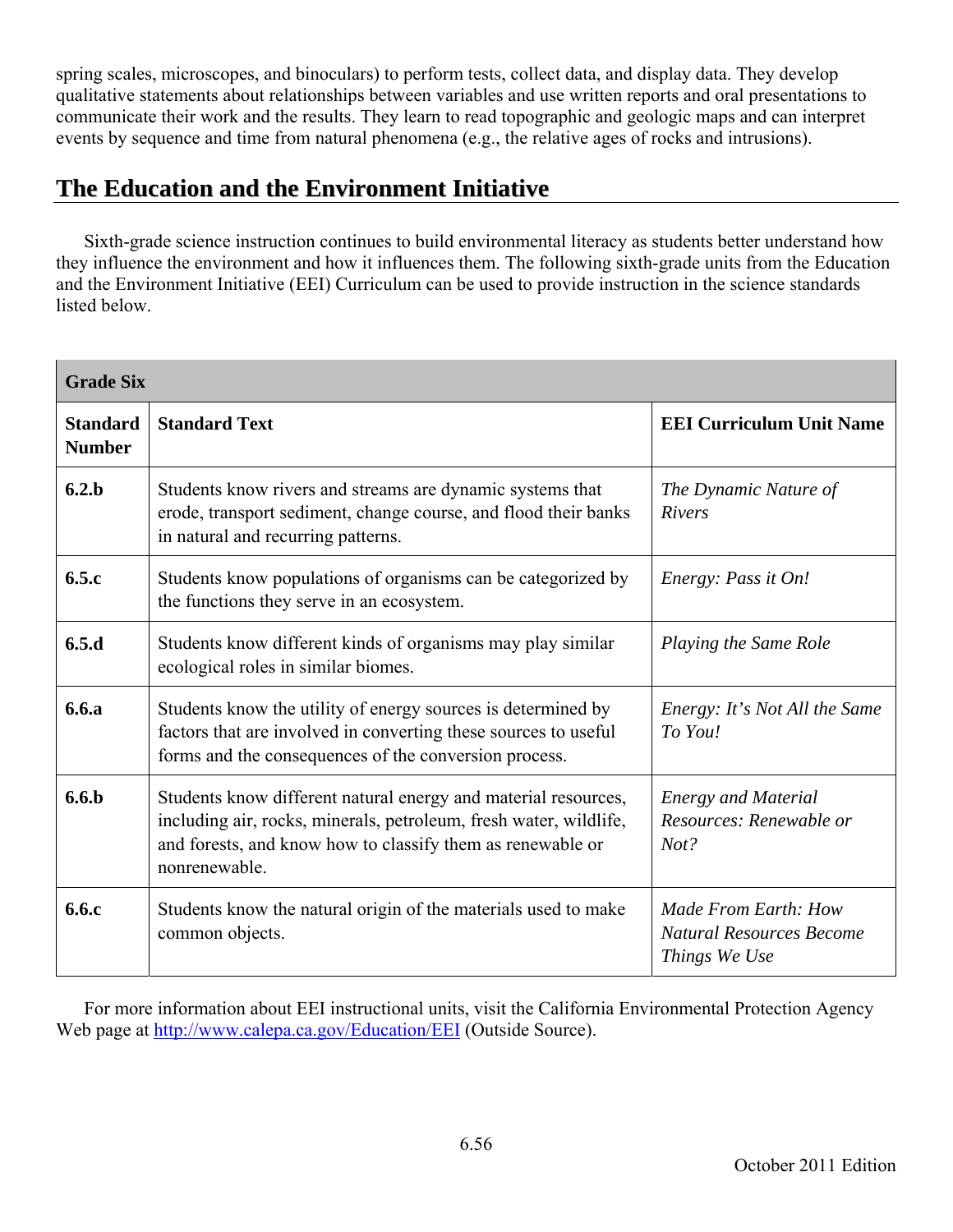## **Science Across the Content Areas**

The sixth-grade science standards are readily integrated with other academic content standards. For example, in mathematics, students collect, categorize and analyze data using graphs or charts. These skills are paralleled in, and reinforced by, the study of science. Students read, write, and discuss expository texts and develop written and oral language skills as they record observations, participate in research activities, and engage in discussions about science topics.

In 2010, California adopted Common Core State Standards (CCSS), including standards for literacy in science. These standards do not replace the science content standards, but supplement them by setting specific requirements for reading and writing informational texts, including science documents. For kindergarten through grade five, the literacy standards are embedded into the standards for English language arts. However, for grades six through twelve, the standards for reading and writing in science are included in a separate section of the document, reinforcing the expectation that developing student proficiency in reading and writing across the content areas is a responsibility shared by all members of a school community.

The standards for literacy in science emphasize the need for students to be proficient in reading complex informational text and writing clear explanatory text. Across the content areas, students learn to use specific textual evidence to support analysis of text and compare and contrast information from different sources. They are expected to conduct research projects to answer a specific question, determine the meaning of domainspecific words as they are used in a specific scientific context, and write consistently within both short and extended time frames. Refer to the English language arts section for more information about the CCSS for sixth grade.

### **Support for English Learners**

All students, regardless of English language proficiency, should have access to high-quality science instruction. With its focus on domain-specific vocabulary acquisition and utilization of hands-on, collaborative activities, a balanced sixth-grade science program provides many opportunities for English-language development (ELD). However, science instruction may still present challenges for some English learners. Specific challenges include learning science-related terms and academic vocabulary. Directions may be complex and contain multiple steps. Visual information may not be easily comprehensible.

Some strategies that may help students understand new science concepts and processes include connecting to students' background knowledge, experiences, and familiar terminology; focusing on key science terms before, during, and after a lesson; and utilizing different formats (e.g., charts, graphs, pictures).

Students benefit from clear and consistent classroom routines, group or peer interaction to share information, processes, and activities that are relevant and meaningful. ELD is especially enhanced by (1) opportunities for structured conversations about content and concepts; (2) modeling of the appropriate use of equipment; and (3) an adequate amount of wait time for student response.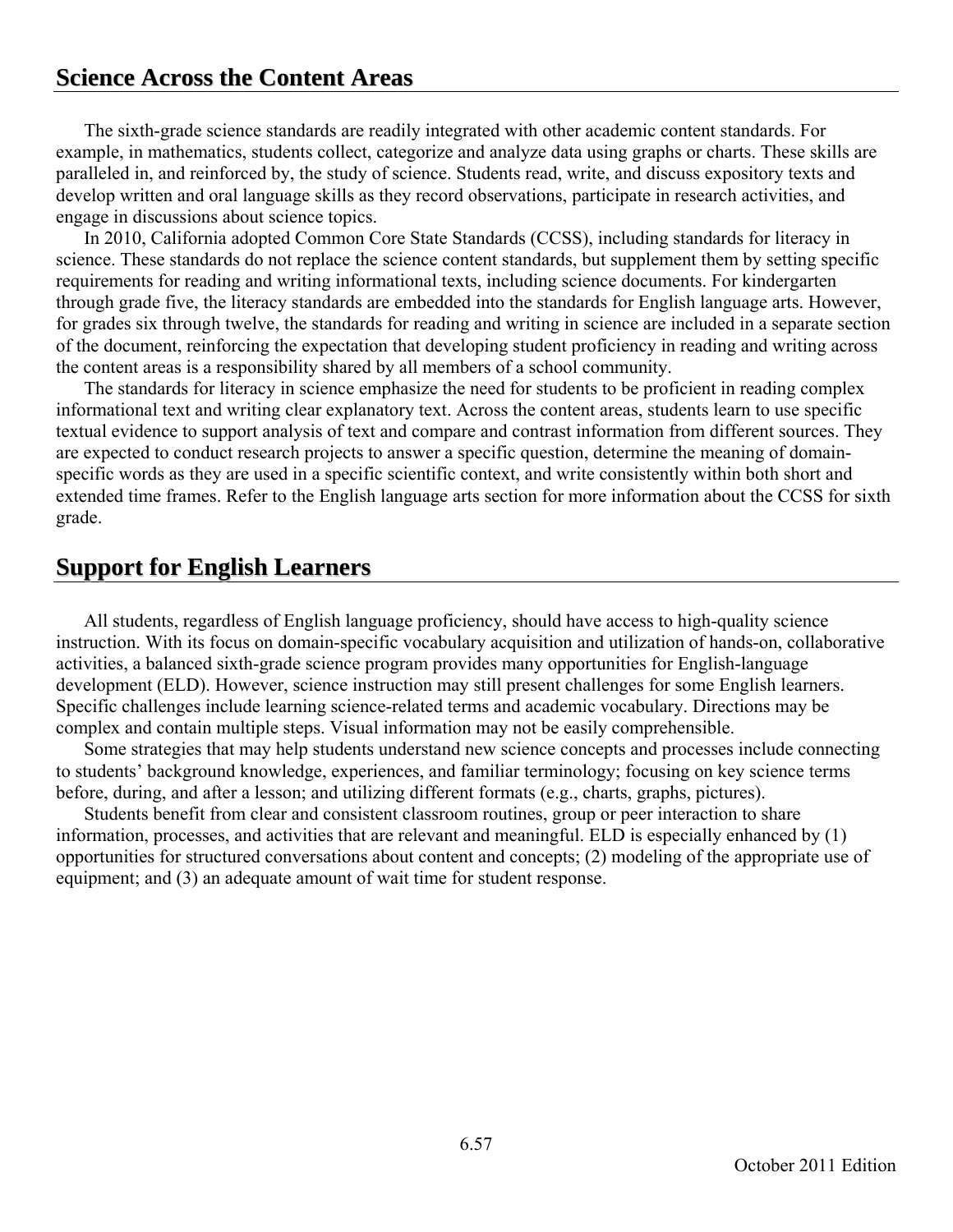# **The Standards**

The following sixth-grade science content standards were adopted by the California State Board of Education on October 9, 1998.

|      | <b>Science Content Standards</b><br><b>Grade Six</b>                                                                                                                                                                                                                                      |  |  |  |  |
|------|-------------------------------------------------------------------------------------------------------------------------------------------------------------------------------------------------------------------------------------------------------------------------------------------|--|--|--|--|
|      | <b>Focus on Earth Sciences</b>                                                                                                                                                                                                                                                            |  |  |  |  |
|      | <b>Plate Tectonics and Earth's Structure</b>                                                                                                                                                                                                                                              |  |  |  |  |
| 1.   | Plate tectonics accounts for important features of Earth's surface and major geologic events. As<br>a basis for understanding this concept:                                                                                                                                               |  |  |  |  |
| 1.a. | Students know evidence of plate tectonics is derived from the fit of the continents; the location of<br>earthquakes, volcanoes, and midocean ridges; and the distribution of fossils, rock types, and ancient<br>climatic zones.                                                          |  |  |  |  |
| 1.b. | Students know Earth is composed of several layers: a cold, brittle lithosphere; a hot, convecting<br>mantle; and a dense, metallic core.                                                                                                                                                  |  |  |  |  |
| 1.c. | Students know lithospheric plates the size of continents and oceans move at rates of centimeters per<br>year in response to movements in the mantle.                                                                                                                                      |  |  |  |  |
| 1.d. | Students know that earthquakes are sudden motions along breaks in the crust called faults and that<br>volcanoes and fissures are locations where magma reaches the surface.                                                                                                               |  |  |  |  |
| 1.e. | Students know major geologic events, such as earthquakes, volcanic eruptions, and mountain<br>building, result from plate motions.                                                                                                                                                        |  |  |  |  |
| 1.f. | Students know how to explain major features of California geology (including mountains, faults,<br>volcanoes) in terms of plate tectonics.                                                                                                                                                |  |  |  |  |
| 1.g. | Students know how to determine the epicenter of an earthquake and know that the effects of an<br>earthquake on any region vary, depending on the size of the earthquake, the distance of the region<br>from the epicenter, the local geology, and the type of construction in the region. |  |  |  |  |
|      | <b>Shaping Earth's Surface</b>                                                                                                                                                                                                                                                            |  |  |  |  |
| 2.   | Topography is reshaped by the weathering of rock and soil and by the transportation and<br>deposition of sediment. As a basis for understanding this concept:                                                                                                                             |  |  |  |  |
| 2.a. | Students know water running downhill is the dominant process in shaping the landscape, including<br>California's landscape.                                                                                                                                                               |  |  |  |  |
| 2.b. | Students know rivers and streams are dynamic systems that erode, transport sediment, change course,<br>and flood their banks in natural and recurring patterns.                                                                                                                           |  |  |  |  |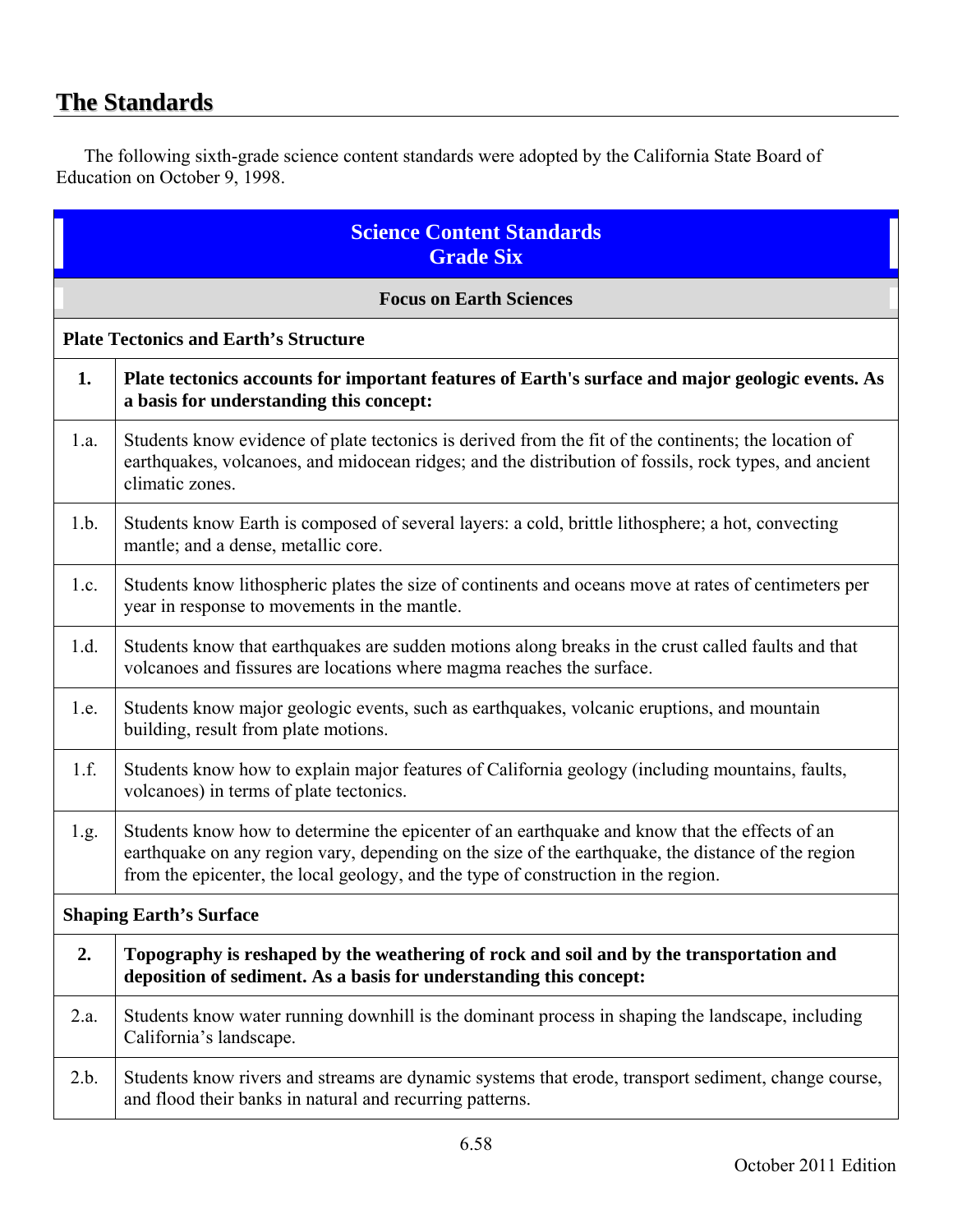| 2.c. | Students know beaches are dynamic systems in which the sand is supplied by rivers and moved along<br>the coast by the action of waves.                                                |  |  |  |  |
|------|---------------------------------------------------------------------------------------------------------------------------------------------------------------------------------------|--|--|--|--|
| 2.d. | Students know earthquakes, volcanic eruptions, landslides, and floods change human and wildlife<br>habitats.                                                                          |  |  |  |  |
|      | <b>Heat (Thermal Energy) (Physical Sciences)</b>                                                                                                                                      |  |  |  |  |
| 3.   | Heat moves in a predictable flow from warmer objects to cooler objects until all the objects are<br>at the same temperature. As a basis for understanding this concept:               |  |  |  |  |
| 3.a. | Students know energy can be carried from one place to another by heat flow or by waves, including<br>water, light and sound waves, or by moving objects.                              |  |  |  |  |
| 3.b. | Students know that when fuel is consumed, most of the energy released becomes heat energy.                                                                                            |  |  |  |  |
| 3.c. | Students know heat flows in solids by conduction (which involves no flow of matter) and in fluids by<br>conduction and by convection (which involves flow of matter).                 |  |  |  |  |
| 3.d. | Students know heat energy is also transferred between objects by radiation (radiation can travel<br>through space).                                                                   |  |  |  |  |
|      | <b>Energy in the Earth System</b>                                                                                                                                                     |  |  |  |  |
| 4.   | Many phenomena on Earth's surface are affected by the transfer of energy through radiation<br>and convection currents. As a basis for understanding this concept:                     |  |  |  |  |
| 4.a. | Students know the sun is the major source of energy for phenomena on Earth's surface; it powers<br>winds, ocean currents, and the water cycle.                                        |  |  |  |  |
| 4.b. | Students know solar energy reaches Earth through radiation, mostly in the form of visible light.                                                                                      |  |  |  |  |
| 4.c. | Students know heat from Earth's interior reaches the surface primarily through convection.                                                                                            |  |  |  |  |
| 4.d. | Students know convection currents distribute heat in the atmosphere and oceans.                                                                                                       |  |  |  |  |
| 4.e. | Students know differences in pressure, heat, air movement, and humidity result in changes of weather.                                                                                 |  |  |  |  |
|      | <b>Ecology (Life Sciences)</b>                                                                                                                                                        |  |  |  |  |
| 5.   | Organisms in ecosystems exchange energy and nutrients among themselves and with the<br>environment. As a basis for understanding this concept:                                        |  |  |  |  |
| 5.a. | Students know energy entering ecosystems as sunlight is transferred by producers into chemical<br>energy through photosynthesis and then from organism to organism through food webs. |  |  |  |  |
| 5.b. | Students know matter is transferred over time from one organism to others in the food web and<br>between organisms and the physical environment.                                      |  |  |  |  |
| 5.c. | Students know populations of organisms can be categorized by the functions they serve in an<br>ecosystem.                                                                             |  |  |  |  |
|      |                                                                                                                                                                                       |  |  |  |  |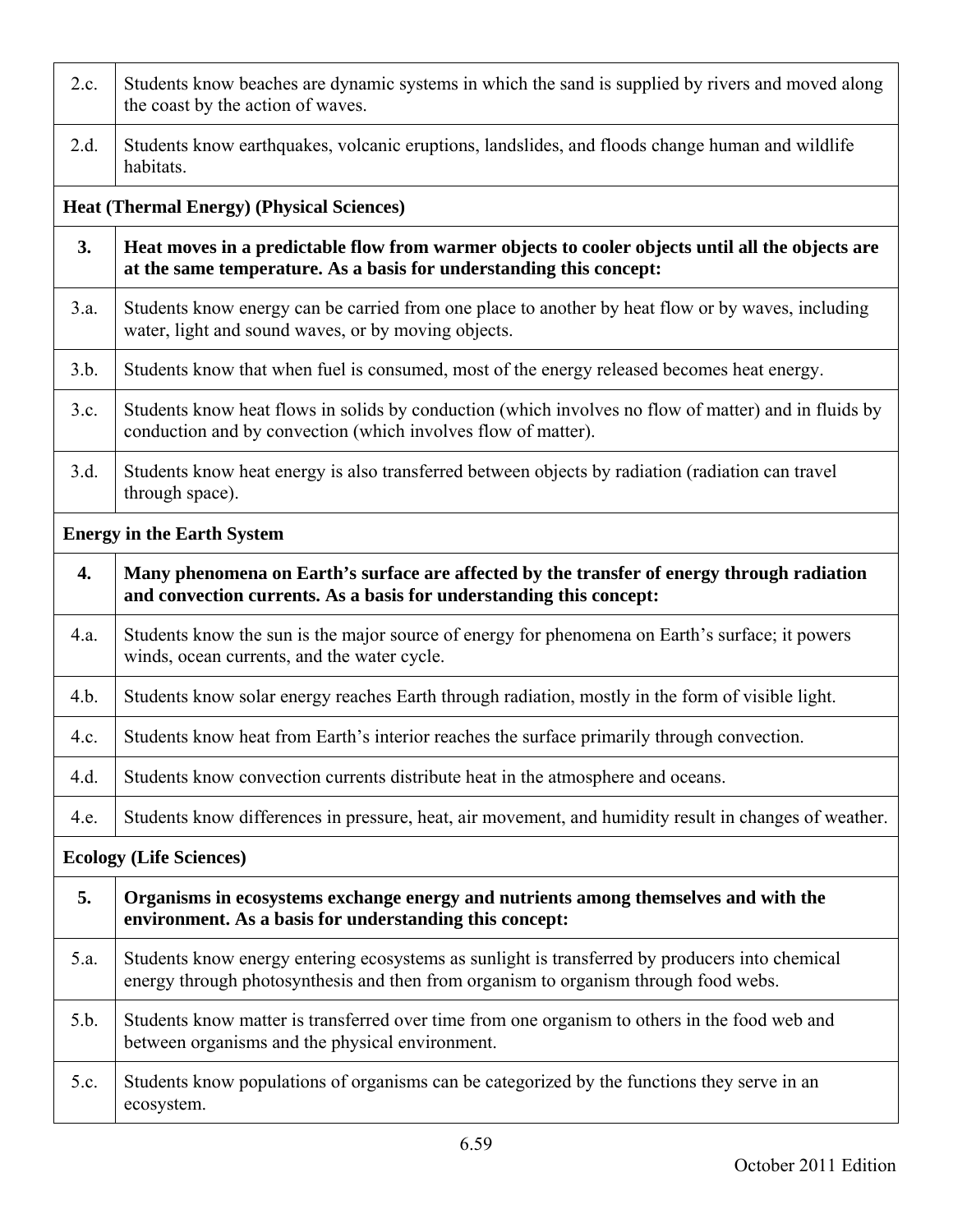| 5.d. | Students know different kinds of organisms may play similar ecological roles in similar biomes.                                                                                                                                                                                                    |  |  |  |  |
|------|----------------------------------------------------------------------------------------------------------------------------------------------------------------------------------------------------------------------------------------------------------------------------------------------------|--|--|--|--|
| 5.e. | Students know the number and types of organisms an ecosystem can support depends on the resources<br>available and on abiotic factors, such as quantities of light and water, a range of temperatures, and soil<br>composition.                                                                    |  |  |  |  |
|      | <b>Resources</b>                                                                                                                                                                                                                                                                                   |  |  |  |  |
| 6.   | Sources of energy and materials differ in amounts, distribution, usefulness, and the time<br>required for their formation. As a basis for understanding this concept:                                                                                                                              |  |  |  |  |
| 6.a. | Students know the utility of energy sources is determined by factors that are involved in converting<br>these sources to useful forms and the consequences of the conversion process.                                                                                                              |  |  |  |  |
| 6.b. | Students know different natural energy and material resources, including air, soil, rocks, minerals,<br>petroleum, fresh water, wildlife, and forests, and know how to classify them as renewable or<br>nonrenewable.                                                                              |  |  |  |  |
| 6.c. | Students know the natural origin of the materials used to make common objects.                                                                                                                                                                                                                     |  |  |  |  |
|      | <b>Investigation and Experimentation</b>                                                                                                                                                                                                                                                           |  |  |  |  |
| 7.   | Scientific progress is made by asking meaningful questions and conducting careful<br>investigations. As a basis for understanding this concept and addressing the content in the other<br>three strands, students should develop their own questions and perform investigations. Students<br>will: |  |  |  |  |
| 7.a. | Develop a hypothesis.                                                                                                                                                                                                                                                                              |  |  |  |  |
| 7.b. | Select and use appropriate tools and technology (including calculators, computers, balances, spring<br>scales, microscopes, and binoculars) to perform tests, collect data, and display data.                                                                                                      |  |  |  |  |
| 7.c. | Construct appropriate graphs from data and develop qualitative statements about the relationships<br>between variables.                                                                                                                                                                            |  |  |  |  |
| 7.d. | Communicate the steps and results from an investigation in written reports and oral presentations.                                                                                                                                                                                                 |  |  |  |  |
| 7.e. | Recognize whether evidence is consistent with a proposed explanation.                                                                                                                                                                                                                              |  |  |  |  |
| 7.f. | Read a topographic map and a geologic map for evidence provided on the maps and construct and<br>interpret a simple scale map.                                                                                                                                                                     |  |  |  |  |
| 7.g. | Interpret events by sequence and time from natural phenomena (e.g., the relative ages of rocks and<br>intrusions).                                                                                                                                                                                 |  |  |  |  |
| 7.h. | Identify changes in natural phenomena over time without manipulating the phenomena (e.g., a tree<br>limb, a grove of trees, a stream, a hillslope).                                                                                                                                                |  |  |  |  |
|      |                                                                                                                                                                                                                                                                                                    |  |  |  |  |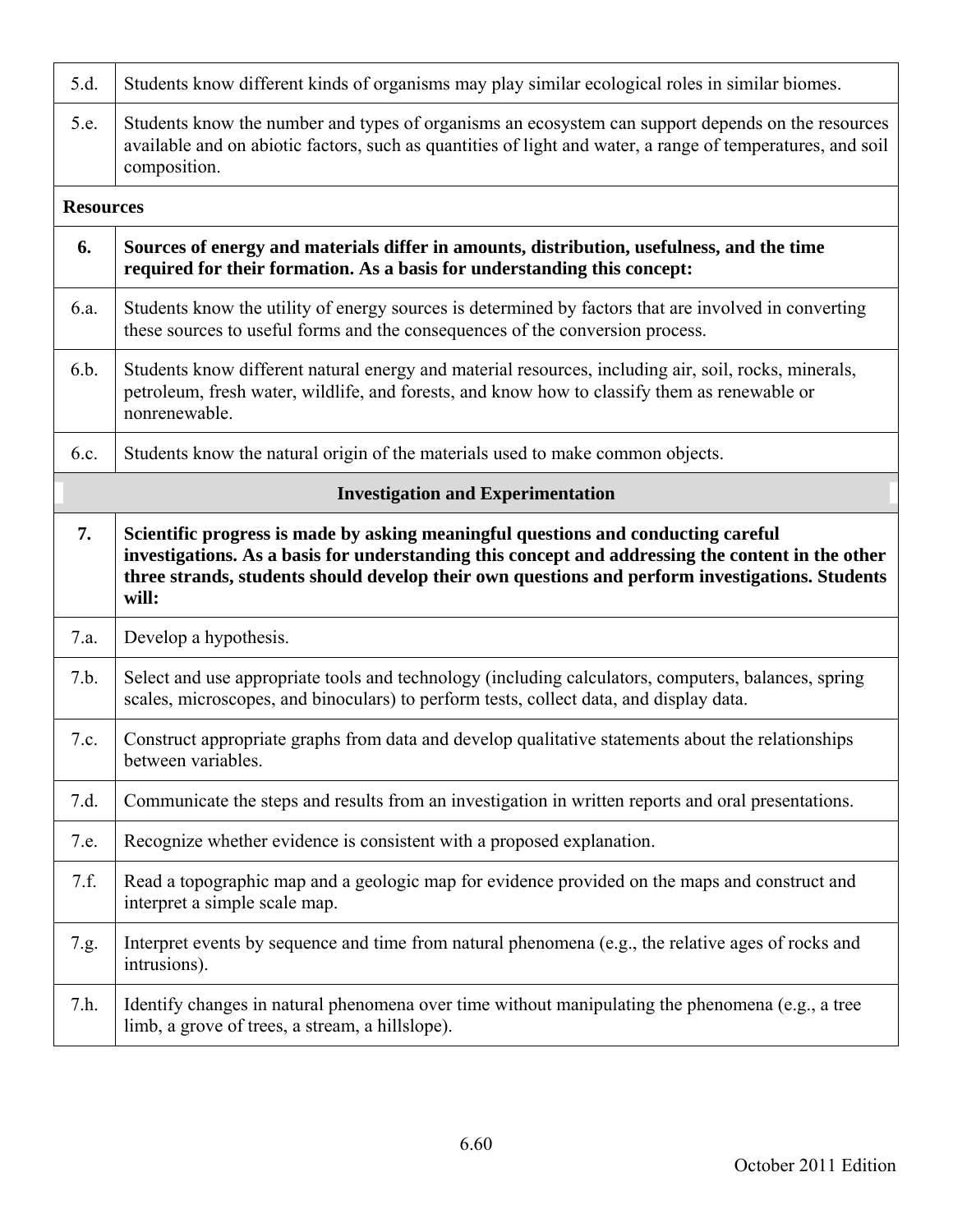# **Visual and Performing Arts**

### **Overview**

Sixth-grade students are beginning to find their way in a wider setting. As they define their point of view through the arts, they also bring together basic concepts and skills learned throughout elementary school, determining how to apply those skills. Furthermore, they learn to link particular art forms to the communication of meaning. Becoming more responsible for their aesthetic choices, they want to learn the skills needed to express their individuality effectively because they are constantly comparing themselves to others. They continue to acquire skills that improve their self-confidence and increase their arts vocabulary and begin to understand how culture and the arts interact. And they are learning to be responsible to themselves and their classmates through participation in creative groups and ensembles. Through the arts, students achieve a balance leading to a healthy, creative transition to the increasingly complex academic life to come.

Students are enjoying a wealth of arts experiences as their focus shifts from self-contained elementary school classes. Some are instructed by arts specialists, such as the instrumental and vocal directors, who help students increase their ability to read, write, and perform music. In the interactive setting of a theatre class, students study, create, and perform literary works, thereby gaining additional connections with the language arts curriculum. In turn, dance instruction provides students with opportunities for increased expression through movement and spatial awareness; in the visual arts students might create a project in the tradition of the civilizations they are studying in ancient history. Through all of these rich, interrelated arts studies, students discover a greater sense of self-confidence and a deeper knowledge of their place in history and society. Focused practice in applying the elements of the arts and thoughtful descriptions of their use in artwork help

students in both creative expression and artistic valuing.

**Through their studies in** In all of the arts, students are developing ideas, moods, and themes in **history-social science and** increasingly complex dance studies musical performances scenes and pla **history–social science and** increasingly complex dance studies, musical performances, scenes and plays, and **their performance and** original works of visual art. Through their studies in history–social science and **their performance and** original works of visual art. Through their studies in history–social science and **research** in the arts, they learn more about the role of the **research in the arts, they** their performance and research in the arts, they learn more about the role of the art **learn more about the role** arts in varied cultures and time periods. Across the curriculum in each of the arts, of the arts in varied students increase their ability to apply appropriate criteria to evaluate artwork **of the arts in varied** students increase their ability to apply appropriate criteria to evaluate artwork.<br>**cultures and time periods.** Doing so helps them improve their own work and become more discriminating Doing so helps them improve their own work and become more discriminating members of the audience and viewers of the arts.

### **What Sixth-Grade Students Should Know**

In the elementary grades, students began their study of the arts by developing their ability to appreciate art and to engage in artistic expression. By the time they reach grade six, students have developed the ability to state what they like and dislike about various forms of art, and can explain why they hold their opinions. At this age, they are growing in the ability to talk about, describe, and evaluate the arts, using specific criteria, and understand and work with complex concepts in the arts. Students have begun to improvise dance sequences, compose music, develop plots in theatre, and use perspective in the visual arts. Students leaving grade five have also begun to explore the arts in the context of history and other cultures, a connection that will continue through the middle grades, as the arts curriculum is linked to study in other topics, such as the world history sequence in sixth-grade and seventh-grade history–social science.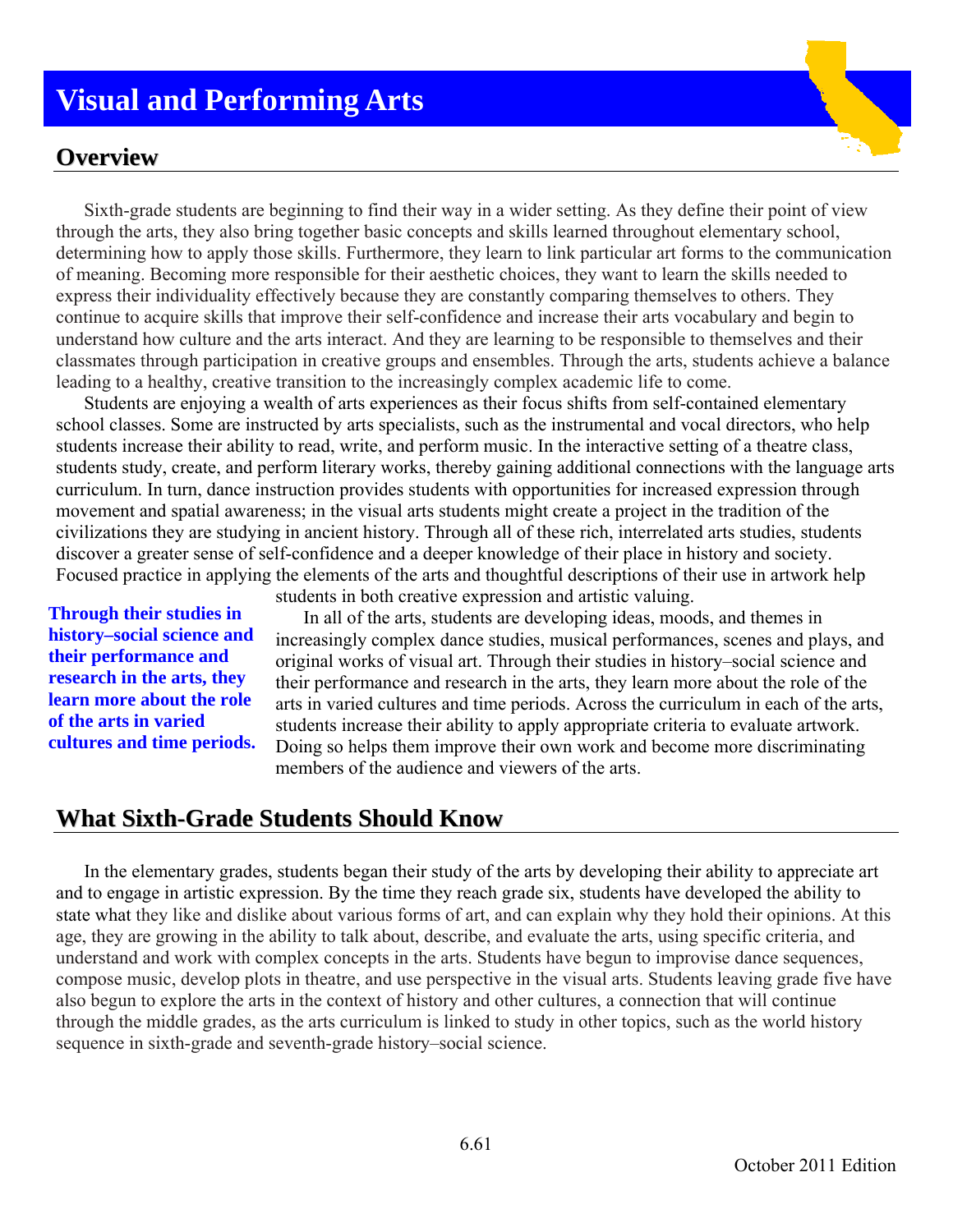## **What Students Learn in Sixth Grade**



#### **Dance**

Students apply variations of force and energy in their dance

movements, demonstrating physical control and coordination as they perform different types of movement. Their dances show a variety of movements that use the principles of contrast and unity. At the same time, students' movements and dances reveal deeper expressive intent and integrate the elements of dance in more complex ways.

#### **Music**

Students use standard music symbols for pitch, meter, and rhythm. They can improvise short, simple melodies and arrange favorite musical examples for different groups of voices or instruments. They are also able to relate why specific musical works of the past are considered exemplary and can explain how music can convey mental images, feelings, and emotions. As they perform, they are able to move beyond rote performances of musical selections and employ deeper emotional subtleties.

### **Theatre**

Students use terms such as *vocal projection* and *subtext* as they describe their theatrical experiences. As they perform, they show effective vocal and facial expressions, gestures, and timing. In writing plays and short theatrical scenes, they include monologues and dialogues showing a range of character types from a variety of cultures. Now students can use and evaluate with more confidence the makeup, lighting, props, and costumes employed in theatre.

### **Visual Arts**

Students analyze how balance is used in two- and three-dimensional works of art. Using artwork to express a mood, a feeling, or an idea, they demonstrate more complexity and technical skill in their drawings, paintings, and sculpture. Through the use of a variety of resources, they can research and discuss the visual arts throughout history. They are also able to recognize and use art as a metaphor for abstract ideas expressed in a variety of cultures and historical periods.

## **The Standards**

The visual and performing arts content standards provide expectations for students in four disciplines: dance, music, theatre, and visual arts. At each grade level, the standards are grouped under five strands:

- a. **Artistic perception** refers to processing, analyzing, and responding to sensory information through the use of the language and skills unique to dance, music, theatre, and the visual arts.
- b. **Creative expression** involves creating a work, performing, and participating in the arts disciplines.
- c. **Historical and cultural context** concerns the work students do toward understanding the historical contributions and cultural dimensions of an arts discipline.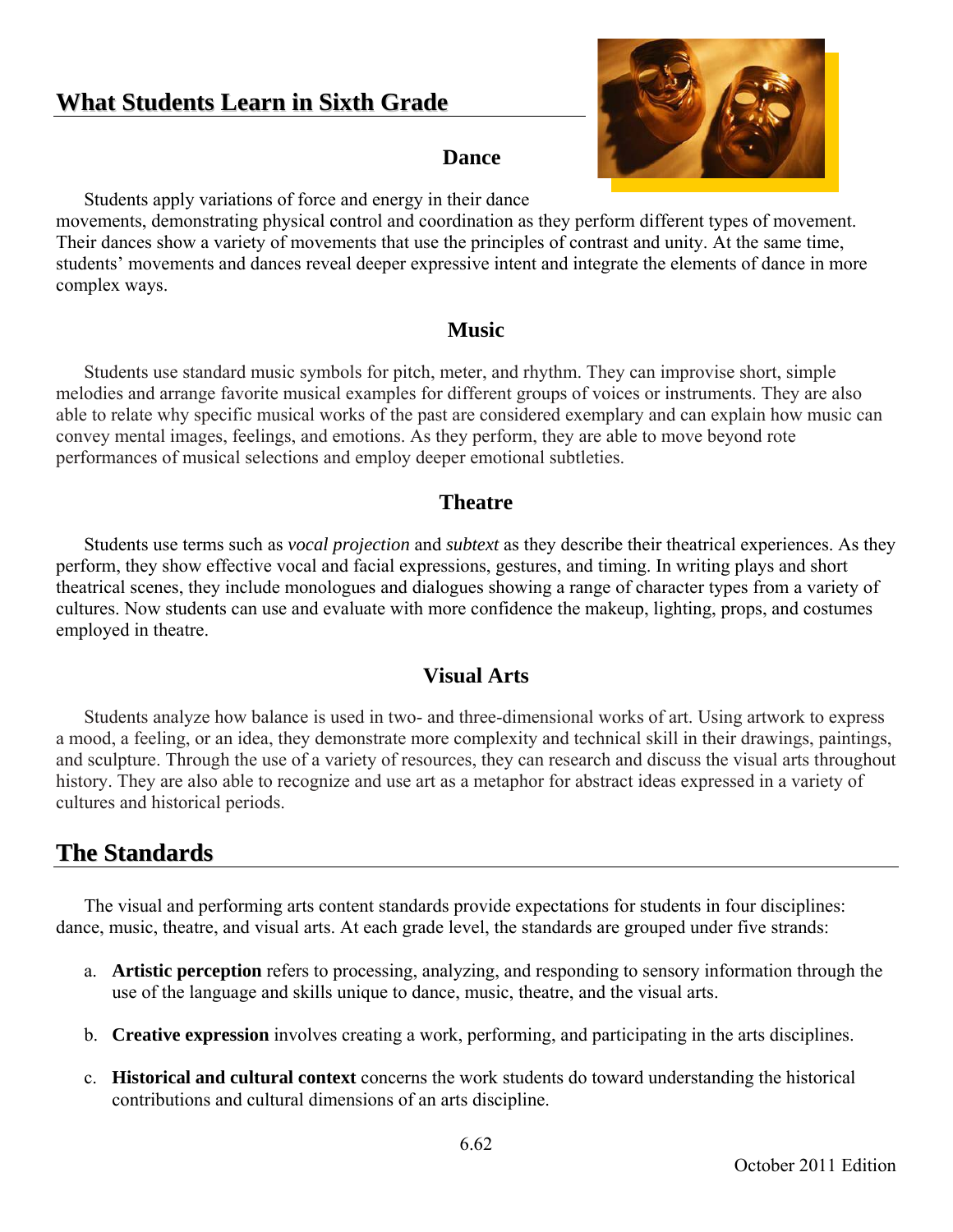- d. **Aesthetic valuing** includes analyzing and critiquing works of dance, music, theatre, and the visual arts.
- e. **Connections, relationships, and applications** involve connecting and applying what is learned in one arts discipline and comparing it to learning in the other arts, other subject areas, and careers.

When reading the standards at a particular grade level, one must know which standards were accomplished in all the previous grade levels to understand how expectations are based on prior learning. In addition, an examination of the standards for any of the art forms at a given grade level reveals overlaps and points of connection across the strands because the strands and the content standards for the four disciplines are intrinsically related.

### **Key Content Standards**

Each arts discipline and artistic process has many entry points throughout the grades. Because particular ideas, concepts, and experiences are critical to student achievement at certain times in their artistic and cognitive development, the standards provide students with a picture of what is essential to know and be able to do, from kindergarten through grade eight, in each of the four arts disciplines. The key content standards provide a beginning point for standards-based instruction in each grade of elementary and middle school and focus on fundamental content that students need in order to move to the next level of understanding and expression. Like the complete standards, the key standards build up content in each successive grade level and spiral throughout the curriculum for kindergarten through grade eight. They are essential in preparing students for beginning-level high school arts courses in which they engage in more focused and independent work. Key standards are indicated in the list below with an asterisk (\*).

The following sixth-grade visual and performing arts standards were adopted by the California State Board of Education on January 20, 2001.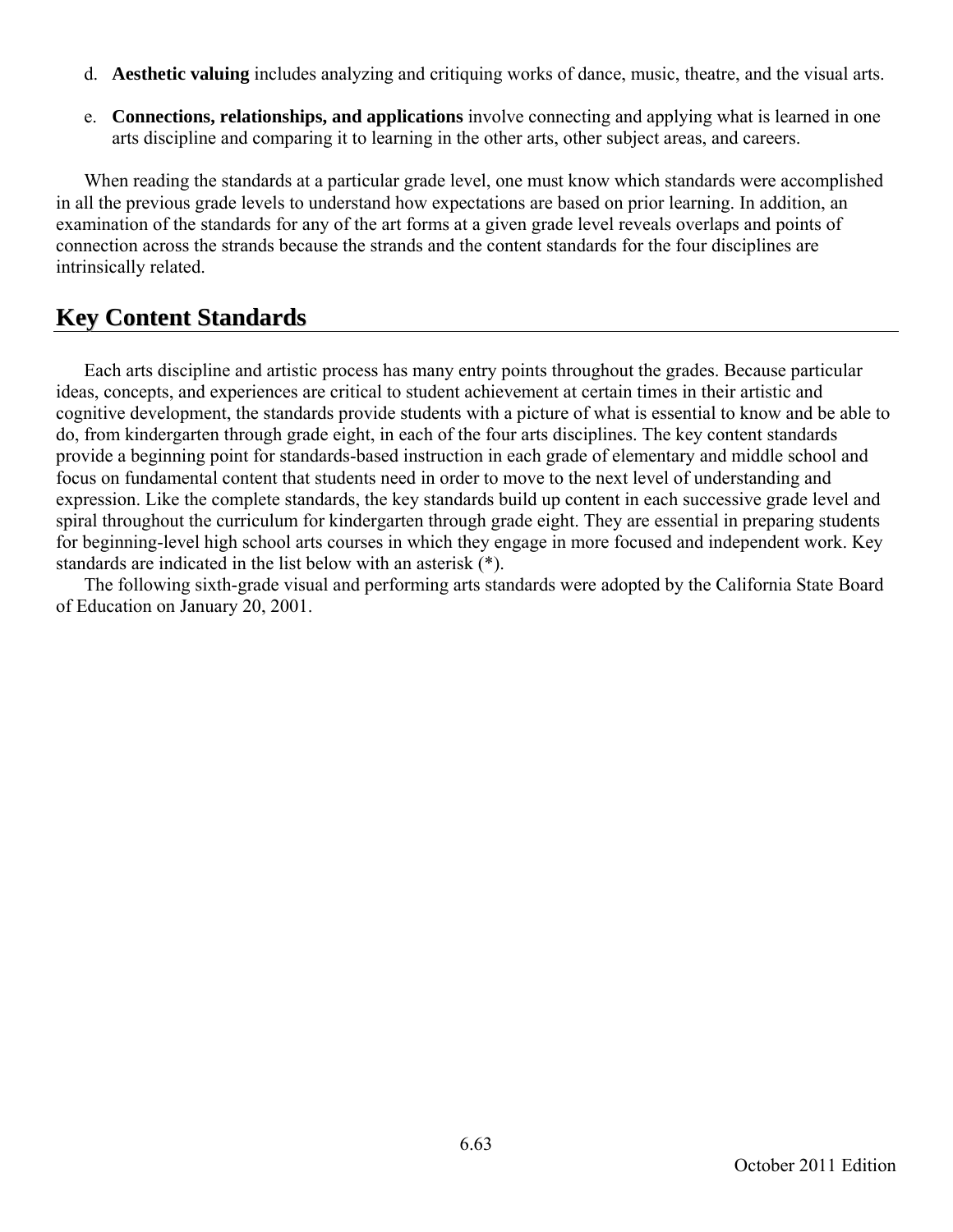| <b>Visual and Performing Arts Content Standards</b><br><b>Grade Six</b>                                                                                                                                                                                                                                                                                                                                                                                                                                                                                                                                                                                                                                                                                                                                                                                                                                                                         |                                                                                                                                                                                                                                                                                                                                                                                                                                                                                                                                                                                                                                                                                                                                                                                                                             |                                                                                                                                                                                                                                                                                                                                                                                                                                                                                                                                                                                                                                                                                                               |                                                                                                                                                                                                                                                                                                                                                                                                                                                                                                                                                                                                                                                                                                                                                                                                 |  |  |  |  |
|-------------------------------------------------------------------------------------------------------------------------------------------------------------------------------------------------------------------------------------------------------------------------------------------------------------------------------------------------------------------------------------------------------------------------------------------------------------------------------------------------------------------------------------------------------------------------------------------------------------------------------------------------------------------------------------------------------------------------------------------------------------------------------------------------------------------------------------------------------------------------------------------------------------------------------------------------|-----------------------------------------------------------------------------------------------------------------------------------------------------------------------------------------------------------------------------------------------------------------------------------------------------------------------------------------------------------------------------------------------------------------------------------------------------------------------------------------------------------------------------------------------------------------------------------------------------------------------------------------------------------------------------------------------------------------------------------------------------------------------------------------------------------------------------|---------------------------------------------------------------------------------------------------------------------------------------------------------------------------------------------------------------------------------------------------------------------------------------------------------------------------------------------------------------------------------------------------------------------------------------------------------------------------------------------------------------------------------------------------------------------------------------------------------------------------------------------------------------------------------------------------------------|-------------------------------------------------------------------------------------------------------------------------------------------------------------------------------------------------------------------------------------------------------------------------------------------------------------------------------------------------------------------------------------------------------------------------------------------------------------------------------------------------------------------------------------------------------------------------------------------------------------------------------------------------------------------------------------------------------------------------------------------------------------------------------------------------|--|--|--|--|
| <b>Component Strand 1.0 Artistic Perception</b>                                                                                                                                                                                                                                                                                                                                                                                                                                                                                                                                                                                                                                                                                                                                                                                                                                                                                                 |                                                                                                                                                                                                                                                                                                                                                                                                                                                                                                                                                                                                                                                                                                                                                                                                                             |                                                                                                                                                                                                                                                                                                                                                                                                                                                                                                                                                                                                                                                                                                               |                                                                                                                                                                                                                                                                                                                                                                                                                                                                                                                                                                                                                                                                                                                                                                                                 |  |  |  |  |
| <b>Dance</b><br>Processing, Analyzing, and Responding to<br>Sensory Information Through the Language<br>and Skills Unique to Dance                                                                                                                                                                                                                                                                                                                                                                                                                                                                                                                                                                                                                                                                                                                                                                                                              | <b>Music</b><br>Processing, Analyzing, and<br>Responding to Sensory Information<br>Through the Language and Skills<br>Unique to Music                                                                                                                                                                                                                                                                                                                                                                                                                                                                                                                                                                                                                                                                                       | <b>Theatre</b><br>Processing, Analyzing, and<br>Responding to Sensory<br>Information Through the<br>Language and Skills Unique<br>to Theatre                                                                                                                                                                                                                                                                                                                                                                                                                                                                                                                                                                  | <b>Visual Arts</b><br>Processing, Analyzing, and Responding<br>to Sensory Information Through the<br>Language and Skills Unique to the<br><b>Visual Arts</b>                                                                                                                                                                                                                                                                                                                                                                                                                                                                                                                                                                                                                                    |  |  |  |  |
| Students perceive and respond, using the<br>elements of dance. They demonstrate<br>movement skills, process sensory information,<br>and describe movement, using the vocabulary<br>of dance.<br><b>Development of Motor Skills and Technical</b><br><b>Expertise</b><br>1.1 Demonstrate focus, physical control,<br>coordination, and accurate reproduction in<br>performing locomotor and axial movement.<br>1.2 Incorporate a variety of force/energy<br>qualities into executing a full range of<br>movements.<br><b>Comprehension and Analysis of Dance</b><br><b>Elements</b><br>1.3 Identify and use force/energy variations<br>when executing gesture and locomotor and<br>axial movements.<br>1.4* Use the principles of contrast, unity, and<br>variety in phrasing in dance studies and<br>dances.<br><b>Development of Dance Vocabulary</b><br>1.5 Describe and analyze movements observed<br>and performed, using appropriate dance | Students read, notate, listen to, analyze,<br>and describe music and other aural<br>information, using the terminology of<br>music.<br><b>Read and Notate Music</b><br>1.1 Read, write, and perform intervals<br>and triads.<br>1.2* Read, write, and perform<br>rhythmic and melodic notation,<br>using standard symbols for pitch,<br>meter, rhythm, dynamics, and<br>tempo in duple and triple meters.<br>1.3 Transcribe simple aural examples<br>into rhythmic notation.<br>1.4 Sight-read simple melodies in the<br>treble clef or bass clef.<br><b>Listen to, Analyze, and Describe</b><br><b>Music</b><br>1.5 Analyze and compare the use of<br>musical elements representing<br>various genres and cultures,<br>emphasizing meter and rhythm.<br>1.6 Describe larger music forms<br>(sonata-allegro form, concerto, | Students observe their<br>environment and respond,<br>using the elements of theatre.<br>They also observe formal and<br>informal works of theatre,<br>film/video, and electronic<br>media and respond, using the<br>vocabulary of theatre.<br>Development of the<br><b>Vocabulary of Theatre</b><br>$1.1*$ Use the vocabulary of<br>theatre, such as<br>action/reaction, vocal<br>projection, subtext,<br>theme, mood, design,<br>production values, and<br>stage crew, to describe<br>theatrical experiences.<br><b>Comprehension and</b><br><b>Analysis of the Elements of</b><br><b>Theatre</b><br>1.2 Identify how production<br>values can manipulate<br>mood to persuade and<br>disseminate propaganda. | Students perceive and respond to works<br>of art, objects in nature, events, and the<br>environment. They also use the<br>vocabulary of the visual arts to express<br>their observations.<br><b>Develop Visual Arts Knowledge and</b><br><b>Vocabulary</b><br>1.1 Identify and describe all the<br>elements of art found in selected<br>works of art (e.g., color,<br>shape/form, line, texture, space,<br>value).<br>1.2 Discuss works of art as to theme,<br>genre, style, idea, and differences in<br>media.<br>1.3 Describe how artists can show the<br>same theme by using different<br>media and styles.<br><b>Analyze Art Elements and Principles</b><br>of Design<br>1.4* Describe how balance is<br>effectively used in a work of art<br>(e.g., symmetrical, asymmetrical,<br>radial). |  |  |  |  |

\*Indicates a key standard. 6.64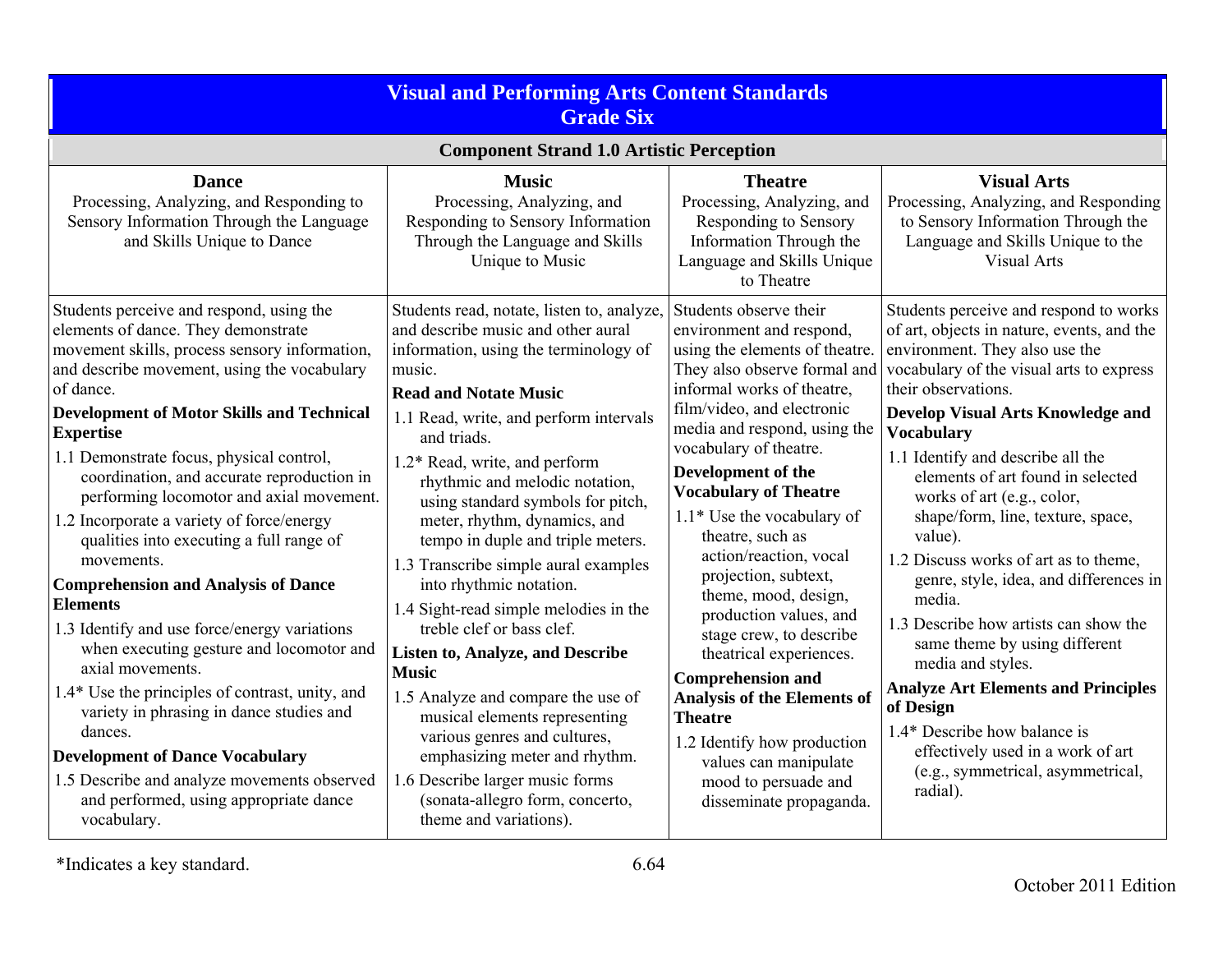| <b>Component Strand 2.0 Creative Expression</b>                                                                                                                                                                                                                                                                                                                                                                                                                                                                                                                                                                                                                                                                                               |                                                                                                                                                                                                                                                                                                                                                                                                                                                                                                                                                                                                                       |                                                                                                                                                                                                                                                                                                                                                                                 |                                                                                                                                                                                                                                                                                                                                                                                                                                                      |  |  |  |  |
|-----------------------------------------------------------------------------------------------------------------------------------------------------------------------------------------------------------------------------------------------------------------------------------------------------------------------------------------------------------------------------------------------------------------------------------------------------------------------------------------------------------------------------------------------------------------------------------------------------------------------------------------------------------------------------------------------------------------------------------------------|-----------------------------------------------------------------------------------------------------------------------------------------------------------------------------------------------------------------------------------------------------------------------------------------------------------------------------------------------------------------------------------------------------------------------------------------------------------------------------------------------------------------------------------------------------------------------------------------------------------------------|---------------------------------------------------------------------------------------------------------------------------------------------------------------------------------------------------------------------------------------------------------------------------------------------------------------------------------------------------------------------------------|------------------------------------------------------------------------------------------------------------------------------------------------------------------------------------------------------------------------------------------------------------------------------------------------------------------------------------------------------------------------------------------------------------------------------------------------------|--|--|--|--|
| <b>Dance</b><br>Creating, Performing, and Participating in Dance                                                                                                                                                                                                                                                                                                                                                                                                                                                                                                                                                                                                                                                                              | <b>Music</b><br>Creating, Performing, and Participating in<br>Music                                                                                                                                                                                                                                                                                                                                                                                                                                                                                                                                                   | <b>Theatre</b><br>Creating, Performing, and<br>Participating in Theatre                                                                                                                                                                                                                                                                                                         | <b>Visual Arts</b><br>Creating, Performing, and<br>Participating in the Visual Arts                                                                                                                                                                                                                                                                                                                                                                  |  |  |  |  |
| Students apply choreographic principles, processes, and<br>skills to create and communicate meaning through<br>improvisation, composition, and performance of dance.<br><b>Creation/Invention of Dance Movements</b><br>2.1 Invent multiple possibilities to solve a given<br>movement problem and develop the material into a<br>short study.<br>2.2* Compare and demonstrate the difference between<br>imitating movement and creating original material.<br><b>Application of Choreographic Principles and Processes</b><br>to Creating Dance<br>2.3 Describe and incorporate dance forms in dance studies.<br>2.4 Demonstrate the ability to coordinate movement with<br>different musical rhythms and styles (e.g., ABA form,<br>canon). | Students apply vocal and instrumental<br>musical skills in performing a varied<br>repertoire of music. They compose and<br>arrange music and improvise melodies,<br>variations, and accompaniments, using<br>digital/electronic technology when<br>appropriate.<br><b>Apply Vocal and Instrumental Skills</b><br>2.1* Sing a repertoire of vocal literature<br>representing various genres, styles,<br>and cultures with expression, technical<br>accuracy, good posture, tone quality,<br>and vowel shape—written and<br>memorized, by oneself and in<br>ensembles (level of difficulty: 1 on a<br>scale of $1-6$ ). | Students apply processes<br>and skills in acting,<br>directing, designing, and<br>scriptwriting to create<br>formal and informal<br>theatre, film/videos, and<br>electronic media<br>productions and to<br>perform in them.<br>Development of<br><b>Theatrical Skills</b><br>2.1 Participate in<br>improvisational<br>activities,<br>demonstrating an<br>understanding of text, | Students apply artistic<br>processes and skills, using a<br>variety of media to<br>communicate meaning and<br>intent in original works of art.<br>Skills, Processes, Materials,<br>and Tools<br>2.1 Use various observational<br>drawing skills to depict a<br>variety of subject matter.<br>2.2 Apply the rules of two-<br>point perspective in<br>creating a thematic work<br>of art.<br>2.3 Create a drawing, using<br>varying tints, shades, and |  |  |  |  |
| 2.5 Use the elements of dance to create short studies that<br>demonstrate the development of ideas and thematic<br>material.                                                                                                                                                                                                                                                                                                                                                                                                                                                                                                                                                                                                                  | 2.2 Sing music written in two parts.<br>2.3* Perform on an instrument a repertoire<br>of instrumental literature representing                                                                                                                                                                                                                                                                                                                                                                                                                                                                                         | subtext, and context.<br><b>Creation/Invention in</b><br><b>Theatre</b>                                                                                                                                                                                                                                                                                                         | intensities.<br><b>Communication and</b>                                                                                                                                                                                                                                                                                                                                                                                                             |  |  |  |  |
| <b>Communication of Meaning in Dance Through Dance</b><br><b>Performance</b><br>2.6 Demonstrate an awareness of the body as an<br>instrument of expression when rehearsing and<br>performing.<br>2.7 Revise, memorize, and rehearse dance studies for the<br>purpose of performing for others.<br><b>Development of Partner and Group Skills</b><br>2.8 Demonstrate an ability to cooperate and collaborate<br>with a wide range of partners and groups (e.g.,<br>imitating, leading/following, mirroring,<br>calling/responding, echoing, sequence building).                                                                                                                                                                                | various genres, styles, and cultures<br>with expression, technical accuracy,<br>tone quality, and articulation, by<br>oneself and in ensembles (level of<br>difficulty: 1 on a scale of $1-6$ ).<br><b>Compose, Arrange, and Improvise</b><br>2.4 Compose short pieces in duple and<br>triple meters.<br>2.5 Arrange simple pieces for voices or<br>instruments, using traditional sources<br>of sound.<br>2.6* Improvise simple melodies.                                                                                                                                                                            | 2.2* Use effective vocal<br>expression, gesture,<br>facial expression, and<br>timing to create<br>character.<br>2.3* Write and perform<br>scenes or one-act<br>plays that include<br>monologue, dialogue,<br>action, and setting<br>together with a range<br>of character types.                                                                                                | <b>Expression Through Original</b><br><b>Works of Art</b><br>2.4* Create increasingly<br>complex original works of<br>art reflecting personal<br>choices and increased<br>technical skill.<br>2.5* Select specific media and<br>processes to express<br>moods, feelings, themes,<br>or ideas.<br>2.6 Use technology to create<br>original works of art.                                                                                              |  |  |  |  |

\*Indicates a key standard. 6.65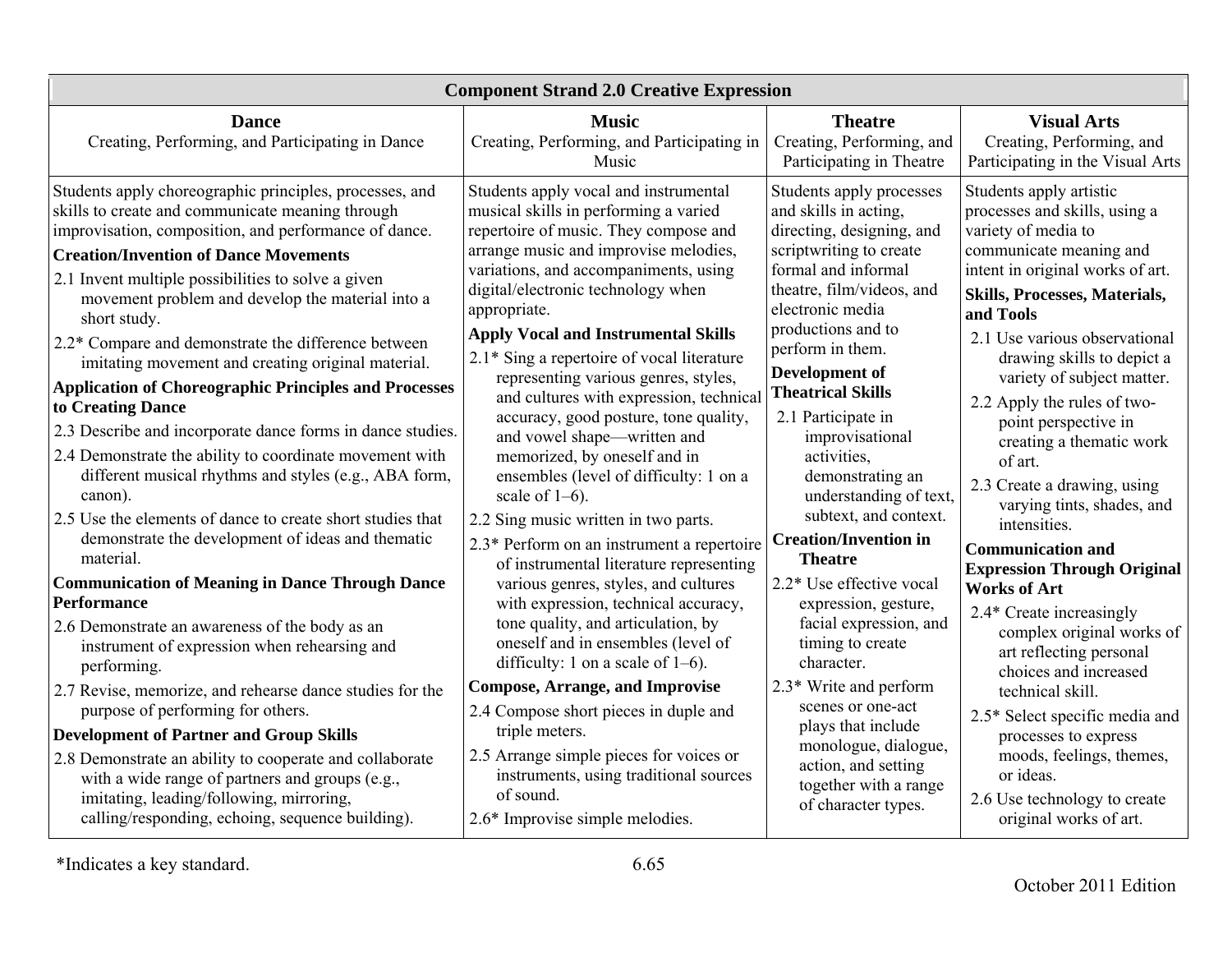| <b>Component Strand 3.0 Historical and Cultural Context</b>                                                                                                                                                                                                                                                                                                                                                                                                           |                                                                                                                                                                                                                                                                                                                                                                                                                                                                                                                                                                                                                                                                                       |                                                                                                                                                                                                                                                                          |                                                                                                                                                                                                                                                                                                                                                                                                                                                                                 |  |  |  |  |
|-----------------------------------------------------------------------------------------------------------------------------------------------------------------------------------------------------------------------------------------------------------------------------------------------------------------------------------------------------------------------------------------------------------------------------------------------------------------------|---------------------------------------------------------------------------------------------------------------------------------------------------------------------------------------------------------------------------------------------------------------------------------------------------------------------------------------------------------------------------------------------------------------------------------------------------------------------------------------------------------------------------------------------------------------------------------------------------------------------------------------------------------------------------------------|--------------------------------------------------------------------------------------------------------------------------------------------------------------------------------------------------------------------------------------------------------------------------|---------------------------------------------------------------------------------------------------------------------------------------------------------------------------------------------------------------------------------------------------------------------------------------------------------------------------------------------------------------------------------------------------------------------------------------------------------------------------------|--|--|--|--|
| <b>Dance</b><br>Understanding the Historical<br>Contributions and Cultural<br>Dimensions of Dance                                                                                                                                                                                                                                                                                                                                                                     | <b>Music</b><br>Understanding the Historical<br><b>Contributions and Cultural Dimensions</b><br>of Music                                                                                                                                                                                                                                                                                                                                                                                                                                                                                                                                                                              | <b>Theatre</b><br>Understanding the Historical<br>Contributions and Cultural Dimensions<br>of Theatre                                                                                                                                                                    | <b>Visual Arts</b><br>Understanding the Historical<br>Contributions and Cultural Dimensions<br>of the Visual Arts                                                                                                                                                                                                                                                                                                                                                               |  |  |  |  |
| Students analyze the function and<br>development of dance in past and<br>present cultures throughout the world,<br>noting human diversity as it relates to<br>dance and dancers.                                                                                                                                                                                                                                                                                      | Students analyze the role of music in<br>past and present cultures throughout<br>the world, noting cultural diversity as it<br>relates to music, musicians, and<br>composers.                                                                                                                                                                                                                                                                                                                                                                                                                                                                                                         | Students analyze the role and<br>development of theatre, film/video, and<br>electronic media in past and present<br>cultures throughout the world, noting<br>diversity as it relates to theatre.                                                                         | Students analyze the role and<br>development of the visual arts in past<br>and present cultures throughout the<br>world, noting human diversity as it<br>relates to the visual arts and artists.                                                                                                                                                                                                                                                                                |  |  |  |  |
| <b>Development of Dance</b>                                                                                                                                                                                                                                                                                                                                                                                                                                           | <b>Role of Music</b>                                                                                                                                                                                                                                                                                                                                                                                                                                                                                                                                                                                                                                                                  | <b>Role and Cultural Significance of</b><br><b>Theatre</b>                                                                                                                                                                                                               | Role and Development of the Visual<br><b>Arts</b>                                                                                                                                                                                                                                                                                                                                                                                                                               |  |  |  |  |
| 3.1 Compare and contrast features of<br>dances already performed from<br>different countries.<br><b>History and Function of Dance</b><br>3.2 Explain the importance and<br>function of dance in students'<br>lives.<br><b>Diversity of Dance</b><br>$3.3*$ Explain the various ways people<br>have experienced dance in their<br>daily lives (e.g., Roman<br>entertainments, Asian religious<br>ceremonies, baby naming in<br>Ghana, Latin American<br>celebrations). | 3.1 Compare music from two or more<br>cultures of the world as to the<br>functions the music serves and the<br>roles of musicians.<br>3.2 Listen to and describe the role of<br>music in ancient civilizations (e.g.,<br>Chinese, Egyptian, Greek, Indian,<br>Roman).<br><b>Diversity of Music</b><br>3.3 Describe distinguishing<br>characteristics of representative<br>musical genres and styles from two<br>or more cultures.<br>3.4 Listen to, describe, and perform<br>music of various styles from a<br>variety of cultures.<br>3.5 Classify by style and genre a<br>number of exemplary musical<br>works and explain the<br>characteristics that make each<br>work exemplary. | 3.1 Create scripts that reflect particular<br>historical periods or cultures.<br><b>History of Theatre</b><br>3.2* Differentiate the theatrical<br>traditions of cultures throughout<br>the world, such as those in Ancient<br>Greece, Egypt, China, and West<br>Africa. | 3.1* Research and discuss the role of<br>the visual arts in selected periods<br>of history, using a variety of<br>resources (both print and<br>electronic).<br>3.2 View selected works of art from a<br>culture and describe how they have<br>changed or not changed in theme<br>and content over a period of time.<br><b>Diversity of the Visual Arts</b><br>3.3 Compare, in oral or written form,<br>representative images or designs<br>from at least two selected cultures. |  |  |  |  |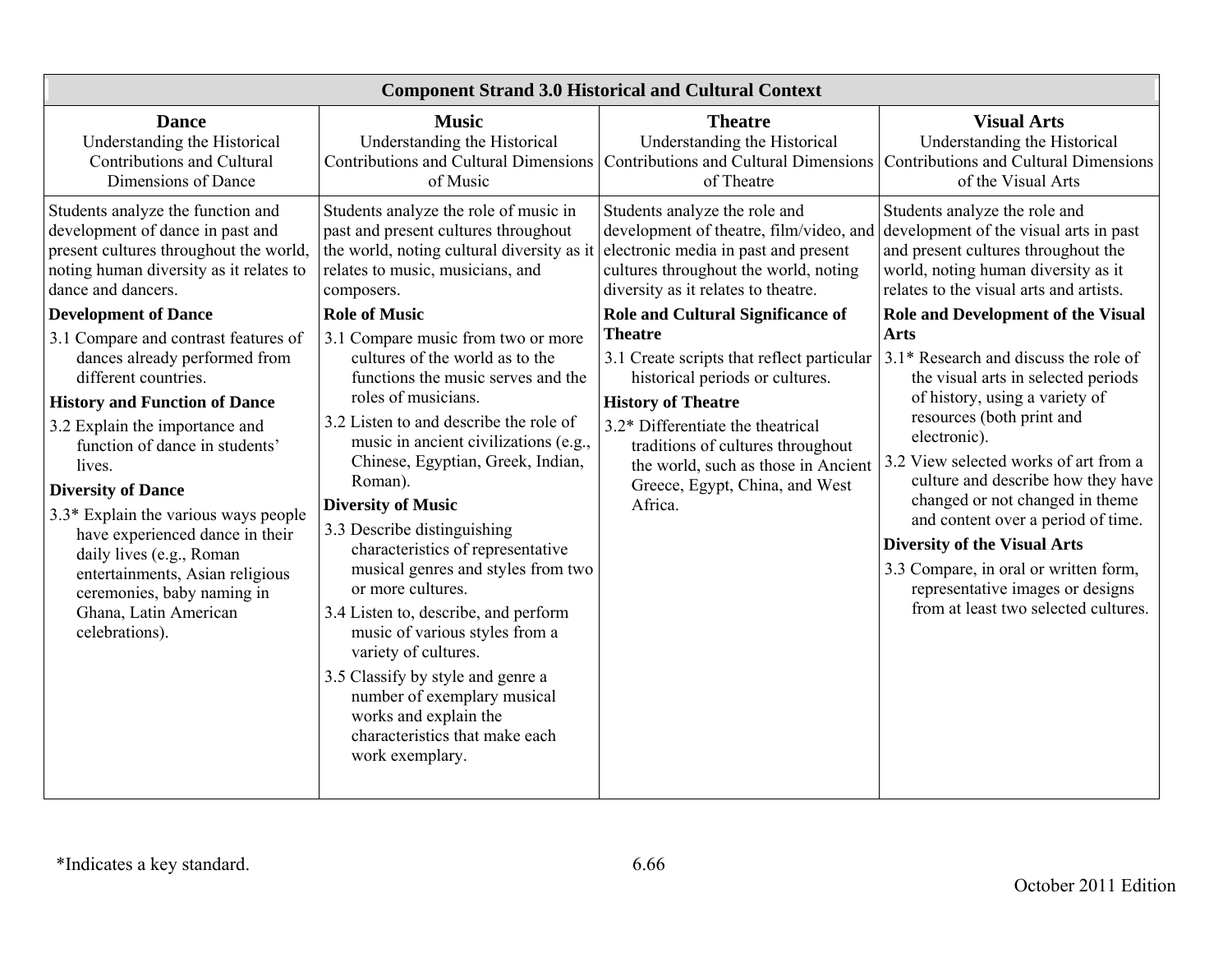| <b>Component Strand 4.0 Aesthetic Valuing</b>                                                                                                                                                                                                                                                                                                                                                                                                                                                                                                     |                                                                                                                                                                                                                                                                                                                                                                                                                                                                                                                                                                                                                                                                      |                                                                                                                                                                                                                                                                                                                                                                                                                                                                                                                     |                                                                                                                                                                                                                                                                                                                                                                                                                                                                           |  |  |  |
|---------------------------------------------------------------------------------------------------------------------------------------------------------------------------------------------------------------------------------------------------------------------------------------------------------------------------------------------------------------------------------------------------------------------------------------------------------------------------------------------------------------------------------------------------|----------------------------------------------------------------------------------------------------------------------------------------------------------------------------------------------------------------------------------------------------------------------------------------------------------------------------------------------------------------------------------------------------------------------------------------------------------------------------------------------------------------------------------------------------------------------------------------------------------------------------------------------------------------------|---------------------------------------------------------------------------------------------------------------------------------------------------------------------------------------------------------------------------------------------------------------------------------------------------------------------------------------------------------------------------------------------------------------------------------------------------------------------------------------------------------------------|---------------------------------------------------------------------------------------------------------------------------------------------------------------------------------------------------------------------------------------------------------------------------------------------------------------------------------------------------------------------------------------------------------------------------------------------------------------------------|--|--|--|
| <b>Dance</b><br>Responding to, Analyzing, and Making<br>Judgments About Works of Dance                                                                                                                                                                                                                                                                                                                                                                                                                                                            | <b>Music</b><br>Responding to, Analyzing, and Making<br>Judgments About Works of Music                                                                                                                                                                                                                                                                                                                                                                                                                                                                                                                                                                               | <b>Theatre</b><br>Responding to, Analyzing, and<br><b>Critiquing Theatrical Experiences</b>                                                                                                                                                                                                                                                                                                                                                                                                                         | <b>Visual Arts</b><br>Responding to, Analyzing, and<br>Making Judgments About Works<br>in the Visual Arts                                                                                                                                                                                                                                                                                                                                                                 |  |  |  |
| Students critically assess and derive<br>meaning from works of dance,<br>performance of dancers, and original<br>works based on the elements of dance<br>and aesthetic qualities.<br><b>Description, Analysis, and Criticism</b><br>of Dance<br>4.1* Apply knowledge of the elements<br>of dance and the craft of<br>choreography to critiquing (spatial)<br>design, variety, contrast, clear<br>structure).<br>4.2 Propose ways to revise<br>choreography according to<br>established assessment criteria.<br><b>Meaning and Impact of Dance</b> | Students critically assess and derive<br>meaning from works of music and the<br>performance of musicians according to<br>the elements of music, aesthetic<br>qualities, and human responses.<br><b>Analyze and Critically Assess</b><br>4.1* Develop criteria for evaluating<br>the quality and effectiveness of<br>musical performances and<br>compositions, including<br>arrangements and improvisations,<br>and apply the criteria in personal<br>listening and performing.<br><b>Derive Meaning</b><br>4.2* Explain how various aesthetic<br>qualities convey images, feeling,<br>or emotion.<br>4.3 Identify aesthetic qualities in a<br>specific musical work. | Students critique and derive meaning<br>from works of theatre, film/video,<br>electronic media, and theatrical artists<br>on the basis of aesthetic qualities.<br><b>Critical Assessment of Theatre</b><br>4.1* Develop and apply appropriate<br>criteria for evaluating sets,<br>lighting, costumes, makeup, and<br>props.<br><b>Derivation of Meaning from Works</b><br>of Theatre<br>4.2 Identify examples of how theatre,<br>television, and film can influence<br>or be influenced by politics and<br>culture. | Students analyze, assess, and<br>derive meaning from works of<br>art, including their own,<br>according to the elements of art,<br>the principles of design, and<br>aesthetic qualities.<br><b>Derive Meaning</b><br>4.1 Construct and describe<br>plausible interpretations of<br>what they perceive in works<br>of art.<br>4.2 Identify and describe ways in<br>which their culture is being<br>reflected in current works of<br>art.<br><b>Make Informed Judgments</b> |  |  |  |
| 4.3 Discuss the experience of<br>performing personal work for<br>others.<br>4.4 Distinguish the differences between<br>viewing live and recorded dance<br>performances.                                                                                                                                                                                                                                                                                                                                                                           |                                                                                                                                                                                                                                                                                                                                                                                                                                                                                                                                                                                                                                                                      |                                                                                                                                                                                                                                                                                                                                                                                                                                                                                                                     | 4.3 Develop specific criteria as<br>individuals or in groups to<br>assess and critique works of<br>art.<br>4.4* Change, edit, or revise their<br>works of art after a critique,<br>articulating reasons for their<br>changes.                                                                                                                                                                                                                                             |  |  |  |

 $\blacksquare$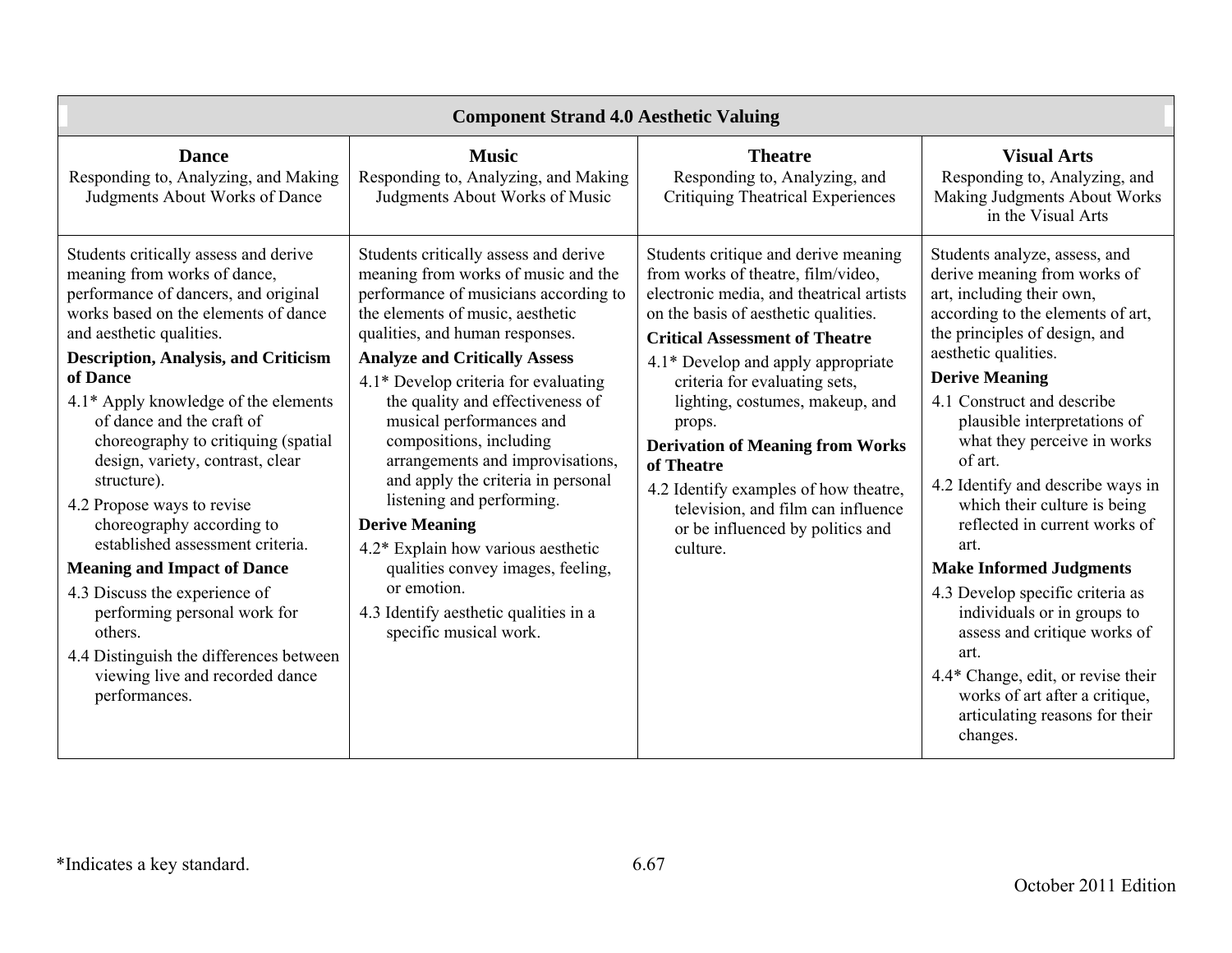| <b>Component Strand 5.0 Connections, Relationships, Applications</b>                                                                                                                                                                                                                                                                                                                                                                                                                                                                                                                                                                                                                                                                                                                                                                                                                                                                   |                                                                                                                                                                                                                                                                                                                                                                                                                                                                                                                                                                   |                                                                                                                                                                                                                                                                                                                                                                                                                                                                                                                                                                                                                                                                                                                                                                                         |                                                                                                                                                                                                                                                                                                                                                                                                                                                                                                                                                                                                                                                                                                                                                                                                                                                                                                                                                                                                                                                      |
|----------------------------------------------------------------------------------------------------------------------------------------------------------------------------------------------------------------------------------------------------------------------------------------------------------------------------------------------------------------------------------------------------------------------------------------------------------------------------------------------------------------------------------------------------------------------------------------------------------------------------------------------------------------------------------------------------------------------------------------------------------------------------------------------------------------------------------------------------------------------------------------------------------------------------------------|-------------------------------------------------------------------------------------------------------------------------------------------------------------------------------------------------------------------------------------------------------------------------------------------------------------------------------------------------------------------------------------------------------------------------------------------------------------------------------------------------------------------------------------------------------------------|-----------------------------------------------------------------------------------------------------------------------------------------------------------------------------------------------------------------------------------------------------------------------------------------------------------------------------------------------------------------------------------------------------------------------------------------------------------------------------------------------------------------------------------------------------------------------------------------------------------------------------------------------------------------------------------------------------------------------------------------------------------------------------------------|------------------------------------------------------------------------------------------------------------------------------------------------------------------------------------------------------------------------------------------------------------------------------------------------------------------------------------------------------------------------------------------------------------------------------------------------------------------------------------------------------------------------------------------------------------------------------------------------------------------------------------------------------------------------------------------------------------------------------------------------------------------------------------------------------------------------------------------------------------------------------------------------------------------------------------------------------------------------------------------------------------------------------------------------------|
| <b>Dance</b><br>Connecting and Applying What Is<br>Learned in Dance to Learning in Other<br>Art Forms and Subject Areas and to<br>Careers                                                                                                                                                                                                                                                                                                                                                                                                                                                                                                                                                                                                                                                                                                                                                                                              | <b>Music</b><br>Connecting and Applying What<br>Is Learned in Music to Learning<br>in Other Art Forms and Subject<br>Areas and to Careers                                                                                                                                                                                                                                                                                                                                                                                                                         | <b>Theatre</b><br>Connecting and Applying What Is<br>Learned in Theatre, Film/Video,<br>and Electronic Media to Other Art<br>Forms and Subject Areas and to<br>Careers                                                                                                                                                                                                                                                                                                                                                                                                                                                                                                                                                                                                                  | <b>Visual Arts</b><br>Connecting and Applying What Is Learned in<br>the Visual Arts to Other Art Forms and<br>Subject Areas and to Careers                                                                                                                                                                                                                                                                                                                                                                                                                                                                                                                                                                                                                                                                                                                                                                                                                                                                                                           |
| Students apply what they learn in<br>dance to learning across subject areas.<br>They develop competencies and<br>creative skills in problem solving,<br>communication, and management of<br>time and resources that contribute to<br>lifelong learning and career skills.<br>They also learn about careers in and<br>related to dance.<br><b>Connections and Applications</b><br><b>Across Disciplines</b><br>5.1 Describe how other arts disciplines<br>are integrated into dance<br>performances (e.g., music,<br>lighting, set design).<br>5.2 Describe the responsibilities a<br>dancer has in maintaining health-<br>related habits (e.g., balanced<br>nutrition, regular exercise,<br>adequate sleep).<br><b>Development of Life Skills and</b><br><b>Career Competencies</b><br>5.3 Identify careers in dance and<br>dance-related fields (e.g., teacher,<br>therapist, videographer, dance<br>critic, choreographer, notator). | Students apply what they learn<br>in music across subject areas.<br>They develop competencies and<br>creative skills in problem<br>solving, communication, and<br>management of time and<br>resources that contribute to<br>lifelong learning and career<br>skills. They also learn about<br>careers in and related to music.<br><b>Connections and Applications</b><br>5.1 Describe how knowledge of<br>music connects to learning<br>in other subject areas.<br><b>Careers and Career-Related</b><br><b>Skills</b><br>5.2 Identify career pathways in<br>music. | Students apply what they learn in<br>theatre, film/video, and electronic<br>media across subject areas. They<br>develop competencies and creative<br>skills in problem solving,<br>communication, and time<br>management that contribute to<br>lifelong learning and career skills.<br>They also learn about careers in<br>and related to theatre.<br><b>Connections and Applications</b><br>5.1 Use theatrical skills to<br>communicate concepts or<br>ideas from other curriculum<br>areas, such as a demonstration<br>in history-social science of<br>how persuasion and<br>propaganda are used in<br>advertising.<br><b>Careers and Career-Related</b><br><b>Skills</b><br>5.2 Research career opportunities<br>in media, advertising,<br>marketing, and interactive<br>Web design. | Students apply what they learn in the visual<br>arts across subject areas. They develop<br>competencies and creative skills in problem<br>solving, communication, and management of<br>time and resources that contribute to lifelong<br>learning and career skills. They also learn<br>about careers in and related to the visual arts.<br><b>Connections and Applications</b><br>5.1 Research how art was used in theatrical<br>productions in the past and in the present.<br>5.2 Research how traditional characters (such<br>as the trickster) found in a variety of<br>cultures past and present are represented<br>in illustrations.<br>5.3 Create artwork containing visual<br>metaphors that express the traditions and<br>myths of selected cultures.<br><b>Visual Literacy</b><br>5.4 Describe tactics employed in advertising<br>to sway the viewer's thinking and provide<br>examples.<br><b>Careers and Career-Related Skills</b><br>5.5 Establish criteria to use in selecting works<br>of art for a specific type of art exhibition. |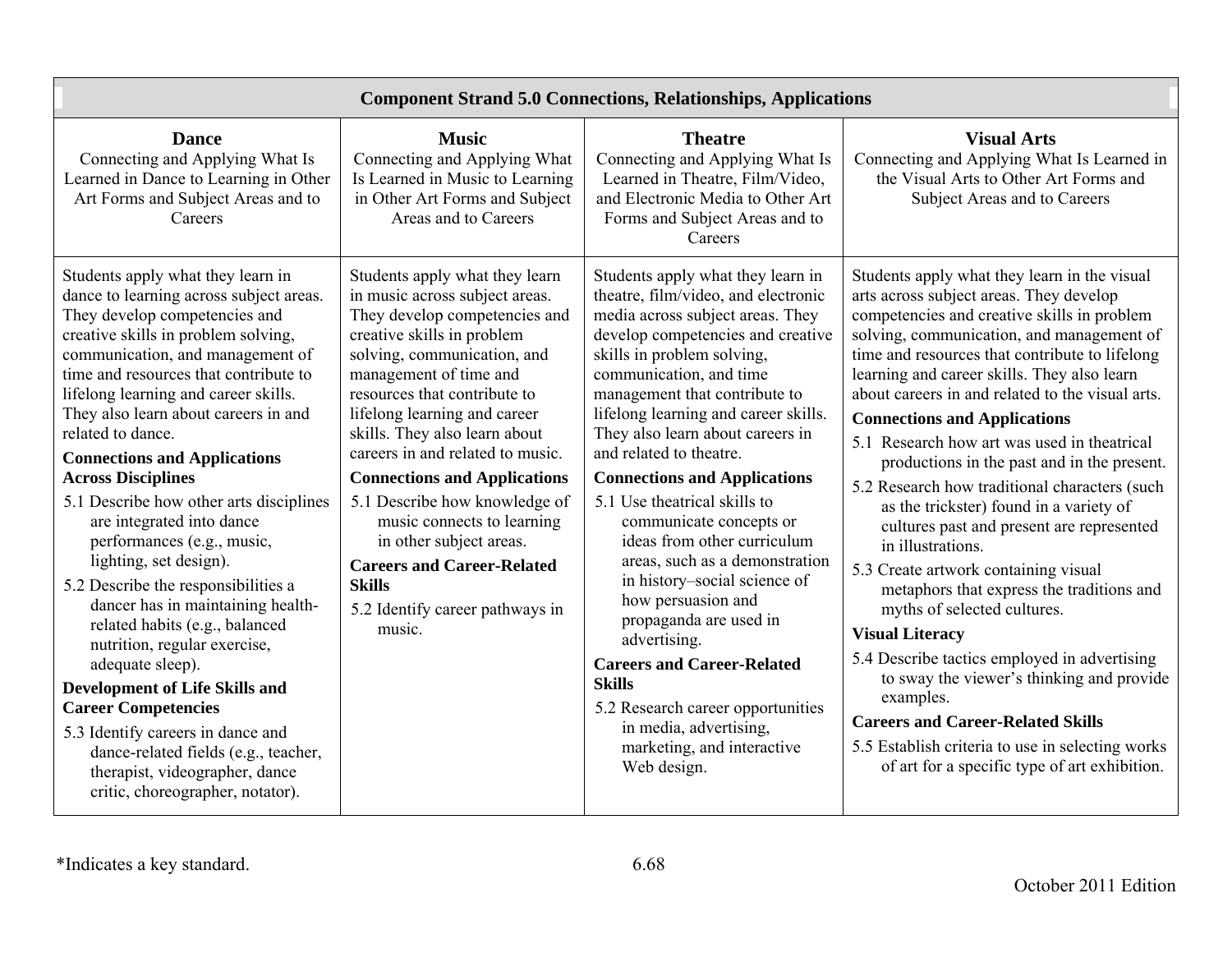### **Overview**

**Through health education,** Through health education, students learn skills that enable them to make **students learn skills that** healthy choices and avoid high-risk behaviors. They also learn health concepts **enable them to make** and acquire related knowledge. Students develop communication skills, decision**healthy choices and avoid** making and goal-setting skills, refusal techniques, and the ability to access health **high-risk behaviors.** information and assess its accuracy. They learn health skills and content simultaneously.

Health literacy is the primary goal of health education. *Health literacy* is defined as the capacity of an individual to obtain, interpret, and understand basic health information and services and the competence to use such information and services to enhance health. The knowledge and skills that comprise health literacy are woven throughout the health education content standards.

The health education content standards provide a vision of what students need to know and be able to do to so they can adopt and maintain healthy behaviors. The eight overarching content standards are taught within the context of six content areas. For grades one through six, only three content areas are addressed each year to allow sufficient time for effective instruction. For sixth grade, the three content areas are Injury Prevention and Safety; Alcohol, Tobacco, and Other Drugs; and Mental, Emotional, and Social Health.

By the time students enter sixth grade, nearly a quarter of them have tried alcohol at some time (24 percent according to the California Healthy Kids Survey of grade-five students, fall 2007 and spring 2009 (http://chks.wested.org/reports) [Outside Source]. Such statistics make clear the need to provide students with information and skills that help them be safe, drug-free, and emotionally healthy. The sixth-grade standards for health education emphasize students' physical safety and mental, emotional, and social well-being. Both of these content areas are intimately connected to the third content area: alcohol, tobacco, and other drugs. Health concepts and skills that cross all three content areas include awareness of personal behaviors that might lead to injuries or violence, decision-making processes that focus on strategies to avoid risky situations, and communication skills to resist the pressure to engage in unsafe behaviors.

### **What Sixth-Grade Students Should Know**

In grade five, students learned to read food nutrition labels and used the information to select healthy food. They considered changes in their eating habits and level of physical activity that would improve their health and fitness. Fifth-grade students learned about the human reproductive cycle, the changes that occur during puberty, and how to prevent the transmission of bloodborne communicable diseases. They analyzed the influence of media, peers, and culture on their food choices, physical activity level, perceptions about gender roles and body image, and personal health practices. They identified reliable sources of information and learned and practiced effective communication skills to obtain information from others. In grade five, students learned about and adopted healthy practices and behaviors. They also monitored their health behaviors and their progress toward personal health goals.

### **What Students Learn in Sixth Grade**

In sixth grade, students learn basic first-aid and emergency procedures, how to determine a safe course of action in risky or hazardous situations, and methods to reduce conflict. They examine the risks associated with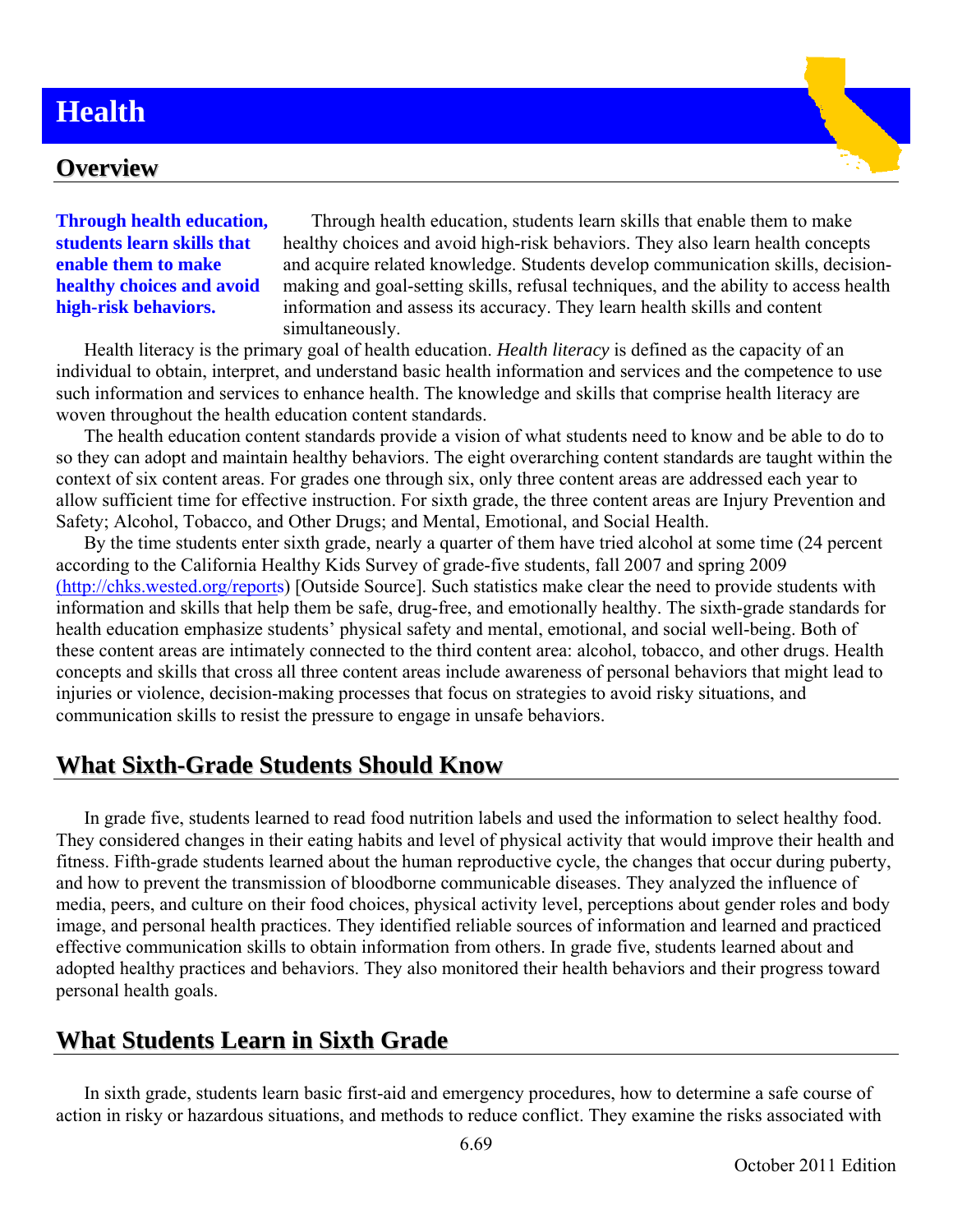weapons and gang involvement, learn how to respond appropriately to the presence of weapons, and analyze how their own behaviors may lead to injuries. Students in sixth grade learn about the short- and long-term effects of drug use, including the effects on their health, brain development, and physical activity. They study the internal and external influences that affect their decisions about the use of alcohol, tobacco, and other drugs. They also learn and practice persuasive communication skills to encourage others not to use alcohol, tobacco, and other drugs. Students learn about the types, causes, and effects of violent behaviors and ways to avoid people or activities that encourage violence. They learn about the causes and effects of stress, when and how to help others seek assistance with stress, and how to manage their own stress in healthy ways. They understand the importance of respecting others, setting personal boundaries, and counteracting teasing or bullying of peers.

### **Injury Prevention and Safety**

The injury prevention and safety standards cover a broad range of information and skills. Students learn about disaster preparedness, first aid, weather- and climate-related hazards, and safety when traveling or using the Internet. This knowledge serves as the basis for students to also practice skills such as analyzing their own behaviors that might lead to injury, using a decision-making process to take a safe course of action in a



dangerous situation, setting personal goals to be safe and injury-free, and promoting safe practices in their school and community. In sixth grade, students also learn about the related dangers of weapons, gangs, and violence. Students examine the risks of gang involvement, being around weapons, and conflicts that might lead to violent behaviors. They practice communication skills to avoid gang involvement and report the presence of weapons. They learn about and practice health-enhancing behaviors such as resolving conflicts nonviolently and participating in positive alternatives to gang activities. Harassment and bullying are also topics for students in sixth grade. Students practice methods to reduce harassment, determine appropriate responses to bullying and harassment using their decision-making skills, and utilize their health-promotion skills to help create a bully-free school and community environment.

### **Alcohol, Tobacco, and Other Drugs**

Students in sixth grade learn about many kinds of drugs, including alcohol, tobacco, inhalents, and prescription and nonprescription drugs, and they discover that even prescription drugs can be misused or result in addiction. They learn about and can explain the social, legal, and economic implications of drug use in addition to the physical effects. For example, students are able to explain the stages of drug dependence and addiction, the effects of drugs on adolescents' brains, and the dangers of secondhand smoke. In sixth grade, students analyze the internal and external influences that affect their decisions to use or not use alcohol, tobacco, and other drugs. Some of the external influences that students analyze are marketing and advertising, culture, and media. Students also analyze how impaired judgment induced by drug use negatively affects their safety, relationships, academic achievement, and attainment of their personal goals. They learn to use skills in interpersonal communication, decision making, and goal setting to resist pressure to use alcohol, tobacco, and other drugs and to encourage others to avoid using them.

### **Mental, Emotional, and Social Health**

In sixth grade, students learn about the signs, causes, and health effects of different feelings and emotions; how their emotions may change during adolescence; and when and how to find help for mental, emotional, and social health problems. They gain more awareness of their own emotions and about how to practice healthy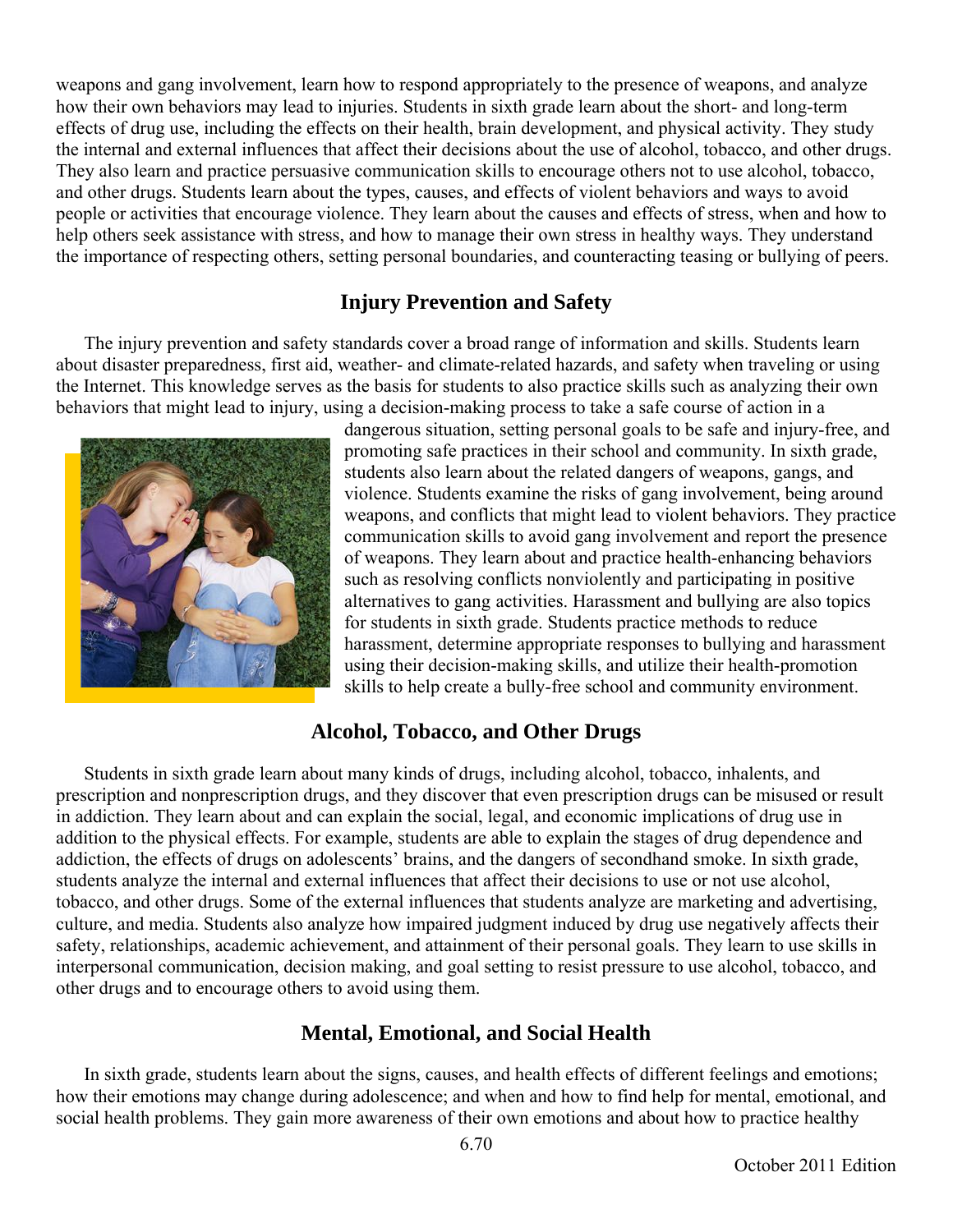ways to handle stress, anger, and depression. For example, students learn to use decision-making skills to develop a plan to prevent and manage stress. Students also learn about anger—how to manage it and the harmful effects of violent behavior that may result from angry behavior. They study the connections between different kinds of violent behavior (e.g., bullying, fighting, verbal abuse). They apply communication, decisionmaking, and goal-setting skills to resolve conflicts without violence, refrain from angry behavior, and avoid people and places that encourage violence. Students learn about the importance to being able to empathize with others and respect individual differences, practice ways to include others who are different from themselves, and gain an understanding of how prejudice, discrimination, and bias can lead to violence. They use their knowledge and skills to promote a school environment that is respectful of all individuals and to object appropriately to teasing or bullying of peers that is based on personal characteristics or perceived sexual orientation.

## **Support for English Learners**

Teachers may need to modify instruction to meet the instructional needs of English learners. Strategies to support learning may include using graphic organizers, pictures, and other visual cues; summarizing or paraphrasing text; and additional time and providing opportunities for practice and interactions with classmates and the teacher. As in other subject areas, the academic language of health must be directly taught to all students, but English learners may need additional opportunities to use new words. For example, with students who speak Spanish, instruction that identifies cognates (e.g., *violence*/*violencia, emergency*/*emergencia*, *conflict*/*conflicto*) supports their understanding of content-specific vocabulary. The interpersonalcommunication, decision-making, and health-promotion skills of health education provide opportunities for students to use the academic language necessary to gain access to health content. Comparing alternatives and justifying choices require the use of academic language and provide meaningful situations for students to practice using new vocabulary and content knowledge.

### **The Standards**

The following sixth-grade health education content standards were adopted by the California State Board of Education on March 12, 2008.

### **Health Education Content Standards Grade Six**

#### **Overarching Standards**

#### **Standard 1: Essential Health Concepts**

All students will comprehend essential concepts related to enhancing health.

#### **Standard 2: Analyzing Health Influences**

All students will demonstrate the ability to analyze internal and external influences that affect health.

#### **Standard 3: Accessing Valid Health Information**

All students will demonstrate the ability to access and analyze health information, products, and services.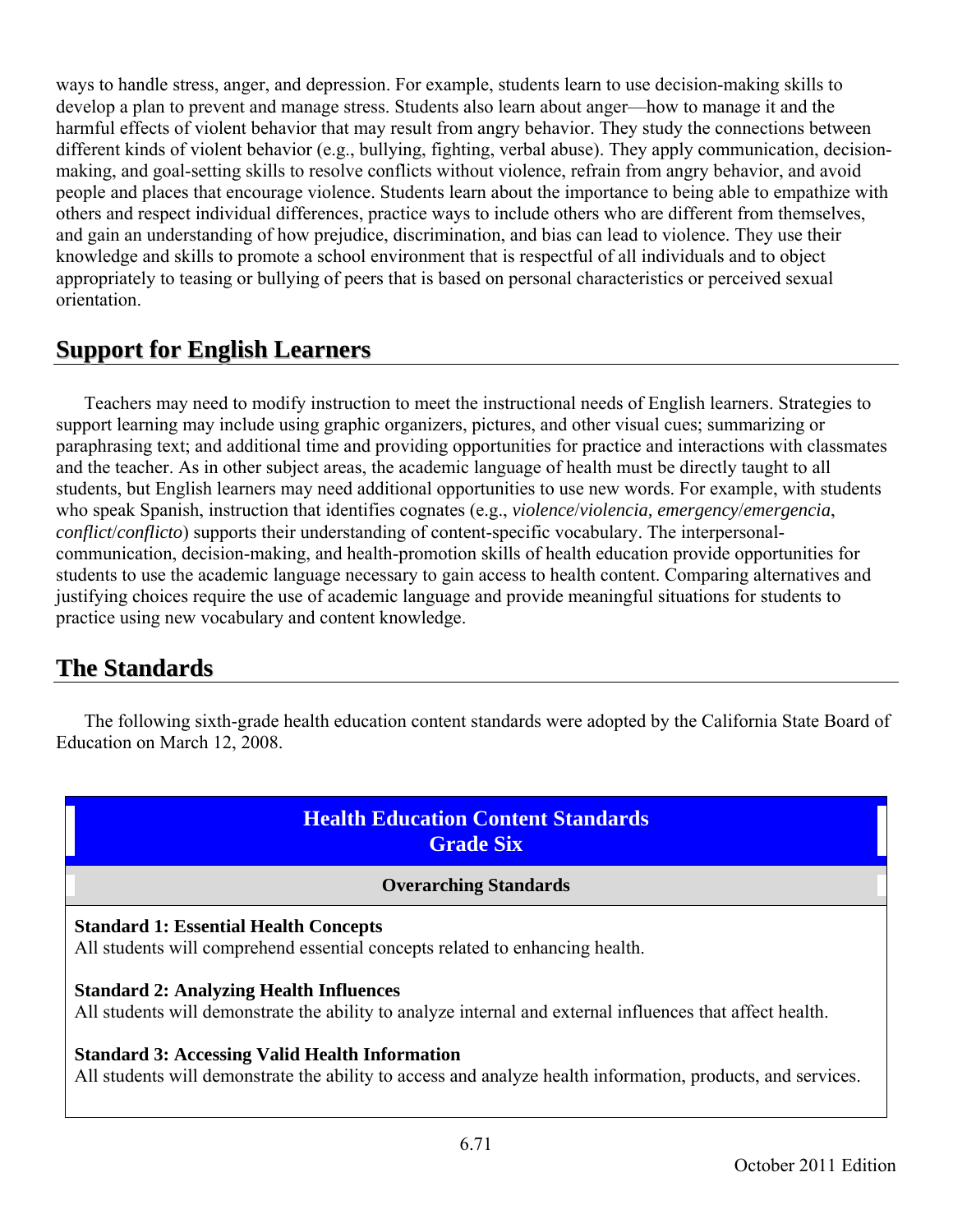#### **Standard 4: Interpersonal Communication**

All students will demonstrate the ability to use interpersonal communication skills to enhance health.

#### **Standard 5: Decision Making**

All students will demonstrate the ability to use decision-making skills to enhance health.

#### **Standard 6: Goal Setting**

All students will demonstrate the ability to use goal-setting skills to enhance health.

#### **Standard 7: Practicing Health-Enhancing Behaviors**

All students will demonstrate the ability to practice behaviors that reduce risk and promote health.

#### **Standard 8: Health Promotion**

All students will demonstrate the ability to promote and support personal, family, and community health.

| <b>Injury Prevention and Safety</b>            |                                                                                                                    |  |
|------------------------------------------------|--------------------------------------------------------------------------------------------------------------------|--|
| <b>Standard 1: Essential Concepts</b>          |                                                                                                                    |  |
| 1.1.S                                          | Explain methods to reduce conflict, harassment, and violence.                                                      |  |
| 1.2.S                                          | Describe basic first aid and emergency procedures, including those for accidental loss of or<br>injuries to teeth. |  |
| 1.3.S                                          | Describe the risks of gang involvement.                                                                            |  |
| 1.4.S                                          | Examine disaster preparedness plans for the home and school.                                                       |  |
| 1.5.S                                          | Examine the risks of possessing a weapon at home, at school, and in the community.                                 |  |
| 1.6.S                                          | Examine safety procedures when using public transportation and traveling in vehicles.                              |  |
| 1.7.S                                          | Discuss safety hazards related to Internet usage.                                                                  |  |
| 1.8.S                                          | Describe hazards related to sun, water, and ice.                                                                   |  |
| 1.9.S                                          | Describe how the presence of weapons increases the risk of serious violent injuries. <sup>2</sup>                  |  |
| <b>Standard 2: Analyzing Influences</b>        |                                                                                                                    |  |
| 2.1.S                                          | Analyze the role of self and others in causing or preventing injuries.                                             |  |
| 2.2.S                                          | Analyze influences on both safe and violent behaviors.                                                             |  |
| 2.3.S                                          | Analyze personal behaviors that may lead to injuries or cause harm.                                                |  |
| <b>Standard 3: Accessing Valid Information</b> |                                                                                                                    |  |

<sup>&</sup>lt;sup>1</sup> See *Education Code (EC)* Section 49330 for the legal definition of weapon (i.e., injurious object).

 $\overline{a}$ 

<sup>2</sup>*EC* Section 49330.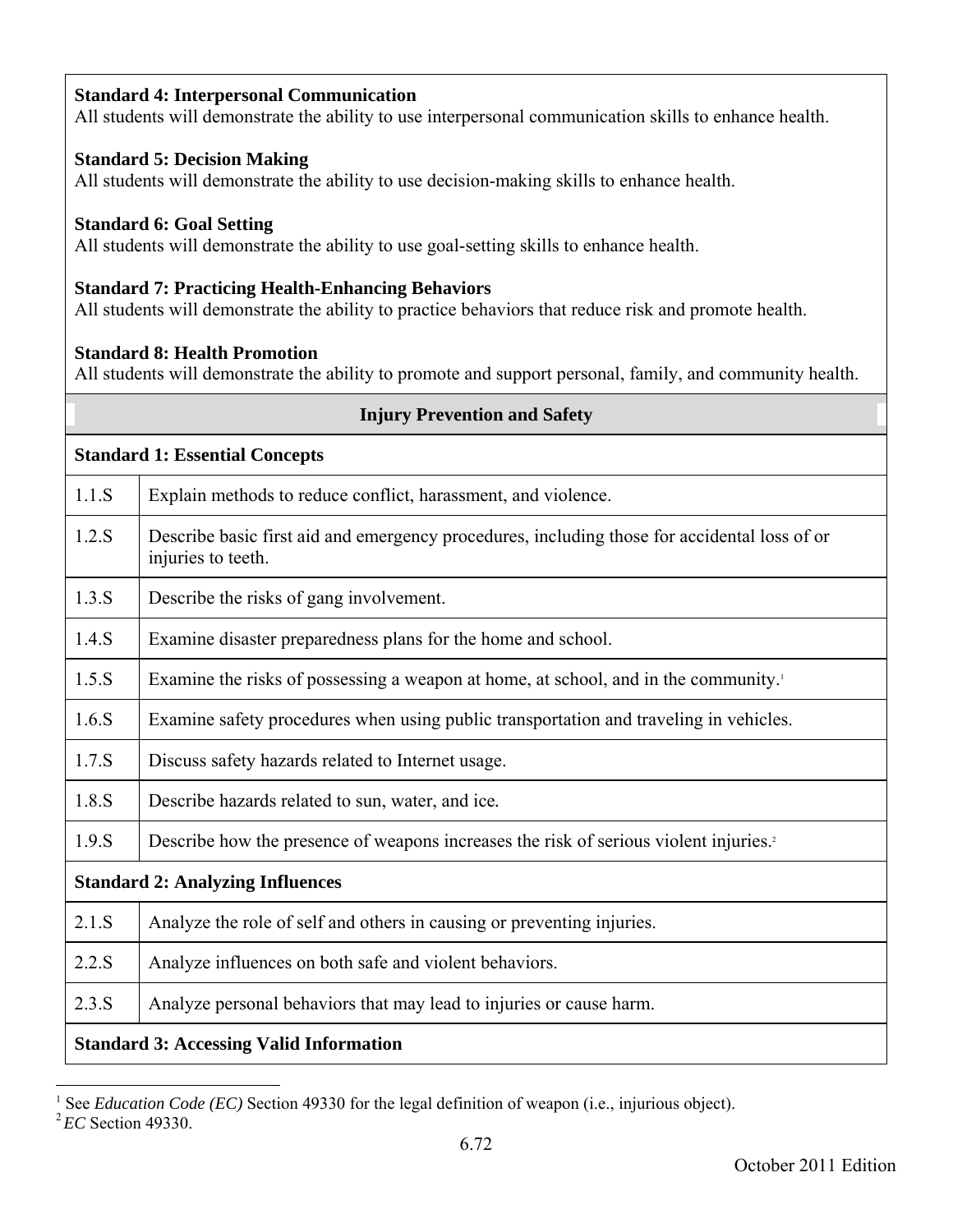| 3.1.S                                                    | Identify rules and laws intended to prevent injuries.                                                                                                                                                                      |  |
|----------------------------------------------------------|----------------------------------------------------------------------------------------------------------------------------------------------------------------------------------------------------------------------------|--|
| 3.2.S                                                    | Demonstrate the ability to ask a trusted adult for help when feeling personally threatened or<br>unsafe, including while using the Internet.                                                                               |  |
|                                                          | <b>Standard 4: Interpersonal Communication</b>                                                                                                                                                                             |  |
| 4.1.S                                                    | Practice effective communication skills to prevent and avoid risky situations.                                                                                                                                             |  |
| 4.2.S                                                    | Explain the importance of immediately reporting a weapon that is found or is in the possession of<br>peers. <sup>3</sup>                                                                                                   |  |
| 4.3.S                                                    | Demonstrate escape strategies for situations in which weapons or other dangerous objects are<br>present. <sup>4</sup>                                                                                                      |  |
| 4.4.S                                                    | Practice communication and refusal skills to avoid gang involvement.                                                                                                                                                       |  |
| <b>Standard 5: Decision Making</b>                       |                                                                                                                                                                                                                            |  |
| 5.1.S                                                    | Use a decision-making process to determine a safe course of action in risky situations.                                                                                                                                    |  |
| 5.2.S                                                    | Use a decision-making process to determine appropriate strategies for responding to bullying and<br>harassment.                                                                                                            |  |
| <b>Standard 6: Goal Setting</b>                          |                                                                                                                                                                                                                            |  |
| 6.1.S                                                    | Develop a personal plan to remain safe and injury-free.                                                                                                                                                                    |  |
| <b>Standard 7: Practicing Health-Enhancing Behaviors</b> |                                                                                                                                                                                                                            |  |
| 7.1.S                                                    | Practice ways to resolve conflicts nonviolently.                                                                                                                                                                           |  |
| 7.2.S                                                    | Practice safe use of technology.                                                                                                                                                                                           |  |
| 7.3.S                                                    | Practice positive alternatives to gang involvement.                                                                                                                                                                        |  |
| 7.4.S                                                    | Practice basic first aid and emergency procedures.                                                                                                                                                                         |  |
| <b>Standard 8: Health Promotion</b>                      |                                                                                                                                                                                                                            |  |
| 8.1.S                                                    | Support injury prevention at school, at home, and in the community.                                                                                                                                                        |  |
| 8.2.S                                                    | Promote a bully-free school and community environment.                                                                                                                                                                     |  |
| 8.3.S                                                    | Encourage others to practice safe behaviors, including the proper use of safety belts when riding<br>in cars, wearing helmets when riding bicycles, and wearing mouth guards when participating in<br>athletic activities. |  |

 3 *EC* Section 49330. 4 *EC* Section 49330.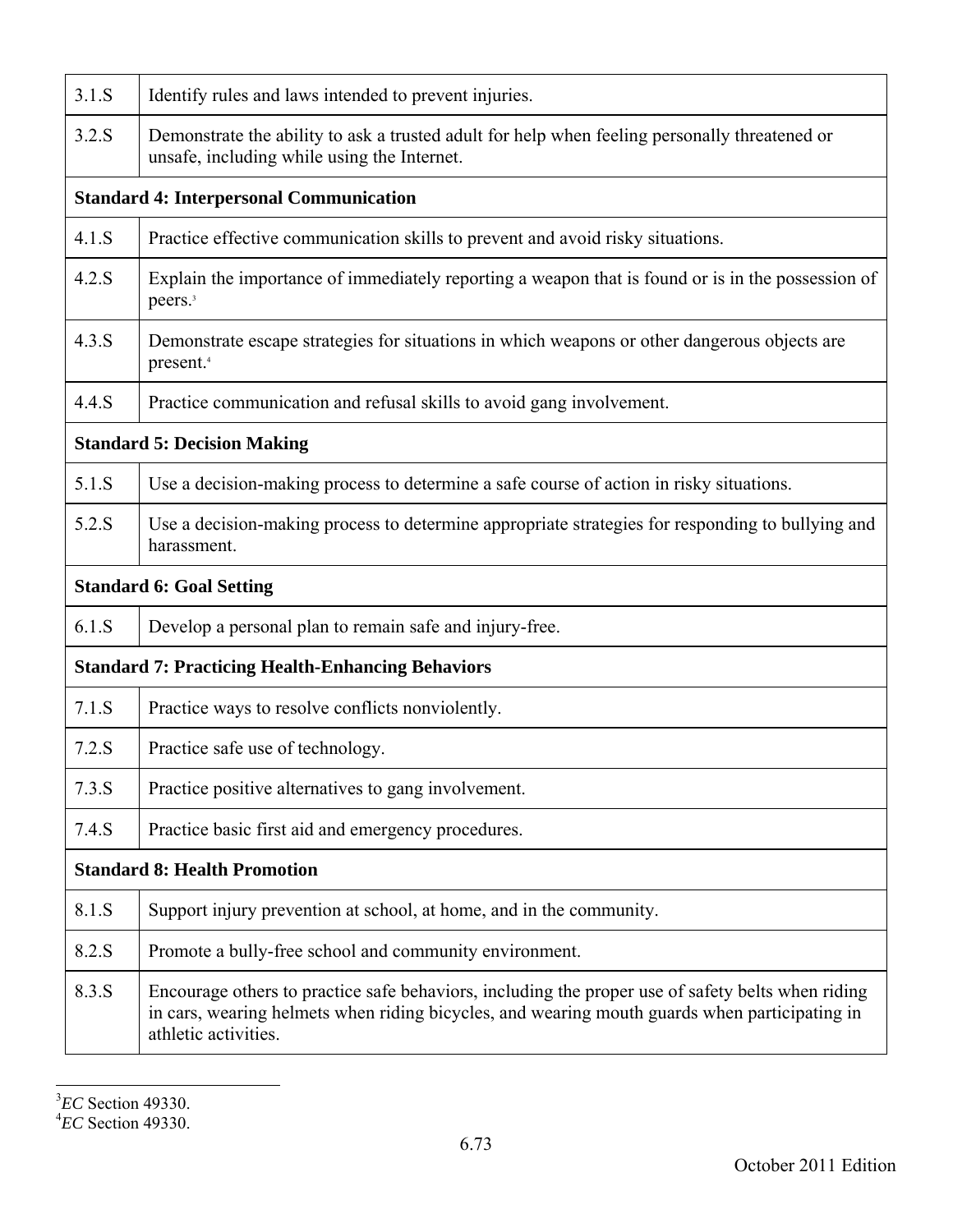|                                                | <b>Alcohol, Tobacco, and Other Drugs</b>                                                                                                                                                                         |  |
|------------------------------------------------|------------------------------------------------------------------------------------------------------------------------------------------------------------------------------------------------------------------|--|
| <b>Standard 1: Essential Concepts</b>          |                                                                                                                                                                                                                  |  |
| 1.1.A                                          | Explain short- and long-term effects of alcohol, tobacco, inhalant, and other drug use, including<br>social, legal, and economic implications.                                                                   |  |
| 1.2.A                                          | Identify positive alternatives to alcohol, tobacco, and other drug use.                                                                                                                                          |  |
| 1.3.A                                          | Differentiate between the use and misuse of prescription and nonprescription medicines.                                                                                                                          |  |
| 1.4.A                                          | Identify the benefits of a tobacco-free environment.                                                                                                                                                             |  |
| 1.5.A                                          | Explain the dangers of secondhand smoke.                                                                                                                                                                         |  |
| 1.6.A                                          | Explain the stages of drug dependence and addiction and the effects of drugs on the adolescent<br>brain.                                                                                                         |  |
| 1.7.A                                          | Identify the effects of alcohol, tobacco, and other drug use on physical activity, including<br>athletic performance.                                                                                            |  |
|                                                | <b>Standard 2: Analyzing Influences</b>                                                                                                                                                                          |  |
| 2.1.A                                          | Describe internal influences that affect the use of alcohol, tobacco, and other drugs.                                                                                                                           |  |
| 2.2.A                                          | Analyze the influence of marketing and advertising techniques, including the use of role models<br>and how they affect use of alcohol, tobacco, and other drugs.                                                 |  |
| 2.3.A                                          | Analyze how impaired judgment and other effects of using alcohol or marijuana impact personal<br>safety, relationships with friends and families, school success, and attainment of present and<br>future goals. |  |
| 2.4.A                                          | Explain how culture and media influence the use of alcohol and other drugs.                                                                                                                                      |  |
| <b>Standard 3: Accessing Valid Information</b> |                                                                                                                                                                                                                  |  |
| 3.1.A                                          | Identify sources of valid information regarding alcohol, tobacco, and other drug use and abuse.                                                                                                                  |  |
| <b>Standard 4: Interpersonal Communication</b> |                                                                                                                                                                                                                  |  |
| 4.1.A                                          | Use effective verbal communication skills to avoid situations where alcohol, tobacco, and other<br>drugs are being used.                                                                                         |  |
| 4.2.A                                          | Demonstrate effective verbal and nonverbal refusal skills to resist the pressure to use alcohol,<br>tobacco, and other drugs.                                                                                    |  |
|                                                | <b>Standard 5: Decision Making</b>                                                                                                                                                                               |  |
| 5.1.A                                          | Analyze how decisions to use alcohol, tobacco, and other drugs will affect relationships with<br>friends and family.                                                                                             |  |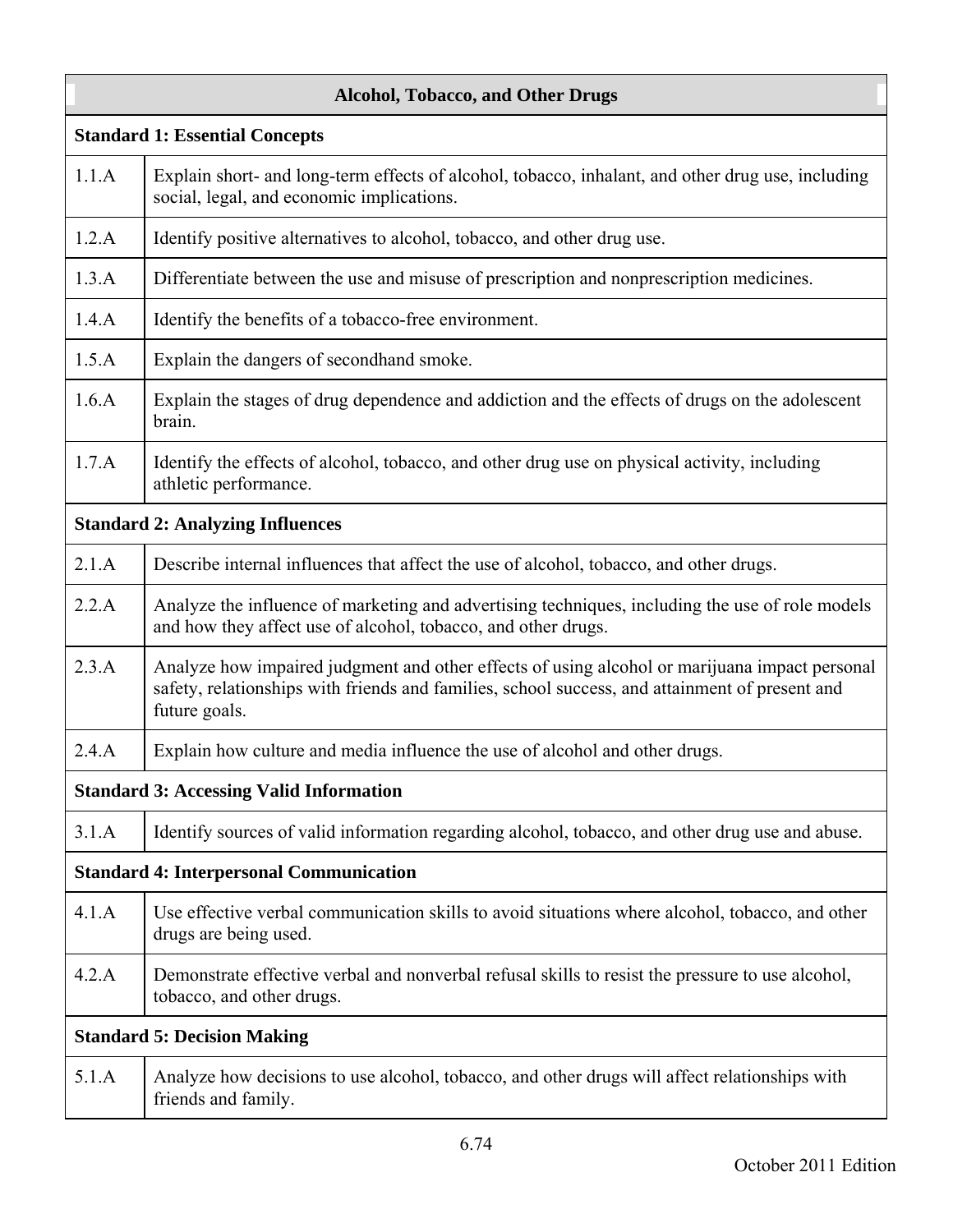| 5.2.A                                          | Analyze the kinds of situations involving alcohol, tobacco, and other drugs for which help from<br>an adult should be requested.   |
|------------------------------------------------|------------------------------------------------------------------------------------------------------------------------------------|
| 5.3.A                                          | Analyze the legal, emotional, social, and health consequences of using alcohol and other drugs.                                    |
|                                                | <b>Standard 6: Goal Setting</b>                                                                                                    |
| 6.1.A                                          | Develop personal goals to remain drug-free.                                                                                        |
|                                                | <b>Standard 7: Practicing Health-Enhancing Behaviors</b>                                                                           |
| 7.1.A                                          | Practice positive alternatives to using alcohol, tobacco, and other drugs.                                                         |
|                                                | <b>Standard 8: Health Promotion</b>                                                                                                |
| 8.1.A                                          | Practice effective persuasion skills for encouraging others not to use alcohol, tobacco, and other<br>drugs.                       |
|                                                | <b>Mental, Emotional, and Social Health</b>                                                                                        |
|                                                | <b>Standard 1: Essential Concepts</b>                                                                                              |
| 1.1.M                                          | Describe the signs, causes, and health effects of stress, loss, and depression.                                                    |
| 1.2.M                                          | Summarize feelings and emotions associated with loss and grief.                                                                    |
| 1.3.M                                          | Discuss how emotions change during adolescence.                                                                                    |
| 1.4.M                                          | Describe the importance of being aware of one's emotions.                                                                          |
| 1.5.M                                          | Describe the importance of being empathetic to individual differences, including people with<br>disabilities and chronic diseases. |
| 1.6.M                                          | Explain why getting help for mental, emotional, and social health problems is appropriate and<br>necessary.                        |
| 1.7.M                                          | Describe the importance of setting personal boundaries for privacy, safety, and expressions of<br>emotions and opinions.           |
| 1.8.M                                          | Describe the similarities between types of violent behaviors (e.g., bullying, hazing, fighting, and<br>verbal abuse).              |
| 1.9.M                                          | Discuss the harmful effects of violent behaviors.                                                                                  |
|                                                | <b>Standard 2: Analyzing Influences</b>                                                                                            |
| 2.1.M                                          | Analyze the external and internal influences on mental, emotional, and social health.                                              |
| <b>Standard 3: Accessing Valid Information</b> |                                                                                                                                    |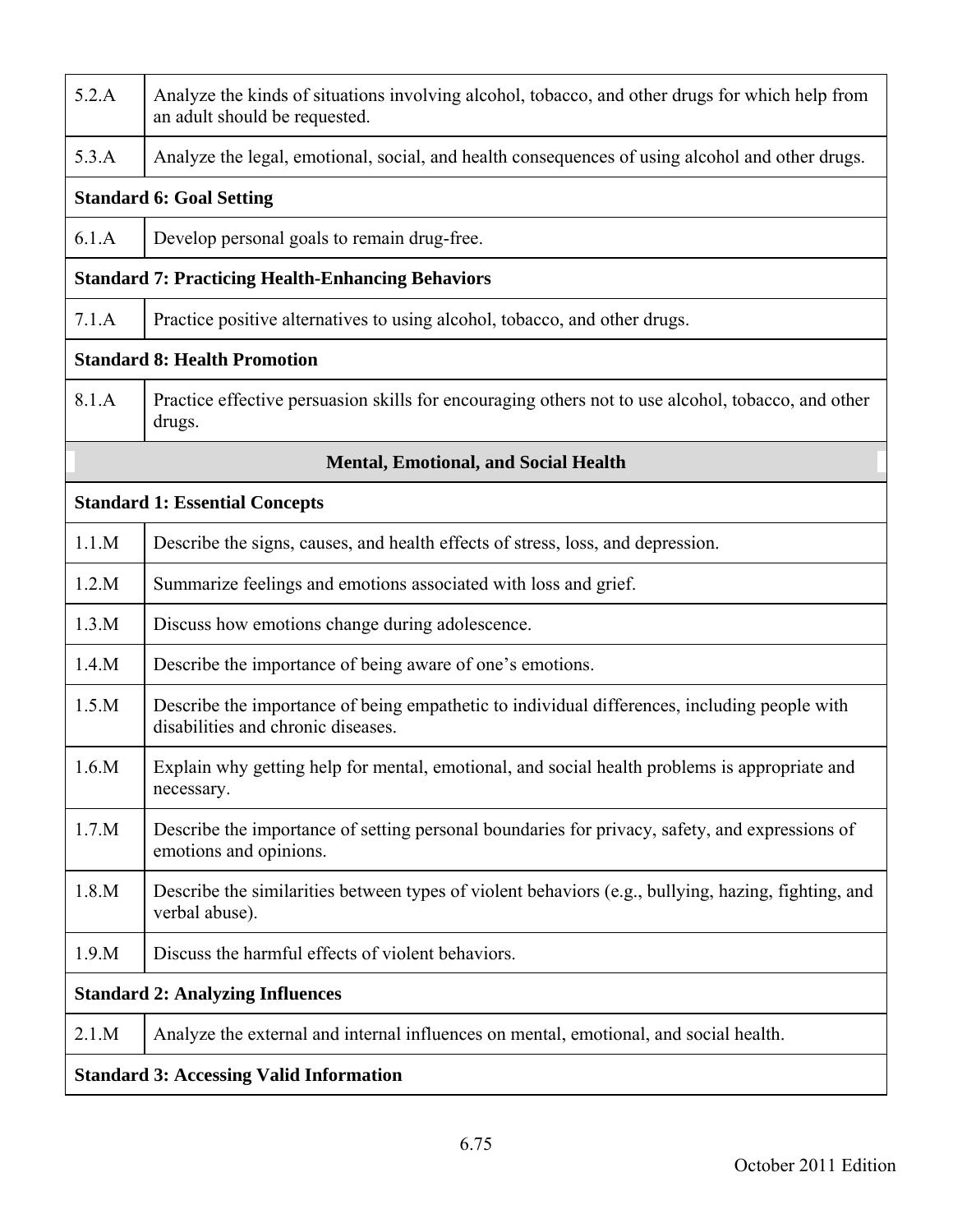| 3.1.M                                                    | Identify sources of valid information and services for getting help with mental, emotional, and<br>social health problems.          |  |
|----------------------------------------------------------|-------------------------------------------------------------------------------------------------------------------------------------|--|
| 3.2.M                                                    | Discuss the importance of getting help from a trusted adult when it is needed.                                                      |  |
|                                                          | <b>Standard 4: Interpersonal Communication</b>                                                                                      |  |
| 4.1.M                                                    | Practice asking for help with mental, emotional, or social health problems from trusted adults.                                     |  |
| 4.2.M                                                    | Describe how prejudice, discrimination, and bias can lead to violence.                                                              |  |
| 4.3.M                                                    | Demonstrate ways to communicate respect for diversity.                                                                              |  |
| 4.4.M                                                    | Demonstrate the ability to use steps of conflict resolution.                                                                        |  |
|                                                          | <b>Standard 5: Decision Making</b>                                                                                                  |  |
| 5.1.M                                                    | Apply a decision-making process to enhance health.                                                                                  |  |
| 5.2.M                                                    | Describe situations for which someone should seek help with stress, loss, and depression.                                           |  |
| 5.3.M                                                    | Compare and contrast being angry and angry behavior, and discuss the consequences.                                                  |  |
|                                                          | <b>Standard 6: Goal Setting</b>                                                                                                     |  |
| 6.1.M                                                    | Make a plan to prevent and manage stress.                                                                                           |  |
| 6.2.M                                                    | Describe how personal goals can be affected if violence is used to solve problems.                                                  |  |
| 6.3.M                                                    | Make a personal commitment to avoid persons, places, or activities that encourage violence or<br>delinquency.                       |  |
| <b>Standard 7: Practicing Health-Enhancing Behaviors</b> |                                                                                                                                     |  |
| 7.1.M                                                    | Carry out personal and social responsibilities appropriately.                                                                       |  |
| 7.2.M                                                    | Practice strategies to manage stress.                                                                                               |  |
| 7.3.M                                                    | Practice appropriate ways to respect and include others who are different from oneself.                                             |  |
| 7.4.M                                                    | Demonstrate how to use self-control when angry.                                                                                     |  |
|                                                          | <b>Standard 8: Health Promotion</b>                                                                                                 |  |
| 8.1.M                                                    | Encourage a school environment that is respectful of individual differences.                                                        |  |
| 8.2.M                                                    | Object appropriately to teasing or bullying of peers that is based on personal characteristics and<br>perceived sexual orientation. |  |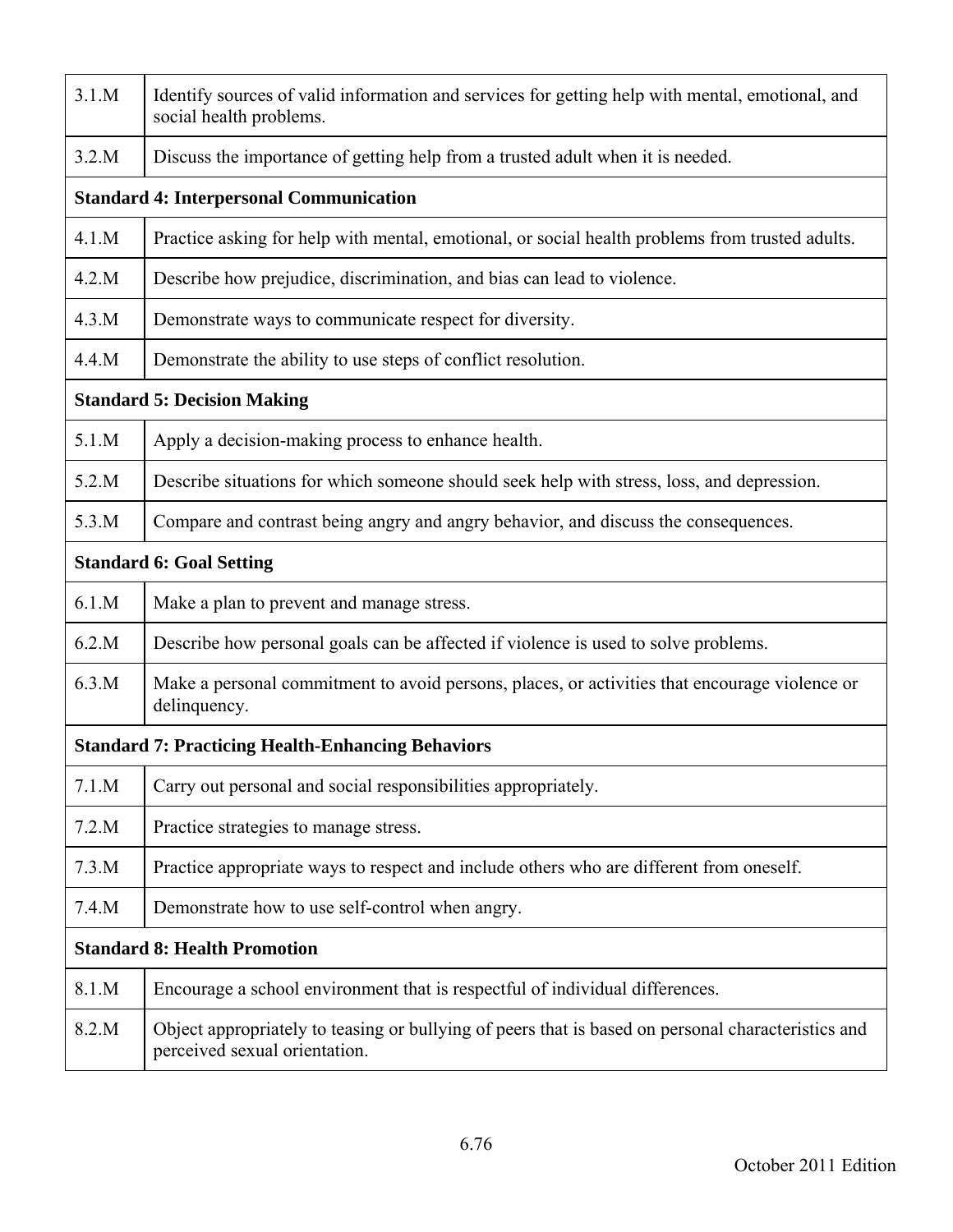# **Physical Education**

### **Overview**

The physical education program in grades six through eight provides the opportunity to expand a student's performance and understanding of fundamental movement and motor skills to more specialized movement and motor skills used in a variety of content areas. Students learn to refine, combine, and apply a variety of movement and motor skills in different physical activity settings. In each area of physical education, students learn the critical elements for each motor skill as well as concepts and principles related to biomechanics, motor development, motor learning, and game tactics.

Physical education programs continue to emphasize the importance of physical activity and personal fitness throughout the school year. Students are provided with opportunities to improve their fitness and to understand more advanced concepts related to physical fitness and physical activity. Participation in physical activity can



The sixth-grade physical education model content standards are organized by five overarching content standards. Under each of the overarching standards are grade-level model content standards that provide a vision of what students in grade-six should know and be able to do. The content standards represent the essential skills and knowledge that all students need to be physically active and enjoy a healthy lifestyle.

Most sixth-grade students are approaching or entering adolescence, a stage of numerous physical changes. This is the beginning of a two- to three-year growth spurt for some students that can account for 20 percent of their eventual adult stature. The heart and lungs are also increasing in size and capacity proportionate to height and weight gains. Students enjoy being active, engaging in fitness activities, assessing their own fitness levels, and creating personal fitness plans. Students at this stage learn to combine various skills in cooperative activities.

### **What Sixth-Grade Students Should Know**

In fifth grade, students learned manipulative skills with an emphasis on improving accuracy and distance while efficiently manipulating objects using body parts or implements. For example, they stopped a kicked ball by trapping it with a foot and hit a dropped ball with a racket or paddle. They practiced offensive and defensive skills. Students created and performed dances with intentional changes in speed and direction and rhythmic routines that involved manipulating an object. They learned fitness concepts, such as the principles of training, and how to increase their aerobic capacity. They set and monitored achievable short-term and long-term goals for improved physical fitness. Students assessed their health-related physical fitness and increased the amount of time and the intensity of their physical activity. They learned to work cooperatively and learned to respect others with differing abilities.



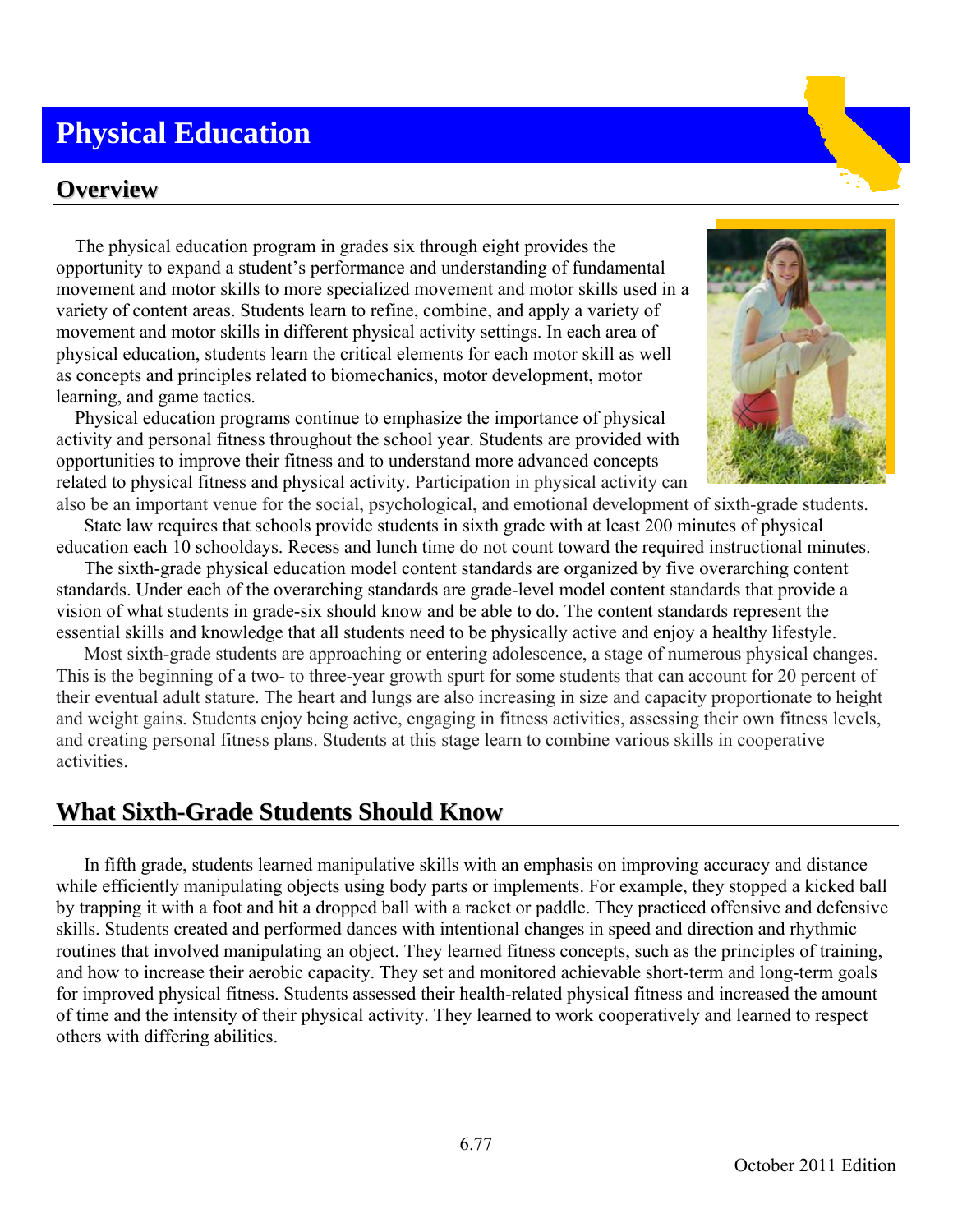### **What Students Learn in Sixth Grade**

In sixth grade, the focus of instruction is providing students with experiences that help them transition to sport-skill learning with an emphasis on the application of movement and motor skills in lead-up or modified games. When students practice manipulative skills, they practice more often with partners than in earlier grades. For example, sixth-grade students volley an object repeatedly with a partner instead of volleying a tossed ball to a target as they did in grade five. Students learn new skills and patterns in folk and line dancing, and new ways to combine movement skills to create and perform tumbling and rhythmic routines with attention to the aesthetics of physical activity. They learn how to recognize and correct their own errors and to provide feedback to peers to assist them in developing movement skills. Students continue to learn about health-related physical fitness, assess their own fitness level, and develop a one-day personal fitness plan. Cooperative physical activity is another focus of instruction in sixth grade, with students learning about their own and others' roles and responsibilities in setting common goals and solving problems.

#### **Overarching Standard 1: Students demonstrate the motor skills and movement patterns needed to perform a variety of physical activities.**

With the change in instructional focus from foundational manipulative skills to specialized sport skills, students learn to strike objects using body parts and implements more consistently and with greater accuracy. They learn to dribble and pass a ball to a partner while being guarded, skills that are practiced in a modified game. Students in sixth grade combine nonlocomotor, locomotor, and motor skills while incorporating qualities of movement (e.g., relationships, levels, speed, direction, and pathways) in complex physical activities. They are given learning opportunities to develop rhythmic skills as they perform folk and line dances and rhythmic routines to music. They also learn to design and perform smooth, flowing sequences of stunts, tumbling, and rhythmic patterns.

### **Overarching Standard 2: Students demonstrate knowledge of movement concepts, principles, and strategies that apply to the learning and performance of physical activities.**

Standard 2 represents the cognitive knowledge that supports the locomotor, nonlocomotor, and manipulative skills practiced. For example, Standard 2.6 is "Explain the role of the legs, shoulders, and forearm in the forearm pass"; and Standard 1.1 reads, "Volley an object repeatedly with a partner, using the forearm pass." Students learn about the correct technique for the forearm pass, practice the skill with a partner, and can both explain and demonstrate the role of the legs, shoulders, and forearms when asked by the teacher. In sixth grade, students learn more about the biomechanics of physical activity—in particular, the variables involved with increasing and decreasing the forces applied by the body or another object and those controlling the intended

**achieve greater accuracy** closely guarded.<br> **and precision with** By the end o

flight of an object. Understanding the biomechanics of physical activities helps **Understanding the** students achieve greater accuracy and precision with manipulative skills, such as **biomechanics of physical** batting a hall or striking a volley ball Students also improve their understanding **biomechanics of physical** batting a ball or striking a volleyball. Students also improve their understanding **activities helps students** of offensive strategies by identifying opportunities to pass or dribble while being of offensive strategies by identifying opportunities to pass or dribble while being

**and precision with By the end of sixth grade, students can identify dance steps and rhythm manipulative skills, such patterns and explain the contribution of movement qualities to the aesthetic manipulative skills, such** patterns and explain the contribution of movement qualities to the aesthetic as **batting a ball or** dimension of physical activity. Students also learn the correct type of feedball **as batting a ball or** dimension of physical activity. Students also learn the correct type of feedback **striking a volleyball.** (specific positive specific corrective) to help others learn and improve moveme (specific positive, specific corrective) to help others learn and improve movement skills. In sixth grade, students develop and teach a cooperative movement game

that requires locomotor skills, manipulation of objects, and an offensive strategy.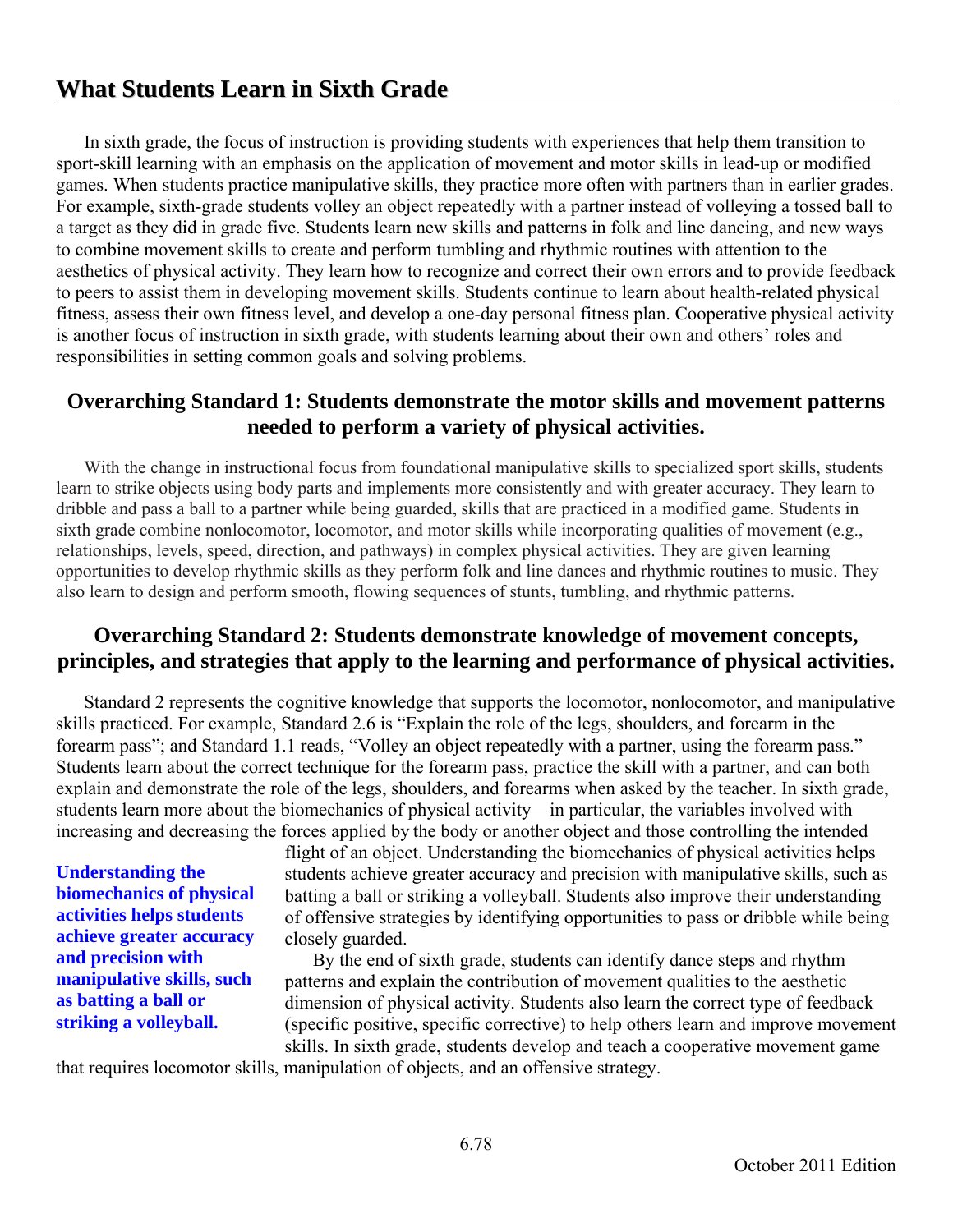### **Overarching Standard 3: Students assess and maintain a level of physical fitness to improve health and performance.**

Students in sixth grade perform moderate to vigorous physical activities a minimum of four days each week. They assess their own level of health-related physical fitness, including the intensity of their heart rate during physical activity, and compare themselves with established, research-based standards for good health. Students use this information to generate personal goals for each fitness component (muscle strength/endurance, flexibility, aerobic capacity, and body composition). As students continue to participate in fitness activities, they monitor and evaluate changes in their fitness status.

### **Overarching Standard 4: Students demonstrate knowledge of physical fitness concepts, principles, and strategies to improve health and performance.**

Similar to the relationship between Standards 1 and 2, Standard 4 provides the cognitive information to support the fitness activities described in Standard 3. For Standard 4, students learn different methods of monitoring heart rate intensity. These methods include using heart rate monitors and placing two fingers over the wrist.

In sixth grade, students learn the long-term benefits of regular participation in physical activity and how to classify activities as aerobic or anaerobic. They also distinguish between effective and ineffective warm-ups, cool-downs, and flexibility exercises (stretches). They compile and analyze the effects of caloric intake and energy expenditures through physical activity. Students apply their knowledge by developing a one-day physical fitness plan that uses the FITT (frequency, intensity, time, and type) principles and addresses each component of health-related physical fitness.



### **Overarching Standard 5: Students demonstrate and utilize knowledge of psychological and sociological concepts, principles, and strategies that apply to the learning and performance of physical activity.**

With the emphasis on learning specialized sport skills through lead-up or modified games, students in sixth grade participate in many group physical activities. They identify the individual roles and responsibilities necessary to make their group successful, including their own responsibilities in cooperative physical activities. Students

develop collaborative skills as they agree on common goals and seek consensus solutions to movement problems that occur in cooperative physical activities.

### **Support for English Learners**

The goal of physical education programs in California is to ensure universal access to high-quality curriculum and instruction so that every student can meet or exceed the state's physical education model content standards. To reach that goal, teachers design instruction to meet the instructional needs of each student. Different instructional approaches may be needed for English learners to gain access to physical education content. Specially designed academic instruction in English (SDAIE), also known as sheltered instruction, provides students with a variety of interactive and multimodal means to access information. With sheltered instruction techniques, teachers modify the language demands of the lesson. Cooperative learning with high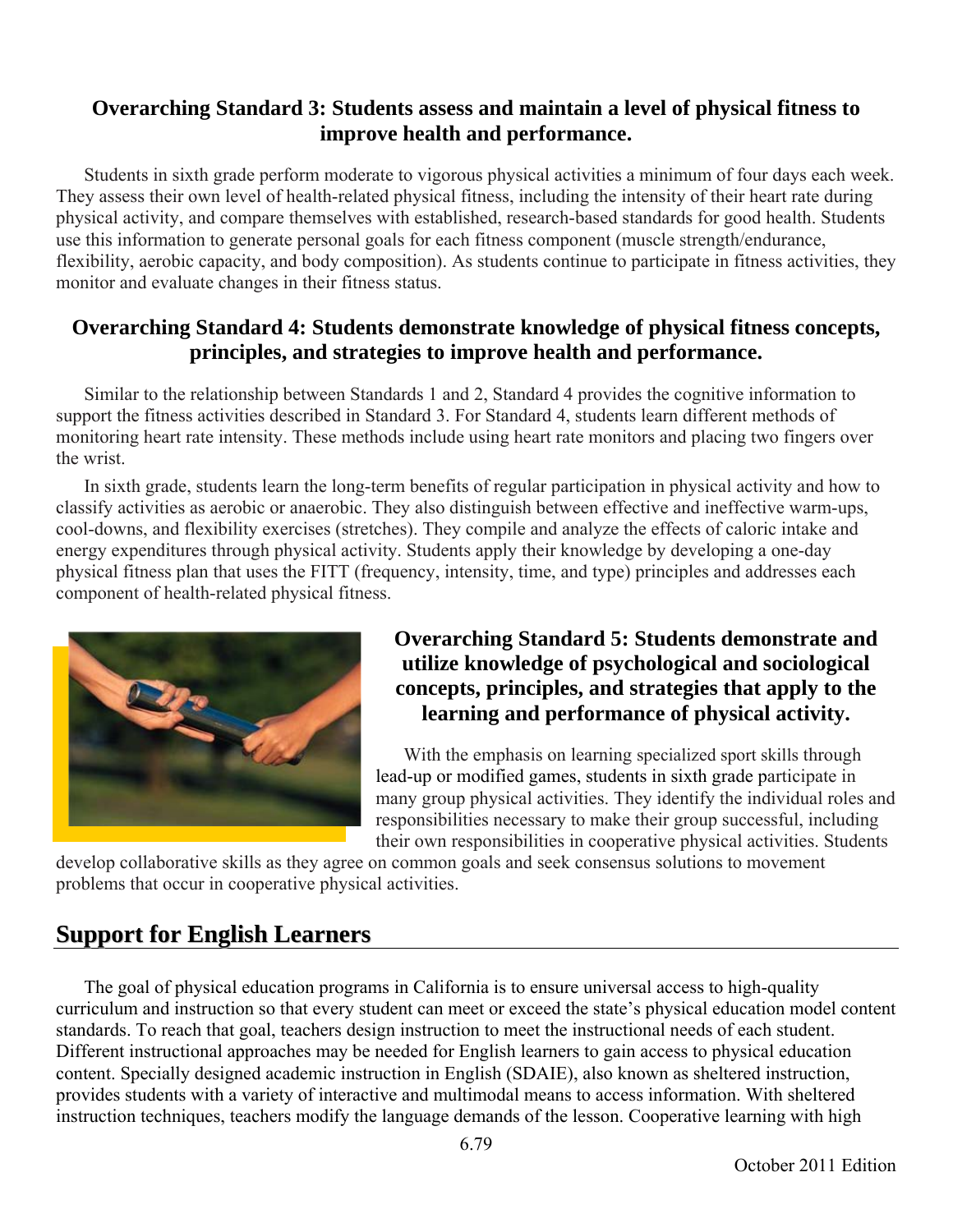levels of interaction may also be an effective strategy. (See the *Physical Education Framework for California Public Schools* [California Department of Education 2009]*,* Chapter 7, "Universal Access," for more information.)

Physical education instruction provides opportunities for students to develop their English-language skills. Students learn new vocabulary through physical activity instruction that is modeled by other students (e.g., throwing with *underhand*, *overhand*, and *sidearm* movement patterns) and explanations of manipulative skills that include visual clues (e.g., "Explain the role of the legs, shoulders, and forearm in the forearm pass"). Instruction that draws attention to cognates can help students understand domain-specific and academic vocabulary (e.g., *aerobic exercise*/*ejercicio aerobico*; *anaerobic exercise*/*ejercicio anaerobico*). Participating in small-group activities and modified team games, coaching other students, discussing rules, and speaking about and listening to physical education concepts and principles also provide opportunities for English learners to acquire academic vocabulary and practice both informal and formal English.

### **Support for Students with Special Needs**

Successful participation in physical activities by students with special needs depends on the teacher's skill and training in providing instruction and support to all students. When systematically planned differentiation strategies are used, students with special needs can benefit from appropriately challenging curriculum and instruction. The strategies for differentiating instruction for students include pacing, complexity, depth, and novelty. Despite the modifications made, the focus is always on helping students to meet the physical education model content standards to the best of their ability and frequently assessing their progress in attaining the standards.

In helping students move from below grade to their grade level, teachers use instructional resources aligned with the standards; however, during a transitional period, students receive instruction aligned with fundamental skills and concepts from previous grade levels that support the standards for their current grade level. Some students with 504 Plans or individualized education programs (IEPs) are eligible for special education services in physical education. A student's 504 Plan or IEP often includes suggestions for techniques to ensure that the student has full access to a program that is designed to provide him or her with appropriate learning opportunities and uses instructional materials and strategies that best meet the student's needs. The 504 Plan or IEP also determines which services or combination of services best met the student's need. (See the *Physical Education Framework for California Public Schools* [California Department of Education 2009], Chapter 7, "Universal Access," for more information.)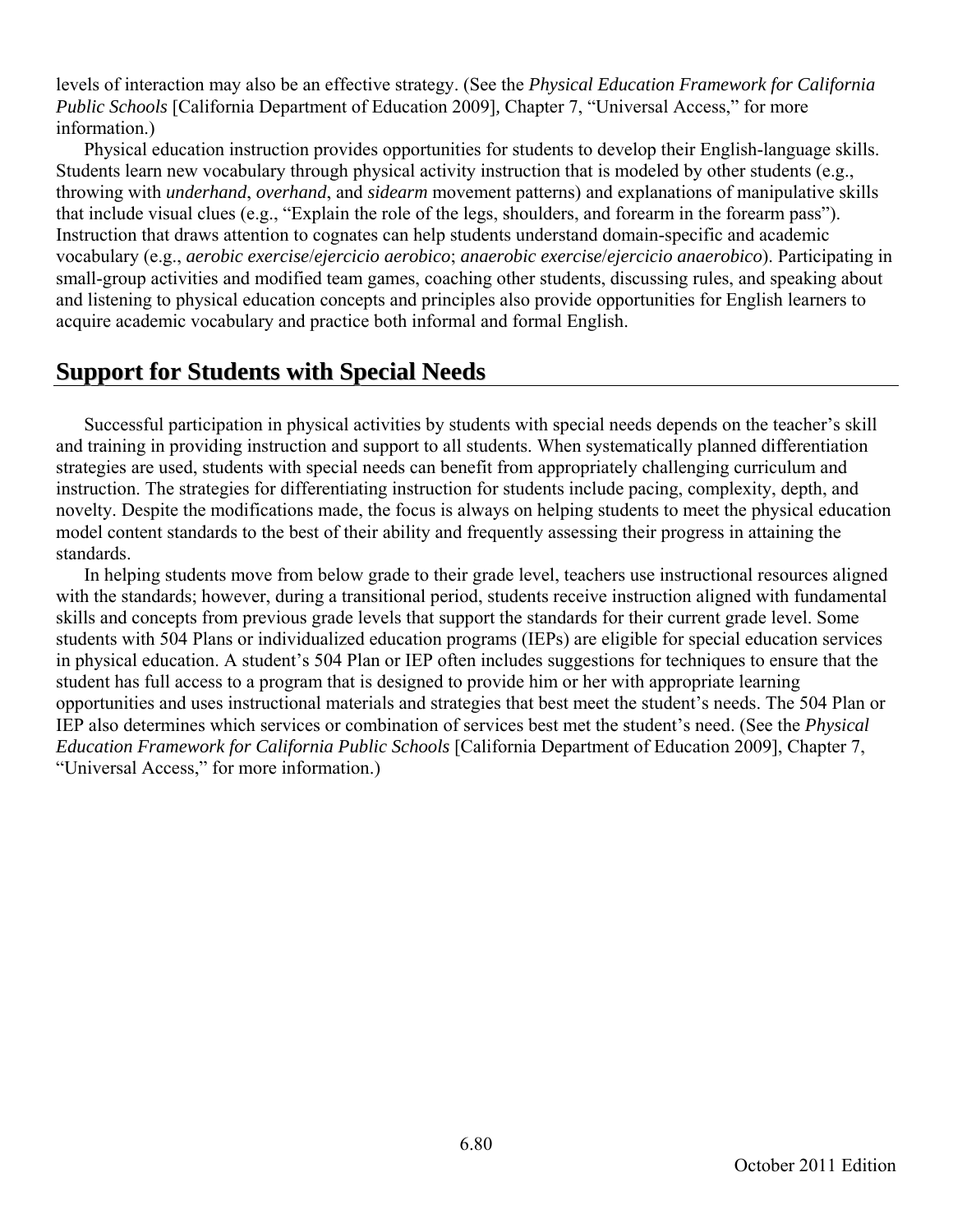## **The Standards**

The following sixth-grade physical education model content standards were adopted by the California State Board of Education on January 12, 2005.

|                                                     | <b>Physical Education Model Content Standards</b><br><b>Grade Six</b>                                                                                           |  |
|-----------------------------------------------------|-----------------------------------------------------------------------------------------------------------------------------------------------------------------|--|
|                                                     | STANDARD 1: Students demonstrate the motor skills and movement patterns needed to perform a<br>variety of physical activities.                                  |  |
|                                                     | <b>Manipulative Skills</b>                                                                                                                                      |  |
| 1.1                                                 | Volley an object repeatedly with a partner, using the forearm pass.                                                                                             |  |
| 1.2                                                 | Strike a ball continuously against a wall and with a partner, using a paddle for the forehand stroke<br>and the backhand stroke.                                |  |
| 1.3                                                 | Strike an object consistently, using a body part, so that the object travels in the intended direction<br>at the desired height.                                |  |
| 1.4                                                 | Strike an object consistently, using an implement, so that the object travels in the intended<br>direction at the desired height.                               |  |
| 1.5                                                 | Dribble and pass a ball to a partner while being guarded.                                                                                                       |  |
| 1.6                                                 | Throw an object accurately and with applied force, using the underhand, overhand, and sidearm<br>movement (throw) patterns.                                     |  |
|                                                     | <b>Rhythmic Skills</b>                                                                                                                                          |  |
| 1.7                                                 | Perform folk and line dances.                                                                                                                                   |  |
| 1.8                                                 | Develop, refine, and demonstrate routines to music.                                                                                                             |  |
| <b>Combinations of Movement Patterns and Skills</b> |                                                                                                                                                                 |  |
| 1.9                                                 | Combine relationships, levels, speed, direction, and pathways in complex individual and group<br>physical activities.                                           |  |
| 1.10                                                | Combine motor skills to play a lead-up or modified game.                                                                                                        |  |
| 1.11                                                | Design and perform smooth, flowing sequences of stunts, tumbling, and rhythmic patterns that<br>combine traveling, rolling, balancing, and transferring weight. |  |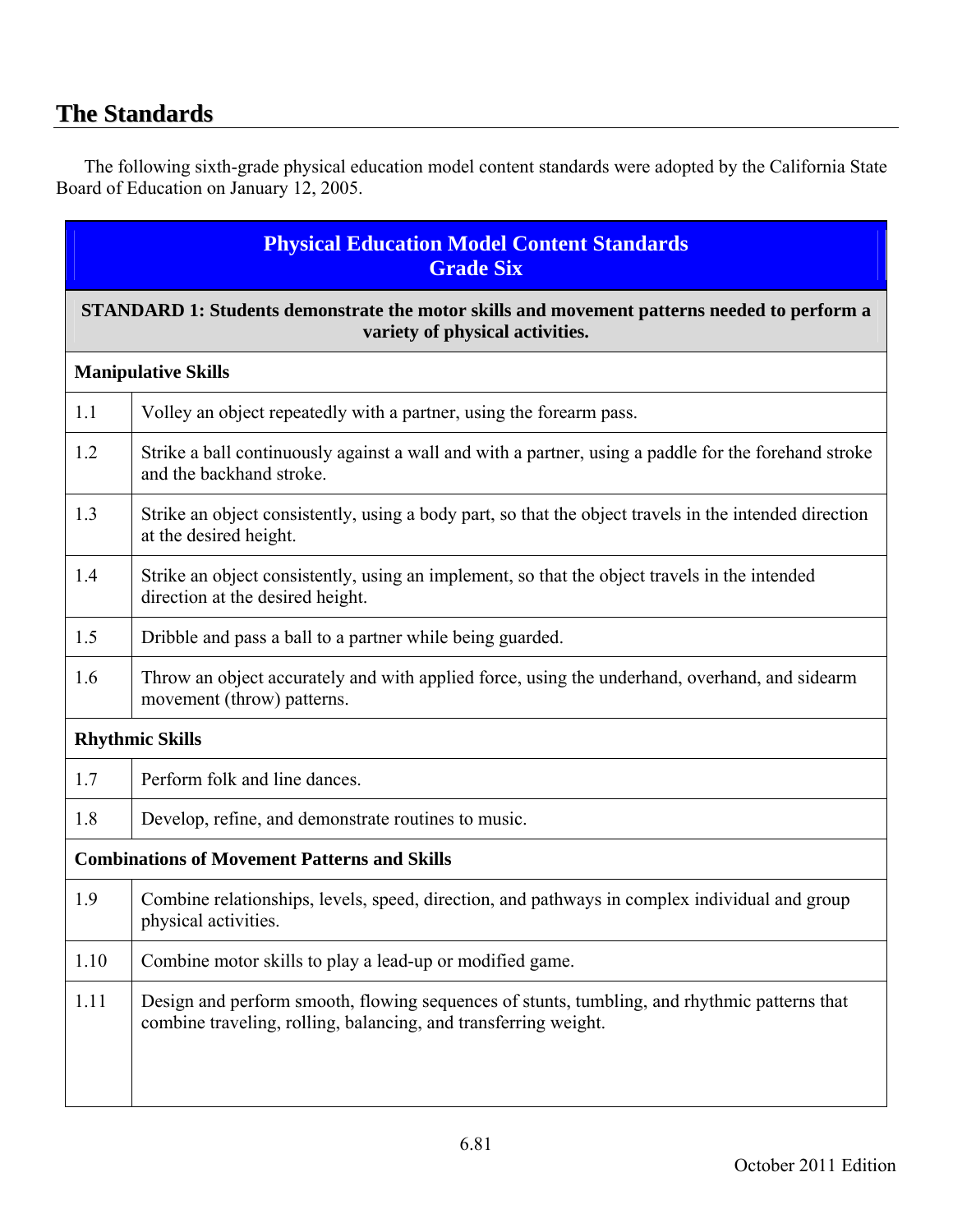#### **STANDARD 2: Students demonstrate knowledge of movement concepts, principles, and strategies that apply to the learning and performance of physical activities.**

| <b>Movement Concepts</b>                                                                                   |                                                                                                                                                                                                                            |  |
|------------------------------------------------------------------------------------------------------------|----------------------------------------------------------------------------------------------------------------------------------------------------------------------------------------------------------------------------|--|
| 2.1                                                                                                        | Explain how to increase force based on the principles of biomechanics.                                                                                                                                                     |  |
| 2.2                                                                                                        | Explain how impact force is reduced by increasing the duration of impact.                                                                                                                                                  |  |
| 2.3                                                                                                        | Analyze and correct errors in movement patterns.                                                                                                                                                                           |  |
| 2.4                                                                                                        | Provide feedback to a partner to assist in developing and improving movement skills.                                                                                                                                       |  |
| 2.5                                                                                                        | Identify practices and procedures necessary for safe participation in physical activities.                                                                                                                                 |  |
|                                                                                                            | <b>Manipulative Skills</b>                                                                                                                                                                                                 |  |
| 2.6                                                                                                        | Explain the role of the legs, shoulders, and forearm in the forearm pass.                                                                                                                                                  |  |
| 2.7                                                                                                        | Identify the time necessary to prepare for and begin a forehand stroke and a backhand stroke.                                                                                                                              |  |
| 2.8                                                                                                        | Illustrate how the intended direction of an object is affected by the angle of the implement or body<br>part at the time of contact.                                                                                       |  |
| 2.9                                                                                                        | Identify opportunities to pass or dribble while being guarded.                                                                                                                                                             |  |
| <b>Rhythmic Skills</b>                                                                                     |                                                                                                                                                                                                                            |  |
| 2.10                                                                                                       | Identify steps and rhythm patterns for folk and line dances.                                                                                                                                                               |  |
| 2.11                                                                                                       | Explain how movement qualities contribute to the aesthetic dimension of physical activity.                                                                                                                                 |  |
| <b>Combinations of Movement Patterns and Skills</b>                                                        |                                                                                                                                                                                                                            |  |
| 2.12                                                                                                       | Develop a cooperative movement game that uses locomotor skills, object manipulation, and an<br>offensive strategy and teach the game to another person.                                                                    |  |
| STANDARD 3: Students assess and maintain a level of physical fitness to improve health and<br>performance. |                                                                                                                                                                                                                            |  |
| 3.1                                                                                                        | Assess the components of health-related physical fitness (muscle strength, muscle endurance,<br>flexibility, aerobic capacity, and body composition) by using a scientifically based health-related<br>fitness assessment. |  |
| 3.2                                                                                                        | Compare individual physical fitness results with research-based standards for good health.                                                                                                                                 |  |
| 3.3                                                                                                        | Develop individual goals for each of the components of health-related physical fitness (muscle<br>strength, muscle endurance, flexibility, aerobic capacity, and body composition).                                        |  |
| 3.4                                                                                                        | Participate in moderate to vigorous physical activity a minimum of four days each week.                                                                                                                                    |  |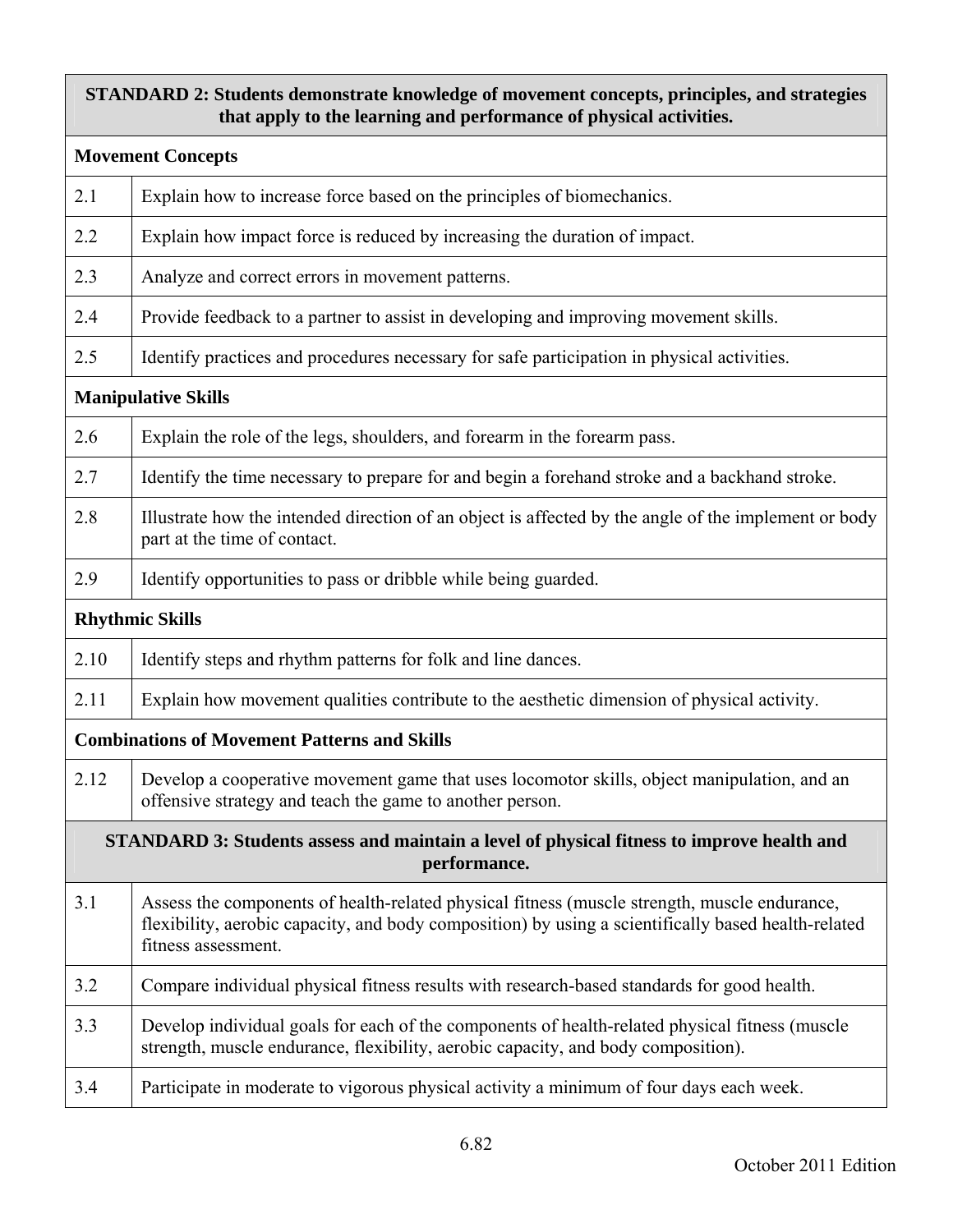| 3.6                                                                                                                                                                                               | Monitor the intensity of one's heart rate during physical activity.                                                                                                         |  |
|---------------------------------------------------------------------------------------------------------------------------------------------------------------------------------------------------|-----------------------------------------------------------------------------------------------------------------------------------------------------------------------------|--|
| STANDARD 4: Students demonstrate knowledge of physical fitness concepts, principles, and<br>strategies to improve health and performance.                                                         |                                                                                                                                                                             |  |
| 4.1                                                                                                                                                                                               | Distinguish between effective and ineffective warm-up and cool-down techniques.                                                                                             |  |
| 4.2                                                                                                                                                                                               | Develop a one-day personal physical fitness plan specifying the intensity, time, and types of<br>physical activities for each component of health-related physical fitness. |  |
| 4.3                                                                                                                                                                                               | Identify contraindicated exercises and their adverse effects on the body.                                                                                                   |  |
| 4.4                                                                                                                                                                                               | Classify physical activities as aerobic or anaerobic.                                                                                                                       |  |
| 4.5                                                                                                                                                                                               | Explain methods of monitoring heart rate intensity.                                                                                                                         |  |
| 4.6                                                                                                                                                                                               | List the long-term benefits of participation in regular physical activity.                                                                                                  |  |
| 4.7                                                                                                                                                                                               | Compile and analyze a log noting the food intake/calories consumed and energy expended<br>through physical activity.                                                        |  |
| STANDARD 5: Students demonstrate and utilize knowledge of psychological and sociological<br>concepts, principles, and strategies that apply to the learning and performance of physical activity. |                                                                                                                                                                             |  |
| <b>Self-Responsibility</b>                                                                                                                                                                        |                                                                                                                                                                             |  |
| 5.1                                                                                                                                                                                               | Participate productively in group physical activities.                                                                                                                      |  |
| 5.2                                                                                                                                                                                               | Evaluate individual responsibility in group efforts.                                                                                                                        |  |
| <b>Social Interaction</b>                                                                                                                                                                         |                                                                                                                                                                             |  |
| 5.3                                                                                                                                                                                               | Identify and define the role of each participant in a cooperative physical activity.                                                                                        |  |
| <b>Group Dynamics</b>                                                                                                                                                                             |                                                                                                                                                                             |  |
| 5.4                                                                                                                                                                                               | Identify and agree on a common goal when participating in a cooperative physical activity.                                                                                  |  |
| 5.5                                                                                                                                                                                               | Analyze possible solutions to a movement problem in a cooperative physical activity and come to<br>a consensus on the best solution.                                        |  |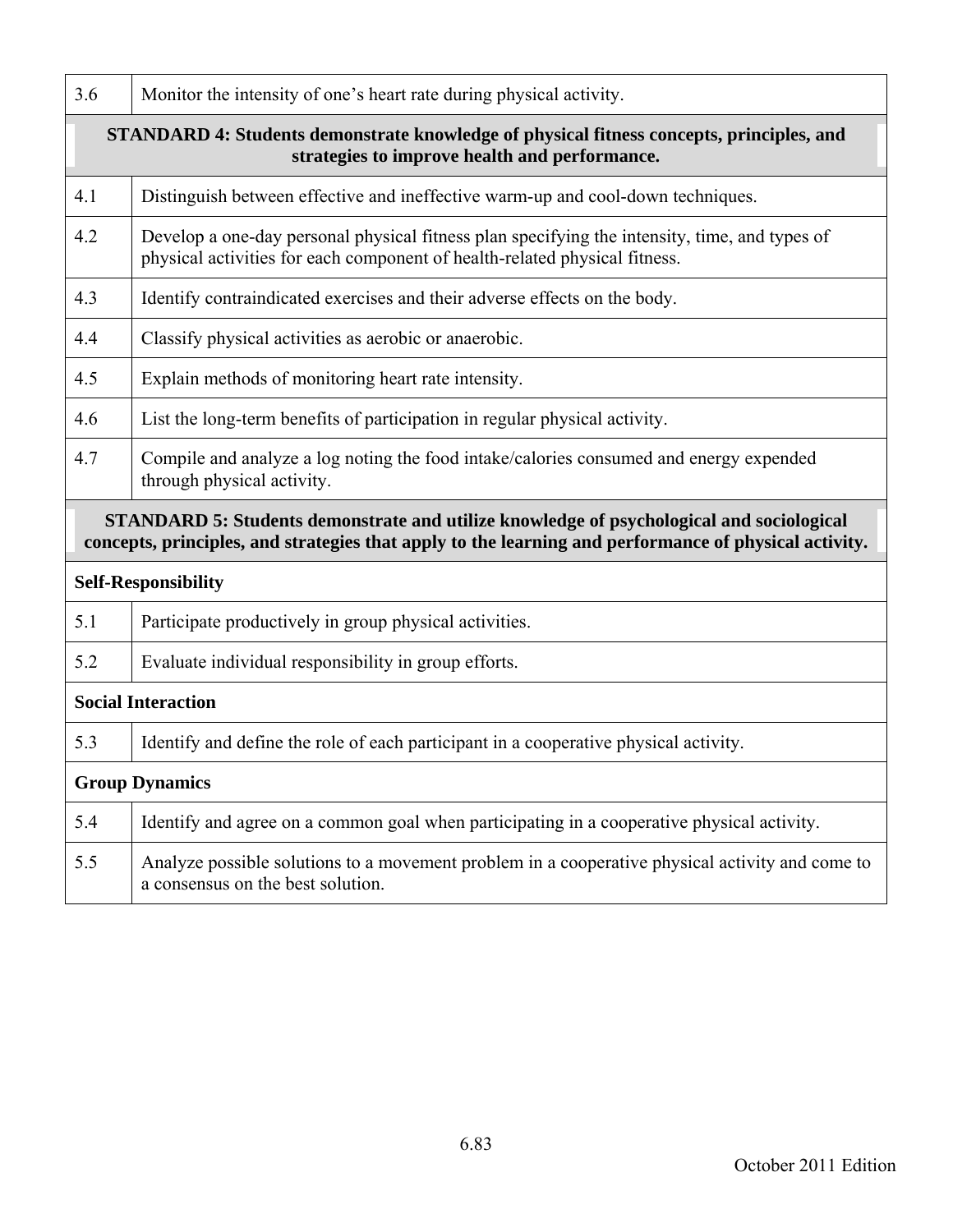# **World Languages**

### **Overview**



To succeed in the twenty-first century, today's students need to develop linguistic and cultural literacy, including academic knowledge and proficiency in English and in world languages and cultures. California schools teach a wide variety of languages spoken throughout the world, as well as American Sign Language

**wide variety of languages** languages.

(ASL). Because every language is a "foreign" language to those who do not **California schools teach a** know it, the term used in this document and in the standards is "world"

**spoken throughout the** Students no longer simply learn about languages and cultures; rather, they **world, as well as American** are provided with opportunities to learn languages and cultures through are provided with opportunities to learn languages and cultures through **Sign Language (ASL).** participation in communicative interactions that prepare them for real-world language use and global citizenship. Language learning needs to be a lifelong endeavor.

### **What Sixth-Grade Students Should Know**

Although world language instruction is not a required subject for the elementary grades, instruction in world languages is encouraged to begin as early as possible. Some sixth-grade students may have participated in language instruction in the earlier grades, but many will have had no formal instruction in another language. However, because of the diversity of students in California, most classrooms will include students who bring a rich variety of languages and cultures with them. Students may have learned a heritage language in their homes, be recent immigrants, or acquired the ability to understand and/or produce one or more languages through contact in their communities or abroad.

### **What Students Learn in Sixth Grade**

The variety of languages and cultures in California classrooms provides opportunities for students to learn about and celebrate the contributions of many people to the local community and reinforce lessons from sixthgrade history–social science.

California schools offer a variety of language programs, some beginning in elementary school, continuing in middle school, and most typically in comprehensive high school. Elementary programs in language instruction include the following types:

- Immersion—a program in which at least 50 percent of the core curriculum instruction is in the target language.
- Foreign Language in the Elementary School (FLES)—a program that provides instruction for a minimum of 70 minutes a week. The goal is to develop proficiency in language and culture.
- Foreign Language Experience (FLEX)—a program that exposes students to the study of a language or languages and cultures to motivate them to pursue further study of a language.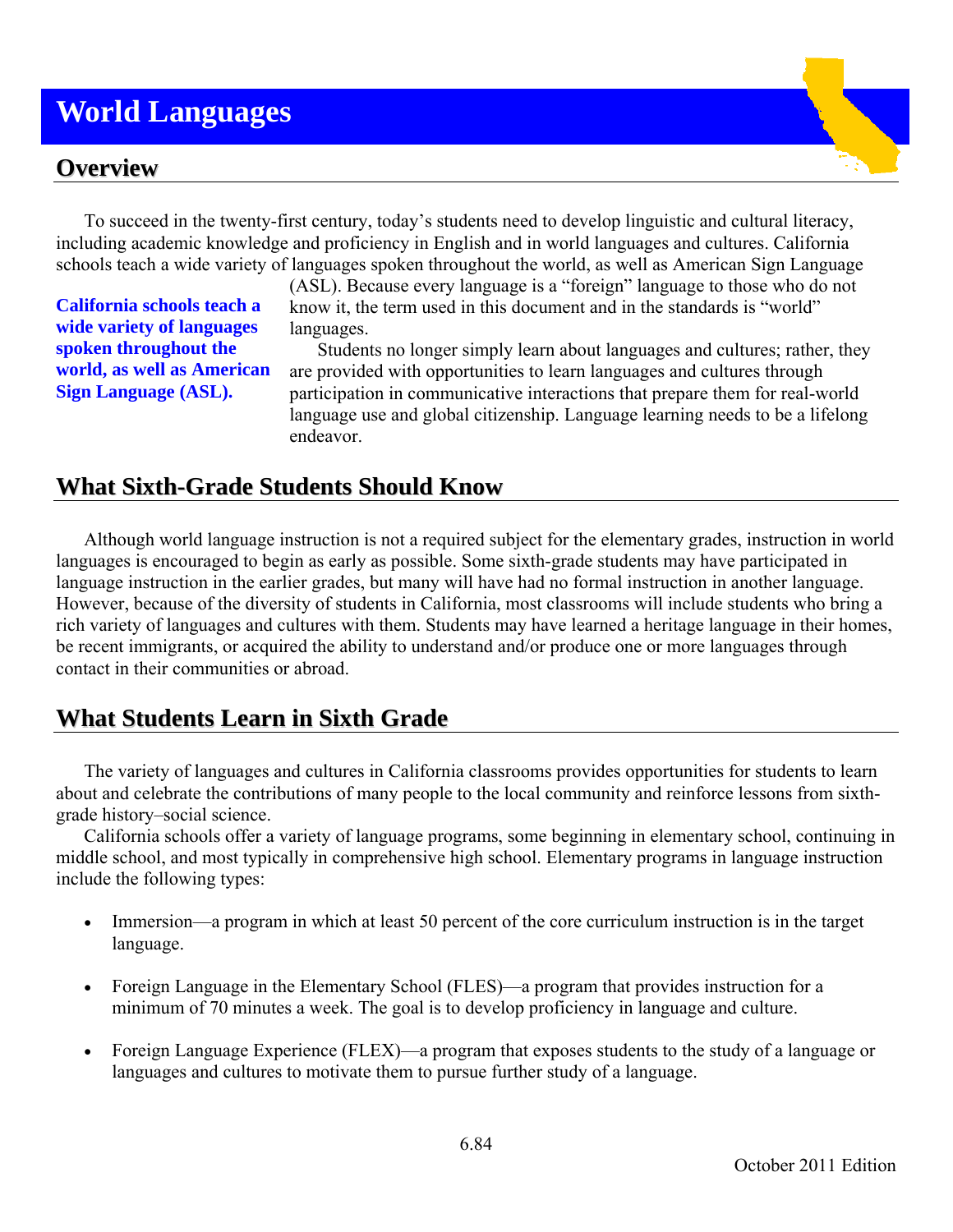These programs differ substantially in the number of hours allocated for instruction. All programs need to be age-appropriate in order to address students' cognitive, emotional, and social needs. Programs for heritage and native speakers may include immersion, specialized courses designed to meet learner needs, and accommodations for these learners within the world language classroom.

### **Organization of the Standards**

The world language content standards, adopted by the State Board of Education in 2009, represent a strong consensus that the study of a wide variety of world languages and cultures is part of the core curriculum. The standards present the knowledge, skills, and abilities that all learners of a world language should acquire in the



California public school system.

Because of the considerable number of languages spoken in California schools, the world language content standards were developed to accommodate all languages and the various stages a learner goes through to become proficient. Therefore, the world language content standards are not language-specific. In addition, because of the various levels of student proficiency and the variety of California's language programs, the world language content standards are not designated for specific grade levels; instead, they describe levels of linguistic and cultural acquisition. The standards provide an organizing principle to ensure the continuous development of student proficiency, regardless of the multiple points of entry and exit from California's language programs. For these reasons, this section is also general and not specific to sixth grade, focusing on the organization of the world language standards and the first two levels of language proficiency.

The standards are separated into five categories and four stages or levels of proficiency. The five categories are taught together and in practice merge into seamless instruction within the various stages. The categories are Content, Communication, Cultures, Structures, and Settings.

#### **Content**

The content of the language course includes vocabulary from a wide variety of topics that are age- and stage-appropriate. This content enables students to make connections and reinforce knowledge from other areas of the curriculum and to participate in everyday social interactions in the target language. As students develop their ability to communicate in the target language and culture, they address topics that increase in complexity.

#### **Communication**

Real-world communication occurs in a variety of ways. It may be interpersonal in which listening, reading, viewing, speaking, signing, and writing occur as a shared activity among language users. It may be interpretive in which language users listen, view, and read using knowledge of cultural products, practices, and perspectives. Or may be presentational in which speaking, signing, and writing occur. Students actively use language to transmit meaning while responding to real situations.

#### **Cultures**

To understand the connection between language and culture, students learn how a culture views the world. Students understand the ideas, attitudes, and values that shape that culture. These shared common perspectives, practices, and products incorporate not only formal aspects of a culture—such as contributions of literature, the arts, and science—but also the daily living practices, shared traditions, and common patterns of behavior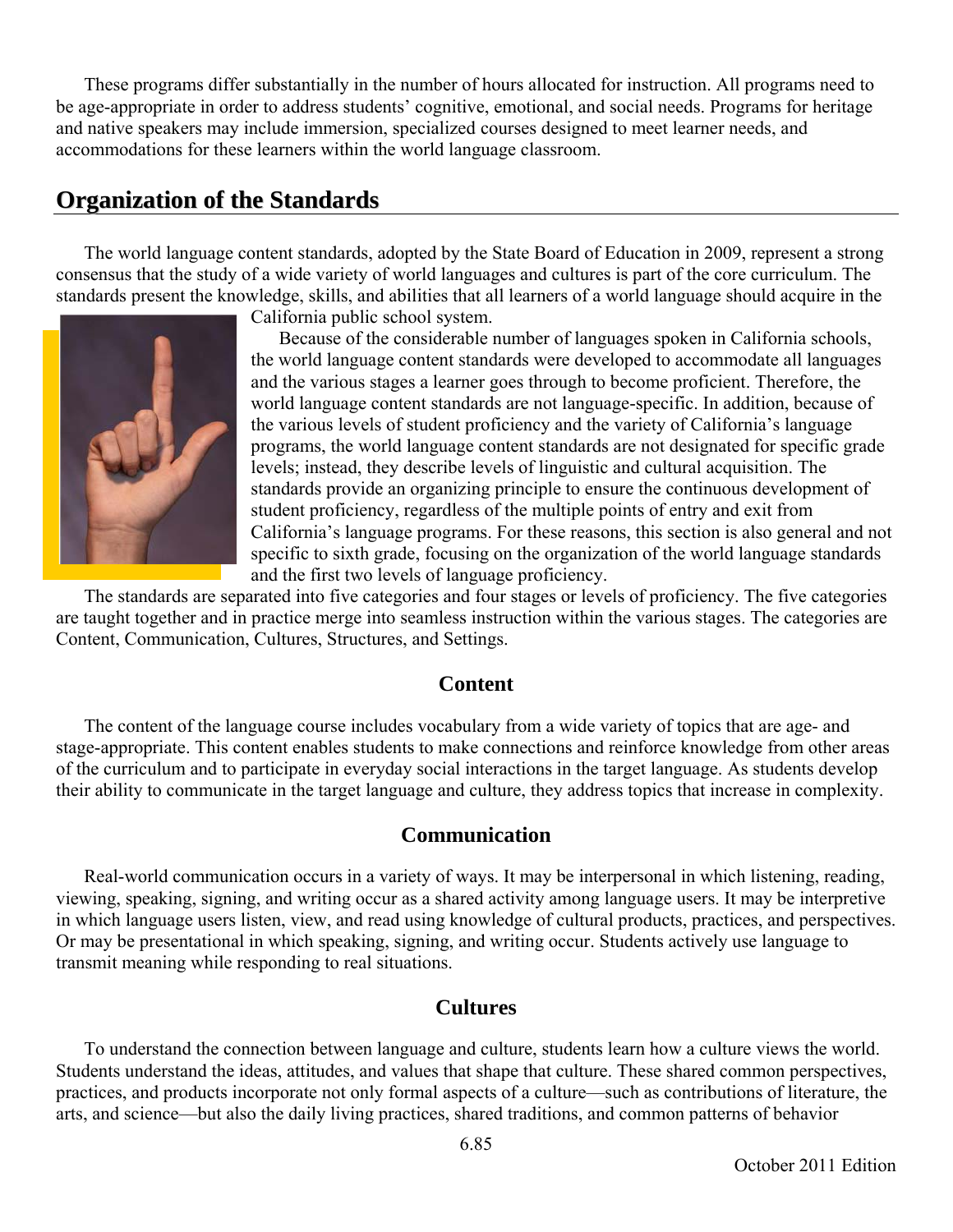acceptable to a society. Students acquire the ability to interact appropriately with individuals in the target culture, to communicate successfully, and to make connections and comparisons between languages and cultures.

#### **Structures**

Languages vary considerably in the structures that learners use to convey meaning; therefore, the curriculum will feature language-specific structures essential to accurate communication. As they acquire vocabulary in the

target language, students grasp the associated concepts and understand the structures of the language to convey meaning. Students learn patterns in the **Students learn patterns in** language system, and all anguage system, language system, which consists of grammar rules and vocabulary and elements **the language system**<br>such as gestures and other forms of nonverbal communication. A language **which consists of** such as gestures and other forms of nonverbal communication. A language **which consists of** system also includes discourse whereby speakers learn what to say to whom and **grammar rules and** system also includes discourse, whereby speakers learn what to say to whom and **grammar rules and** when As they progress in proficiency with language students use linguistically **vocabulary and elements** when. As they progress in proficiency with language, students use linguistically **vocabulary and elements** and oranimatically appropriate structures to comprehend and produce messages **such as gestures and other** and grammatically appropriate structures to comprehend and produce messages. **such as gestures and** Students identify similarities and differences among the languages they know **forms of nonverbal** Students identify similarities and differences among the languages they know.

**communication.** 

#### **Settings**

For students to communicate effectively, they use elements of language appropriate for a given situation. Language conveys meaning best when the setting, or context, in which it is used is known. This knowledge of context assists students not only in comprehending meaning but also in using language that is culturally appropriate. Context also helps define and clarify the meaning of language that is new to the learner. Understanding social linguistic norms will assist learners in communicating effectively in real-world encounters.

### **Stages of Proficiency**

The world language content standards describe four levels of proficiency for each of the five categories. These levels of proficiency are based on the stages of the Language Learning Continuum, a framework developed by the College Board to indicate growth in linguistic and cultural proficiency. The stages provide benchmarks of progress:

- Stage I (Formulaic): Learners understand and produce signs, words, and phrases. (*Note:* It is common in the elementary school context for nonheritage learners to remain in Stage I for an extended period of time.)
- Stage II (Created): Learners understand and produce sentences and strings of sentences.
- Stage III (Planned): Learners understand and produce paragraphs and strings of paragraphs.
- Stage IV (Extended): Learners understand and produce cohesive texts composed of multiple paragraphs.

The Language Learning Continuum also includes Stage V (Tailored) proficiency, which represents performance typically achieved through university-level study. Stage V is not included in the standards.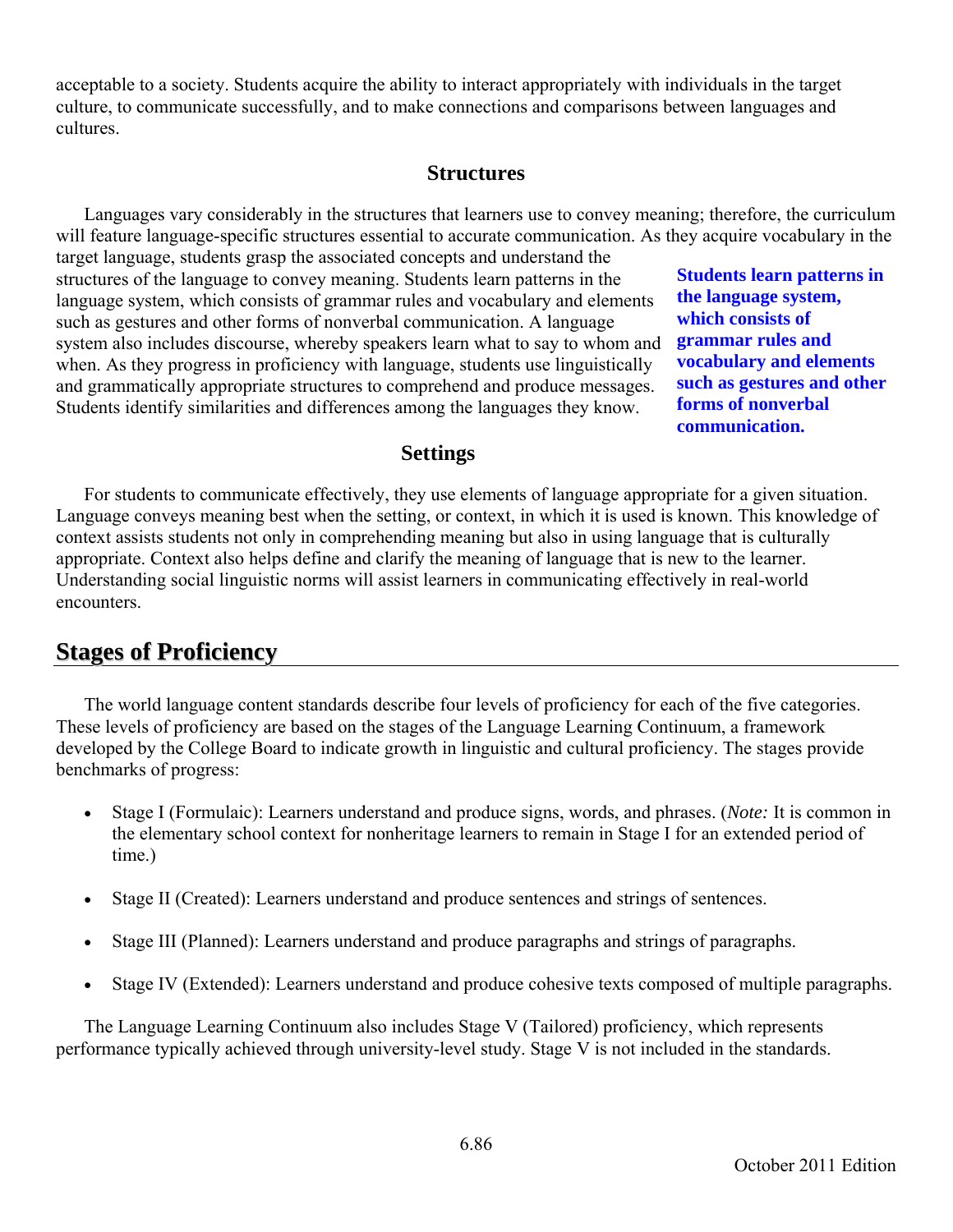### **The Standards**

The world language content standards, adopted by the California State Board of Education on January 7, 2009, are organized by stage, not by grade level. Most sixth-grade students would be at either Stage I or Stage II, so only those two sets of standards are listed below. For a complete list of the standards for all four stages, view the world language content standards posted on the CDE Content Standards Web page at http://www.cde.ca.gov/be/st/ss/.

|                  | <b>World Language Content Standards</b><br><b>Stage I</b>                                                                                                                                                                                                                                                                                                                                                                                                                                                                                                                                                            |  |
|------------------|----------------------------------------------------------------------------------------------------------------------------------------------------------------------------------------------------------------------------------------------------------------------------------------------------------------------------------------------------------------------------------------------------------------------------------------------------------------------------------------------------------------------------------------------------------------------------------------------------------------------|--|
|                  | <b>Content</b>                                                                                                                                                                                                                                                                                                                                                                                                                                                                                                                                                                                                       |  |
| 1.0              | Students acquire information, recognize distinctive viewpoints, and further their knowledge of<br>other disciplines.                                                                                                                                                                                                                                                                                                                                                                                                                                                                                                 |  |
| 1.1              | Students address discrete elements of daily life, including:<br>Greetings and introductions<br>a.<br>Family and friends<br>$\mathbf{b}$ .<br>c. Pets<br>Home and neighborhood<br>d.<br>Celebrations, holidays, and rites of passage<br>e.<br>f.<br>Calendar, seasons, and weather<br>Leisure, hobbies and activities, songs, toys and games, sports<br>$\mathbf{g}$<br>Vacations and travel, maps, destinations, and geography<br>h.<br>$\mathbf{i}$ .<br>School, classroom, schedules, subjects, numbers, time, directions<br>Important dates in the target culture<br>Jobs<br>k.<br>Food, meals, restaurants<br>1. |  |
|                  | m. Shopping, clothes, colors, and sizes<br>Parts of the body, illness<br>n.<br>Technology<br>0.                                                                                                                                                                                                                                                                                                                                                                                                                                                                                                                      |  |
| Communication    |                                                                                                                                                                                                                                                                                                                                                                                                                                                                                                                                                                                                                      |  |
| 1.0              | Students use <b>formulaic language</b> (learned words, signs [ASL], and phrases).                                                                                                                                                                                                                                                                                                                                                                                                                                                                                                                                    |  |
| 1.1              | Engage in oral, written, or signed (ASL) conversations.                                                                                                                                                                                                                                                                                                                                                                                                                                                                                                                                                              |  |
| 1.2              | Interpret written, spoken, or signed (ASL) language.                                                                                                                                                                                                                                                                                                                                                                                                                                                                                                                                                                 |  |
| 1.3              | Present to an audience of listeners, readers, or ASL viewers.                                                                                                                                                                                                                                                                                                                                                                                                                                                                                                                                                        |  |
| <b>Functions</b> |                                                                                                                                                                                                                                                                                                                                                                                                                                                                                                                                                                                                                      |  |
| 1.4              | List, name, identify, enumerate.                                                                                                                                                                                                                                                                                                                                                                                                                                                                                                                                                                                     |  |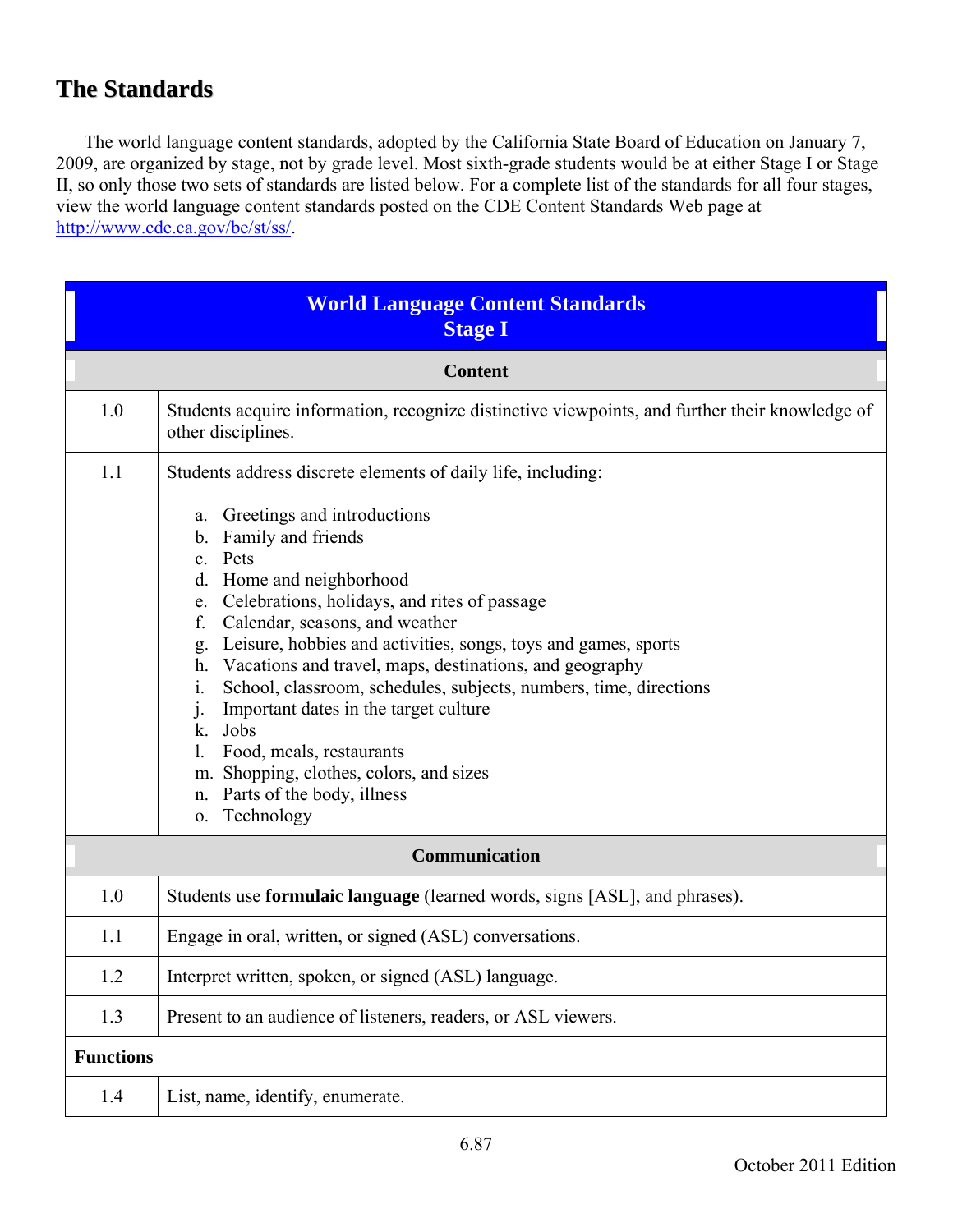| 1.5               | Identify learned words, signs (ASL), and phrases in authentic texts.                                                          |  |
|-------------------|-------------------------------------------------------------------------------------------------------------------------------|--|
| 1.6               | Reproduce and present a written, oral, or signed (ASL) product in a culturally authentic way.                                 |  |
|                   | <b>Cultures</b>                                                                                                               |  |
| 1.0               | Students use appropriate responses to rehearsed cultural situations.                                                          |  |
| 1.1               | Associate products, practices, and perspectives with the target culture.                                                      |  |
| 1.2               | Recognize similarities and differences within the target cultures and between students' own<br>cultures.                      |  |
| 1.3               | Identify cultural borrowings.                                                                                                 |  |
| <b>Structures</b> |                                                                                                                               |  |
| 1.0               | Students use orthography, phonology, or ASL parameters to understand words, signs (ASL),<br>and phrases in context.           |  |
| 1.1               | Use orthography, phonology, or ASL parameters to produce words or signs (ASL) and phrases<br>in context.                      |  |
| 1.2               | Identify similarities and differences in the orthography, phonology, or ASL parameters of the<br>languages the students know. |  |
| <b>Settings</b>   |                                                                                                                               |  |
| 1.0               | Students use language in highly predictable common daily settings                                                             |  |
| 1.1               | Recognize age-appropriate cultural or language-use opportunities outside the classroom.                                       |  |

|                | <b>World Language Content Standards</b><br><b>Stage II</b>                                                                                                                                                                                                                                                  |  |
|----------------|-------------------------------------------------------------------------------------------------------------------------------------------------------------------------------------------------------------------------------------------------------------------------------------------------------------|--|
| <b>Content</b> |                                                                                                                                                                                                                                                                                                             |  |
| 2.0            | Students acquire information, recognize distinctive viewpoints, and further their knowledge of<br>other disciplines.                                                                                                                                                                                        |  |
| 2.1            | Students address topics related to self and the immediate environment, including:<br>Social relationships<br>a.<br>b. People in the community<br>c. Zoo and farm animals, fables<br>Care of the home, interacting with people in the community<br>d.<br>Holiday customs and transition points in life<br>e. |  |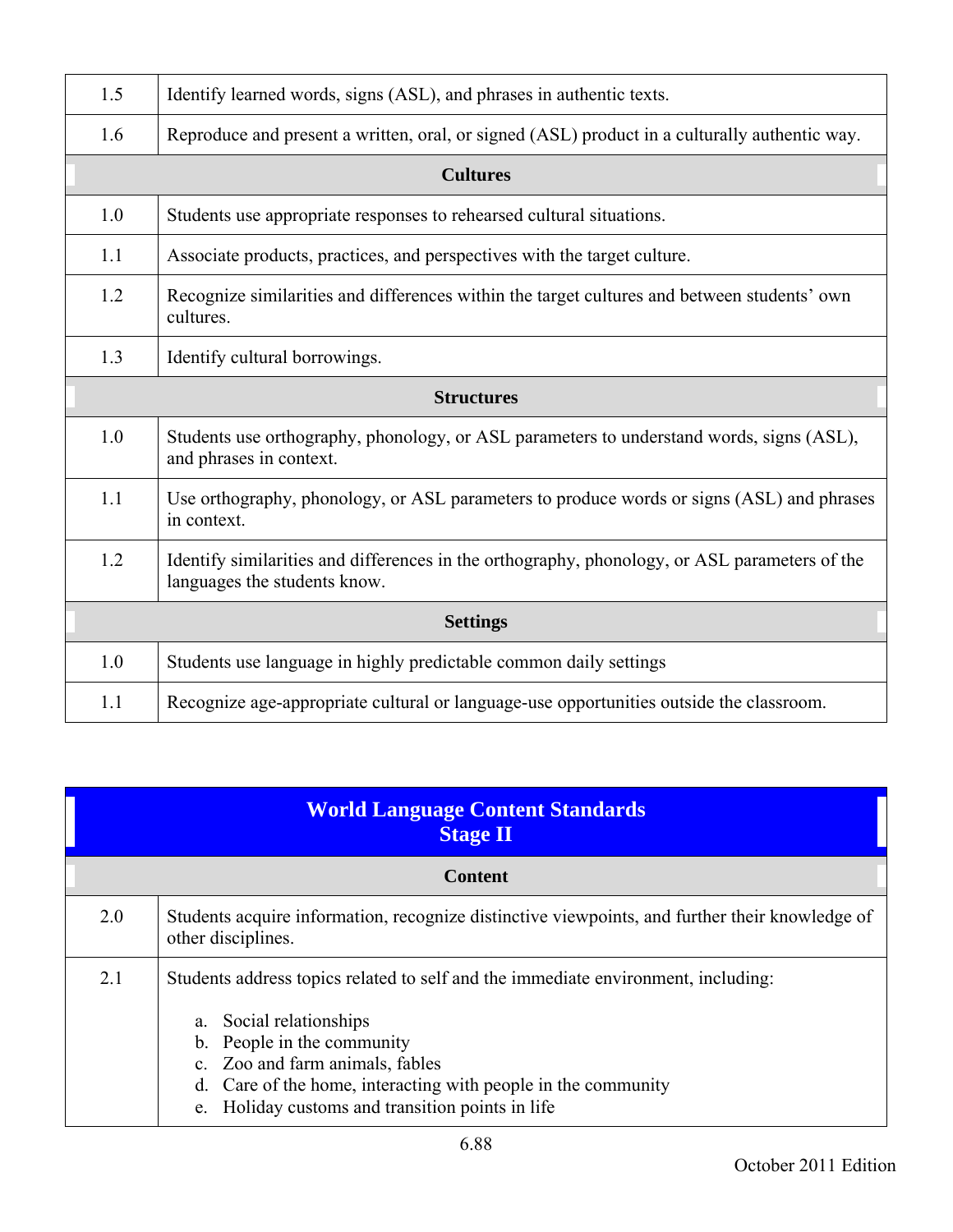|                   | f.<br>Climate<br>Cultural and leisure-time activities, outdoor, recreational activities, music<br>g.<br>Transportation, lodging, itineraries, geographic features and landmarks<br>h.<br>Curricular and extracurricular interests and events<br>i.<br>Significant historical figures<br>$\mathbf{1}$ .<br>k. Professions and the working world<br>Cuisine and recipes<br>$\mathbf{l}$ .<br>m. Clothing and fashion<br>Health, medical care<br>n.<br>Technological advances and innovation<br>0. |
|-------------------|-------------------------------------------------------------------------------------------------------------------------------------------------------------------------------------------------------------------------------------------------------------------------------------------------------------------------------------------------------------------------------------------------------------------------------------------------------------------------------------------------|
|                   | Communication                                                                                                                                                                                                                                                                                                                                                                                                                                                                                   |
| 2.0               | Students use created language (sentences and strings of sentences).                                                                                                                                                                                                                                                                                                                                                                                                                             |
| 2.1               | Engage in oral, written, or signed (ASL) conversations.                                                                                                                                                                                                                                                                                                                                                                                                                                         |
| 2.2               | Interpret written, spoken, or signed (ASL) language.                                                                                                                                                                                                                                                                                                                                                                                                                                            |
| 2.3               | Present to an audience of listeners, readers, or ASL viewers.                                                                                                                                                                                                                                                                                                                                                                                                                                   |
| <b>Functions</b>  |                                                                                                                                                                                                                                                                                                                                                                                                                                                                                                 |
| 2.4               | Initiate, participate in, and close a conversation; ask and answer questions.                                                                                                                                                                                                                                                                                                                                                                                                                   |
| 2.5               | Demonstrate understanding of the general meaning, key ideas, and some details in authentic<br>texts.                                                                                                                                                                                                                                                                                                                                                                                            |
| 2.6               | Produce and present a simple written, oral, or signed (ASL) product in a culturally<br>authentic way.                                                                                                                                                                                                                                                                                                                                                                                           |
|                   | <b>Cultures</b>                                                                                                                                                                                                                                                                                                                                                                                                                                                                                 |
| 2.0               | Students choose an appropriate response to a variety of situations.                                                                                                                                                                                                                                                                                                                                                                                                                             |
| 2.1               | Demonstrate understanding of the roles that products, practices, and perspectives play in the<br>culture.                                                                                                                                                                                                                                                                                                                                                                                       |
| 2.2               | State similarities and differences in the target cultures and between students' own cultures.                                                                                                                                                                                                                                                                                                                                                                                                   |
| 2.3               | State reasons for cultural borrowings.                                                                                                                                                                                                                                                                                                                                                                                                                                                          |
| <b>Structures</b> |                                                                                                                                                                                                                                                                                                                                                                                                                                                                                                 |
| 2.0               | Students use sentence-level elements (morphology or syntax or both) to understand concrete<br>and factual topics.                                                                                                                                                                                                                                                                                                                                                                               |
| 2.1               | Use sentence-level elements (morphology or syntax or both) to produce informal<br>communications.                                                                                                                                                                                                                                                                                                                                                                                               |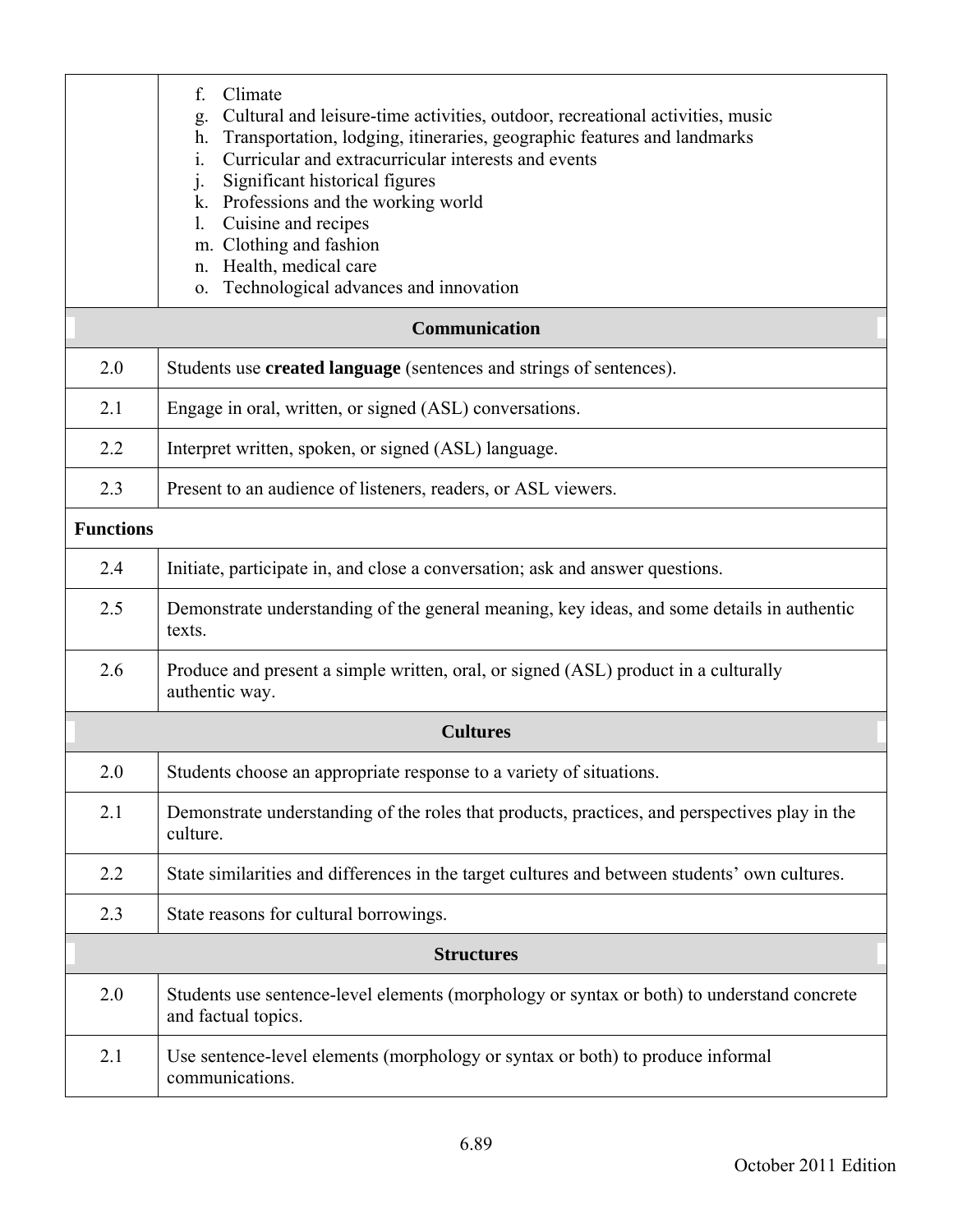| 2.2             | Identify similarities and differences in the sentence-level elements (morphology or syntax or<br>both) of the languages the students know. |
|-----------------|--------------------------------------------------------------------------------------------------------------------------------------------|
| <b>Settings</b> |                                                                                                                                            |
| 2.0             | Students use language in interpersonal settings.                                                                                           |
| 2.1             | Participate in age-appropriate cultural or language-use opportunities outside the classroom.                                               |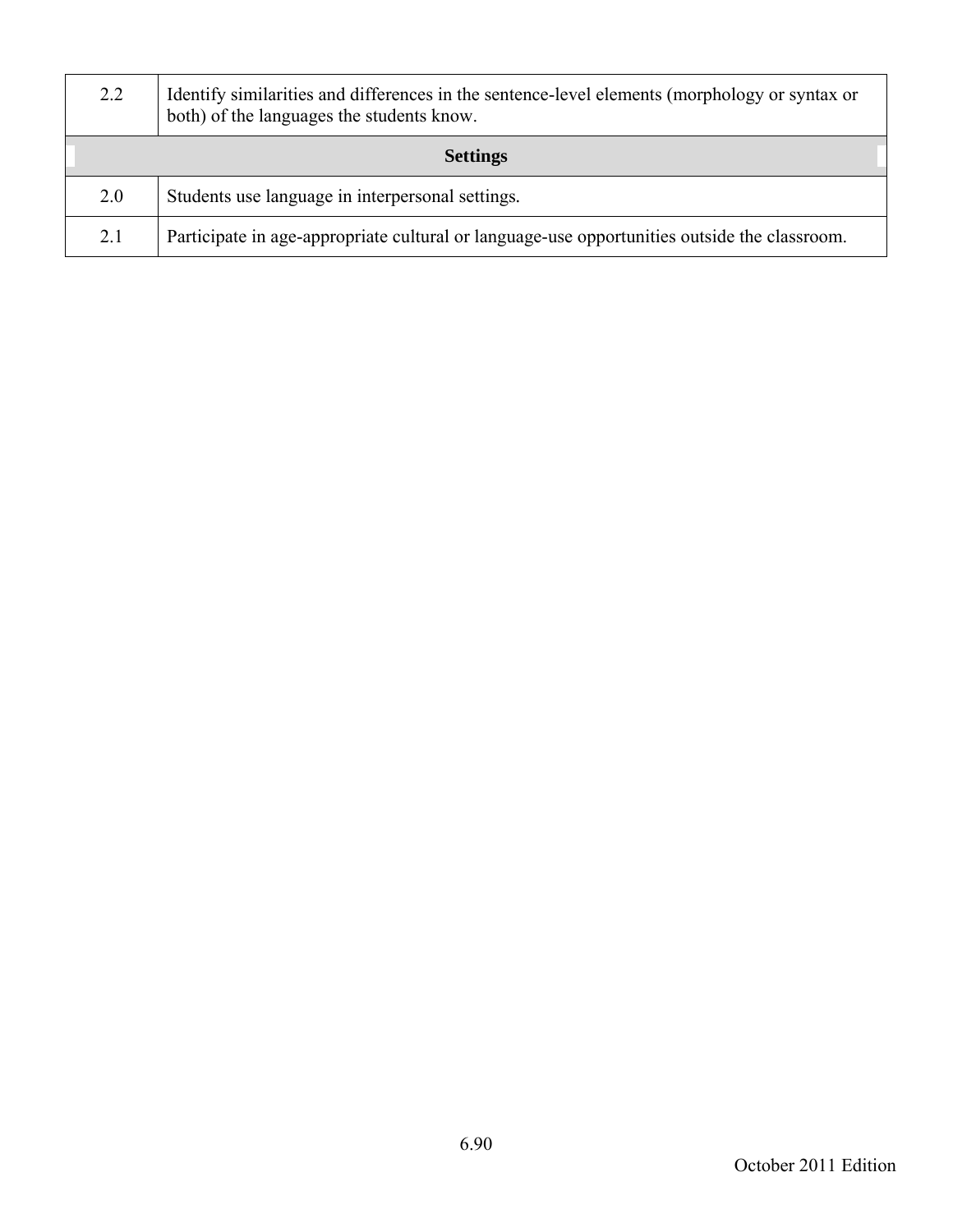# **School Library**

### **Overview**



School libraries have evolved from having a focus on print materials to providing a rich selection of resources, both print and digital; from students learning how to search a card catalog to learning strategies for searching a variety of digital resources and using Web browsers; from basic literacy to information literacy (the ability to access, evaluate, and use information effectively). However, the skills learned from print transcend their use in books alone. "Students who understand systems of text organization are better equipped to use the Internet as it is today. Most notably, they expect worthy resources to have order. This may drive them to probe complex websites, which, for all their bells and whistles, are fundamentally arranged like reference books, with A-Z lists and topical divisions" (Preston 2009, 80).

California *Education Code* Section 18100 reinforces the essential role of school libraries:

The governing board of each school district shall provide school library services for the pupils and teachers of the district by establishing and maintaining school libraries or by contractual arrangements with another public agency.

The following describes what sixth-grade students should know and be able to do as a result of having an effective school library program at their school.

### **What Sixth-Grade Students Should Know**

In grade five, students read a wide variety of grade-level-appropriate text, both in print and online. They learned the basic components of information literacy: to identify, access, evaluate, and use information effectively. Students defined the topic of a research investigation and created and used complex key-word searches to locate specific information online.

In fifth grade, students also learned how features of both print and digital text make information accessible and used these specialized text features to locate relevant information. They used appropriate reference materials including the thesaurus to obtain needed information. Fifth-grade students became comfortable locating materials in the library, including biographies, using the library catalog and the library classification system.

Scanning and skimming skills were used to locate relevant information within resources. Students determined whether the information confirmed or changed their original questions and whether more information was needed. They used more than one resource when needed to verify and determine accuracy. They also recorded bibliographic information in an acceptable format.

Media literacy continued as students described how media resources can serve as sources of information, entertainment, persuasion, interpretation of events, and transmission of culture.

Fifth-grade students used basic safety procedures when online. They demonstrated legal and ethical behavior in information use while understanding and respecting personal intellectual property. Students recognized suspicious online offers and invitations such as spam and phishing.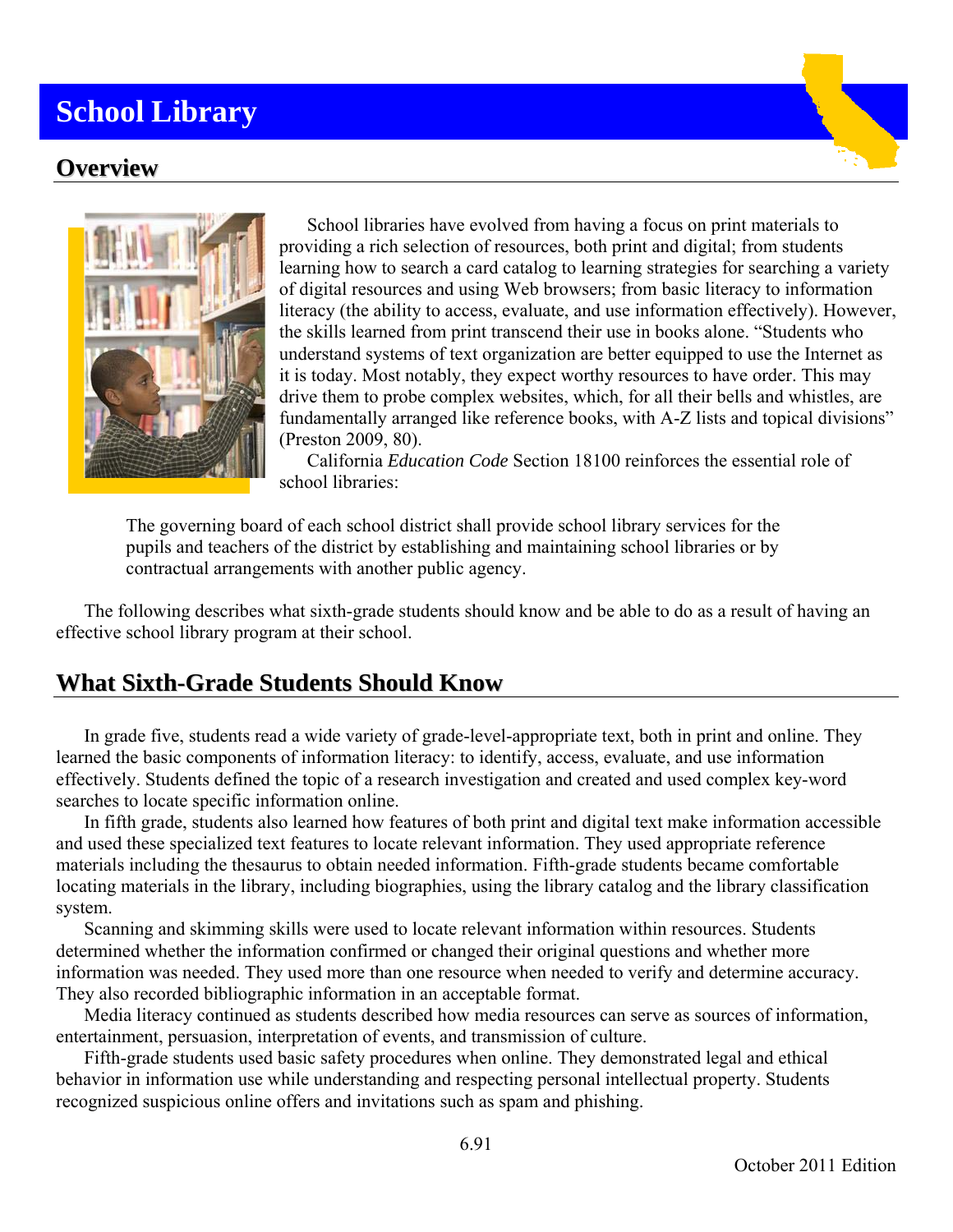### **What Students Learn in Sixth Grade**

In sixth grade, students continue to improve and apply more complex search strategies within the school library and beyond. They identify appropriate key words, terms, and synonyms for the research topic to create and perform effective key-word searches in print and online, including searches of the automated library catalog and search engines on the World Wide Web (using search engines). Students identify and locate multiple sources of information both in the school library and in outside resources, such as public libraries, colleges, or online databases. If necessary, they use interlibrary loan to borrow materials from other libraries. Students learn to use Boolean search techniques and other search limiters and expanders to retrieve targeted information.

Sixth-grade students become more sophisticated users of the Internet by following the school's rules for online use. Students practice safe use of the Internet, safe handling of personal information, and appropriate online behavior. They are able to identify uncomfortable online interactions and handle them effectively.

Students demonstrate proper and responsible use of technology. They are able to identify types of programs that can damage a computer, such as computer viruses, worms, Trojan horses, and spyware. They are aware of and can identify urban legends and hoaxes spread through e-mail. Students in sixth grade know how to use online applications such as photo organizers, presentation generators, document creators, and video conferencing. Students collaborate in person and through the use of technology. They recognize the academic uses of social networking sites and understand how to use them safely. Students demonstrate respect for others'

Fight to freedom of speech.<br>
Students analyze the evidence they have found to support a research<br>
question, including analyzing information from illustrations, photographs,<br>
charts, graphs, maps, and captions. They determi

techniques such as outlining, webbing, and flowcharting. Students learn to accurately record citation information for each type of resource used. They choose an appropriate format to produce, communicate, and present information.

Sixth-grade students pursue information related to personal well-being. They evaluate their own research process and that of others in a respectful, cooperative, and productive way. Students continue to read a wide variety of grade-level-appropriate text, making progress toward the goal of reading one million words per year by grade eight.

An added benefit for students is when the classroom teacher and school librarian collaborate to plan and implement a lesson that addresses different content areas. A brief example of a possible sixth-grade lesson that includes health, English language arts, and school library standards is provided below.

#### **Sample Collaborative Lesson**

Standards:

| Health 3.1.A Identify sources of valid information regarding alcohol, tobacco, and other drug use and |
|-------------------------------------------------------------------------------------------------------|
| abuse.                                                                                                |

Health 5.3.A Analyze the legal, emotional, social, and health consequences of using alcohol and other drugs.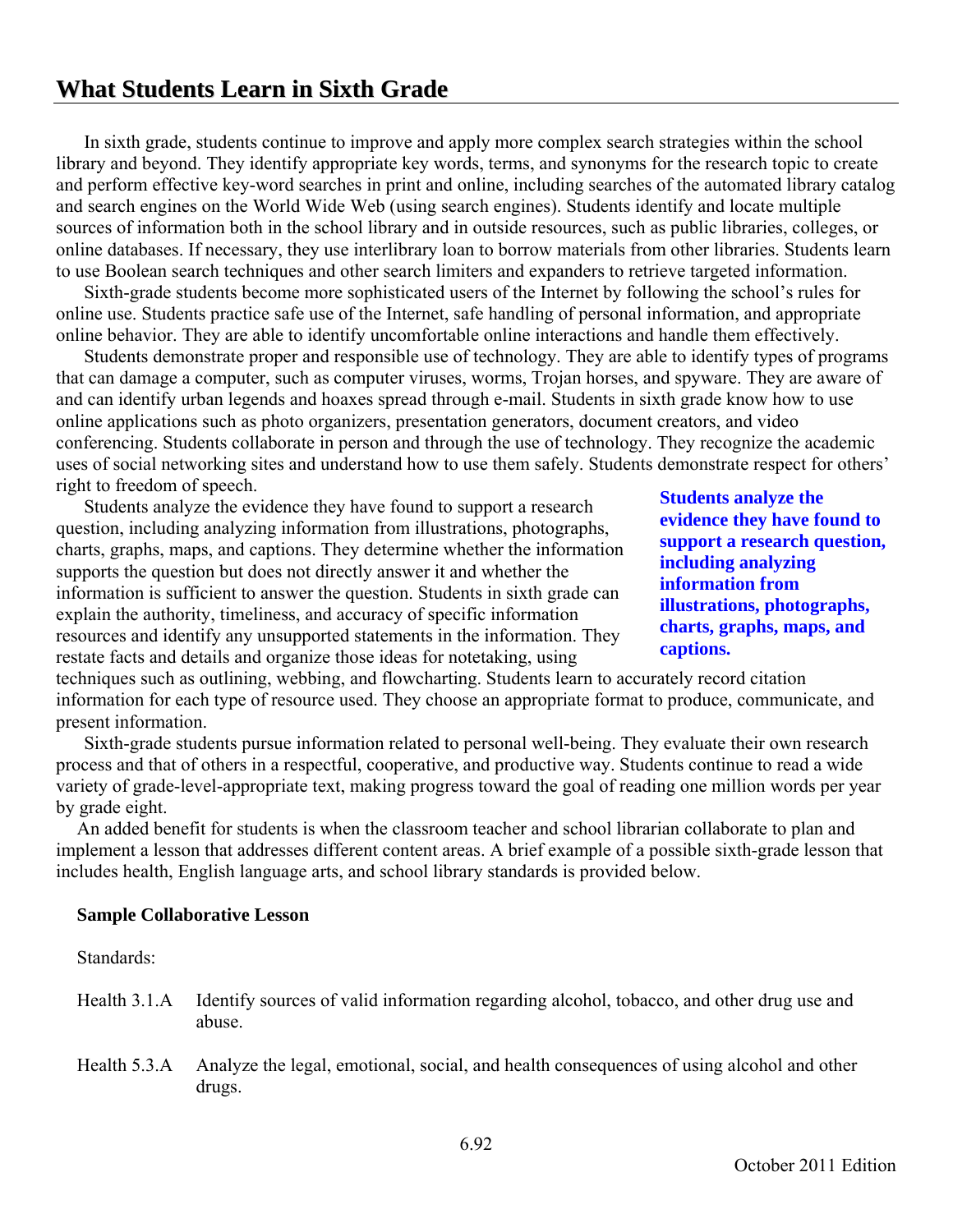| ELA SL.5    | Include multimedia components (e.g., graphics, images, music, sound) and visual displays in<br>presentations to clarify information.                                                                                                                              |
|-------------|-------------------------------------------------------------------------------------------------------------------------------------------------------------------------------------------------------------------------------------------------------------------|
| ELA W.8     | Gather relevant information from multiple print and digital sources; assess the credibility of<br>each source; and quote or paraphrase the data and conclusions of others while avoiding<br>plagiarism and providing basic bibliographic information for sources. |
| $SLS$ 1.2.a | Identify related key words, terms, and synonyms for the research topic and information<br>needed.                                                                                                                                                                 |
| $SLS$ 1.3.a | Identify and locate multiple sources of information that provide a broad view of research<br>topics and questions (e.g., books, reference materials, online sources, periodicals).                                                                                |
| $SLS$ 1.4.b | Accurately record citation information for each type of resource used.                                                                                                                                                                                            |
| SLS 2.2.c   | Explain the authority, timeliness, and/or accuracy of specific information resources.                                                                                                                                                                             |

Students work in small groups; each group is assigned to research the legal, emotional, social, and health consequences of using a particular drug. For this lesson, the classroom teacher and the teacher librarian collaborate to identify specific resources, both within the library and available online, that students will use. Some of the resources may not be authoritative sources, accurate, or timely. The teacher librarian provides instruction on the various resources and the proper citation format for the resources that will be used, both in print and online.

Students begin by identifying the key words and terms for the drug that they are investigating. The students in each group conduct their research by using the resources provided, taking notes, and recording bibliographic citations.

Each group analyzes the information and the source to determine whether the information is valid, accurate, and timely, identifying those sources that are not valid. Students turn in the group's notes, citations for the resources used, and conclusions about the validity of the sources used.

Using multimedia and visual displays, each group prepares a presentation covering research results and the consequences of drug use.

### **The Standards**

The model school library standards incorporate information literacy (the ability to access, evaluate, and use information effectively) and digital literacy (the ability to use digital technology, communications tools, or networks to access, manage, integrate, evaluate, create, and communicate) to enable students to function in a knowledge-based economy and society. They describe what students should know and be able to do by the end of sixth grade.

The standards are organized around four overarching concepts. Detailed standards explain what each student is expected to have successfully achieved. In addition, students are expected to have mastered the standards for previous grades and continue to use those skills and knowledge as they advance in school.

School library standards are aligned with many of the content standards in the subject areas included in the course of study and are best learned through the content. The following sixth-grade model school library content standards were adopted by the California State Board of Education on September 10, 2010.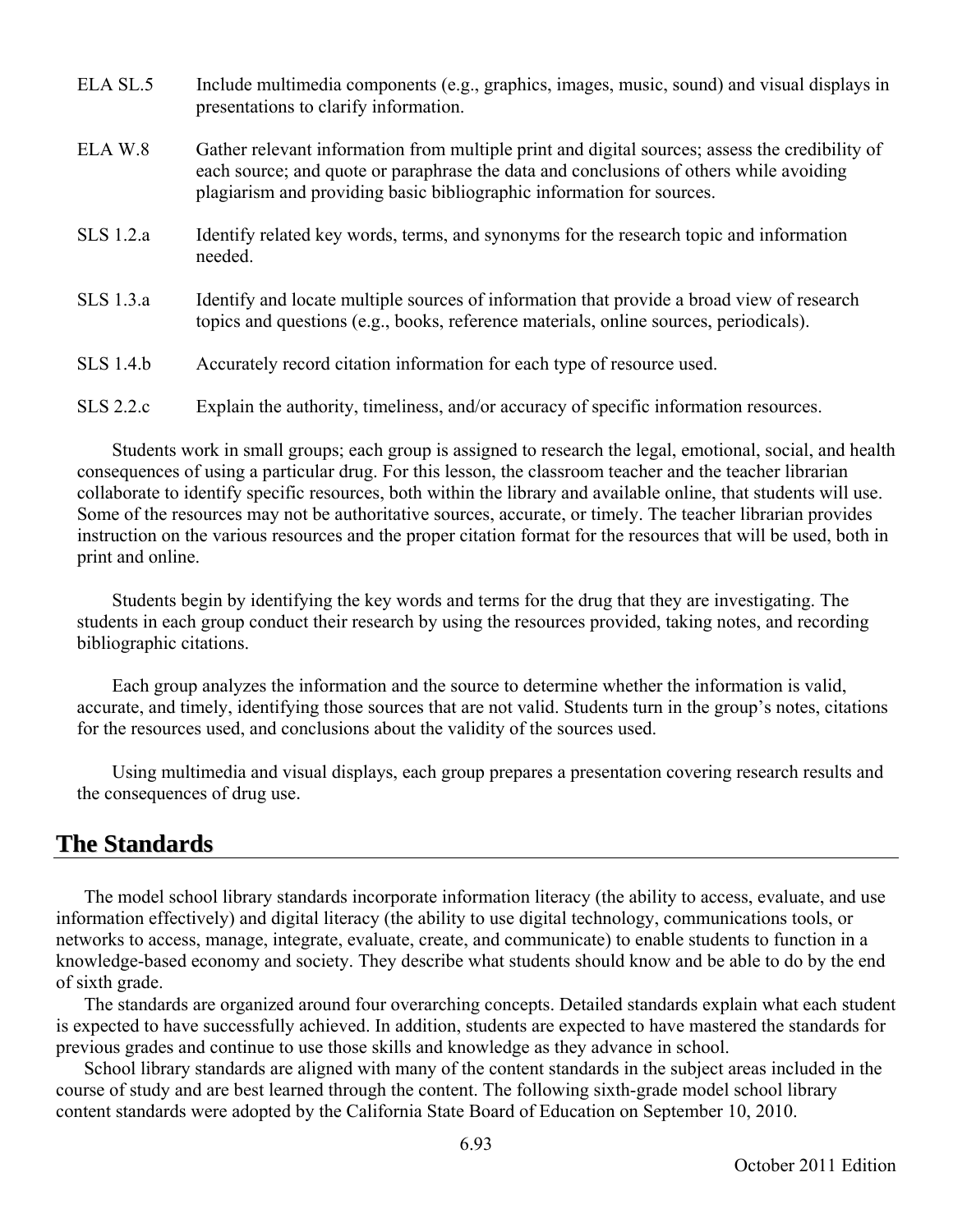### **Model School Library Content Standards Grade Six**

**1. Students access information.** 

The student will access information by applying knowledge of the organization of libraries, print materials, digital media, and other sources.

#### **1.1 Recognize the need for information:**

| 1.1.a                                          | Recognize that accurate and comprehensive information is the basis of informed decision<br>making.         |
|------------------------------------------------|------------------------------------------------------------------------------------------------------------|
| 1.1.b                                          | Determine and use appropriate "pre-search" strategies (e.g., brainstorming, recall of prior<br>knowledge). |
| <b>Formulate appropriate questions:</b><br>1.2 |                                                                                                            |
| 1.2.a                                          | Identify related key words, terms, and synonyms for the research topic and information<br>needed.          |
|                                                |                                                                                                            |

### 1.2.b Demonstrate the ability to create effective searches in print and online by identifying appropriate key words.

#### **1.3 Identify and locate a variety of resources online and in other formats by using effective search strategies:**

| 1.3.a  | Identify and locate multiple sources of information that provide a broad view of research<br>topics and questions (e.g., books, reference materials, online sources, periodicals). |
|--------|------------------------------------------------------------------------------------------------------------------------------------------------------------------------------------|
| 1.3.b  | Perform a search of the automated library catalog to locate resources for a particular purpose.                                                                                    |
| 1.3.c  | Use the automated library catalog to locate resources in other libraries and use interlibrary<br>loan, if available.                                                               |
| 1.3.d  | Use the World Wide Web, including search engines and browsers, to locate information.                                                                                              |
| 1.3.e  | Demonstrate proper and responsible use of technology and other library materials.                                                                                                  |
| 1.3.f  | Demonstrate use of outside sources to obtain information (e.g., Web sites of public libraries<br>and colleges, online databases).                                                  |
| 1.3.g. | Compare and contrast the benefits of using open-source media, subscription databases, print<br>media, and visual media to answer a research question.                              |
| 1.3.h  | Demonstrate knowledge of current applications available online (e.g., photo organizer,<br>presentation generator, document creator, video conferencing).                           |
| 1.3.i  | Recognize that specialized encyclopedias differ in arrangement, emphasis, and indexing.                                                                                            |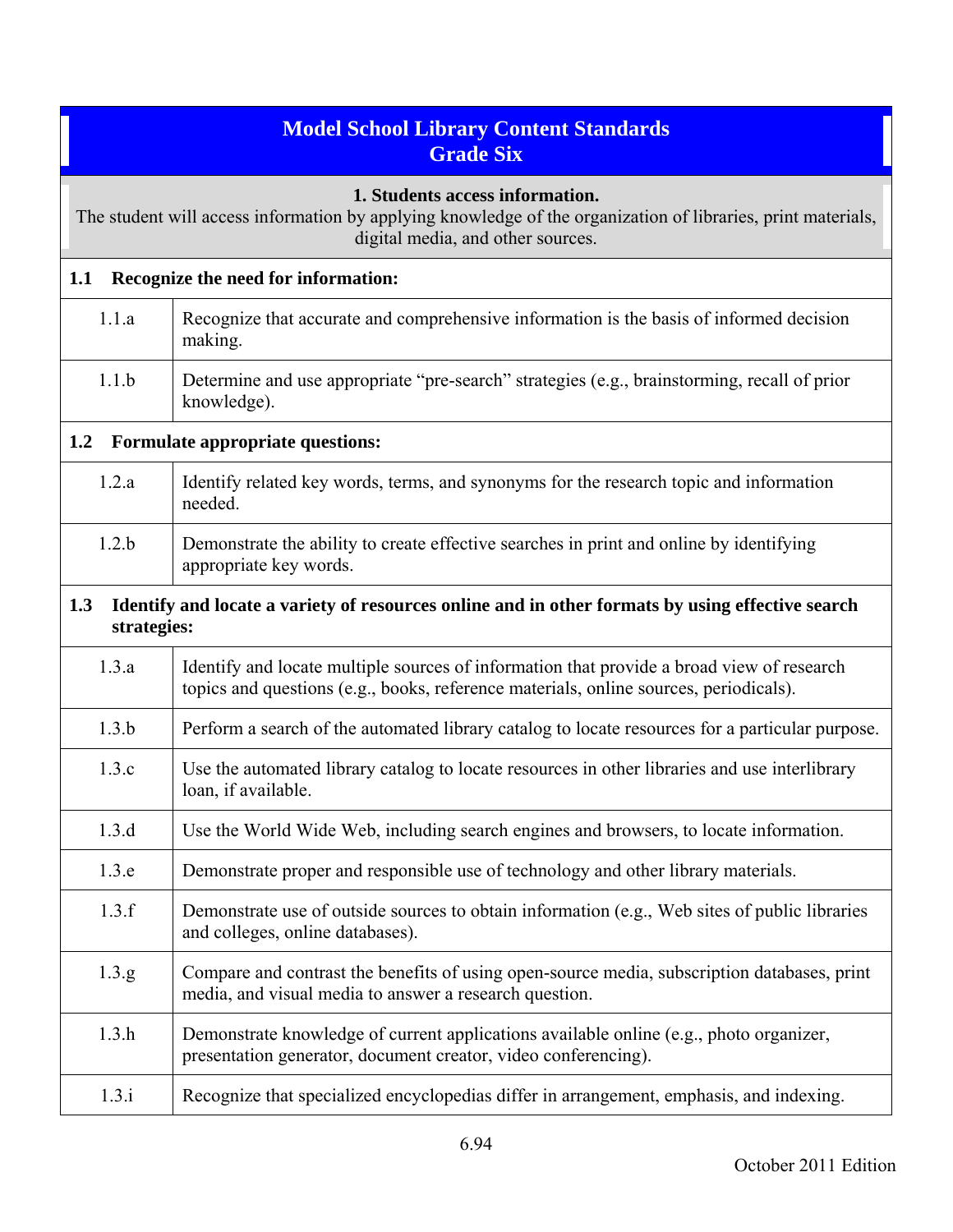| $1.3$ .j                                                                                                                                                    | Use Boolean search techniques and other limiters or expanders to locate appropriate<br>resources.                                                                                                               |
|-------------------------------------------------------------------------------------------------------------------------------------------------------------|-----------------------------------------------------------------------------------------------------------------------------------------------------------------------------------------------------------------|
| 1.3.k                                                                                                                                                       | Identify the authority of an author or sponsoring organization in print and online materials.                                                                                                                   |
| 1.3.1                                                                                                                                                       | Identify information that supports the question but may not directly answer it.                                                                                                                                 |
| 1.3.m                                                                                                                                                       | Describe how articles and publications in print may appear different digitally.                                                                                                                                 |
| 1.4                                                                                                                                                         | Retrieve information in a timely, safe, and responsible manner:                                                                                                                                                 |
| 1.4.a                                                                                                                                                       | Understand and practice the basics of safe use of the Internet.                                                                                                                                                 |
| 1.4.b                                                                                                                                                       | Accurately record citation information for each type of resource used.                                                                                                                                          |
| 1.4.c                                                                                                                                                       | Use several facts from visual or audio media to support a hypothesis.                                                                                                                                           |
| 1.4.d                                                                                                                                                       | Restate facts and details taken from an information source (print, nonprint, or digital) and<br>organize those ideas for notetaking by using techniques such as outlining, webbing,<br>flowcharting, and so on. |
| 2. Students evaluate information.<br>The student will evaluate and analyze information to determine what is appropriate to address the scope of<br>inquiry. |                                                                                                                                                                                                                 |
| 2.1                                                                                                                                                         | Determine the relevance of the information:                                                                                                                                                                     |
| 2.1.a                                                                                                                                                       | Analyze information from illustrations, photographs, charts, graphs, maps, tables, and<br>captions.                                                                                                             |
| 2.1.b                                                                                                                                                       | Analyze evidence to support a research question.                                                                                                                                                                |
| 2.1.c                                                                                                                                                       | Identify unsupported statements in resources used.                                                                                                                                                              |
| 2.2                                                                                                                                                         | Assess comprehensiveness, currency, credibility, authority, and accuracy of resources:                                                                                                                          |
| 2.2.a                                                                                                                                                       | Identify how visual language creates an impression for the viewer (e.g., angle, lighting,<br>special effects, camera movement).                                                                                 |
| 2.2.b                                                                                                                                                       | Recognize the importance of the publication date as an indicator of information currency.                                                                                                                       |
| 2.2.c                                                                                                                                                       | Explain the authority, timeliness, and/or accuracy of specific information resources.                                                                                                                           |
| Consider the need for additional information:<br>2.3                                                                                                        |                                                                                                                                                                                                                 |
| 2.3.a                                                                                                                                                       | Evaluate whether the information is sufficient to answer the question.                                                                                                                                          |
| 3. Students use information.<br>The student will organize, synthesize, create, and communicate information.                                                 |                                                                                                                                                                                                                 |
| Demonstrate ethical, legal, and safe use of information in print, media, and online resources:<br>3.1                                                       |                                                                                                                                                                                                                 |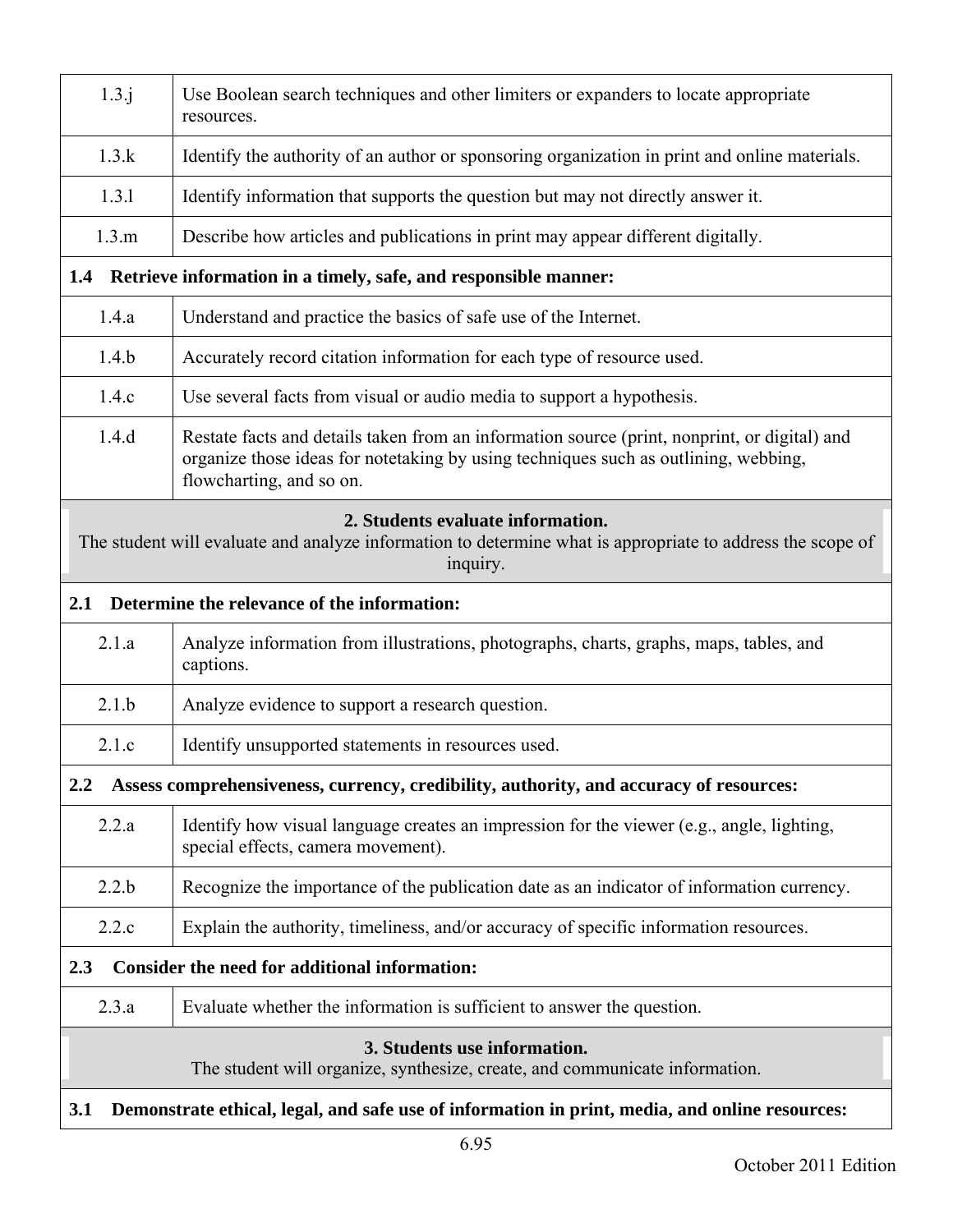| 3.1.a                                                                                                               | Practice safe handling of personal information online.                                                                                                                                                                                         |
|---------------------------------------------------------------------------------------------------------------------|------------------------------------------------------------------------------------------------------------------------------------------------------------------------------------------------------------------------------------------------|
| 3.1.b                                                                                                               | Recognize academic uses of social networking sites and understand how to use them safely<br>(e.g., know how to adjust privacy settings).                                                                                                       |
| 3.1.c                                                                                                               | Articulate and follow the rules for online use at school.                                                                                                                                                                                      |
| 3.1.d                                                                                                               | Identify types of programs that can damage a computer (e.g., virus, worm, Trojan horse,<br>spyware).                                                                                                                                           |
| 3.1.e                                                                                                               | Practice ethical behavior in online interactions.                                                                                                                                                                                              |
| 3.1.f                                                                                                               | Identify what constitutes an "uncomfortable" interaction online and how to handle it<br>effectively.                                                                                                                                           |
| 3.1.g                                                                                                               | Identify urban legends and hoaxes spread through e-mail and the Internet.                                                                                                                                                                      |
| 3.1.h                                                                                                               | Understand how to provide limited copyright and authorize use of original works (e.g.,<br>Creative Commons).                                                                                                                                   |
| Draw conclusions and make informed decisions:<br>3.2                                                                |                                                                                                                                                                                                                                                |
| 3.2.a                                                                                                               | Analyze evidence to support a research question.                                                                                                                                                                                               |
| Use information and technology creatively to answer a question, solve a problem, or enrich<br>3.3<br>understanding: |                                                                                                                                                                                                                                                |
| 3.3.a                                                                                                               | Choose an appropriate format to produce, communicate, and present information (e.g.,<br>written report, multimedia presentation, graphic presentation).                                                                                        |
|                                                                                                                     | 4. Students integrate information literacy skills into all areas of learning.<br>The student will independently pursue information to become a lifelong learner.                                                                               |
| 4.1                                                                                                                 | Read widely and use various media for information, personal interest, and lifelong learning:                                                                                                                                                   |
| 4.1.a                                                                                                               | Read a good representation of grade-level-appropriate text, making progress toward the goal<br>of reading one million words annually by grade eight (e.g., classic and contemporary<br>literature, magazines, newspapers, online information). |
| 4.1.b                                                                                                               | Participate in activities that reflect interests, talents, or desires.                                                                                                                                                                         |
| Seek, produce, and share information:<br>4.2                                                                        |                                                                                                                                                                                                                                                |
| 4.2.a                                                                                                               | Respect others' right to freedom of speech.                                                                                                                                                                                                    |
| 4.2.b                                                                                                               | Pursue information related to personal well-being (e.g., career interests, community<br>involvement, health matters, recreation).                                                                                                              |
| 4.2.c                                                                                                               | Collaborate in person and through technology to identify problems and seek solutions.                                                                                                                                                          |
| Appreciate and respond to creative expressions of information:<br>4.3                                               |                                                                                                                                                                                                                                                |